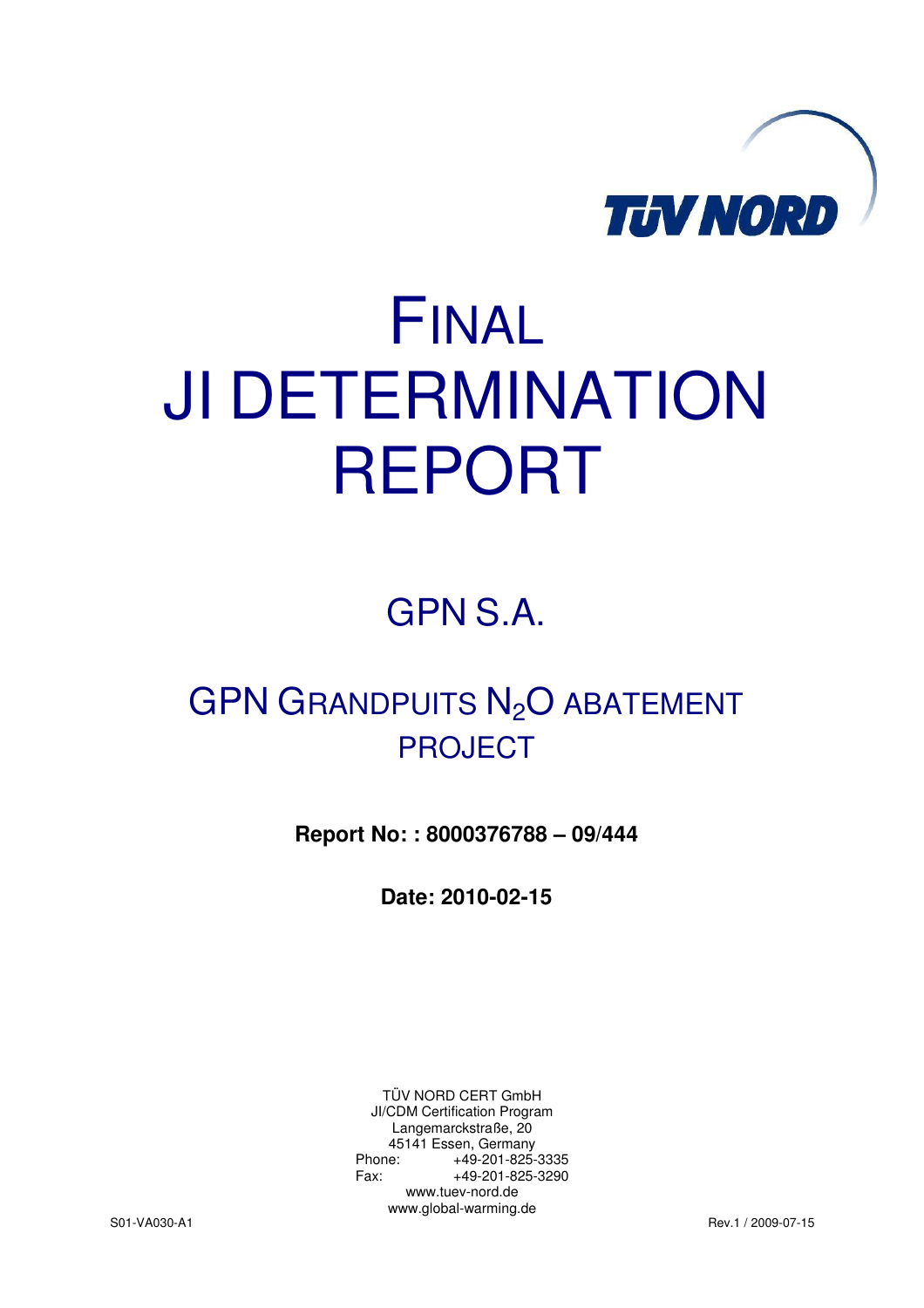

|                                                                                                          |  |                |                                             | Project No.:                                        |                                                                                                                  |                                                                                                                                                                                                                                                                             |  |  |
|----------------------------------------------------------------------------------------------------------|--|----------------|---------------------------------------------|-----------------------------------------------------|------------------------------------------------------------------------------------------------------------------|-----------------------------------------------------------------------------------------------------------------------------------------------------------------------------------------------------------------------------------------------------------------------------|--|--|
| Date of first issue:<br>2010-02-15                                                                       |  |                |                                             |                                                     | Report No:: 8000376788 - 09/444                                                                                  |                                                                                                                                                                                                                                                                             |  |  |
| Project Type:                                                                                            |  |                |                                             | Organisational unit:                                |                                                                                                                  |                                                                                                                                                                                                                                                                             |  |  |
| JI Track 1 (Projet Domestique)<br>JI Track 2                                                             |  |                | TÜV NORD JI/CDM Certification Program       |                                                     |                                                                                                                  |                                                                                                                                                                                                                                                                             |  |  |
| Client:                                                                                                  |  |                |                                             | Client ref.:                                        |                                                                                                                  |                                                                                                                                                                                                                                                                             |  |  |
| GPN S.A.                                                                                                 |  |                |                                             |                                                     | <b>Bertrand Walle</b>                                                                                            |                                                                                                                                                                                                                                                                             |  |  |
| Summary:                                                                                                 |  |                |                                             |                                                     |                                                                                                                  | $\boxtimes$ positive determination opinion $\Box$ negative determination opinion                                                                                                                                                                                            |  |  |
|                                                                                                          |  |                |                                             | "GPN Grandpuits N <sub>2</sub> O abatement project" |                                                                                                                  | GPN S.A. has commissioned the TÜV NORD JI/CDM Certification Program (CP) as a Third Party to determinate the project:                                                                                                                                                       |  |  |
| Guidelines for the implementation of Article 6 of the Kyoto Protocol as agreed in the Marrakech Accords. |  |                |                                             |                                                     |                                                                                                                  | with regard to the relevant requirements of the host country France and of the UNFCCC for JI project activities, as well as criteria<br>for consistent project operations, monitoring and reporting. UNFCCC criteria refer to the Kyoto Protocol Article 6 criteria and the |  |  |
| published by the MEEDDAT in July 2009.                                                                   |  |                |                                             |                                                     |                                                                                                                  | The project applies to the Projet Domestique Methodology: "Catalytic reduction of N <sub>2</sub> O at nitric acid plants", approved and                                                                                                                                     |  |  |
|                                                                                                          |  |                |                                             |                                                     |                                                                                                                  | The review of the project design documentation and additional documents related to baseline and monitoring methodology have<br>provided TÜV NORD JI/CDM CP with sufficient evidence to determinate the fulfilment of the stated criteria.                                   |  |  |
| In detail the conclusions can be summarised as follows:                                                  |  |                |                                             |                                                     |                                                                                                                  |                                                                                                                                                                                                                                                                             |  |  |
|                                                                                                          |  |                |                                             |                                                     |                                                                                                                  | The project is in line with all relevant host country criteria (France) and all relevant UNFCCC requirements for Jl.                                                                                                                                                        |  |  |
|                                                                                                          |  |                |                                             |                                                     | The project additionality is sufficiently justified in the PDD, the monitoring plan is transparent and adequate. |                                                                                                                                                                                                                                                                             |  |  |
|                                                                                                          |  |                |                                             |                                                     |                                                                                                                  | The calculation of the project emission reductions is carried out in a transparent and conservative manner,                                                                                                                                                                 |  |  |
| crediting period.                                                                                        |  |                |                                             |                                                     |                                                                                                                  | so that the calculated emission reductions of 266,442 tCO <sub>2</sub> e (between 2009 and 2012) are most likely to be achieved within the                                                                                                                                  |  |  |
| applicable for the determination PDD.                                                                    |  |                |                                             |                                                     |                                                                                                                  | The conclusions of this report show, that the project, as it was described in the project documentation, is in line with all criteria                                                                                                                                       |  |  |
| the report will be on the status of "Draft" until the LoA are provided.                                  |  |                |                                             |                                                     |                                                                                                                  | Since the LoA will be issued after registration of the project at the DFP, CAR A1 can not be closed at this time. Because of this,                                                                                                                                          |  |  |
|                                                                                                          |  |                |                                             |                                                     |                                                                                                                  |                                                                                                                                                                                                                                                                             |  |  |
| Report No.:<br>8000376788 - 09/444                                                                       |  |                | Subject Group:<br><b>Climate Protection</b> |                                                     |                                                                                                                  | <b>Indexing terms</b>                                                                                                                                                                                                                                                       |  |  |
| Report title:                                                                                            |  |                |                                             |                                                     |                                                                                                                  |                                                                                                                                                                                                                                                                             |  |  |
| GPN Grandpuits N <sub>2</sub> O abatement project.                                                       |  |                |                                             | <b>Projet Domestique</b>                            |                                                                                                                  |                                                                                                                                                                                                                                                                             |  |  |
|                                                                                                          |  |                |                                             |                                                     | JI – Track 1                                                                                                     |                                                                                                                                                                                                                                                                             |  |  |
|                                                                                                          |  |                |                                             |                                                     | <b>Determination PDD</b>                                                                                         |                                                                                                                                                                                                                                                                             |  |  |
| Work carried out by:                                                                                     |  |                |                                             |                                                     |                                                                                                                  |                                                                                                                                                                                                                                                                             |  |  |
| Mr. Rainer Winter                                                                                        |  |                |                                             |                                                     |                                                                                                                  |                                                                                                                                                                                                                                                                             |  |  |
| Mr. Ulrich Walter                                                                                        |  |                |                                             |                                                     |                                                                                                                  | No distribution without permission from                                                                                                                                                                                                                                     |  |  |
| Mr. Oliver Bley                                                                                          |  |                |                                             |                                                     |                                                                                                                  | the client or responsible organisational<br>unit                                                                                                                                                                                                                            |  |  |
| Technical review by:<br>Final approval by                                                                |  |                |                                             |                                                     |                                                                                                                  |                                                                                                                                                                                                                                                                             |  |  |
| Mr. Eric Krupp<br>Mr. Stefan Winter                                                                      |  | Mr. Eric Krupp |                                             |                                                     |                                                                                                                  | Limited distribution                                                                                                                                                                                                                                                        |  |  |
| Date of this revision:<br>Rev. No.:<br>Number of pages:<br>2010-02-15<br>88<br>0                         |  |                |                                             |                                                     |                                                                                                                  | Unrestricted distribution                                                                                                                                                                                                                                                   |  |  |
|                                                                                                          |  |                |                                             |                                                     |                                                                                                                  |                                                                                                                                                                                                                                                                             |  |  |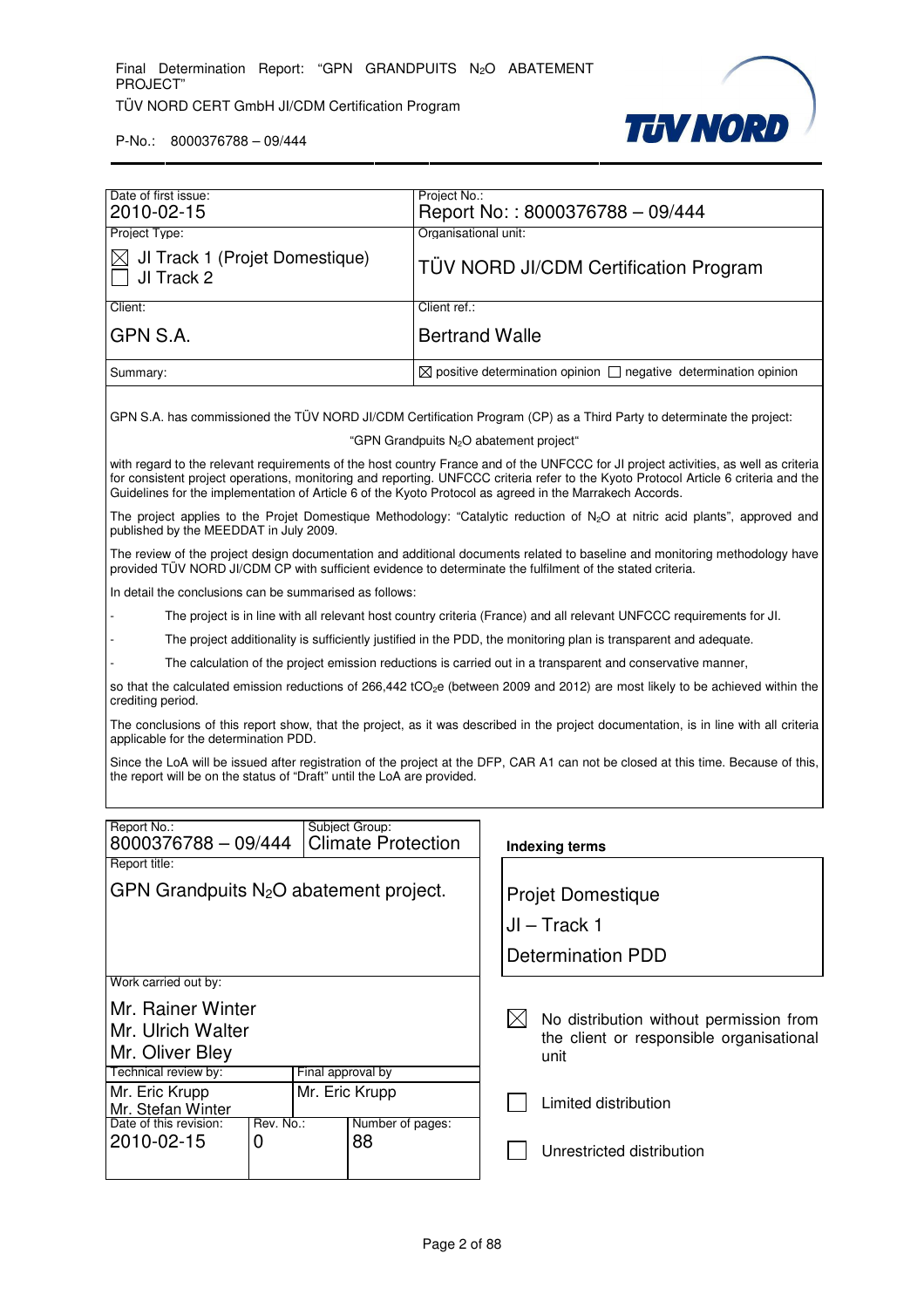

# **Abbreviations**

| <b>AMS</b>       | <b>Automated Monitoring System</b>                                                      |
|------------------|-----------------------------------------------------------------------------------------|
| <b>BAT</b>       | Best available technology                                                               |
| <b>BAU</b>       | Business as usual                                                                       |
| <b>CA</b>        | <b>Corrective Action</b>                                                                |
| <b>CAR</b>       | <b>Corrective Action Request</b>                                                        |
| <b>CDM</b>       | Clean Development Mechanism                                                             |
| CH <sub>4</sub>  | Methane                                                                                 |
| <b>CL</b>        | <b>Clarification Request</b>                                                            |
| CO <sub>2</sub>  | Carbon dioxide                                                                          |
| CO <sub>2e</sub> | Carbon dioxide equivalent                                                               |
| CP               | <b>Certification Program</b>                                                            |
| <b>DFP</b>       | <b>Designated Focal Point</b>                                                           |
| <b>DRIRE</b>     | Directions Régionales de l'Industrie de la Recherche et de<br>l'Environnement           |
| <b>DVM</b>       | Determination and Verification Manual /Draft)                                           |
| <b>EB</b>        | <b>CDM Executive Board</b>                                                              |
| <b>EIA</b>       | <b>Environmental Impact Assessment</b>                                                  |
| <b>ERU</b>       | <b>Emission Reduction Unit</b>                                                          |
| <b>EU ETS</b>    | European Union Emissions Trading Scheme                                                 |
| <b>FAR</b>       | <b>Forward Action Request</b>                                                           |
| <b>GHG</b>       | Greenhouse gas(es)                                                                      |
| <b>IPCC</b>      | Intergovernmental Panel on Climate Change                                               |
| JI               | Joint Implementation                                                                    |
| <b>JISC</b>      | Joint Implementation Supervisory Committee                                              |
| <b>MEEDDAT</b>   | Ministère de l'Ecologie, de l'Energie, du Développement durable et<br>de la Mer, France |
| $N_2$ O          | <b>Nitrous Oxide</b>                                                                    |
| <b>NCV</b>       | Net Calorific Value of Fuel                                                             |
| <b>PDD</b>       | <b>Project Design Document</b>                                                          |
| QC/QA            | Quality control/Quality assurance                                                       |
| <b>UNFCCC</b>    | United Nations Framework Convention on Climate Change                                   |
| <b>VVM</b>       | Validation and Verification Manual                                                      |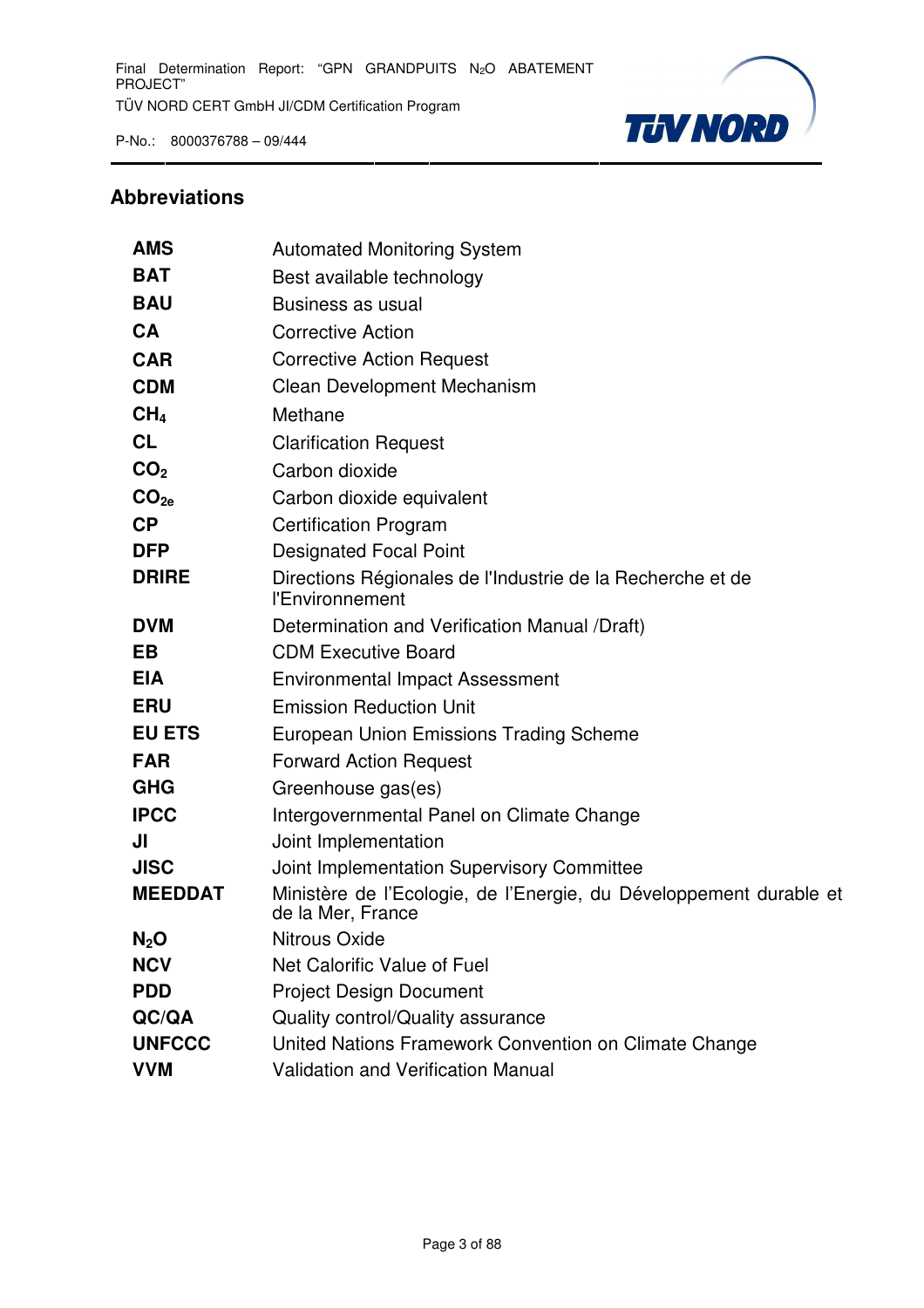

# **Table of Contents Page 2014**

| $\mathbf{1}$ |                |                                                                                       |                                  |
|--------------|----------------|---------------------------------------------------------------------------------------|----------------------------------|
| 2<br>2.1     |                | <b>Project Characteristics</b>                                                        | 6                                |
| 2.2<br>2.3   |                | <b>Involved Parties and Project Participants</b><br><b>Project Location</b>           | $\overline{7}$<br>$\overline{7}$ |
| 2.4          |                | <b>Technical Project Description</b>                                                  | 8                                |
| 3            |                | METHODOLOGY AND DETERMINATION PDD SEQUENCE                                            | . 9                              |
| 3.1<br>3.2   |                | <b>Determination PDD Steps</b><br>Contract review                                     | 9<br>10                          |
| 3.3          |                | Appointment of team members and technical reviewers                                   | 10                               |
| 3.4          |                | <b>Consideration of Public Stakeholder Comments</b>                                   | 11                               |
| 3.5          |                | <b>Determination PDD Protocol</b>                                                     | 11                               |
| 3.6          |                | <b>Review of Documents</b>                                                            | 12                               |
| 3.7          |                | Follow-up Interviews                                                                  | 12                               |
| 3.8<br>3.9   |                | Project comparison<br>Resolution of Clarification and Corrective Action Requests      | 13<br>13                         |
|              | 3.9.1          | <b>Definition</b>                                                                     | 13                               |
|              | 3.9.2          | <b>Draft Determination PDD</b>                                                        | 14                               |
| 3.10         | 3.9.3          | <b>Final Determination PDD</b><br><b>Technical review</b>                             | 14<br>14                         |
| 3.11         |                | Final approval                                                                        | 15                               |
| 4            |                |                                                                                       |                                  |
| 5            |                |                                                                                       | .25                              |
| 5.1          |                | General Description of the Project Activity                                           | 25                               |
|              | 5.1.1<br>5.1.2 | Participation<br><b>PDD Editorial Aspects</b>                                         | 25<br>25                         |
|              | 5.1.3          | Technology to be Employed                                                             | 26                               |
|              | 5.1.4          | <b>Type of Project</b>                                                                | 26                               |
| 5.2          | 5.2.1          | Project Baseline, Additionality and Monitoring Plan<br>Application of the Methodology | 26<br>26                         |
|              | 5.2.2          | <b>Project Boundary</b>                                                               | 26                               |
|              | 5.2.3<br>5.2.4 | <b>Baseline Identification</b><br><b>Calculation of GHG Emission Reductions</b>       | 27<br>27                         |
|              | 5.2.5          | <b>Additionality Determination</b>                                                    | 28                               |
|              | 5.2.6<br>5.2.7 | <b>Monitoring Methodology</b><br>Monitoring Plan                                      | 30<br>31                         |
|              | 5.2.8          | <b>Project Management Planning</b>                                                    | 31                               |
|              | 5.2.9          | <b>Crediting Period</b>                                                               | 31                               |
|              | 5.2.10         | <b>Environmental Impacts</b>                                                          | 31                               |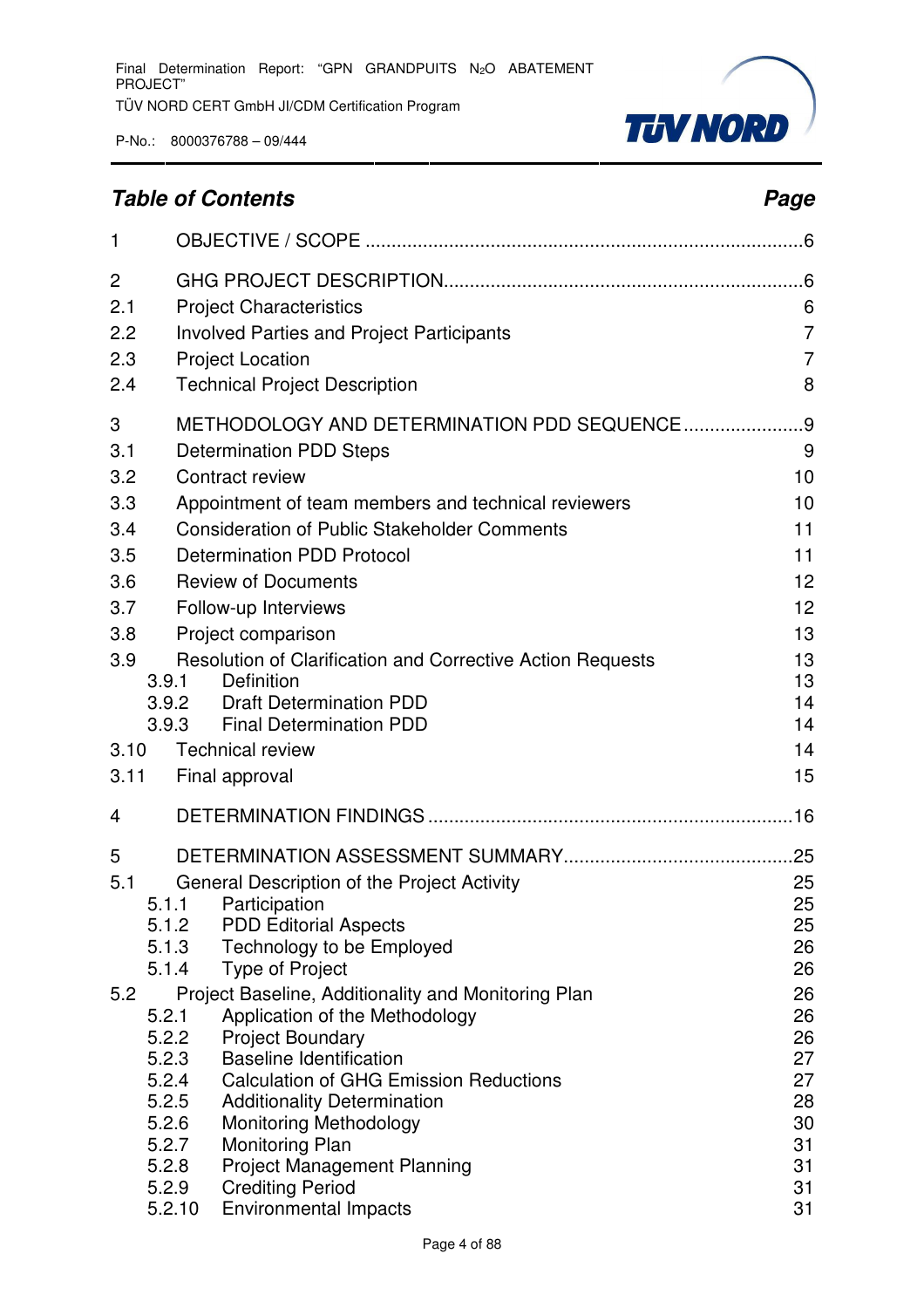

|     | 5.2.11                                                                                            | <b>Comments by Global Stakeholders</b>                                                                                                                                                                                                                                                                                                                                                                                                  | 32                                                                   |
|-----|---------------------------------------------------------------------------------------------------|-----------------------------------------------------------------------------------------------------------------------------------------------------------------------------------------------------------------------------------------------------------------------------------------------------------------------------------------------------------------------------------------------------------------------------------------|----------------------------------------------------------------------|
|     | 5.2.12                                                                                            | <b>Issues for verification</b>                                                                                                                                                                                                                                                                                                                                                                                                          | 32                                                                   |
| 5.3 | 5.3.1<br>5.3.2<br>5.3.3<br>5.3.4                                                                  | General Description of the Project Activity<br>Participation<br><b>PDD</b> editorial Aspects<br>Technology to be employed.<br><b>Small Scale Projects</b>                                                                                                                                                                                                                                                                               | 32<br>32<br>32<br>32<br>33                                           |
| 5.4 | 5.4.1<br>5.4.2<br>5.4.3<br>5.4.4<br>5.4.5<br>5.4.6<br>5.4.7<br>5.4.8<br>5.4.9<br>5.4.10<br>5.4.11 | Project Baseline, Additionality and Monitoring Plan<br>Application of the Methodology<br><b>Project Boundary</b><br><b>Baseline Identification</b><br><b>Calculation of GHG Emission Reductions</b><br><b>Additionality Determination</b><br><b>Monitoring Methodology</b><br>Monitoring Plan<br><b>Project Management Planning</b><br><b>Crediting Period</b><br><b>Environmental Impacts</b><br><b>Comments by Local Stakeholders</b> | 33<br>33<br>33<br>33<br>34<br>34<br>35<br>35<br>36<br>36<br>36<br>36 |
| 6   |                                                                                                   |                                                                                                                                                                                                                                                                                                                                                                                                                                         |                                                                      |
| 7   |                                                                                                   |                                                                                                                                                                                                                                                                                                                                                                                                                                         |                                                                      |
|     |                                                                                                   |                                                                                                                                                                                                                                                                                                                                                                                                                                         |                                                                      |
|     |                                                                                                   |                                                                                                                                                                                                                                                                                                                                                                                                                                         |                                                                      |
|     |                                                                                                   |                                                                                                                                                                                                                                                                                                                                                                                                                                         |                                                                      |
|     |                                                                                                   |                                                                                                                                                                                                                                                                                                                                                                                                                                         |                                                                      |
|     |                                                                                                   |                                                                                                                                                                                                                                                                                                                                                                                                                                         |                                                                      |
|     |                                                                                                   | ANNEX 6: APPLICATION OF NON APPROVED METHODOLOGIES                                                                                                                                                                                                                                                                                                                                                                                      |                                                                      |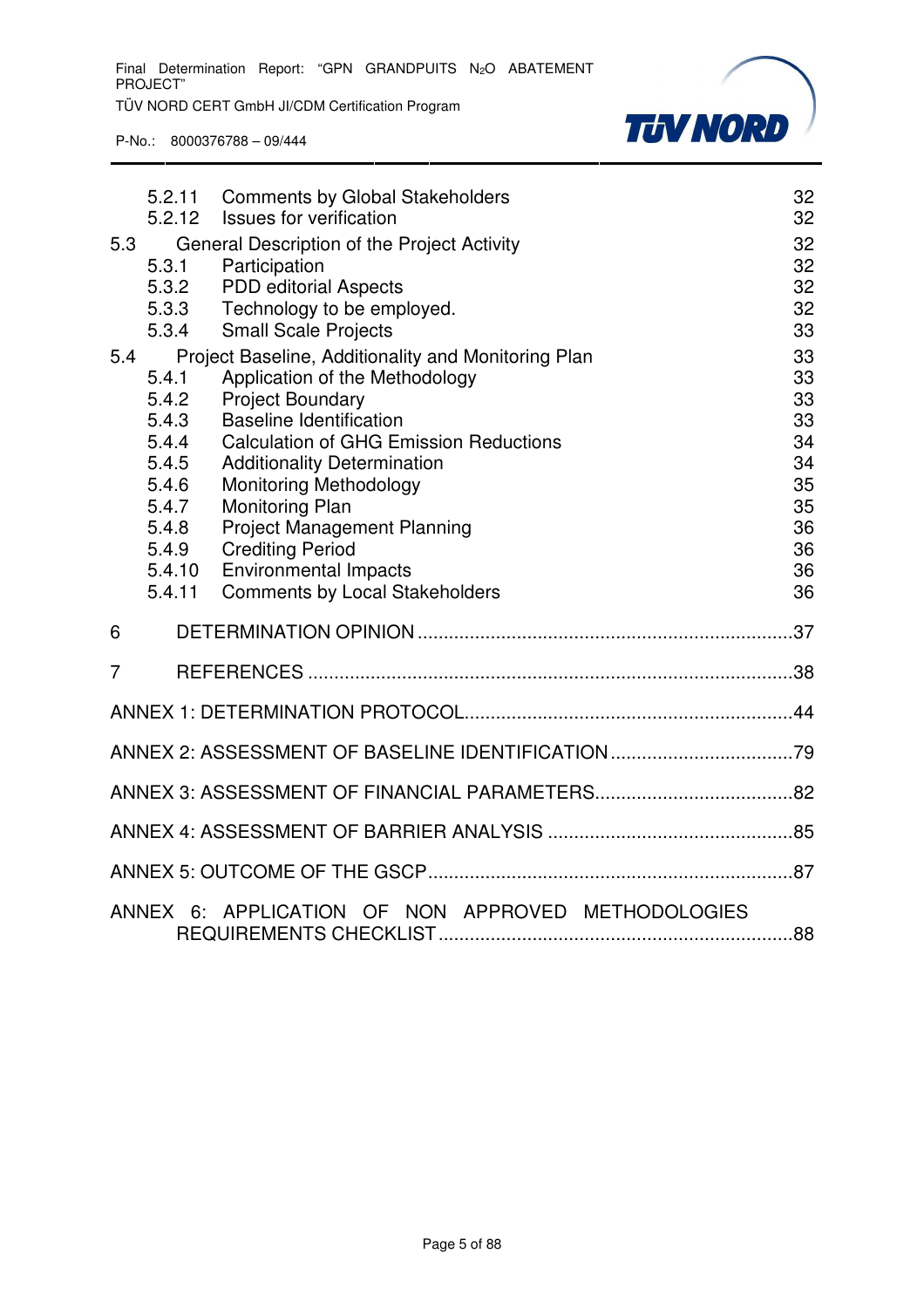

# **1 OBJECTIVE / SCOPE**

GPN S.A. has commissioned the TÜV NORD JI/CDM Certification Program (CP) to carry out a determination of the project:

"GPN GRANDPUITS N<sub>2</sub>O ABATEMENT PROJECT "

with regard to the relevant requirements for JI project activities.

The purpose of a determination is to have an independent third party assess of the project design. In particular, the project's baseline, the monitoring plan (MP), and the project's compliance with relevant host country and UNFCCC criteria are determinated in order to confirm that the project design as documented is sound and reasonable and meets the stated requirements and identified criteria. Determination is seen as necessary to provide assurance to stakeholders of the quality of the project and its intended generation of emission reduction units (ERUs).

UNFCCC criteria refer to the Kyoto Protocol Article 6 criteria and the Guidelines for the implementation of Article 6 of the Kyoto Protocol as agreed in the Marrakech Accords with regard to Track 1 JI project activities.

# **2 GHG PROJECT DESCRIPTION**

#### **2.1 Project Characteristics**

Essential data of the project is presented in the following Table 2-1.

| Item                       | Data        |                                                      |                                                                                          |  |  |  |  |
|----------------------------|-------------|------------------------------------------------------|------------------------------------------------------------------------------------------|--|--|--|--|
| Project title              |             | "GPN GRANDPUITS N <sub>2</sub> O ABATEMENT PROJECT " |                                                                                          |  |  |  |  |
| Project size               |             |                                                      | <b>Small Scale</b><br>Large Scale                                                        |  |  |  |  |
| <b>Project Scope</b>       |             |                                                      | Energy Industries (renewable-/non-renewable sources)                                     |  |  |  |  |
| (according to UNFCCC       |             | $\overline{2}$                                       | Energy distribution                                                                      |  |  |  |  |
| sectoral scope numbers for |             | 3                                                    | Energy demand                                                                            |  |  |  |  |
| JI)                        |             | 4                                                    | Manufacturing industries                                                                 |  |  |  |  |
|                            | $\boxtimes$ | 5                                                    | Chemical industry                                                                        |  |  |  |  |
|                            |             | 6                                                    | Construction                                                                             |  |  |  |  |
|                            |             |                                                      | Transport<br>Mining/Mineral production<br>Metal production                               |  |  |  |  |
|                            |             | 8                                                    |                                                                                          |  |  |  |  |
|                            |             | 9                                                    |                                                                                          |  |  |  |  |
|                            |             | 10                                                   | Fugitive emissions from fuels (solid, oil and gas)                                       |  |  |  |  |
|                            |             | 11                                                   | of<br>Fugitive emissions from production and consumption<br>halocarbons and hexafluoride |  |  |  |  |

**Table 2-1:** Project Characteristics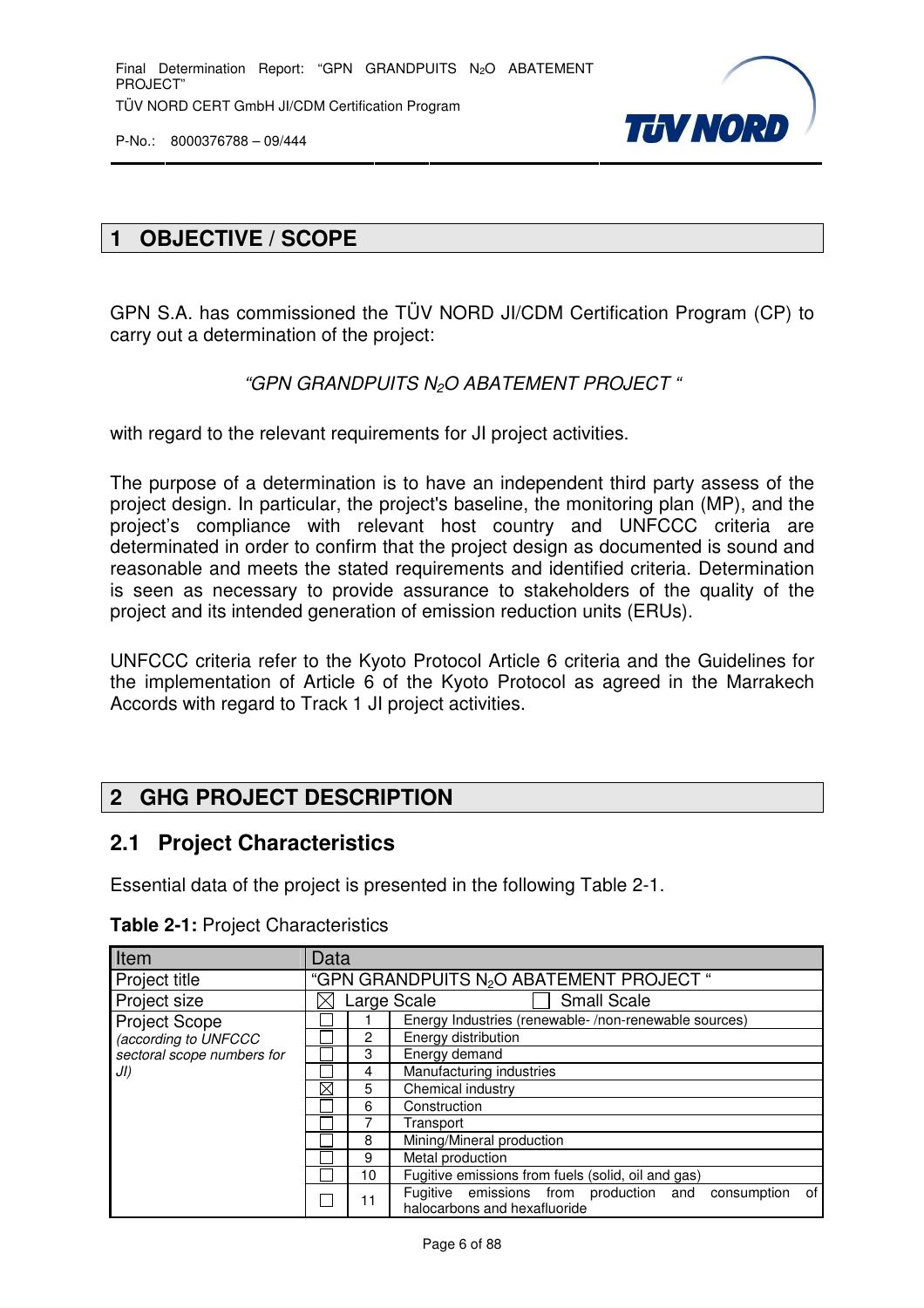

| Item                                   | Data                                                         |                               |                                 |  |  |  |  |
|----------------------------------------|--------------------------------------------------------------|-------------------------------|---------------------------------|--|--|--|--|
|                                        |                                                              | 12                            | Solvents use                    |  |  |  |  |
|                                        |                                                              | 13                            | Waste handling and disposal     |  |  |  |  |
|                                        |                                                              | 14                            | Afforestation and Reforestation |  |  |  |  |
|                                        |                                                              | 15                            | Agriculture                     |  |  |  |  |
| <b>Applied Methodology</b>             | Project specific methodology (Projet Domestique Methodology) |                               |                                 |  |  |  |  |
| <b>Track</b>                           |                                                              |                               |                                 |  |  |  |  |
| <b>Crediting period</b>                | Renewable Crediting Period (7 y)                             |                               |                                 |  |  |  |  |
|                                        | $\boxtimes$                                                  | Fixed Crediting Period (10 y) |                                 |  |  |  |  |
|                                        |                                                              | 2010-04-01 - 2012-12-31       |                                 |  |  |  |  |
| Start of crediting period <sup>1</sup> | Expected beginning of April 2010                             |                               |                                 |  |  |  |  |

# **2.2 Involved Parties and Project Participants**

The following parties to the Kyoto Protocol and project participants are involved in this project activity (Table 2-2).

**Table 2-2:** Project Parties and project participants

| Characteristic           | Party   | <b>Project Participant</b>          |  |  |  |
|--------------------------|---------|-------------------------------------|--|--|--|
| Host party               | France  | GPN S.A.                            |  |  |  |
| Other involved party/ies | Germany | N.serve Environmental Services GmbH |  |  |  |

# **2.3 Project Location**

The details of the project location are given in table 2-3:

**Table 2-3:** Project Location

| No.                      | <b>Project Location</b>                                   |
|--------------------------|-----------------------------------------------------------|
| <b>Host Country</b>      | France                                                    |
| Region                   | North Central (Ile de France) Département: Seine-et-Marne |
| Project location address | Commune: Grandpuits-Bailly-Carrois                        |
|                          | GPN Usine de Grandpuits, BP12, 77720 Mormant, France      |
| <b>Plant coordinates</b> | Plant tail gas stack:                                     |
|                          | Lat: 48°35'52.82"N                                        |
|                          | Long: 2°57'06.05"E                                        |
|                          | Ammonia burner:                                           |
|                          | Lat: 48°35'52.82"N                                        |
|                          | Long: 2°57'06.05"E                                        |

l  $<sup>1</sup>$  As per the published PDD (version 2)</sup>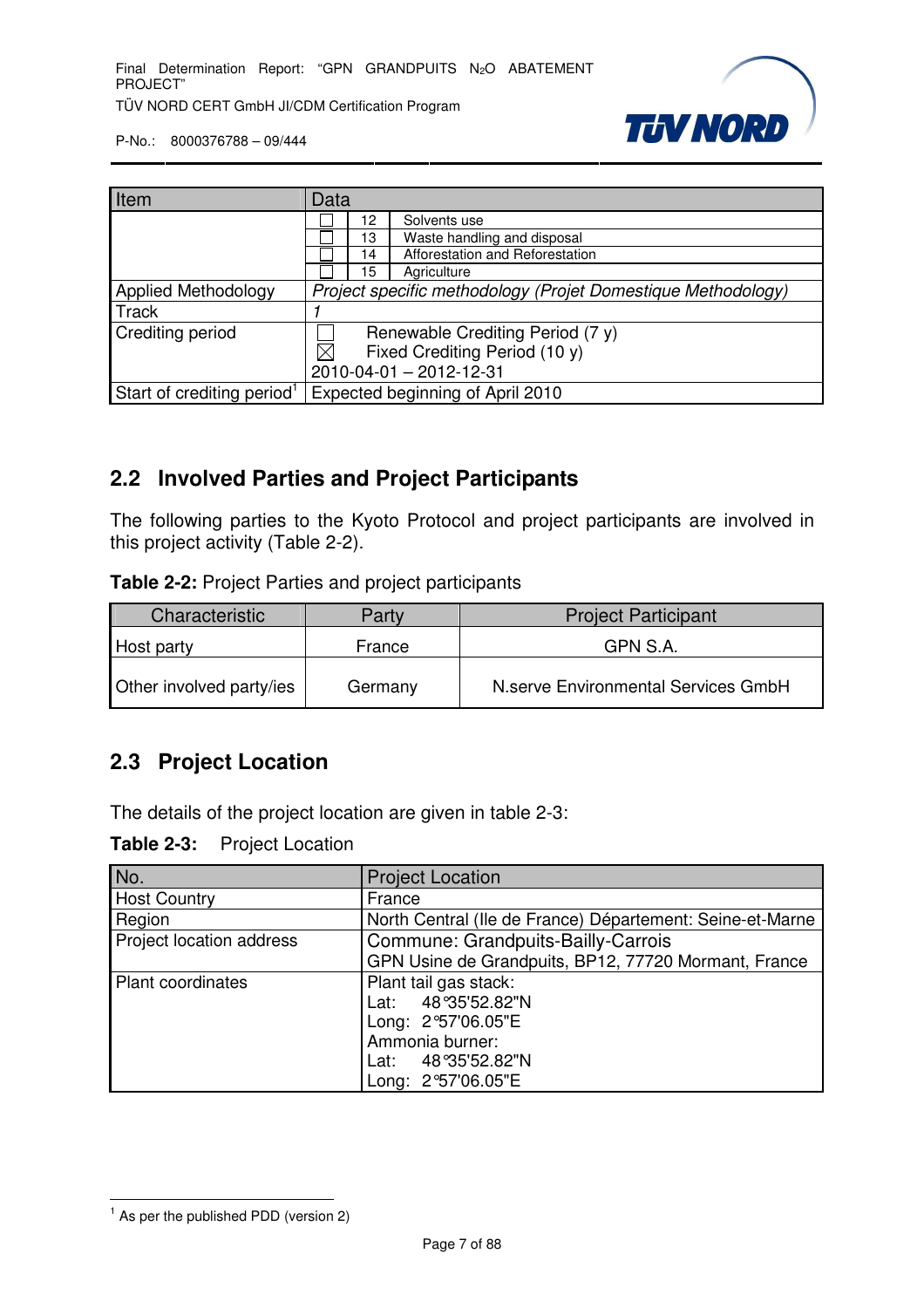

# **2.4 Technical Project Description**

The project involves the installation of a secondary  $N_2O$  reduction catalyst of the nitric acid production plant of GPN Grandpuits. The emission reductions are a result of the catalytic decomposition of nitrous oxide. Nitrous oxide which is formed as by-product of the nitric acid production will be removed by the catalyst installed below the ammonia oxidation gauze pack in the ammonia burner. The nitrous oxide would otherwise be emitted through the gas stack into the atmosphere.

The key parameters of the project are given in table 2-4:

| Table 2-4: | Technical data of the project *) |  |  |
|------------|----------------------------------|--|--|
|------------|----------------------------------|--|--|

| Parameter                                    | Unit                     | Value                                   |
|----------------------------------------------|--------------------------|-----------------------------------------|
| <b>Ammonia Oxidation Reactor</b>             |                          |                                         |
| Manufacturer                                 | $\overline{a}$           | GPN S.A.                                |
| Diameter                                     | mm                       | 3,660                                   |
| Start of commercial production               |                          | 1970                                    |
| Operating conditions<br>as<br>per            |                          |                                         |
| specifications (trip point values)           |                          |                                         |
| - Temperature (min/max):                     | $\mathrm{C}$             | 930 (max), 920 indirect measurement     |
| - Pressure (min/max):                        | <b>MPa</b>               | 0,3 (max in Air flow)                   |
| - Ammonia to Air ratio (max)                 | Vol.-%                   | $8 - 12,50$                             |
| <b>Ammonia Oxidation Catalyst</b>            |                          |                                         |
| Manufacturer                                 | $\overline{a}$           | Heraeus                                 |
| Type                                         | $\overline{\phantom{0}}$ | HR-SC N <sub>2</sub> O abatement system |
| Composition:                                 |                          | Pt-Rh-Pd                                |
| Absorber                                     |                          |                                         |
| Design capacity per day (100%)               | t/d                      | 1,200                                   |
| Design capacity per day (legal)              | t/d                      | 1,250                                   |
| Annual operation (design)                    | days                     | 360                                     |
| Annual operation (practice)                  | days                     | 340                                     |
| <b>Secondary Catalyst</b>                    |                          |                                         |
| Start of operation                           | $\blacksquare$           | app. 2009-12                            |
| Manufacturer                                 | $\overline{a}$           | Heraeus                                 |
| Type                                         |                          | HR-SC N <sub>2</sub> O                  |
| Design efficiency N <sub>2</sub> O reduction | $\%$                     | 70% max, 65,4% average                  |
| N <sub>2</sub> O Analyzer (stack)            |                          |                                         |
| Manufacturer                                 | $\overline{\phantom{0}}$ | Finetec                                 |
| Type                                         | $\overline{a}$           | Orbital AIT Anafin 5000                 |
| <b>Measurement Principle</b>                 |                          | <b>FTIR</b>                             |
| <b>Stack</b><br>volume<br>flow<br>rate       |                          |                                         |
| measurement                                  |                          |                                         |
| Manufacturer                                 |                          | <b>Sick Maihak</b>                      |
| Type                                         | $\overline{a}$           | Flowsic 100H                            |
| <b>Measurement Principle</b>                 | $\overline{a}$           | Ultrasonic                              |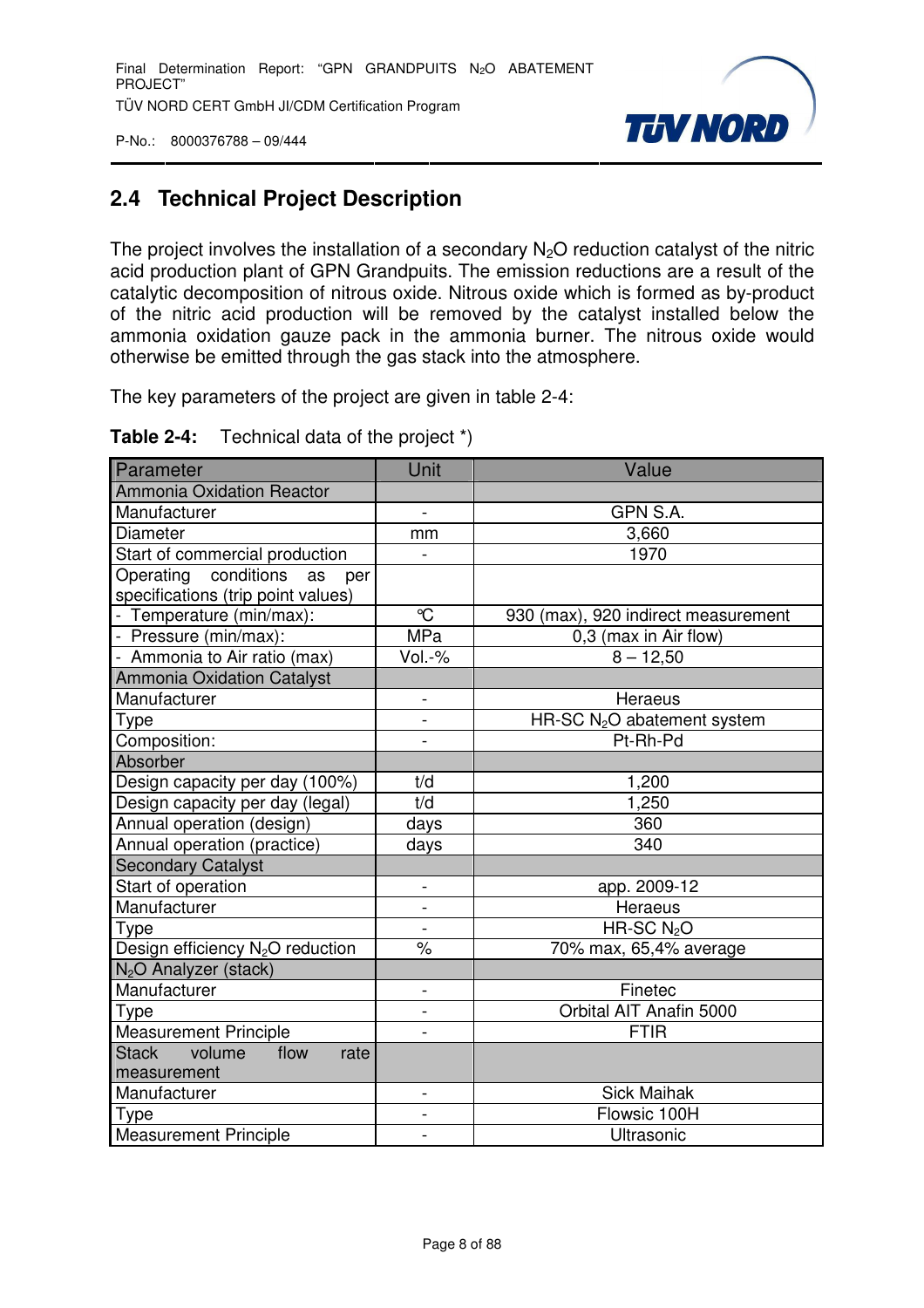

# **3 METHODOLOGY AND DETERMINATION PDD SEQUENCE**

# **3.1 Determination PDD Steps**

The determination of the project consisted of the following steps:

- Contract review
- Appointment of team members and technical reviewers
- Publication of the project design document (PDD)
- A desk review of the  $PDD'^{PDD'}$  submitted by the client and additional supporting documents
- Determination planning
- On-Site assessment
- Background investigation and follow-up interviews with personnel of the project developer and its contractors,
- Draft determination reporting
- Resolution of corrective actions (if any)
- Final determination reporting
- Technical review
- Final approval of the determination.

The sequence of the determination is given in the table 3.1 below:

#### **Table 3.1:** Determination PDD sequence

| <b>Topic</b>                                                | <b>Time</b>   |
|-------------------------------------------------------------|---------------|
| Assignment of determination                                 | 2009-07-03    |
| Submission of PDD for global stakeholder commenting process | 2009-11-18    |
| On-site visit                                               | 2009-11-09 to |
|                                                             | 2009-11-10    |
| Draft reporting finalised                                   | 2010-01-25    |
| Final reporting finalised                                   | 2010-02-15    |
| Technical review on final reporting finalised               | 2010-02-15    |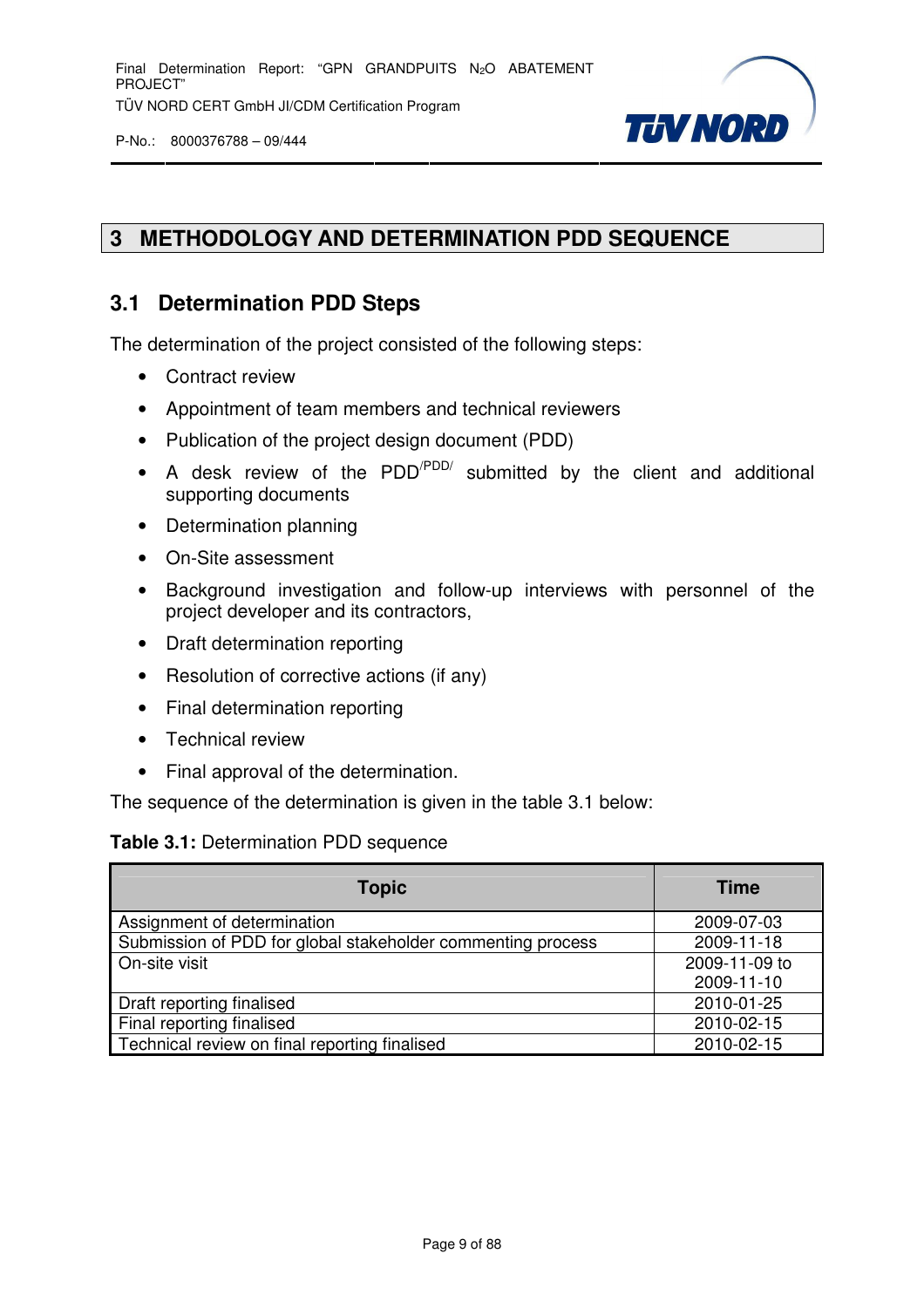Final Determination Report: "GPN GRANDPUITS N<sub>2</sub>O ABATEMENT PROJECT" TÜV NORD CERT GmbH JI/CDM Certification Program

P-No.: 8000376788 – 09/444



### **3.2 Contract review**

To assure that

- the project falls within the scopes for which accreditation is held,
- the necessary competences to carry out the verification can be provided,
- Impartiality issues are clear and in line with the JI accreditation requirements

a contract review was carried out before the contract was signed.

# **3.3 Appointment of team members and technical reviewers**

On the basis of a competence analysis and individual availabilities a determination team, consistent of one team leader and 3 additional team members, were appointed. Furthermore also the personnel for the technical review and the final approval were determined.

The list of involved personnel, the tasks assigned and the qualification status are summarized in the table 3-2 below.

#### **Table 3-2:** Involved Personnel

|                                     | <b>Name</b> | Company                             | Function <sup>1)</sup> | Qualification<br>Status <sup>2)</sup><br><b>Status</b> | competence<br><b>Scheme</b> | $\widehat{\mathbf{f}}$<br>competence<br>Technical | Competence<br>Host country | Team Leading<br>competence |
|-------------------------------------|-------------|-------------------------------------|------------------------|--------------------------------------------------------|-----------------------------|---------------------------------------------------|----------------------------|----------------------------|
| $\boxtimes$ Mr.<br>$\Box$<br>Ms.    | R. Winter   | <b>TÜV NORD</b><br>CERT,<br>Germany | <b>TL</b>              | <b>SA</b>                                              | $\boxtimes$                 | Q                                                 |                            | $\boxtimes$                |
| $\boxtimes$ Mr.<br>$\Box$<br>Ms.    | U. Walter   | TÜV NORD<br>CERT,<br>Germany        | <b>TM</b>              | <b>TE</b>                                              |                             |                                                   |                            |                            |
| $\boxtimes$<br>Mr.<br>$\Box$<br>Ms. | O. Bley     | TÜV NORD<br>SYSTEMS,<br>Germany     | <b>TM</b>              | T                                                      |                             |                                                   |                            |                            |
| Mr.<br>$\Box$<br>$\boxtimes$ Ms.    | S. Meyer    | TÜV NORD<br>CERT,<br>Germany        | <b>TM</b>              | <b>TE</b>                                              |                             |                                                   | $\boxtimes$                |                            |
| $\boxtimes$ Mr.                     | E. Krupp    | TÜV NORD                            | TR, FA                 | <b>SA</b>                                              | $\boxtimes$                 |                                                   |                            | $\boxtimes$                |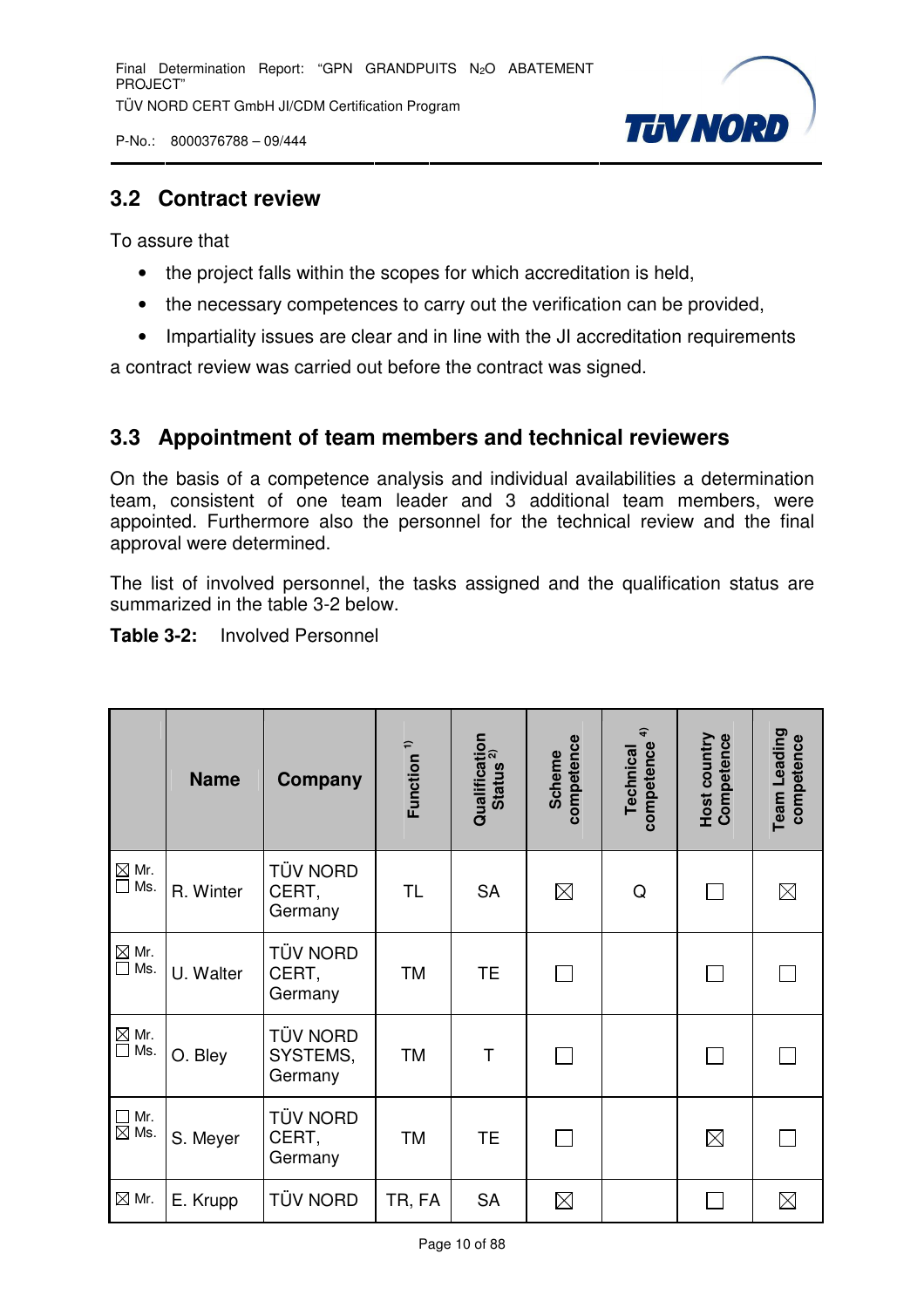

|                                                               | <b>Name</b> | Company                             | $\hat{ }$<br>Function | Qualification<br>Ctature 2)<br><b>Status</b> | competence<br><b>Scheme</b> | $\hat{+}$<br>competence<br><b>Technical</b> | <b>Host country</b><br>Competence | Leading<br>competence<br>Team |
|---------------------------------------------------------------|-------------|-------------------------------------|-----------------------|----------------------------------------------|-----------------------------|---------------------------------------------|-----------------------------------|-------------------------------|
| $\Box$<br>Ms.                                                 |             | CERT,<br>Germany                    |                       |                                              |                             |                                             |                                   |                               |
| $\overline{\text{M}}$ Mr.<br>$\overline{\text{M}}$ Ms.<br>Ms. | S. Winter   | <b>TÜV NORD</b><br>CERT,<br>Germany | <b>TR</b>             | <b>TE</b>                                    |                             |                                             |                                   |                               |

 $1)$  TL: Team Leader; TM: Team Member, TR: Technical review; FA: Final approval

<sup>2)</sup> GHG Auditor Status: A: Assessor; E: Expert; SA: Senior Assessor; T: Trainee; TE: Technical Expert

<sup>3)</sup> No team member

 $^{4)}$  As per S01-MU03 or S01-VA070 A2 (such as A, B, C.....)

# **3.4 Consideration of Public Stakeholder Comments**

The draft PDD, as received from the project participants, has been made publicly available on TÜV NORD Website www.global-warming.de during a 30 days period from 2009-11-18 to 2009-12-18.

In case comments were received, they are taken into account during the determination process. The comments and the discussion of the same are documented in annex 5 of this report.

# **3.5 Determination PDD Protocol**

In order to ensure consideration of all relevant assessment criteria, a determination protocol is used. The protocol shows, in a transparent manner, criteria and requirements, means of determination and the results from pre-determination of the identified criteria. The determination protocol reflects the generic JI – Track 1 requirements projects have to meet as well as project specific issues as applicable. The determination protocol serves the following purposes:

- It organises, details and clarifies the requirements that a JI project is expected to meet;
- It ensures a transparent determination PDD process where the independent entity will document how a particular requirement has been validated and the result of the determination.

The determination protocol as described in Figure 1.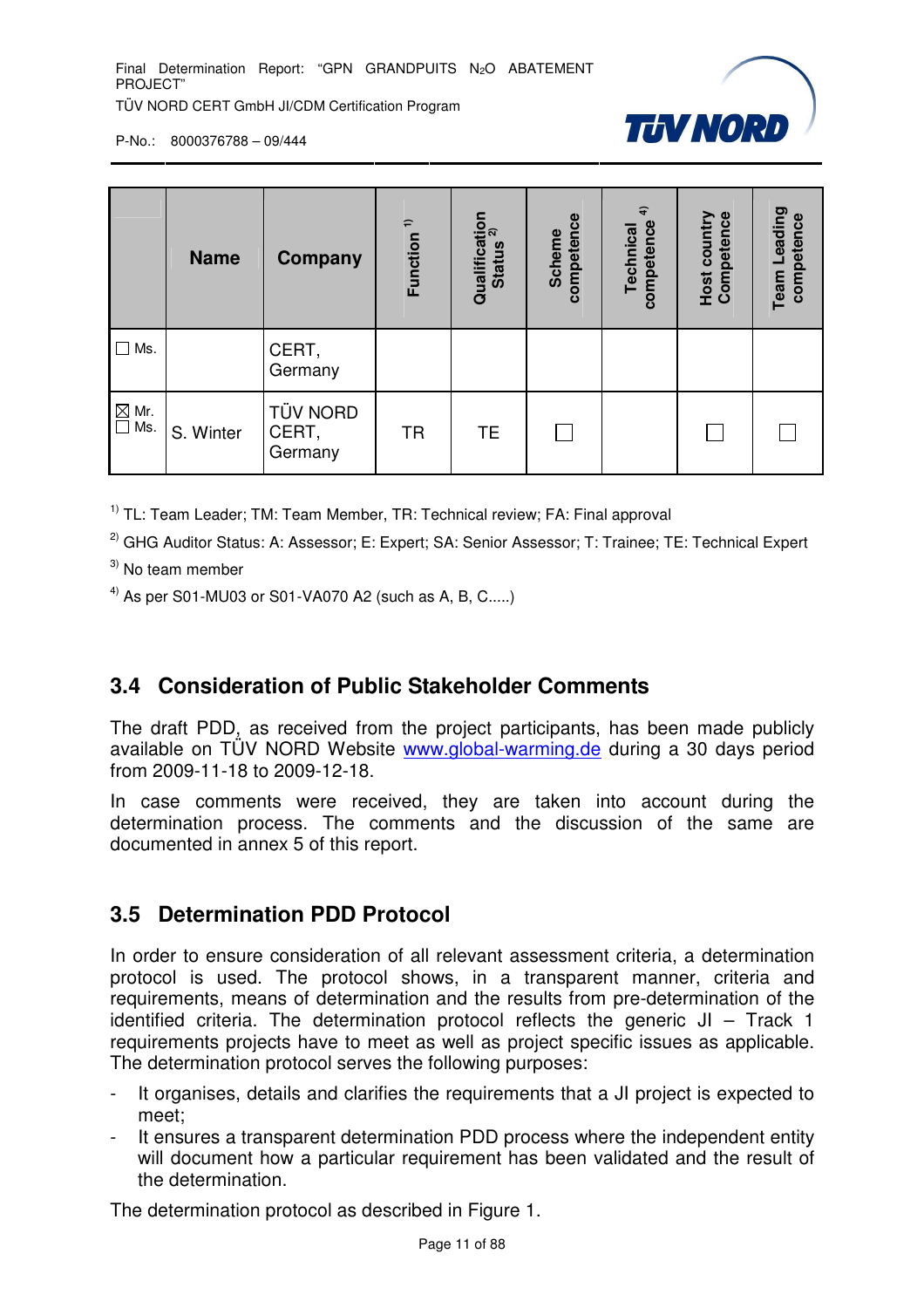

| <b>Determination Protocol Table A-1: Requirement checklist</b>                                                                                                                                                                                                                                           |                                                                                                                                                                                           |                                                                                                        |                                                                                                                                                                                                                        |                                                                                                                                           |  |
|----------------------------------------------------------------------------------------------------------------------------------------------------------------------------------------------------------------------------------------------------------------------------------------------------------|-------------------------------------------------------------------------------------------------------------------------------------------------------------------------------------------|--------------------------------------------------------------------------------------------------------|------------------------------------------------------------------------------------------------------------------------------------------------------------------------------------------------------------------------|-------------------------------------------------------------------------------------------------------------------------------------------|--|
| <b>Checklist Item</b>                                                                                                                                                                                                                                                                                    | <b>Determination PDD</b><br><b>Team Comment</b>                                                                                                                                           | <b>Reference</b>                                                                                       | <b>Draft</b><br><b>Conclusion</b>                                                                                                                                                                                      | <b>Final</b><br><b>Conclusion</b>                                                                                                         |  |
| The checklist items in<br>Table A-1 are linked to<br>the various<br>requirements the<br>project should meet.<br>The checklist is<br>organised in various<br>sections. Each section<br>is then further sub-<br>divided as per the<br>requirements of the<br>topic and the individual<br>project activity. | The section is used to<br>elaborate and discuss the<br>checklist item in detail. It<br>includes the assessment<br>of the determination team<br>and how the assessment<br>was carried out. | Gives<br>reference<br>to the<br>information<br>source on<br>which the<br>assessmen<br>t is based<br>оn | Assessment<br>based on<br>evidence<br>provided if the<br>criterion is<br>fulfilled (OK), or<br>a CAR, CL or<br>FAR (see<br>below) is<br>raised. The<br>assessment<br>refers to the<br>draft<br>determination<br>stage. | In case a<br>corrective<br>action or a<br>clarification<br>the final<br>assessment<br>at the final<br>determination<br>stage is<br>given. |  |

**Figure 1:** Determination protocol tables

The completed determination protocol is enclosed in Annex 1 to this report.

# **3.6 Review of Documents**

The published PDD (version 02) and supporting background documents related to the project design and baseline were reviewed.

Furthermore, the determination team used additional documentation by third parties like host party legislation, technical reports referring to the project design or to the basic conditions and technical data.

#### **3.7 Follow-up Interviews**

The determination team has carried out interviews in order to assess the information included in the project documentation and to gain additional information regarding the compliance of the project with the relevant criteria applicable for JI (Projet Domestique).

During determination the determination team has performed interviews to confirm the provided information and to resolve issues identified in the document review. The main topics of the interviews are summarized in table 3-3.

| Table 3-3: | Interviewed persons and interview topics |
|------------|------------------------------------------|
|------------|------------------------------------------|

| <b>Interviewed Persons / Entities  </b> | Interview topics                                       |
|-----------------------------------------|--------------------------------------------------------|
| Project proponent representatives       | Chronological description of the project activity with |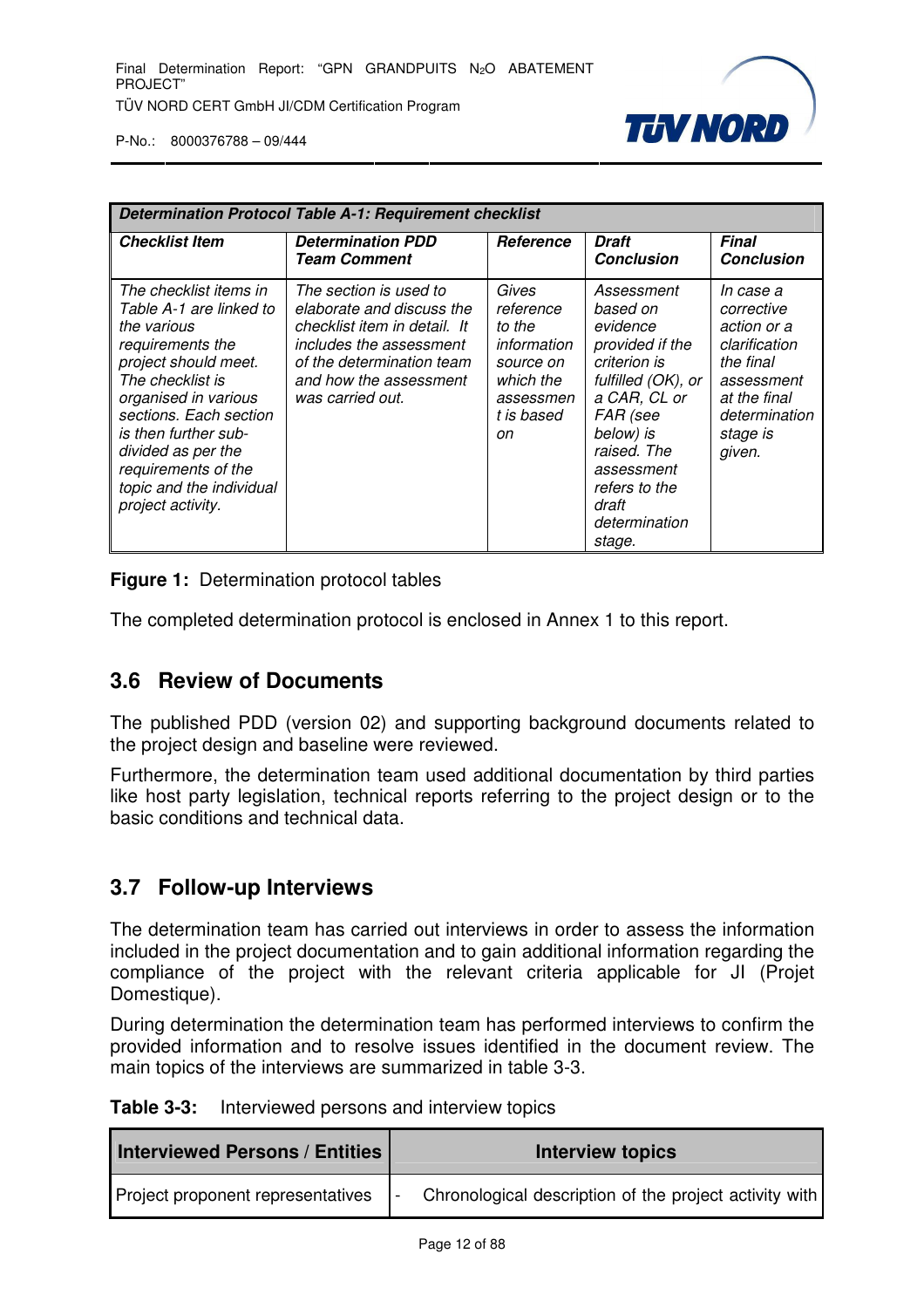

| <b>Interviewed Persons / Entities</b>                                    | Interview topics                                                                                                                                                                                                                                                                                                                                                                                                                                                                                                                                                                                                                                                                                        |
|--------------------------------------------------------------------------|---------------------------------------------------------------------------------------------------------------------------------------------------------------------------------------------------------------------------------------------------------------------------------------------------------------------------------------------------------------------------------------------------------------------------------------------------------------------------------------------------------------------------------------------------------------------------------------------------------------------------------------------------------------------------------------------------------|
| (GPN)<br>Project consultant (N.serve)<br>Maintenance staff of AMS (SPIE) | documents of key steps of the implementation.<br>Implementation status<br>Technical details of the project realization, project<br>feasibility, designing, operational<br>life<br>time,<br>monitoring of the project<br><b>Host Government Approval</b><br>Approval procedures and status<br>Monitoring and measurement equipment<br>and<br>system.<br>Financial aspects<br>Crediting period<br>Project activity starting date<br>ERU allocation / ownership<br><b>Baseline assumptions</b><br>Additionality<br>Monitoring<br>Roles & responsibilities of the project participants<br>w.r.t. project management, monitoring and reporting<br><b>National Legislation</b><br>Editorial issues of the PDD |

A comprehensive list of all interviewed persons is part of section 7 'References'.

# **3.8 Project comparison**

The determination team has compared the proposed JI project activity with similar projects or technology that have similar or comparable characteristics and with similar projects in the host country in order to achieve additional information esp. regarding:

- Project technology
- Additionality issues
- Reasons for reviews, requests for reviews and rejections within the JI registration process.

# **3.9 Resolution of Clarification and Corrective Action Requests**

#### **3.9.1 Definition**

A **Corrective Action Request (CAR)** will be established where: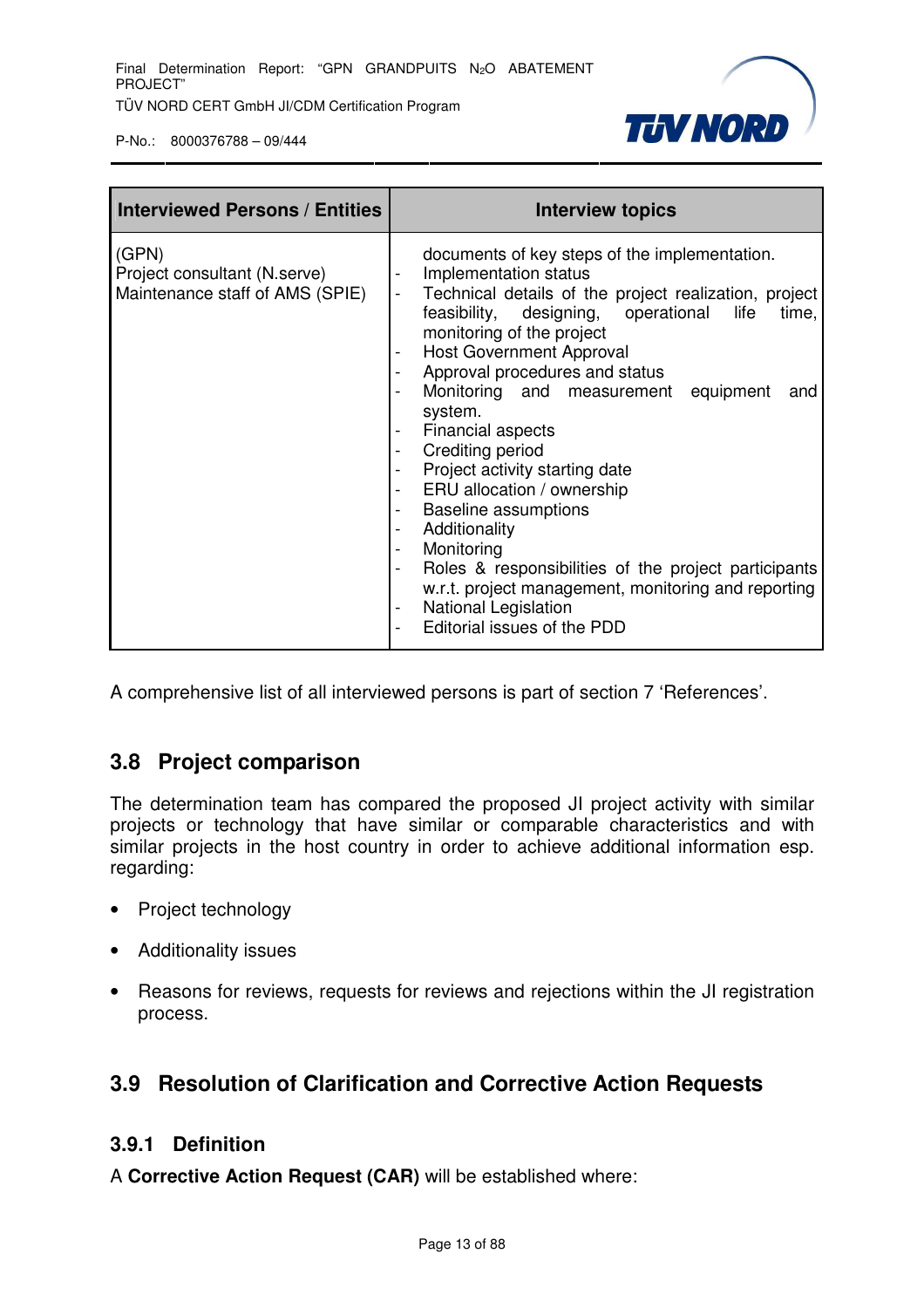

- mistakes have been made in assumptions, application of the methodology or the project documentation which will have a direct influence the project results,
- the requirements deemed relevant for determination of the project with certain characteristics have not been met or
- there is a risk that the project would not be registered by the UNFCCC or that emission reductions would not be able to be verified and certified.

A **Clarification Request (CL)** will be issued where information is insufficient, unclear or not transparent enough to establish whether a requirement is met.

A **Forward Action Request (FAR)** will be issued when certain issues related to project implementation should be reviewed during the first determination ERU.

#### **3.9.2 Draft Determination PDD**

After reviewing all relevant documents and taken all other relevant information into account, the determination team issues all findings in the course of a draft determination report and hands this report over to the project proponent in order to respond on the issues raised and to revise the project documentation accordingly.

#### **3.9.3 Final Determination PDD**

The final determination starts after issuance of the proposed corrective action (CA) of the CARs CLs and FARs by the project proponent. The project proponent has to reply on those and the requests are "closed out" by the determination team in case the response is assessed as sufficient. In case of raised FARs, in which action from the project personnel is requested, the project proponent has to respond on this, identifying the necessary actions to ensure that the topics raised in this finding are likely to be resolved at the latest during the first verification. The determination team has to assess whether the proposed action is adequate or not.

In case the findings from CARs and CLs cannot be resolved by the project proponent or the proposed action related to the FARs raised cannot be assessed as adequate, no positive determination opinion can be issued by the determination team.

The CAR(s) / CL(s) / FAR(s) are documented in chapter 4.

# **3.10 Technical review**

Before submission of the final determination report a technical review of the whole determination procedure is carried out. The technical reviewer is a competent GHG auditor being appointed for the scope this project falls under. The technical reviewer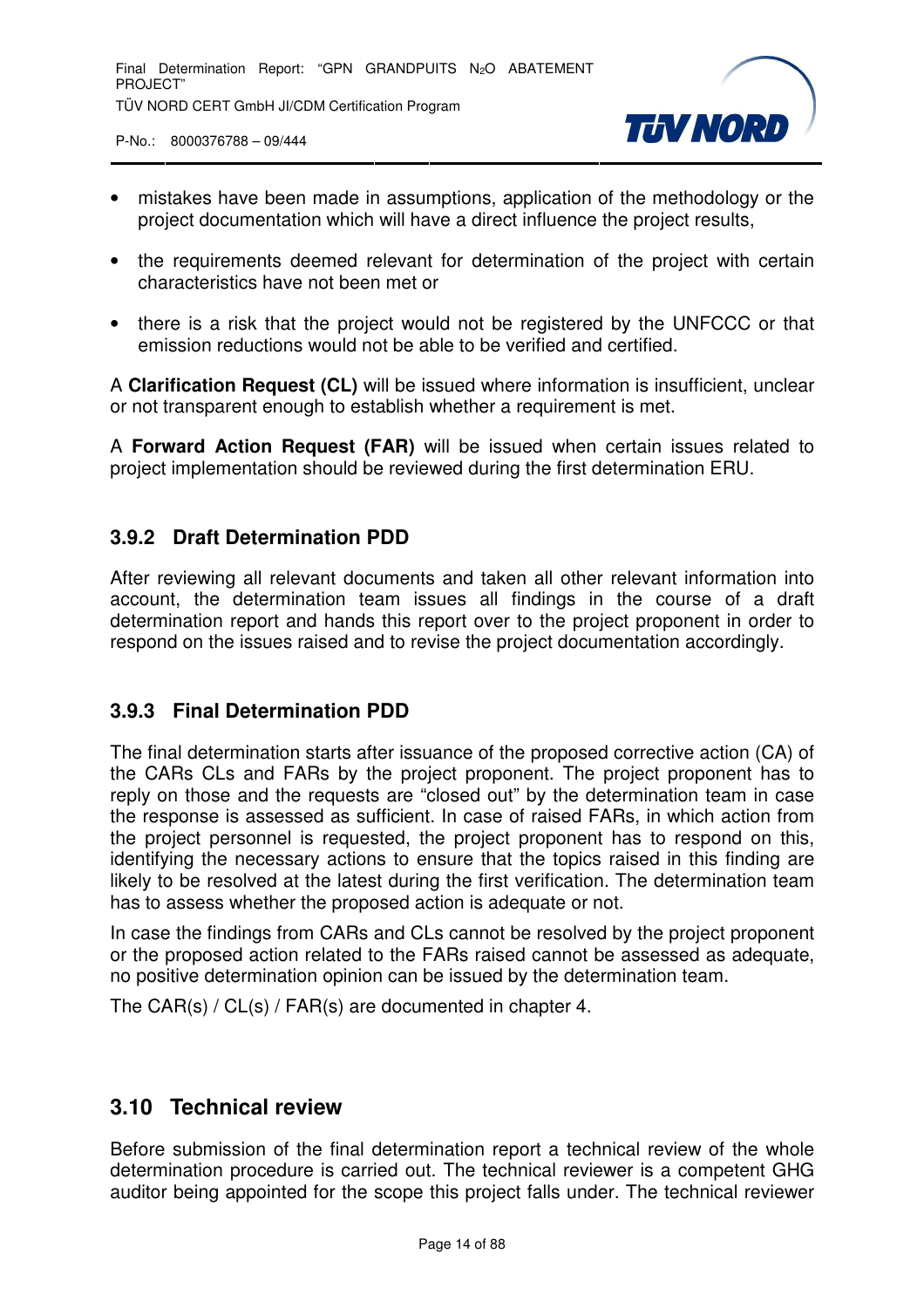

is not considered to be part of the verification team and thus not involved in the decision making process up to the technical review.

As a result of the technical review process the determination opinion and the topic specific assessments as prepared by the determination team leader may be confirmed or revised. Furthermore reporting improvements might be achieved.

# **3.11 Final approval**

After successful technical review of the final report an overall (esp. procedural) assessment of the complete determination will be carried out by a senior assessor located in the accredited premises of TÜV NORD.

Only after this step the request for registration can be started (in case of a positive determination opinion).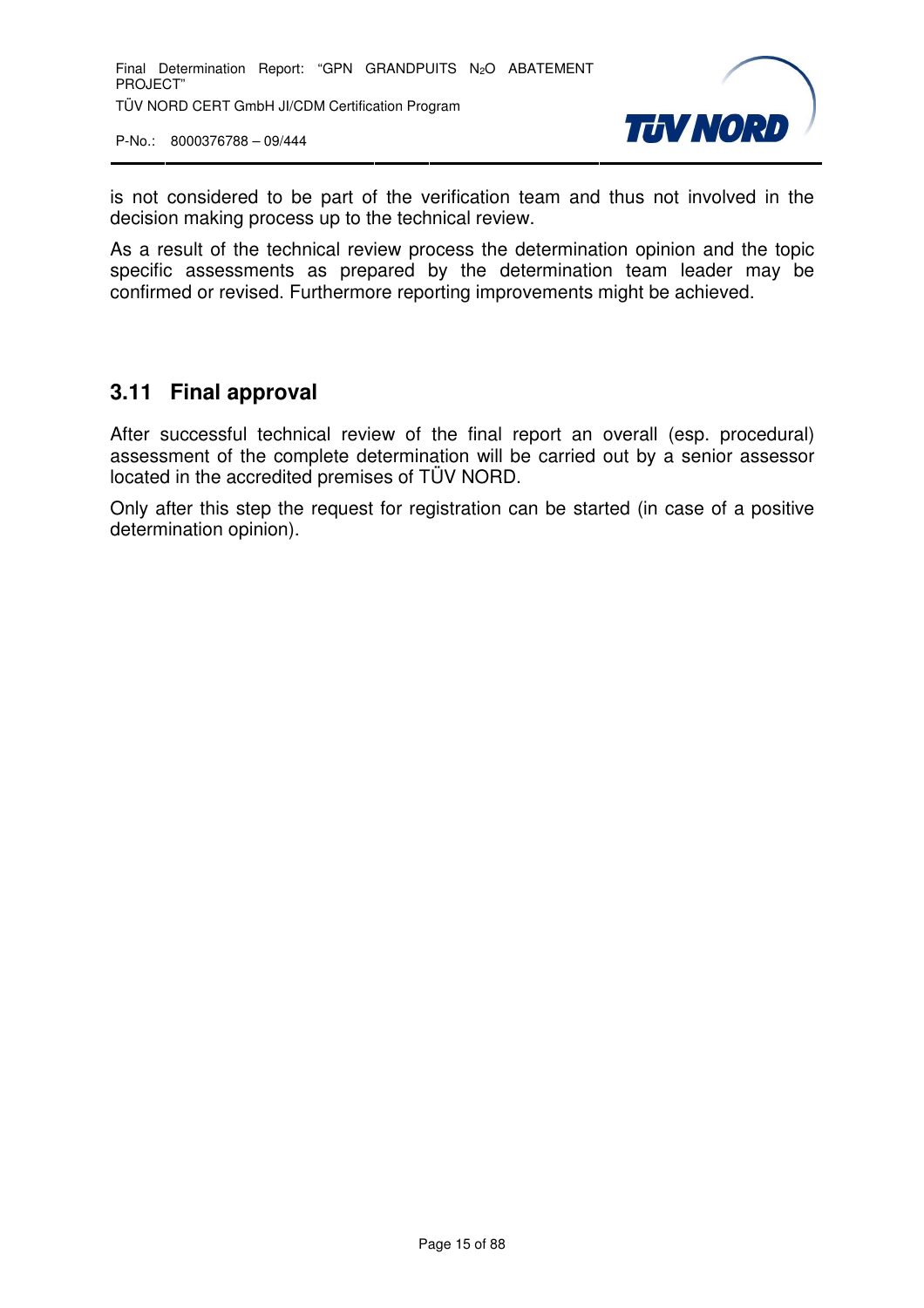

# **4 DETERMINATION FINDINGS**

In the following table the findings from the desk review of the published PDD, visits, interviews and supporting documents are summarised**:**

#### **Table 4-1:** Summary of CARs, CLs and FARs issued

| <b>Finding:</b>                                                                                                                                                                     | A <sub>1</sub>                                                                                                                                                                                                  |                                                     |                                                                                                                                              |
|-------------------------------------------------------------------------------------------------------------------------------------------------------------------------------------|-----------------------------------------------------------------------------------------------------------------------------------------------------------------------------------------------------------------|-----------------------------------------------------|----------------------------------------------------------------------------------------------------------------------------------------------|
| <b>Classification</b>                                                                                                                                                               | <b>CAR</b><br>⋉                                                                                                                                                                                                 | <b>CL</b>                                           | <b>FAR</b>                                                                                                                                   |
| Description of finding                                                                                                                                                              |                                                                                                                                                                                                                 |                                                     |                                                                                                                                              |
| Describe the finding in unam-<br>biguous style; address<br>the<br>context (e.g. section)                                                                                            | No letters of approval have been provided so far.                                                                                                                                                               |                                                     |                                                                                                                                              |
| <b>Corrective Action #1</b><br>This section shall be filled by<br>the PP. It shall address the cor-<br>rective action taken in details.                                             | The Letter of Approval will only be issued by the French DFP two<br>months following submission by the PP of the application dossier,<br>which includes the preliminary determination report from TUEV<br>NORD. |                                                     |                                                                                                                                              |
| <b>DOE Assessment #1</b>                                                                                                                                                            |                                                                                                                                                                                                                 |                                                     |                                                                                                                                              |
| The assessment shall encom-<br>pass all open issues in annex A-<br>In case of non-closure.<br>additional corrective action and<br>DOE assessments (#2, #3, etc.)<br>shall be added. |                                                                                                                                                                                                                 | be closed if the host country issues their LoA.     | The pending letters of approval will be provided only on the basis of<br>the successful conclusion of this determination. Thus this CAR will |
| <b>Conclusion</b>                                                                                                                                                                   | To be checked during the first periodic verification                                                                                                                                                            |                                                     |                                                                                                                                              |
| Tick the appropriate checkbox                                                                                                                                                       | Appropriate action was taken                                                                                                                                                                                    |                                                     |                                                                                                                                              |
|                                                                                                                                                                                     |                                                                                                                                                                                                                 | Project documentation was corrected correspondingly |                                                                                                                                              |
|                                                                                                                                                                                     | Additional action should be taken                                                                                                                                                                               |                                                     |                                                                                                                                              |
|                                                                                                                                                                                     |                                                                                                                                                                                                                 | The project complies with the requirements          |                                                                                                                                              |

| <b>Finding:</b>                                                                                                                                                                                                                                                                          | A <sub>2</sub>                                                                                             |                                                                           |  |
|------------------------------------------------------------------------------------------------------------------------------------------------------------------------------------------------------------------------------------------------------------------------------------------|------------------------------------------------------------------------------------------------------------|---------------------------------------------------------------------------|--|
| <b>Classification</b>                                                                                                                                                                                                                                                                    | CAR<br>CL<br><b>FAR</b>                                                                                    |                                                                           |  |
| <b>Description of finding</b><br>Describe the finding in unam-<br>biguous style; address<br>the I<br>context (e.g. section)                                                                                                                                                              | Indicate the maximum and budgeted annual production output of<br>$HNO3$ in A.2 as well as in B.6.3.        |                                                                           |  |
| <b>Corrective Action #1</b><br>This section shall be filled by<br>the PP. It shall address the cor-<br>rective action taken in details.                                                                                                                                                  | The maximum and budgeted annual production quantities are now<br>described in both sections A.2 and B.6.3. |                                                                           |  |
| <b>DOE Assessment #1</b><br>The assessment shall encom-<br>pass all open issues in annex A- The budgeted annual production capacity of 393.000 tHNO <sub>3</sub> and<br>In case of non-closure.<br>additional corrective action and<br>DOE assessments (#2, #3, etc.)<br>shall be added. | OK.<br>are indicated in the PDD.                                                                           | the maximum capacity of 425.000 tHNO <sub>3</sub> (340 days of 1,250 t/d) |  |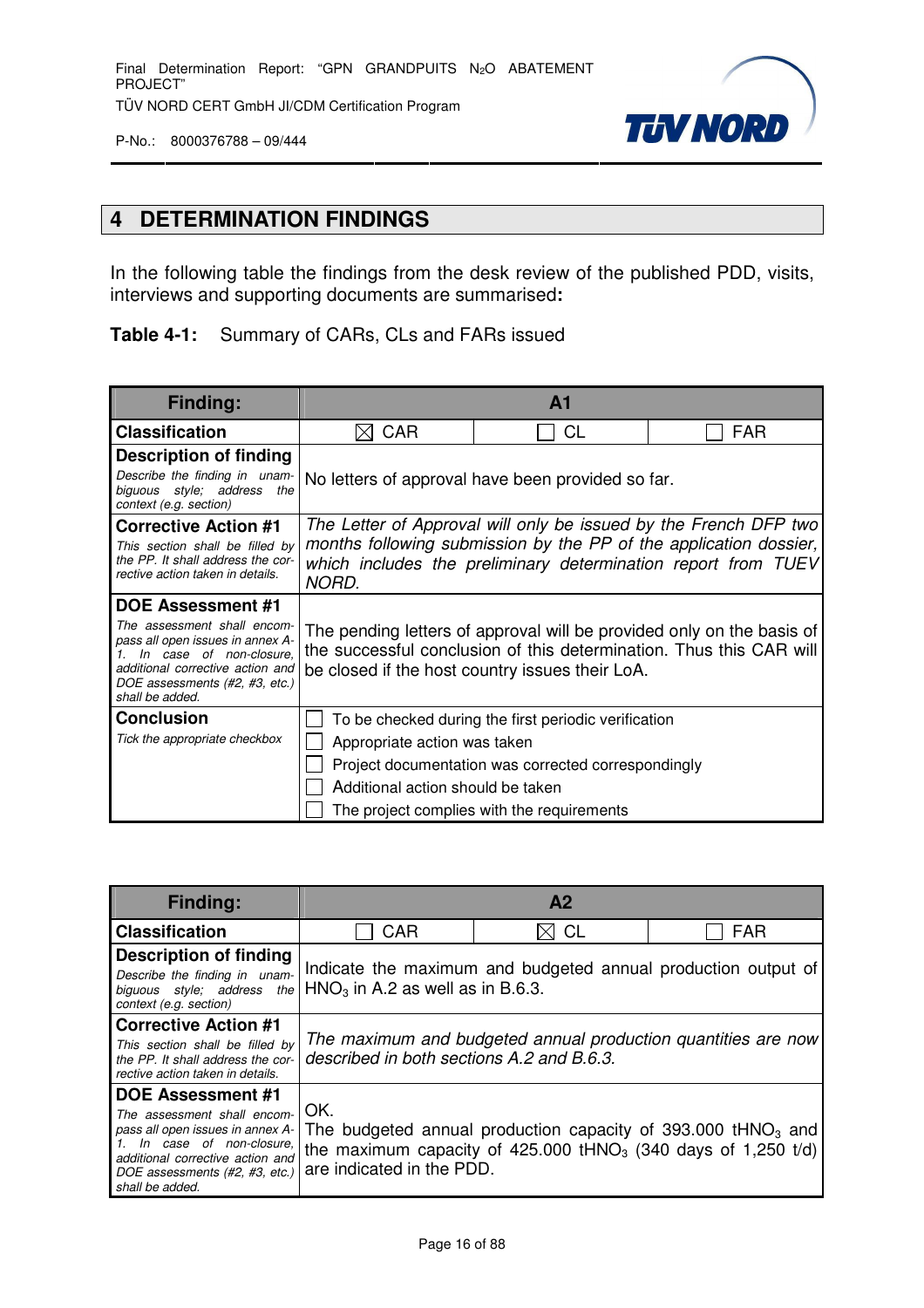

| <b>Finding:</b>               | Α2                                                        |  |  |
|-------------------------------|-----------------------------------------------------------|--|--|
| <b>Conclusion</b>             | To be checked during the first periodic verification      |  |  |
| Tick the appropriate checkbox | $\boxtimes$ Appropriate action was taken                  |  |  |
|                               | Project documentation was corrected correspondingly<br>ЖI |  |  |
|                               | Additional action should be taken                         |  |  |
|                               | The project complies with the requirements                |  |  |

| <b>Finding:</b>                                                                                                                                                                     | A <sub>3</sub>                                                                                      |                                                     |  |  |
|-------------------------------------------------------------------------------------------------------------------------------------------------------------------------------------|-----------------------------------------------------------------------------------------------------|-----------------------------------------------------|--|--|
| <b>Classification</b>                                                                                                                                                               | <b>CL</b><br><b>CAR</b><br><b>FAR</b><br>IХ                                                         |                                                     |  |  |
| <b>Description of finding</b>                                                                                                                                                       |                                                                                                     |                                                     |  |  |
| Describe the finding in unam-<br>biguous style; address<br>the<br>context (e.g. section)                                                                                            | The information in Annex 1 has to be consistent.                                                    |                                                     |  |  |
| <b>Corrective Action #1</b>                                                                                                                                                         |                                                                                                     |                                                     |  |  |
| This section shall be filled by<br>the PP. It shall address the cor-<br>rective action taken in details.                                                                            | The correct GPN contact name and email address has now been<br>added in the first table of Annex 1. |                                                     |  |  |
| DOE Assessment #1                                                                                                                                                                   |                                                                                                     |                                                     |  |  |
| The assessment shall encom-<br>pass all open issues in annex A-<br>In case of non-closure.<br>additional corrective action and<br>DOE assessments (#2, #3, etc.)<br>shall be added. | OK.<br>Correct information is given in Annex 1.                                                     |                                                     |  |  |
| <b>Conclusion</b>                                                                                                                                                                   | To be checked during the first periodic verification                                                |                                                     |  |  |
| Tick the appropriate checkbox                                                                                                                                                       | Appropriate action was taken                                                                        |                                                     |  |  |
|                                                                                                                                                                                     |                                                                                                     | Project documentation was corrected correspondingly |  |  |
|                                                                                                                                                                                     | Additional action should be taken                                                                   |                                                     |  |  |
|                                                                                                                                                                                     |                                                                                                     | The project complies with the requirements          |  |  |

| <b>Finding:</b>                                                                                                                                                                                                                | <b>B1</b>                                                                                                                                       |                                                                 |            |
|--------------------------------------------------------------------------------------------------------------------------------------------------------------------------------------------------------------------------------|-------------------------------------------------------------------------------------------------------------------------------------------------|-----------------------------------------------------------------|------------|
| <b>Classification</b>                                                                                                                                                                                                          | CAR                                                                                                                                             | СL                                                              | <b>FAR</b> |
| <b>Description of finding</b><br>Describe the finding in unam-<br>context (e.g. section)                                                                                                                                       | Table 7 (part B) and Table 8 (part B) in section B.6.3 need to be<br>biguous style; address the corrected to include the full crediting period. |                                                                 |            |
| <b>Corrective Action #1</b><br>This section shall be filled by<br>the PP. It shall address the cor-<br>rective action taken in details.                                                                                        | Tables 7 & 8 (part B) have now been corrected to cover the full 10-<br>year crediting period.                                                   |                                                                 |            |
| <b>DOE Assessment #1</b><br>The assessment shall encom-<br>pass all open issues in annex $A - \cup X$ .<br>1. In case of non-closure,<br>additional corrective action and<br>DOE assessments (#2, #3, etc.)<br>shall be added. |                                                                                                                                                 | The table covers the full crediting period from $2010 - 2020$ . |            |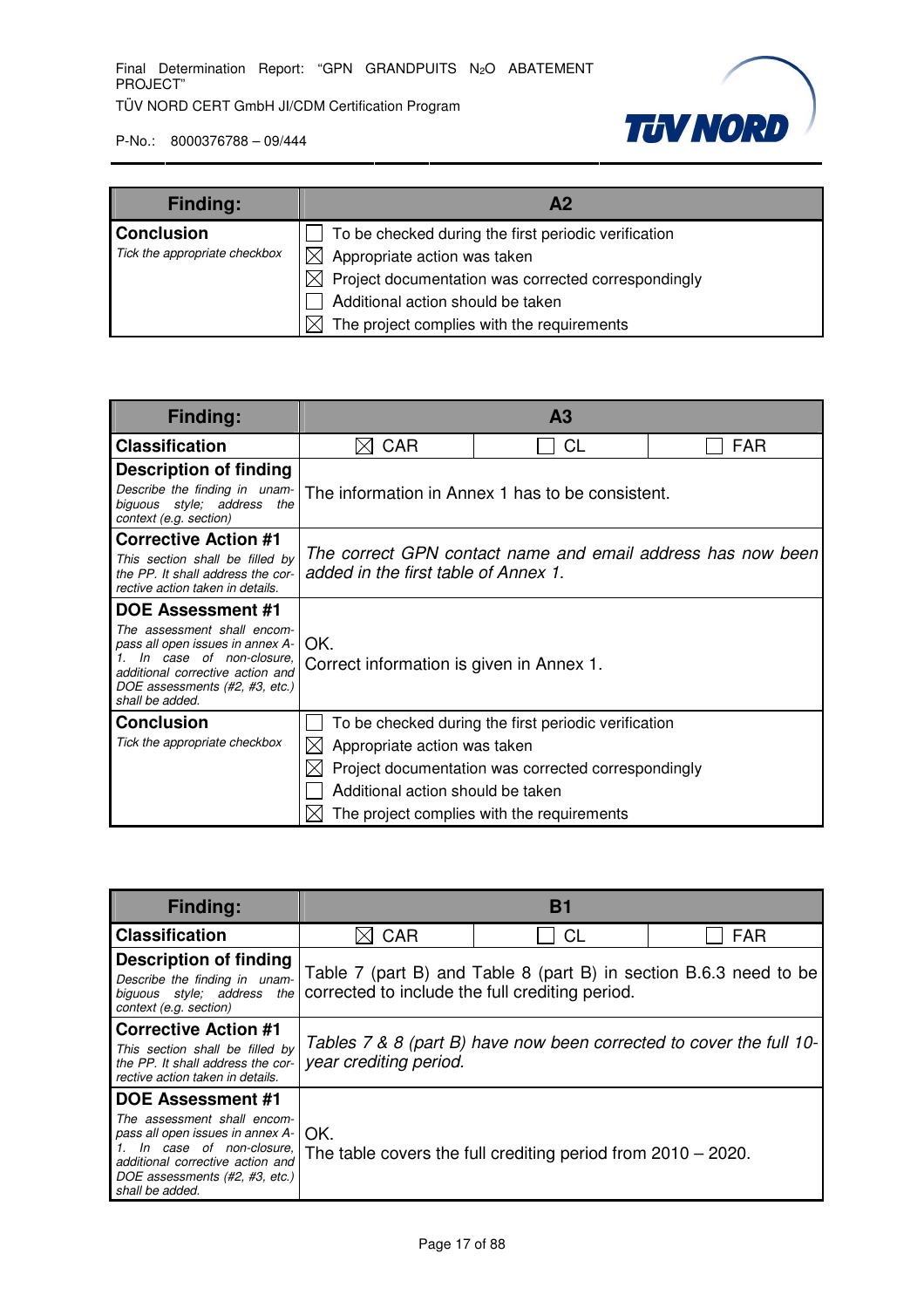

| <b>Finding:</b>               | B1                                                        |  |  |
|-------------------------------|-----------------------------------------------------------|--|--|
| <b>Conclusion</b>             | To be checked during the first periodic verification      |  |  |
| Tick the appropriate checkbox | $\boxtimes$ Appropriate action was taken                  |  |  |
|                               | Project documentation was corrected correspondingly<br>ЖI |  |  |
|                               | Additional action should be taken                         |  |  |
|                               | The project complies with the requirements                |  |  |

| <b>Finding:</b>                                                                                                                                                                     | <b>B2</b>                                                                                                              |                                                                  |                                                                    |
|-------------------------------------------------------------------------------------------------------------------------------------------------------------------------------------|------------------------------------------------------------------------------------------------------------------------|------------------------------------------------------------------|--------------------------------------------------------------------|
| <b>Classification</b>                                                                                                                                                               | <b>CAR</b><br>IXI                                                                                                      | CL                                                               | <b>FAR</b>                                                         |
| <b>Description of finding</b>                                                                                                                                                       |                                                                                                                        |                                                                  |                                                                    |
| Describe the finding in unam-<br>biguous style; address<br>the<br>context (e.g. section)                                                                                            |                                                                                                                        | Table 3 in section B.3 needs to be completed as per methodology. |                                                                    |
| <b>Corrective Action #1</b>                                                                                                                                                         |                                                                                                                        |                                                                  |                                                                    |
| This section shall be filled by<br>the PP. It shall address the cor-<br>rective action taken in details.                                                                            | Table 3 in section B.3 has been expanded to replicate the<br>corresponding table in the applicable French methodology. |                                                                  |                                                                    |
| <b>DOE Assessment #1</b>                                                                                                                                                            |                                                                                                                        |                                                                  |                                                                    |
| The assessment shall encom-<br>pass all open issues in annex A-<br>In case of non-closure.<br>additional corrective action and<br>DOE assessments (#2, #3, etc.)<br>shall be added. | OK.<br>boundary                                                                                                        |                                                                  | The table 3 presents all gases and sources included in the project |
| <b>Conclusion</b>                                                                                                                                                                   | To be checked during the first periodic verification                                                                   |                                                                  |                                                                    |
| Tick the appropriate checkbox                                                                                                                                                       | Appropriate action was taken<br>$\ltimes$                                                                              |                                                                  |                                                                    |
|                                                                                                                                                                                     |                                                                                                                        | Project documentation was corrected correspondingly              |                                                                    |
|                                                                                                                                                                                     | Additional action should be taken                                                                                      |                                                                  |                                                                    |
|                                                                                                                                                                                     |                                                                                                                        | The project complies with the requirements                       |                                                                    |

| <b>Finding:</b>                                                                                                                                                                                                    | <b>B3</b>                                                                                                                                                             |           |                                                                                                                                           |
|--------------------------------------------------------------------------------------------------------------------------------------------------------------------------------------------------------------------|-----------------------------------------------------------------------------------------------------------------------------------------------------------------------|-----------|-------------------------------------------------------------------------------------------------------------------------------------------|
| <b>Classification</b>                                                                                                                                                                                              | <b>CAR</b>                                                                                                                                                            | <b>CL</b> | <b>FAR</b>                                                                                                                                |
| <b>Description of finding</b><br>Describe the finding in unam-<br>biguous style: address the<br>context (e.g. section)                                                                                             | In section B.4 and B.5 under common practice barriers an updated<br>statement is needed regarding the industrial trials.                                              |           |                                                                                                                                           |
| <b>Corrective Action #1</b><br>This section shall be filled by<br>the PP. It shall address the cor-<br>rective action taken in details.                                                                            | Additional sentences have been added to the 'Common Practice<br>Barriers' sections in B.4 & B.5 explaining that the industrial R&D<br>trials have now been completed. |           |                                                                                                                                           |
| <b>DOE Assessment #1</b><br>The assessment shall encom-<br>pass all open issues in annex A-<br>1. In case of non-closure,<br>additional corrective action and<br>DOE assessments (#2, #3, etc.)<br>shall be added. | OK.<br>of the catalyst technology is ongoing.                                                                                                                         |           | The description of common practice barriers mirrors the current<br>situation, that the R&D trials are closed and a commercial utilisation |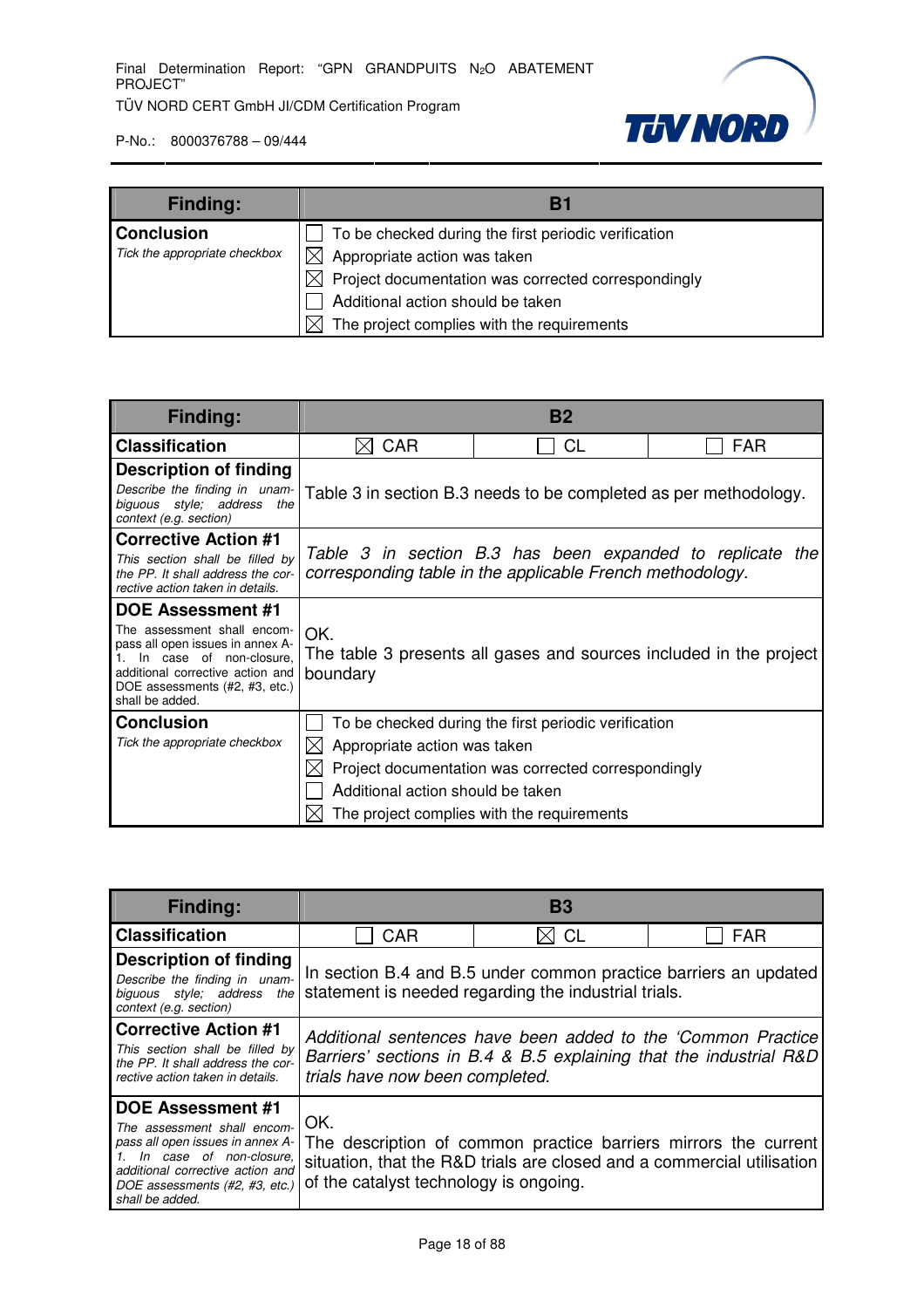

| <b>Finding:</b>               | В3                                                                |
|-------------------------------|-------------------------------------------------------------------|
| <b>Conclusion</b>             | To be checked during the first periodic verification              |
| Tick the appropriate checkbox | $\boxtimes$ Appropriate action was taken                          |
|                               | Project documentation was corrected correspondingly<br>$\times$ l |
|                               | Additional action should be taken                                 |
|                               | The project complies with the requirements                        |

| Finding:                                                                                                                                                                                                           | <b>B4</b>                                                                                                                                                                                                                                                                                                                                              |                                                                                                                                                                                                                                                                                                                                                                                                                                                                                                                                                                                                                                 |                                                                                                                               |
|--------------------------------------------------------------------------------------------------------------------------------------------------------------------------------------------------------------------|--------------------------------------------------------------------------------------------------------------------------------------------------------------------------------------------------------------------------------------------------------------------------------------------------------------------------------------------------------|---------------------------------------------------------------------------------------------------------------------------------------------------------------------------------------------------------------------------------------------------------------------------------------------------------------------------------------------------------------------------------------------------------------------------------------------------------------------------------------------------------------------------------------------------------------------------------------------------------------------------------|-------------------------------------------------------------------------------------------------------------------------------|
| <b>Classification</b>                                                                                                                                                                                              | $\boxtimes$ CAR                                                                                                                                                                                                                                                                                                                                        | <b>CL</b>                                                                                                                                                                                                                                                                                                                                                                                                                                                                                                                                                                                                                       | FAR                                                                                                                           |
| <b>Description of finding</b><br>Describe the finding in unam-<br>biguous style; address<br>the<br>context (e.g. section)                                                                                          | The Investment Cost Sheet is still pending                                                                                                                                                                                                                                                                                                             |                                                                                                                                                                                                                                                                                                                                                                                                                                                                                                                                                                                                                                 |                                                                                                                               |
| <b>Corrective Action #1</b><br>This section shall be filled by<br>the PP. It shall address the cor-<br>rective action taken in details.                                                                            |                                                                                                                                                                                                                                                                                                                                                        | The investment cost sheet shall be provided to TUEV NORD as<br>soon as possible following receipt of cost information from the plant.                                                                                                                                                                                                                                                                                                                                                                                                                                                                                           |                                                                                                                               |
| <b>DOE Assessment #1</b><br>The assessment shall encom-<br>pass all open issues in annex A-<br>1. In case of non-closure,<br>additional corrective action and<br>DOE assessments (#2, #3, etc.)<br>shall be added. | provided to TUEV NORD on 2010-01-19.:<br>& cost table<br>$\bullet$<br>project time.                                                                                                                                                                                                                                                                    | Two clear, viewable and unprotected investment cost sheets were<br>Investment Excel sheet: "Grandpuits, Summary ERU generation<br>Investment Excel sheet calculation of metal losses during                                                                                                                                                                                                                                                                                                                                                                                                                                     |                                                                                                                               |
|                                                                                                                                                                                                                    | The main types of costs are:<br>Installation and connection<br>٠<br>$\bullet$<br>access platform<br>Engineering<br>$\bullet$<br>QAL2 audit (2010)<br>$\bullet$<br>$\bullet$<br>$\bullet$<br>Determination (once)<br>٠<br><b>First Verification</b><br>$\bullet$<br>Subsequent Verifications (x 5)<br>$\bullet$<br>following:<br>determination process. | Costs for catalyst/leasing or investment<br>Cost for the loss of noble metals in the catalyst lifetime<br>Monitoring equipment (Finetech) which is in compliance<br>with the monitoring standards listed in the methodology<br>Sampling points, calibration gases, pressure regulators,<br>QAL 3 (maintenance, calibrations etc) (ongoing)<br>Annual Surveillance Test (2011, 2012)<br>The results of the assessment of the financial sheets are the<br>Since the contract between Heraeus and GPN includes a<br>maximum guaranteed performance (70%) over the full crediting<br>period, a technical lifetime assessment should | The numbers mentioned in the cost sheets are proved by<br>evidences provided during the on-site visit or during the<br>not be |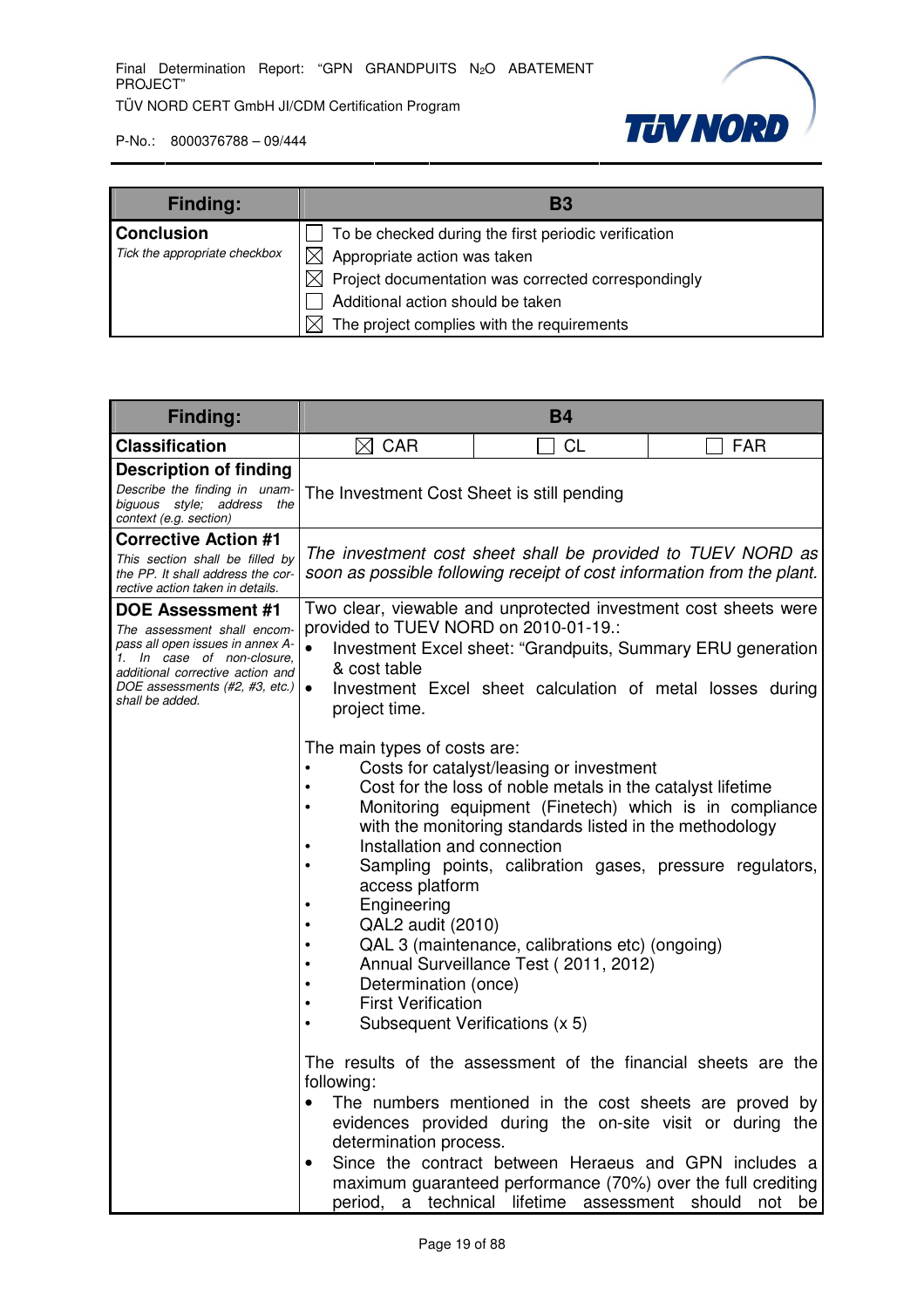

| <b>Finding:</b>                                    | <b>B4</b>                                                                                                                                                                                                                                                                                                                                                                                                                                                                                                                                                                                                                                                                                                                                                                                                |
|----------------------------------------------------|----------------------------------------------------------------------------------------------------------------------------------------------------------------------------------------------------------------------------------------------------------------------------------------------------------------------------------------------------------------------------------------------------------------------------------------------------------------------------------------------------------------------------------------------------------------------------------------------------------------------------------------------------------------------------------------------------------------------------------------------------------------------------------------------------------|
|                                                    | undertaken.<br>Taxation (VAT) is excluded from the calculation.<br>The input values are referenced and proved with contracts or<br>technical offers.<br>Between 2009 and 2010, the project costs are summarised to<br>996,033 EUR, the revenues in the same period from the ERUs<br>issued are 2,397,980.<br>The tax savings caused by less $N_2O$ -emission are 182,954 EUR<br>between 2009 and 2010. It could be shown, that it is not<br>possible to compensate the costs of the project activity<br>(996,033 EUR) only with profits from the a.m. $N_2O$ -tax savings.<br>Since no benchmark is predefined (according to the<br>methodology), a further assessment of the IRR is not required.<br>The Annex 3 of the Determination Report includes a detailed<br>assessment of financial parameters. |
| <b>Conclusion</b><br>Tick the appropriate checkbox | To be checked during the first periodic verification<br>Appropriate action was taken<br>IХ<br>Project documentation was corrected correspondingly<br>Additional action should be taken<br>The project complies with the requirements                                                                                                                                                                                                                                                                                                                                                                                                                                                                                                                                                                     |

| <b>Finding:</b>                                                                                                                                                                                          | <b>B5</b>                                                         |                                                                                                                                                           |                                                                |
|----------------------------------------------------------------------------------------------------------------------------------------------------------------------------------------------------------|-------------------------------------------------------------------|-----------------------------------------------------------------------------------------------------------------------------------------------------------|----------------------------------------------------------------|
| <b>Classification</b>                                                                                                                                                                                    | CAR                                                               | <b>CL</b>                                                                                                                                                 | <b>FAR</b>                                                     |
| <b>Description of finding</b><br>Describe the finding in unam-<br>style; address<br>biquous<br>the I<br>context (e.g. section)                                                                           | Table 10<br>frequency for all relevant parameters.                |                                                                                                                                                           | in section B.7.1 should include the measurement                |
| <b>Corrective Action #1</b><br>This section shall be filled by<br>the PP. It shall address the cor-<br>rective action taken in details.                                                                  | to table 10 in section B.7.1                                      |                                                                                                                                                           | The measurement frequencies for all parameters have been added |
| DOE Assessment #1<br>The assessment shall encom-<br>pass all open issues in annex A-<br>In case of non-closure.<br>additional corrective action and<br>DOE assessments (#2, #3, etc.)<br>shall be added. | OK.                                                               | Additional information is given in table 10 in section B.7.1.                                                                                             |                                                                |
| <b>Conclusion</b><br>Tick the appropriate checkbox                                                                                                                                                       | Appropriate action was taken<br>Additional action should be taken | To be checked during the first periodic verification<br>Project documentation was corrected correspondingly<br>The project complies with the requirements |                                                                |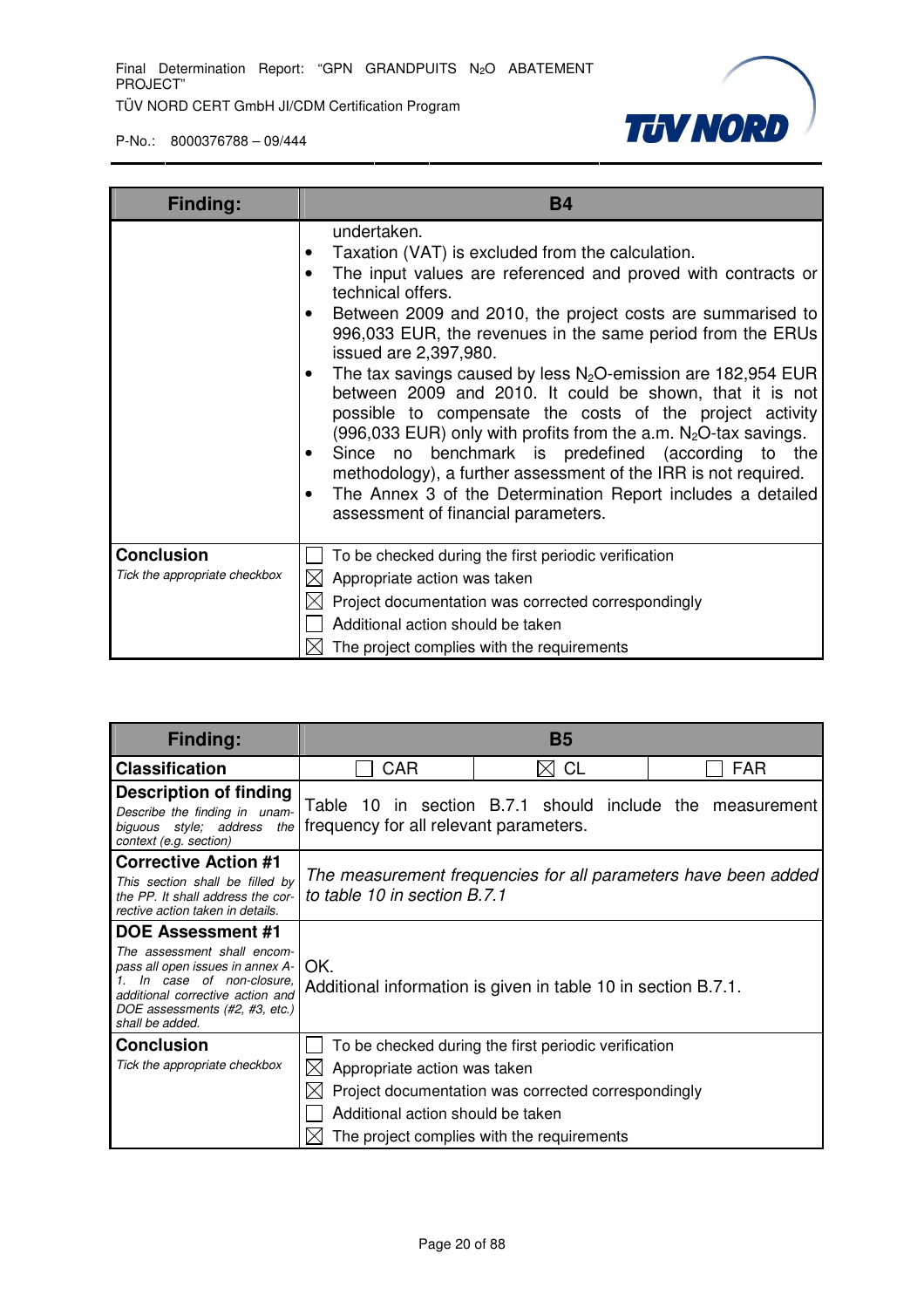

| Finding:                                                                                                                                                                                                        |                                                                          | <b>B6</b>                                                                                                                                                 |                                                                                                                                              |
|-----------------------------------------------------------------------------------------------------------------------------------------------------------------------------------------------------------------|--------------------------------------------------------------------------|-----------------------------------------------------------------------------------------------------------------------------------------------------------|----------------------------------------------------------------------------------------------------------------------------------------------|
| <b>Classification</b>                                                                                                                                                                                           | CAR                                                                      | <b>CL</b>                                                                                                                                                 | <b>FAR</b>                                                                                                                                   |
| <b>Description of finding</b><br>Describe the finding in unam-<br>biguous style; address the<br>context (e.g. section)                                                                                          |                                                                          | The measurement/calculation of the parameter $NAP_n$ (P.5) in Table<br>10 in section B.7.1 should be described in detail in section B.6.1.                |                                                                                                                                              |
| <b>Corrective Action #1</b><br>This section shall be filled by<br>the PP. It shall address the cor-<br>rective action taken in details.                                                                         | 'Measurement of NAP').                                                   | A step-by-step procedure of the measurement and calculation of<br>the parameter NAP has now been added in section B.6.1 (see                              |                                                                                                                                              |
| <b>DOE Assessment #1</b><br>The assessment shall encom-<br>pass all open issues in annex A-<br>In case of non-closure.<br>additional corrective action and<br>DOE assessments (#2, #3, etc.)<br>shall be added. | OK.<br>section 6.1.                                                      |                                                                                                                                                           | The automatically determination of $HNO3$ -flow rate and the regular<br>check of density and concentration in the laboratory is described in |
| <b>Conclusion</b><br>Tick the appropriate checkbox                                                                                                                                                              | Appropriate action was taken<br>IXI<br>Additional action should be taken | To be checked during the first periodic verification<br>Project documentation was corrected correspondingly<br>The project complies with the requirements |                                                                                                                                              |

| Finding:                                                                                                                                                                                                        | <b>B7</b>                                                         |                                                                                                                                                                                                                                                                                                                                    |            |
|-----------------------------------------------------------------------------------------------------------------------------------------------------------------------------------------------------------------|-------------------------------------------------------------------|------------------------------------------------------------------------------------------------------------------------------------------------------------------------------------------------------------------------------------------------------------------------------------------------------------------------------------|------------|
| <b>Classification</b>                                                                                                                                                                                           | <b>CAR</b>                                                        | $\bowtie$ CL                                                                                                                                                                                                                                                                                                                       | <b>FAR</b> |
| <b>Description of finding</b><br>Describe the finding in unam-<br>biguous style; address the<br>context (e.g. section)                                                                                          |                                                                   | Reference in B.7.2. (AMS/QAL1) should be made to recent EB<br>decisions to QAL1 requirements since the methodology requires<br>the compliance with EN 14181 or an appropriate French standard.                                                                                                                                     |            |
| <b>Corrective Action #1</b><br>This section shall be filled by<br>the PP. It shall address the cor-<br>rective action taken in details.                                                                         |                                                                   | Sections '3. Analyser' and 'QAL1' have now been adjusted to<br>explain more clearly that a QAL2 is sufficient for demonstrating the<br>suitability of the analyser for the project. A footnote has been added<br>referring to the decision by the CDM EB that compliance with<br>EN14181 is not a mandatory requirement of AM0034. |            |
| <b>DOE Assessment #1</b><br>The assessment shall encom-<br>pass all open issues in annex A-<br>In case of non-closure.<br>additional corrective action and<br>DOE assessments (#2, #3, etc.)<br>shall be added. | OK.<br>for monitoring.                                            | It was clearly referenced, that a the CAL 2 check by an independent<br>and accredited entity is sufficient to prove the suitability of the AMS                                                                                                                                                                                     |            |
| <b>Conclusion</b><br>Tick the appropriate checkbox                                                                                                                                                              | Appropriate action was taken<br>Additional action should be taken | To be checked during the first periodic verification<br>Project documentation was corrected correspondingly<br>The project complies with the requirements                                                                                                                                                                          |            |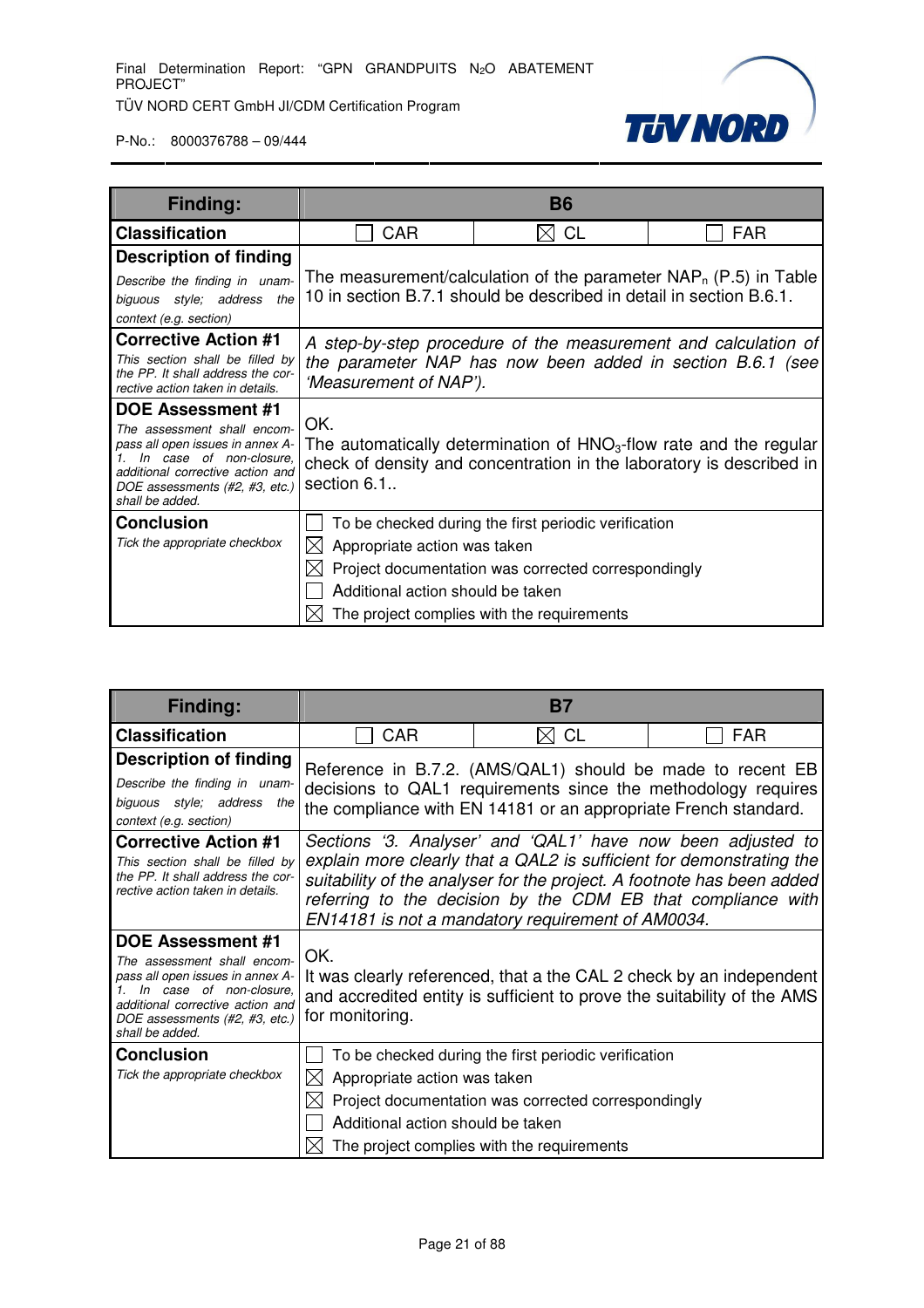

| Finding:                                                             |                                                                | <b>B8</b>                                                                                                                                    |                                                                   |
|----------------------------------------------------------------------|----------------------------------------------------------------|----------------------------------------------------------------------------------------------------------------------------------------------|-------------------------------------------------------------------|
| <b>Classification</b>                                                | CAR                                                            | <b>CL</b>                                                                                                                                    | <b>FAR</b>                                                        |
| <b>Description of finding</b>                                        |                                                                |                                                                                                                                              |                                                                   |
| Describe the finding in unam-                                        |                                                                |                                                                                                                                              | The processing of the monitoring data should be described step by |
| biguous style; address the                                           | step in the monitoring report.                                 |                                                                                                                                              |                                                                   |
| context (e.g. section)                                               |                                                                |                                                                                                                                              |                                                                   |
| <b>Corrective Action #1</b>                                          |                                                                |                                                                                                                                              |                                                                   |
| This section shall be filled by<br>the PP. It shall address the cor- |                                                                | The processing of the monitoring data will be described step-by-<br>step in the monitoring report to be provided for the first verification. |                                                                   |
| rective action taken in details.                                     |                                                                |                                                                                                                                              |                                                                   |
| <b>DOE Assessment #1</b>                                             |                                                                |                                                                                                                                              |                                                                   |
| The assessment shall encom-<br>pass all open issues in annex A-      | OK.                                                            |                                                                                                                                              |                                                                   |
| In case of non-closure,                                              | The procedure of processing of the monitoring data needs to be |                                                                                                                                              |                                                                   |
| additional corrective action and<br>DOE assessments (#2, #3, etc.)   |                                                                | checked by the verifier at the first verification.                                                                                           |                                                                   |
| shall be added.                                                      |                                                                |                                                                                                                                              |                                                                   |
| <b>Conclusion</b>                                                    | IХ                                                             | To be checked during the first periodic verification                                                                                         |                                                                   |
| Tick the appropriate checkbox                                        | Appropriate action was taken                                   |                                                                                                                                              |                                                                   |
|                                                                      |                                                                | Project documentation was corrected correspondingly                                                                                          |                                                                   |
|                                                                      | Additional action should be taken                              |                                                                                                                                              |                                                                   |
|                                                                      |                                                                | The project complies with the requirements                                                                                                   |                                                                   |

| <b>Finding:</b>                                                                                                                                                                                                 | <b>B9</b>                                                                |                                                                                                                                                           |                                                                                                                                        |
|-----------------------------------------------------------------------------------------------------------------------------------------------------------------------------------------------------------------|--------------------------------------------------------------------------|-----------------------------------------------------------------------------------------------------------------------------------------------------------|----------------------------------------------------------------------------------------------------------------------------------------|
| <b>Classification</b>                                                                                                                                                                                           | <b>CAR</b><br>$\mathsf{X}$                                               | CL                                                                                                                                                        | <b>FAR</b>                                                                                                                             |
| <b>Description of finding</b>                                                                                                                                                                                   |                                                                          |                                                                                                                                                           | The parameter $OT_{\text{rance}}$ in Table 5 in section B.6.2 has to be                                                                |
| Describe the finding in unam-<br>biguous style; address the<br>context (e.g. section)                                                                                                                           | changed according to the plant manual.                                   |                                                                                                                                                           |                                                                                                                                        |
| <b>Corrective Action #1</b><br>This section shall be filled by<br>the PP. It shall address the cor-<br>rective action taken in details.                                                                         | manual.                                                                  |                                                                                                                                                           | The parameter $OT_{range}$ in Table 5 in section B.6.2 has now been<br>changed to '800 $-$ 930' in accordance with the plant operating |
| <b>DOE Assessment #1</b><br>The assessment shall encom-<br>pass all open issues in annex A-<br>In case of non-closure.<br>additional corrective action and<br>DOE assessments (#2, #3, etc.)<br>shall be added. | OK.<br>manual.                                                           |                                                                                                                                                           | The mentioned value has been corrected according to the plant                                                                          |
| <b>Conclusion</b><br>Tick the appropriate checkbox                                                                                                                                                              | Appropriate action was taken<br>IХI<br>Additional action should be taken | To be checked during the first periodic verification<br>Project documentation was corrected correspondingly<br>The project complies with the requirements |                                                                                                                                        |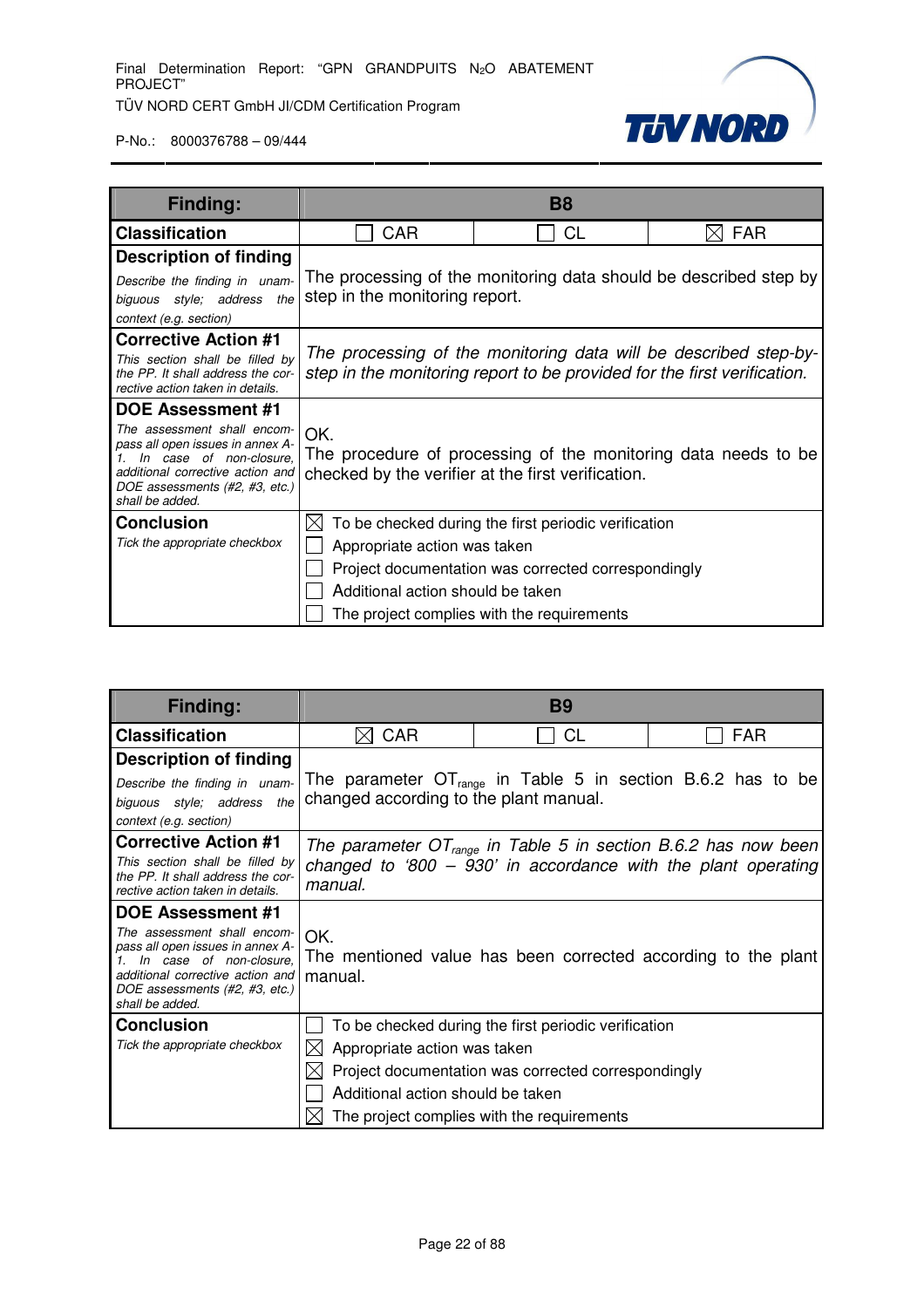

| Finding:                                                                                                                                                                                                        |                                                                                 | <b>B10</b>                                                                                                                                                |                                                                                                                                     |
|-----------------------------------------------------------------------------------------------------------------------------------------------------------------------------------------------------------------|---------------------------------------------------------------------------------|-----------------------------------------------------------------------------------------------------------------------------------------------------------|-------------------------------------------------------------------------------------------------------------------------------------|
| <b>Classification</b>                                                                                                                                                                                           | CAR                                                                             | $\rtimes$ CL                                                                                                                                              | <b>FAR</b>                                                                                                                          |
| <b>Description of finding</b><br>Describe the finding in unam-<br>biguous style; address the<br>context (e.g. section)                                                                                          | point value.                                                                    | It has to be clarified in section B.6.1 what the plant operational<br>status will be if one of the four ammonia burners is passing the trip               |                                                                                                                                     |
| <b>Corrective Action #1</b><br>This section shall be filled by<br>the PP. It shall address the cor-<br>rective action taken in details.                                                                         |                                                                                 | parameters for one burner lie outside the trip point values.                                                                                              | A sentence has been added to section B.6.1 under 'Measurement'<br>during standard plant operation' to explain what happens when the |
| <b>DOE Assessment #1</b><br>The assessment shall encom-<br>pass all open issues in annex A-<br>In case of non-closure.<br>additional corrective action and<br>DOE assessments (#2, #3, etc.)<br>shall be added. | OK.<br>one ammonia burner will pass the trip point.                             | It was explained, that all four burners will automatically shut down, if                                                                                  |                                                                                                                                     |
| <b>Conclusion</b><br>Tick the appropriate checkbox                                                                                                                                                              | Appropriate action was taken<br>IХI<br>IХI<br>Additional action should be taken | To be checked during the first periodic verification<br>Project documentation was corrected correspondingly<br>The project complies with the requirements |                                                                                                                                     |

| Finding:                                                                                                                                                                                                 |                                                                        | <b>B11</b>                                                                                                                                                |                                                                                                                                                    |
|----------------------------------------------------------------------------------------------------------------------------------------------------------------------------------------------------------|------------------------------------------------------------------------|-----------------------------------------------------------------------------------------------------------------------------------------------------------|----------------------------------------------------------------------------------------------------------------------------------------------------|
| <b>Classification</b>                                                                                                                                                                                    | CAR                                                                    | $\bowtie$ CL                                                                                                                                              | <b>FAR</b>                                                                                                                                         |
| <b>Description of finding</b><br>Describe the finding in unam-<br>biguous style; address the<br>context (e.g. section)                                                                                   | be out of operation.                                                   | produced nitric acid will not be adjusted if the plant is considered to                                                                                   | It should be clarified in section B.6.1 why the number of tonnes of                                                                                |
| <b>Corrective Action #1</b><br>This section shall be filled by<br>the PP. It shall address the cor-<br>rective action taken in details.                                                                  | is considered to be out of operation.                                  | An explanation has been added in section B.6.1                                                                                                            | under<br>'Measurement during standard plant operation' to explain why the<br>number of tonnes of $HNO3$ produced will not be adjusted if the plant |
| DOE Assessment #1<br>The assessment shall encom-<br>pass all open issues in annex A-<br>In case of non-closure.<br>additional corrective action and<br>DOE assessments (#2, #3, etc.)<br>shall be added. | OK.                                                                    | the ammonia valve, the only remaining $HNO3$ will discharged from<br>the plant. The production of additional $HNO3$ is not possible.                      | It was stated, that in case of shut down of the plant and closing of                                                                               |
| <b>Conclusion</b><br>Tick the appropriate checkbox                                                                                                                                                       | Appropriate action was taken<br>M<br>Additional action should be taken | To be checked during the first periodic verification<br>Project documentation was corrected correspondingly<br>The project complies with the requirements |                                                                                                                                                    |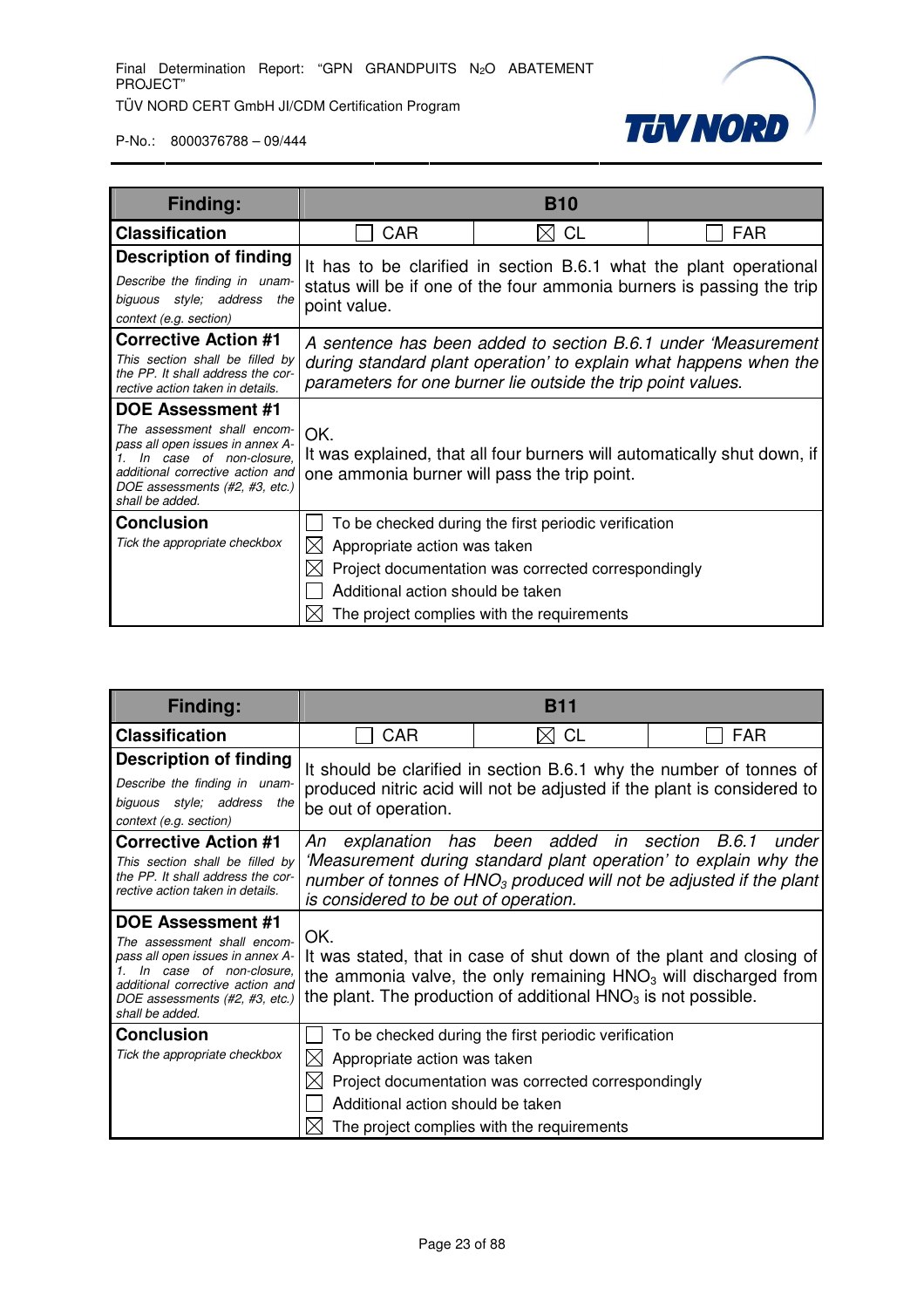

| Finding:                                                                                                                                                                                                              |                                                                   | <b>B12</b>                                                                                                                                                |                                                                                                                                                                                                                                                                                     |
|-----------------------------------------------------------------------------------------------------------------------------------------------------------------------------------------------------------------------|-------------------------------------------------------------------|-----------------------------------------------------------------------------------------------------------------------------------------------------------|-------------------------------------------------------------------------------------------------------------------------------------------------------------------------------------------------------------------------------------------------------------------------------------|
| <b>Classification</b>                                                                                                                                                                                                 | <b>CAR</b><br>IXI                                                 | CL                                                                                                                                                        | <b>FAR</b>                                                                                                                                                                                                                                                                          |
| <b>Description of finding</b><br>Describe the finding in unam-<br>biguous style; address the<br>context (e.g. section)                                                                                                | the calculation of project emissions.                             |                                                                                                                                                           | The first bullet point under "Measurement of $N_2O$ " in section<br>B.6.1, page 21, needs to be corrected w.r.t. operation hours used in                                                                                                                                            |
| <b>Corrective Action #1</b><br>This section shall be filled by<br>the PP. It shall address the cor-<br>rective action taken in details.                                                                               | project emissions.                                                |                                                                                                                                                           | Part of the sentence in the first bullet point under 'Measurement of<br>N2O data sets for the calculation of project emissions' in section<br>B.6.1 has now been removed so that the sentence is factually<br>correct with regard to the operating hours used in the calculation of |
| <b>DOE Assessment #1</b><br>The assessment shall encom-<br>pass all open issues in annex A-<br>In case of non-closure.<br>1.<br>additional corrective action and<br>DOE assessments (#2, #3, etc.)<br>shall be added. | OK.<br>emissions.                                                 |                                                                                                                                                           | It is clarified, that operation hours are used to calculate project                                                                                                                                                                                                                 |
| <b>Conclusion</b><br>Tick the appropriate checkbox                                                                                                                                                                    | Appropriate action was taken<br>Additional action should be taken | To be checked during the first periodic verification<br>Project documentation was corrected correspondingly<br>The project complies with the requirements |                                                                                                                                                                                                                                                                                     |

| <b>Finding:</b>                                                                                                                                                                     | <b>B13</b>                                                                                                                                                |                                                      |            |
|-------------------------------------------------------------------------------------------------------------------------------------------------------------------------------------|-----------------------------------------------------------------------------------------------------------------------------------------------------------|------------------------------------------------------|------------|
| <b>Classification</b>                                                                                                                                                               | CAR                                                                                                                                                       | СL                                                   | <b>FAR</b> |
| <b>Description of finding</b><br>Describe the finding in unam-<br>biguous style; address the<br>context (e.g. section)                                                              | The verifier has to check the appropriateness of the AMS (with<br>regard to e.g. location of the sampling point, QAL1, QAL 2,<br>uncertainty assessment). |                                                      |            |
| <b>Corrective Action #1</b>                                                                                                                                                         |                                                                                                                                                           |                                                      |            |
| This section shall be filled by<br>the PP. It shall address the cor-<br>rective action taken in details.                                                                            |                                                                                                                                                           |                                                      |            |
| <b>DOE Assessment #1</b>                                                                                                                                                            |                                                                                                                                                           |                                                      |            |
| The assessment shall encom-<br>pass all open issues in annex A-<br>In case of non-closure.<br>additional corrective action and<br>DOE assessments (#2, #3, etc.)<br>shall be added. |                                                                                                                                                           |                                                      |            |
| <b>Conclusion</b>                                                                                                                                                                   | $\mathbb{X}$                                                                                                                                              | To be checked during the first periodic verification |            |
| Tick the appropriate checkbox                                                                                                                                                       | Appropriate action was taken                                                                                                                              |                                                      |            |
|                                                                                                                                                                                     |                                                                                                                                                           | Project documentation was corrected correspondingly  |            |
|                                                                                                                                                                                     | Additional action should be taken                                                                                                                         |                                                      |            |
|                                                                                                                                                                                     |                                                                                                                                                           | The project complies with the requirements           |            |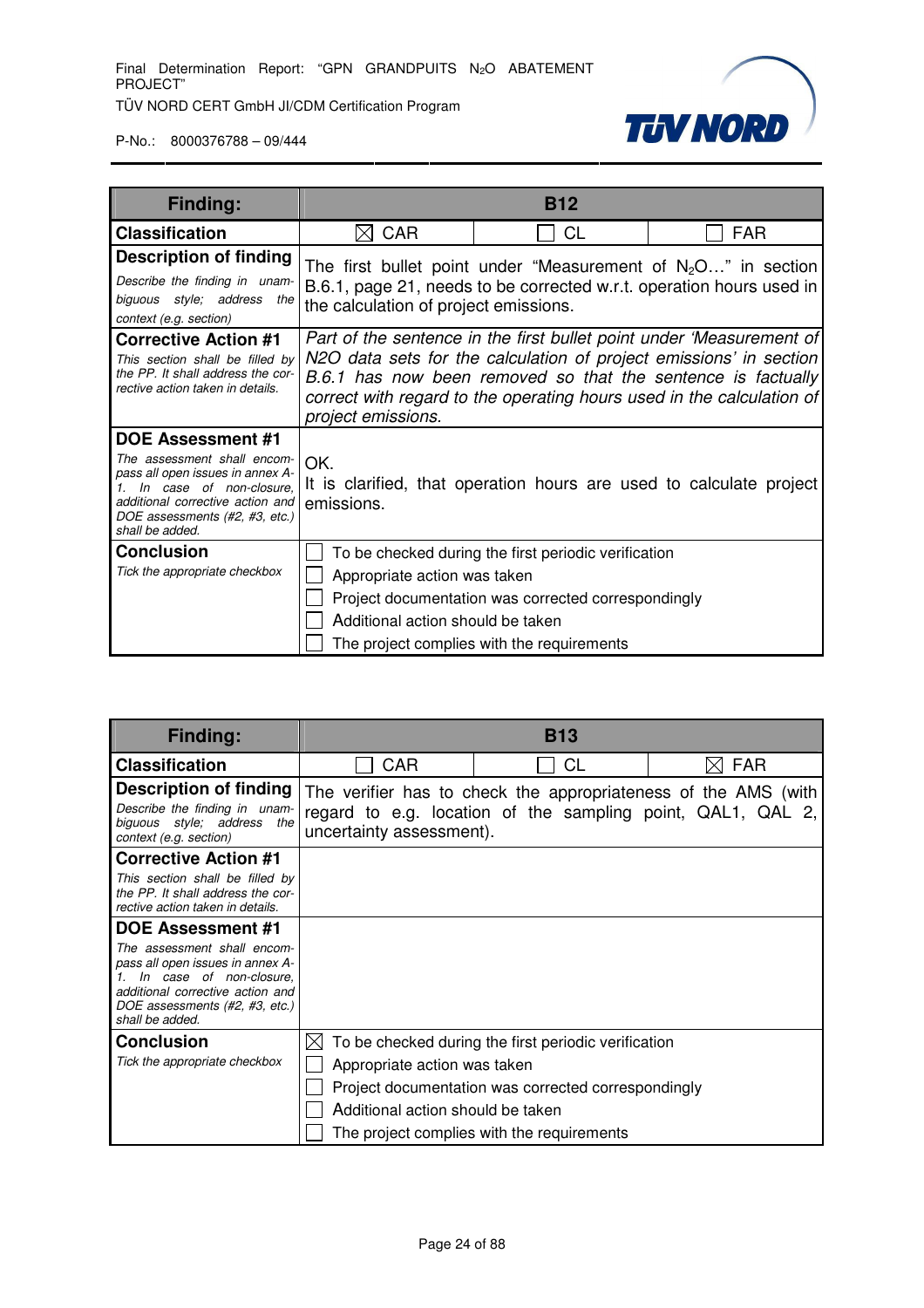

# **5 DETERMINATION ASSESSMENT SUMMARY**

The following paragraphs include the summary of the final determination assessments after all CARs and CRs are closed out. For details of the assessments pl. refer to the discussion of the validation findings in chapter 4 and the determination protocol (Annex 1).

# **5.1 General Description of the Project Activity**

#### **5.1.1 Participation**

#### **LOA**

No Letter of Approval (LoA) has been provided from the French DFP so far. A corresponding CAR has been raised. As the LoA will only be issued upon a positive determination opinion, this CAR will be closed upon issuance of host country.

#### **Project Participants**

The project participants are listed in section A.3 of the PDD and this information is consistent with the contact details provided in annex 1 of the PDD.

No entities other than those intended to be approved or authorised to be project participants are indicated in these sections of the PDD.

For an in depth evaluation of these topics, please refer to section A.1 of the table A-1 of annex 1.

#### **5.1.2 PDD Editorial Aspects**

The PDD is in line with the structure and guidance specified in the decree set from March 2<sup>nd</sup> 2007 issued by the "Ministère de l'écologie et du développement durable"  $/$ B-5/ and with the "Projet Domestique" Methodology: Catalytic reduction of N<sub>2</sub>O at nitric acid plants<sup>/B-1/</sup>.

For an in depth evaluation of these topics, please refer to section A.3 of the table A-1 of the annex 1.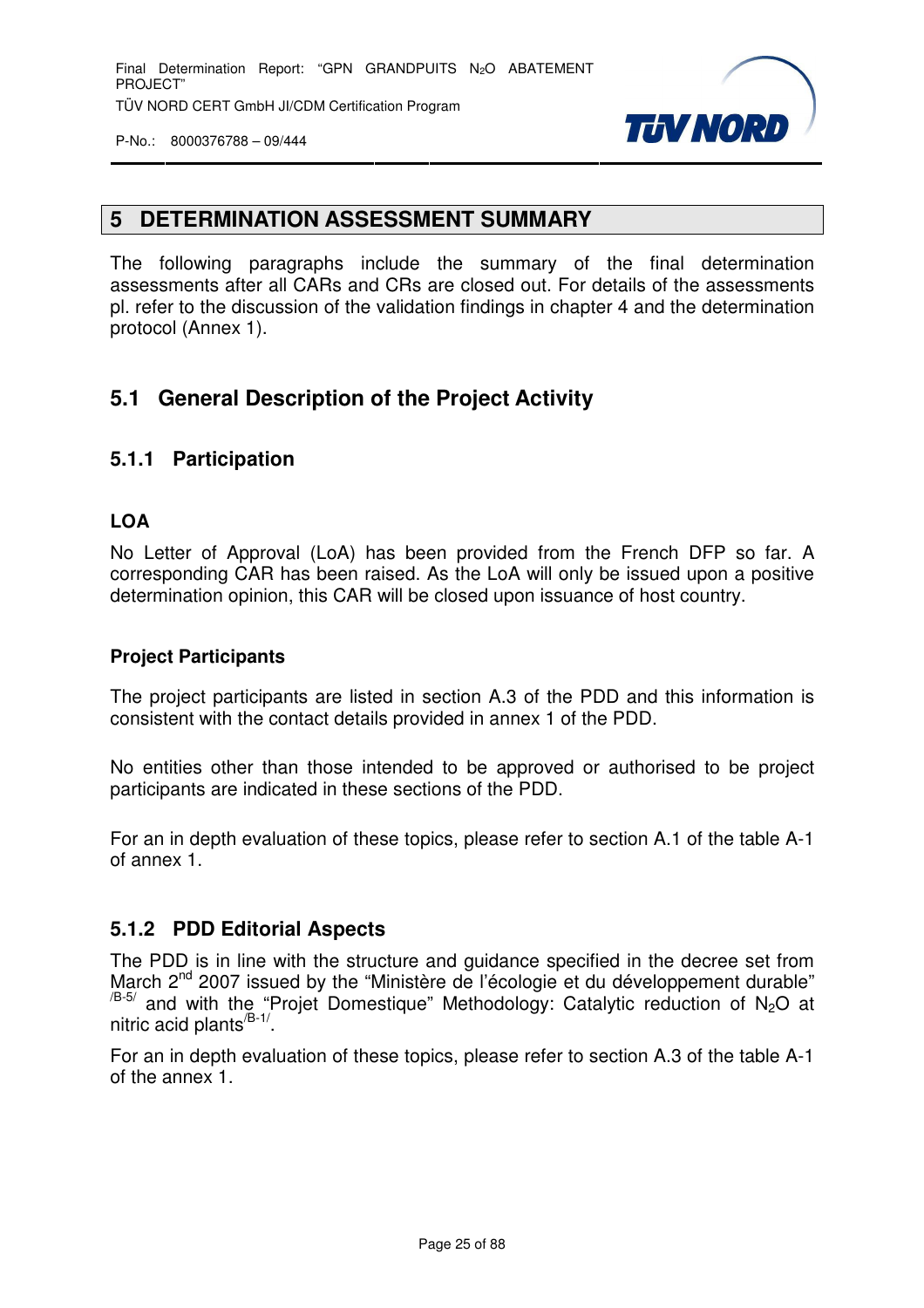Final Determination Report: "GPN GRANDPUITS N<sub>2</sub>O ABATEMENT PROJECT" TÜV NORD CERT GmbH JI/CDM Certification Program

P-No.: 8000376788 – 09/444



### **5.1.3 Technology to be Employed**

The description of the project as contained in the PDD is complete and accurate and it provides the reader with a clear understanding of the nature of the project activity.

The technology and know-how used in the project activity is assessed to be environmentally safe and sound.

For an in depth evaluation of these topics, please refer to section A.4 of the table A-1 of the annex 1 and chapter 2 of this validation report.

# **5.1.4 Type of Project**

The project qualifies as a Large Scale JI Track 1 Project, scope 5: "Chemical Industry". The host country France fulfils the requirements for Track 1 participation.

# **5.2 Project Baseline, Additionality and Monitoring Plan**

#### **5.2.1 Application of the Methodology**

The project applies to a valid version of a French methodology for Projets Domestiques "Catalytic reduction of N<sub>2</sub>O at nitric acid plants<sup>"/B-1, /B-2/, published by the</sup> Ministère de l'Écologie, de l'Énergie, du Dévelopement durable et de la Mer (French Ministry of Ecology and Sustainable Development)<sup>/mist/</sup>.

The project activity meets all applicability conditions of the applied methodology. Beyond this, the proposed project activity meets all the other possible requirements or stipulations mentioned in all sections of the selected methodology.

Furthermore the project activity is not expected to result in significant emissions, related both to project and leakage, other than those listed in the methodology.

Summarised it is assessed that the project applies a valid version of an approved methodology and the methodology is applicable to the project.

For an in depth evaluation of these topics, please refer to section B.1 of the table A-1 of the annex 1.

# **5.2.2 Project Boundary**

The PDD correctly describes the project boundary including the physical delineation of the project activity (all parts of the Nitric Acid Plant Grandpuits) and the description of the emission sources and GHGs that are included in the project boundary for the purpose of calculating project and baseline emissions for this project activity.

No emission sources which are impacted by the project activity but not addressed by the approved methodology have been identified during validation.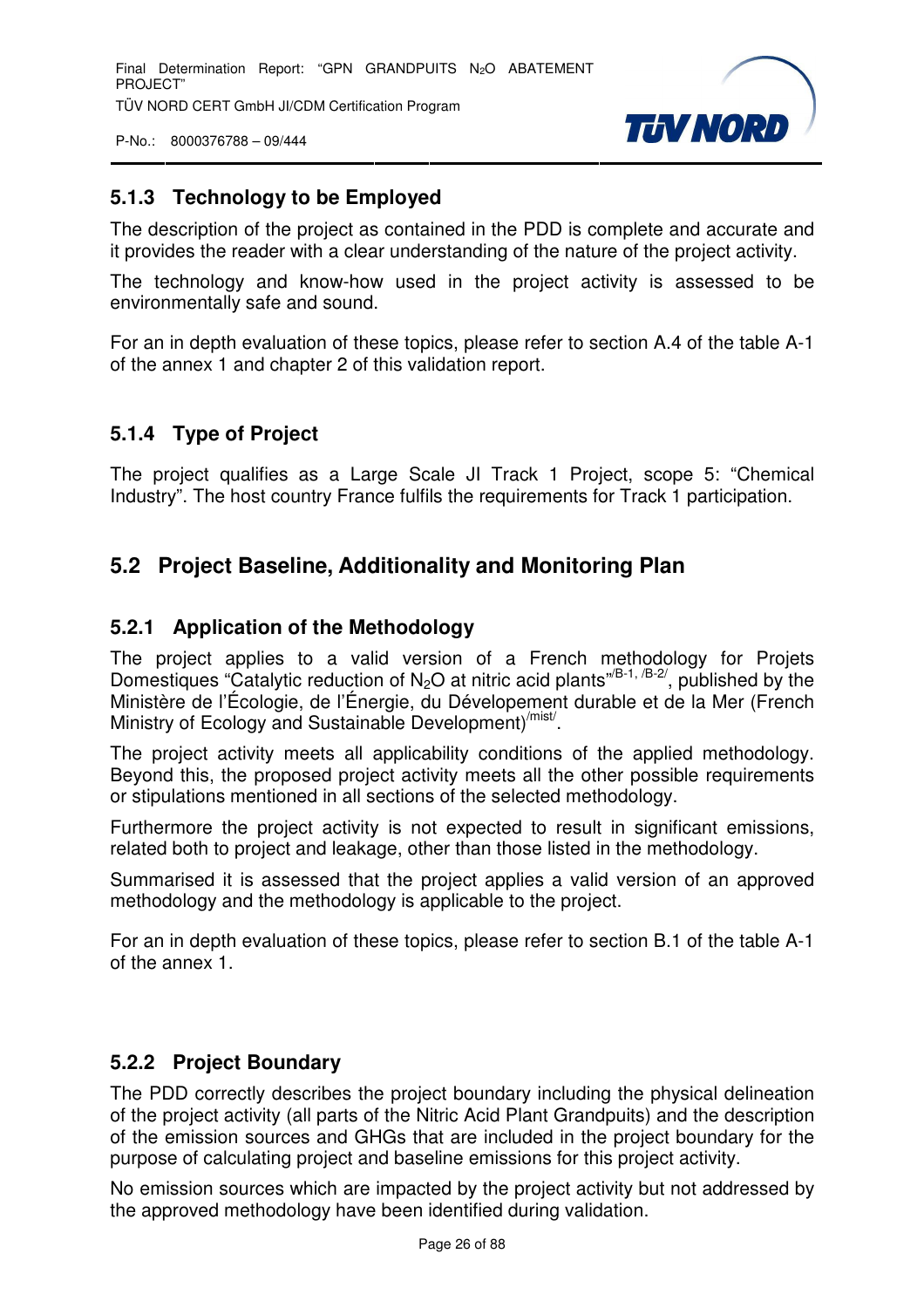

For an in depth evaluation of these topics, please refer to section B.2 of the table A-1 of the annex 1.

#### **5.2.3 Baseline Identification**

The PDD provides a transparent and verifiable description of the identified most plausible baseline scenario, including a description of the technology that would be employed and/or the activities that would take place in the absence of the proposed project activity.

The procedure to identify the most plausible reference scenario derived from the methodology (para 3 of the methodology) has been applied correctly and is transparently and sufficiently documented in the PDD.

The identification of possible alternatives of the project activity was carried out appropriately. Furthermore the PP has shown that all relevant policies and circumstances have been identified and correctly considered in the PDD in accordance with the guidance by the DFP.

In summary it can be assessed that the identified baseline scenario reasonably represents what would occur in the absence of the proposed project activity and the approved methodology used is applicable to the identified baseline scenario.

For an in depth evaluation of these topics, please refer to the section B.3 of the Annex 1 as well as table A-2 of the Annex 2.

# **5.2.4 Calculation of GHG Emission Reductions**

The PDD applies steps and equations to calculate project emissions, baseline emissions, leakage and emission reductions as per the requirements of the methodology.

For the calculation of the GHG emission reductions, the correct equations have been used reflecting the methodological choices. Furthermore all equations are applied correctly.

#### **Baseline Emissions:**

The baseline methodology takes into account

• A decree of the MEEDAT, setting the benchmark Emission Factors ( $EF<sub>BM</sub>$ ) for the calculation of the reduction of  $N_2O$ -Emission in future years.

These values/years are:

Year: 2009 2010 2011 2012

Value: 2.5 2.5 2.5 1.85 [kg N<sub>2</sub>O/t HNO<sub>3</sub> (100%)]

• A plant-specific 'arrêté préféctoral from 4th June 2009, introduced by the local DRIRE (Directions Régionales de l'Industrie de la Recherche et de l'Environnement)', which limits  $N<sub>2</sub>O$  emissions at the GPN Grandpuits plant to 4 kg  $N<sub>2</sub>O/tHNO<sub>3</sub>$  (100%) from December 2009 onwards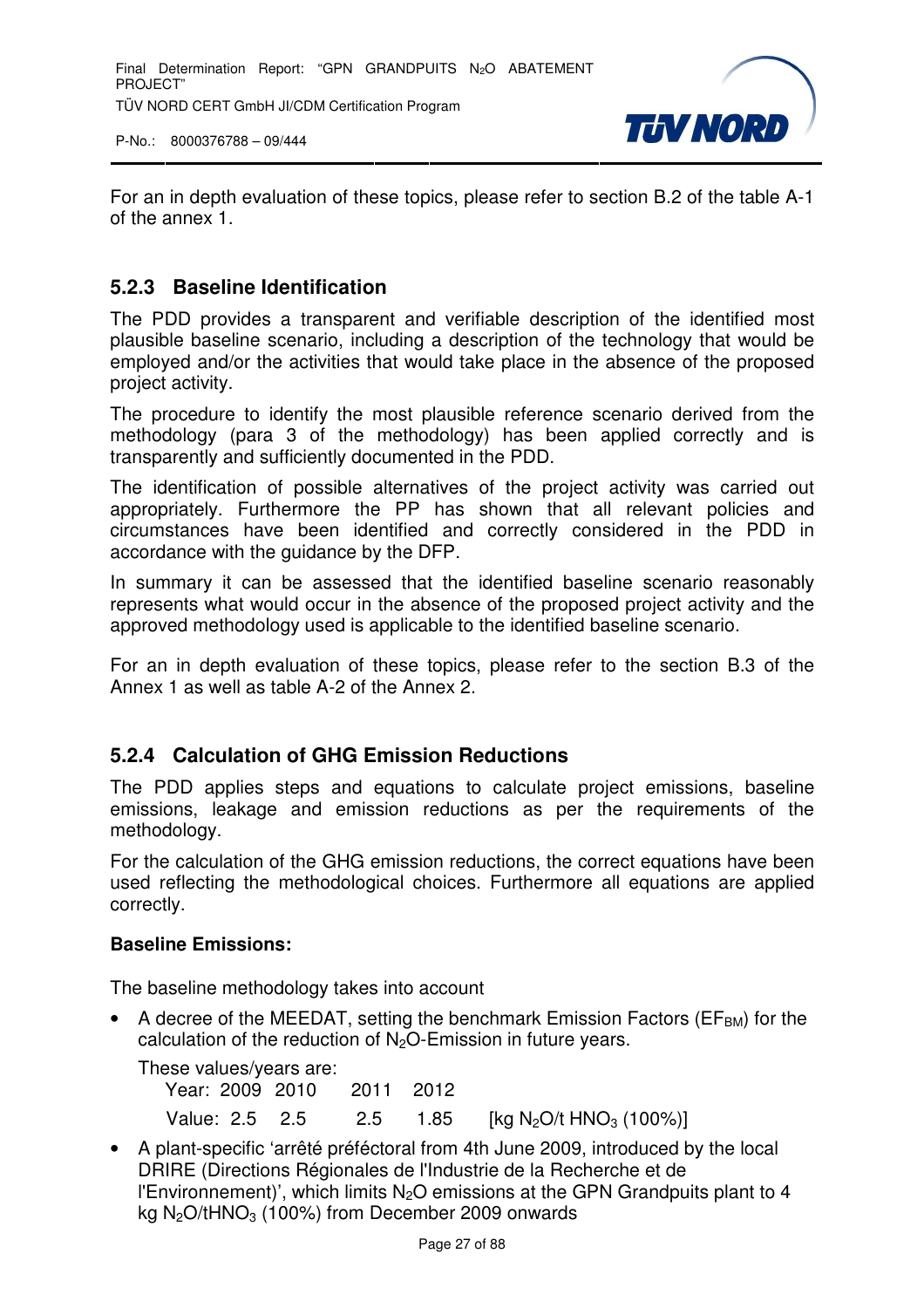

Since the regulatory  $N_2O$  emissions limit will be higher than the benchmark value, these arrêté préféctoral values will not be taken into account for calculating the ERUs.

The baseline emission factor is determinated as follows:

These values/years are: Year: 2009 2010 2011 2012 Value: 2.5 2.5 2.5 1.85 [kg N<sub>2</sub>O/t HNO<sub>3</sub> (100%)]

#### **Project Emissions:**

Taking into account a 65.4 % efficiency of the secondary  $N_2O$  abatement catalyst and an Emission Factor of 3.99 kg N<sub>2</sub>O/tHNO<sub>3</sub> (N<sub>2</sub>O concentration in the stack measured over a period of 12 months from December 2007 to December 2009), the resulting Project Emission Factor was calculated to 1.38 kg  $N_2O/tHNO_3$ . Note: The campaign from January 2009 on with a new catalyst supplier Johnson Matthew (usually Hereaus is used) shows higher concentrations/emission factor, but as this campaign was used as a single trial campaign, it will not be taken into account for the estimation of project emissions.

For an in depth evaluation of these topics, please refer to sections B5-B6 of the table A-1 of the annex 1.

#### **5.2.5 Additionality Determination**

#### **Prior consideration of JI**

The plant operator decided to involve in the JI project mechanism, after deep discussions with the French DFP and the issuing of the Projet Domestique Methodology<sup>/B-1/</sup>. The N<sub>2</sub>O abatement catalyst was installed at a planned shut down of the plant, the AMS will be properly installed before approval of the Projet Domestique and starting of the project activity.

Hence, the determination team can confirm that the project complies with the requirements regarding prior consideration of JI.

#### **Application of Methodology / Methodological Tools**

The discussion of additionality in the PDD was justified and conducted according to the step-by-step- approach of the Projet Domestique Methodology<sup> $B-1, B-2$ </sup>. A financial barrier assessment, according to the Arrêté du 2 mars 2007 of the «Ministère de l'écologie et du développement durable» was included in the consideration.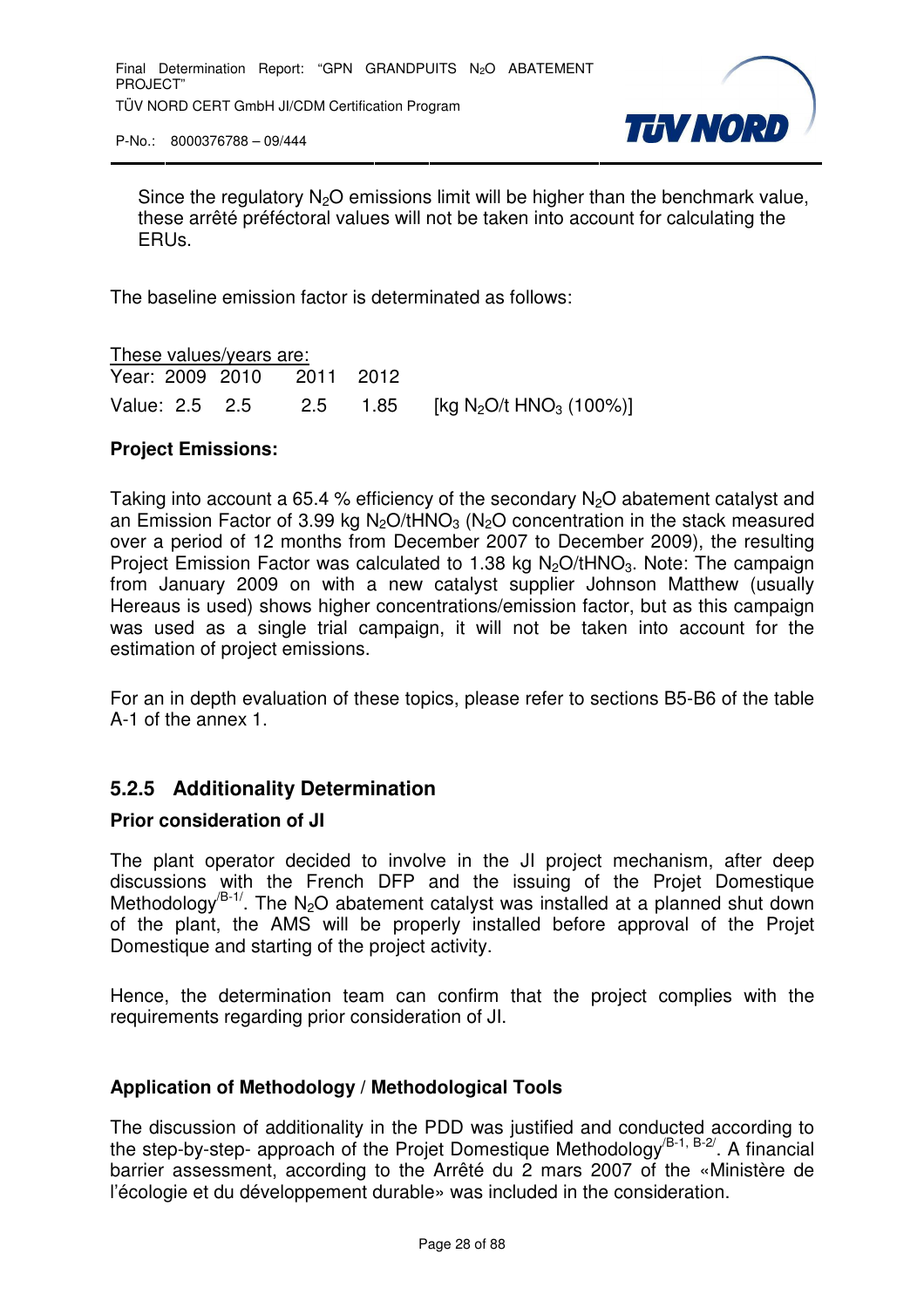

#### **Alternatives**

The PDD contains a complete list of all realistic alternatives to the project scenario. The list contains inter alia the project activity not undertaken as a JI project activity and the continuation of the status quo.

#### **Investment Analysis**

The PP provided an investment-sheet with all relevant types of costs occurred in the project activity**/INV/ .** The basis of this cost assessment is a comparison of costs incurred in absence of the project (to fulfill the legal requirements) against the costs of the project activity.

The main types of costs are:

- Costs for catalyst/leasing or investment
- Cost for the loss of noble metals in the catalyst lifetime
- Monitoring equipment (Finetech and others) which is in compliance with the monitoring standards listed in the methodology
- Installation and connection
- Sampling points, calibration gases, pressure regulators, access platform
- **Engineering**
- QAL2 audit (2010)
- QAL 3 (maintenance, calibrations etc) (ongoing)
- Annual Surveillance Test ( 2011, 2012)
- Determination (once)
- First Verification
- Subsequent Verifications (x 5)

The validation team has conducted a thorough assessment of the parameters and assumptions used in this calculation. The conclusion is that all relevant financial indicators and parameters are determined accurately. This was checked by means of cross-checking the evidences provided by the PP as well as acquired through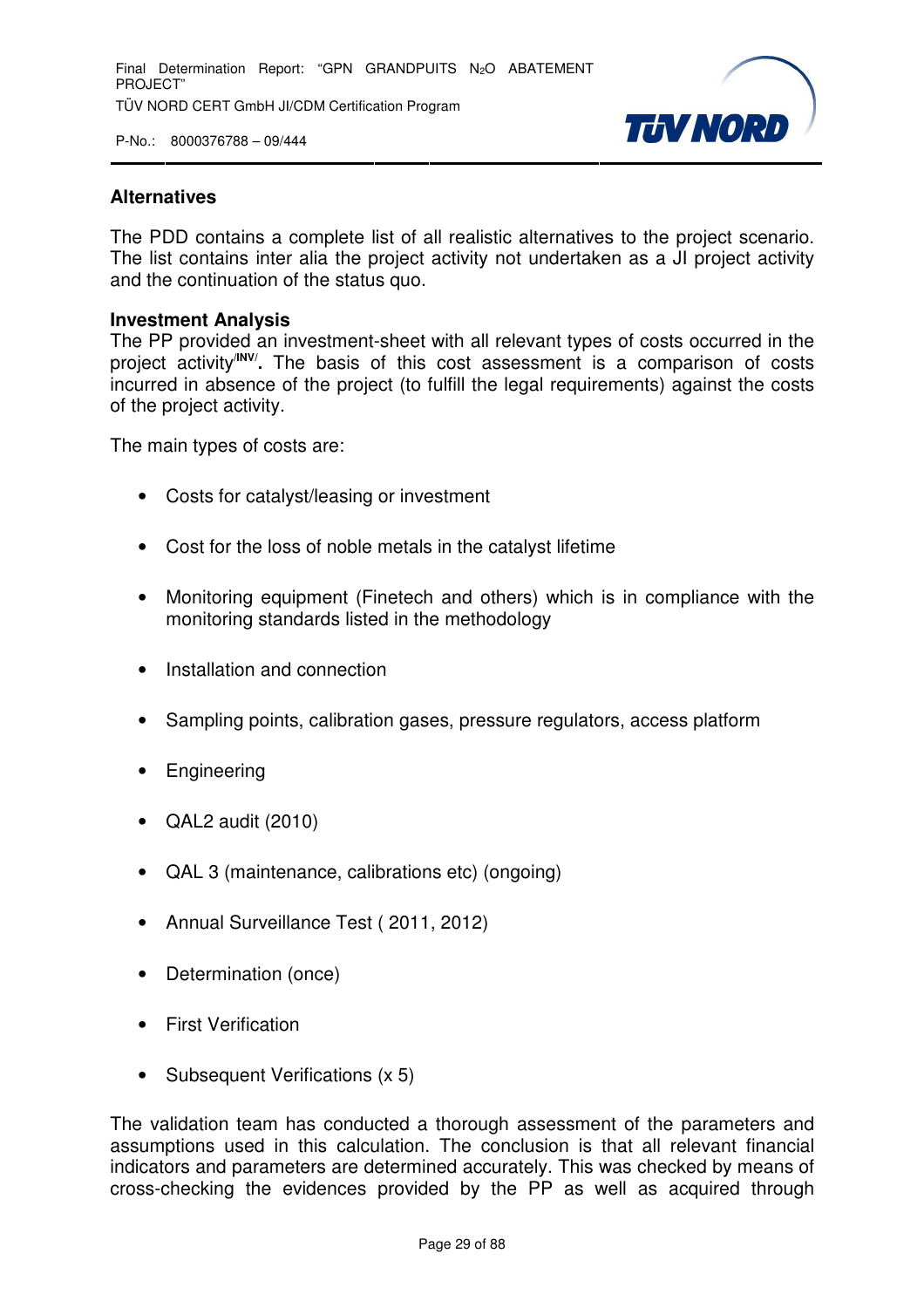

background investigation (public regulation, local tax laws, etc.); besides, expertise in relevant accounting practices has been consulted.

It can be confirmed, that none of the  $N<sub>2</sub>O$  destruction technology options are expected to generate any significant financial or economic benefits other than JI related income. Therefore, the "Business As Usual" scenario, the installation of just enough secondary  $N_2O$  abatement catalyst to comply with the applicable  $N_2O$ regulation, is considered not to face any significant investment barriers.

#### **Barrier Analysis**

The PP has justified the additionality on the basis of

- a) Investment barriers
- b) Technological barriers
- c) Other barriers

Though all barriers are justified to a certain extent, none of the barriers was assessed by the validation team to be a decisive barrier which would have prevented the project from realization.

For an in depth evaluation of these topics, please refer to sections B4 of the table A-1 of the annex 1.

#### **Summary**

The procedure to justify the additionality of the project activity derived from the methodology or required methodological tools has been applied correctly and is transparently documented in the PDD.

The validation team is convinced that the JI was seriously considered during the Management Decision for the project.

Considering all statements above, the validation team arrived at the conclusion that the project activity is **additional** because the project is not financially viable without JI revenues, whereas none of the other presented barriers could be considered as a decisive barrier for the project implementation.

#### **5.2.6 Monitoring Methodology**

The data measurement, storage, assessment and processing was discussed with the plant operator GPN and N.serve, who will process the monitoring data and it can be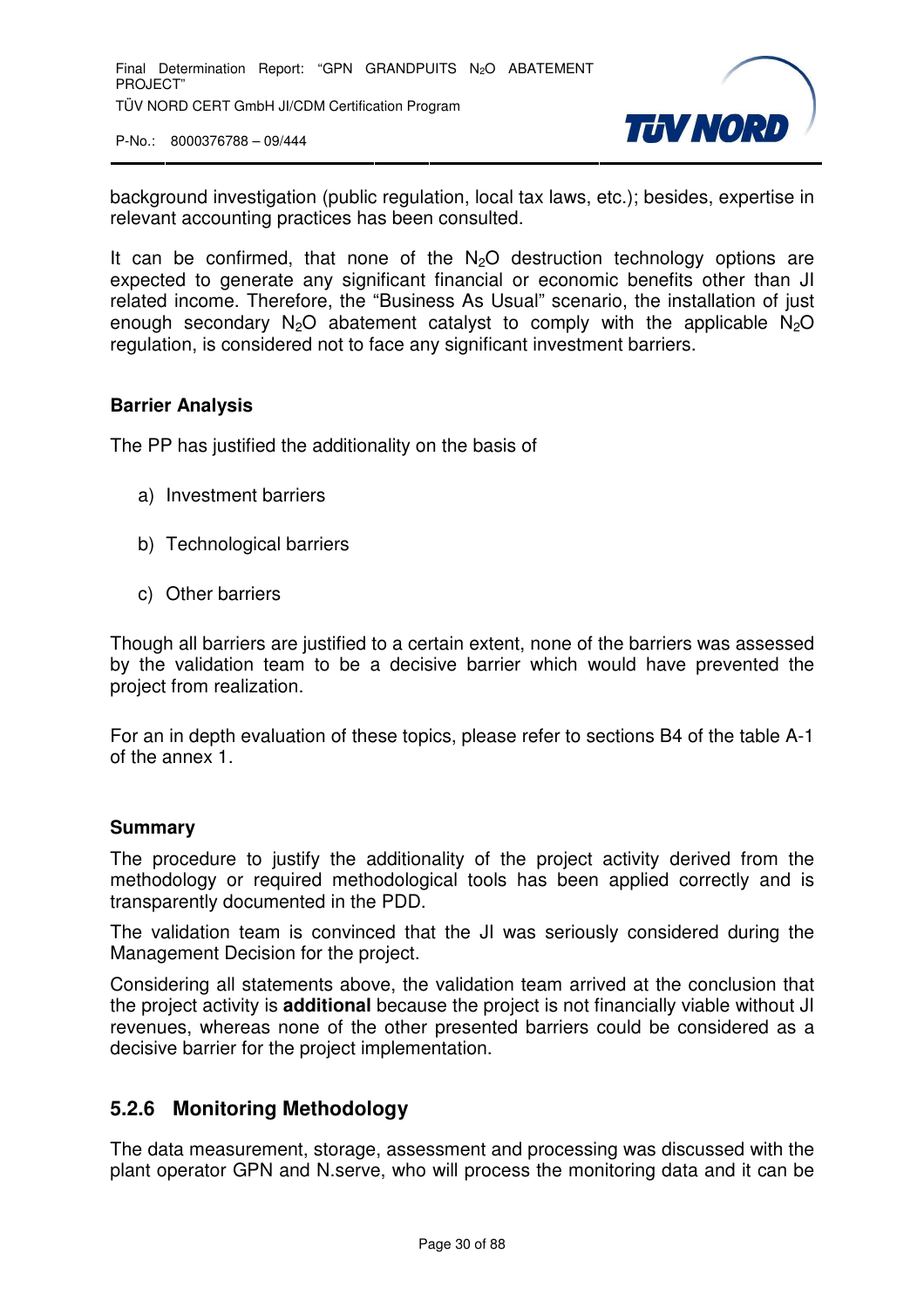

confirmed, that the monitoring plan is in line with the methodology Projet Domestique Methodology: Catalytic reduction of  $N_2O$  at nitric acid plants  $B-2/2$ 

For an in depth evaluation of these topics, please refer to section B6 of the table A-1 (annex 1).

# **5.2.7 Monitoring Plan**

The monitoring plan covers all monitoring parameters as stipulated in the applied monitoring procedure of the methodology. The monitoring plan can be implemented and the validation team arrived at the conclusion that all monitoring arrangements are feasible within the project design.

For an in depth evaluation of these topics, please refer to section B6 of the table A-1 (annex 1).

#### **5.2.8 Project Management Planning**

The project management planning is appropriate for the purpose of the projects monitoring.

For an in depth evaluation of these topics, please refer to section B.7 of the table A-1 of the annex 1.

#### **5.2.9 Crediting Period**

The project starting date will be after the final approval of the DFP, which could be expected by the end of March 2010. The duration of the crediting period extends from end of March 2010 to 2012-12-31, which is deemed realistic and appropriate.

For an in depth evaluation of these topics, please refer to section C of the table A-1 of the annex 1.

#### **5.2.10 Environmental Impacts**

The Host Country France does not require an Environmental Impact Assessment (EIA) for the project. This could be proved by the PP with a respective e-mail from the DFP. Furthermore on the basis of document review and the on-site visit the validation team is convinced that negative environmental impacts due to the project are unlikely to occur.

For an in depth evaluation of these topics, please refer to section D of the table A-1 of the annex 1.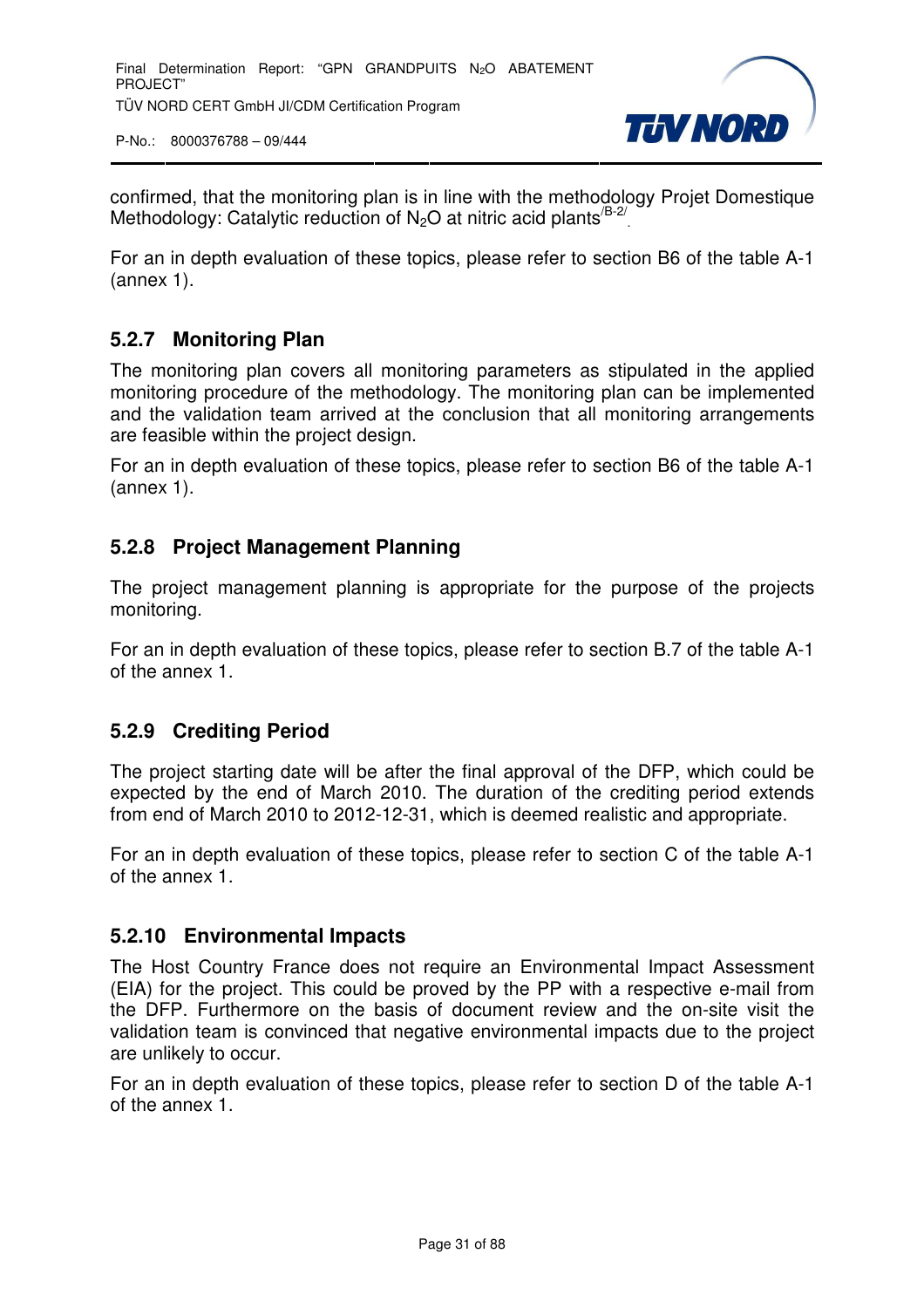

#### **5.2.11 Comments by Global Stakeholders**

The global stakeholder consultation for the project was carried out on the TÜV NORD website www.global-warming.de for 30 days<sup>/gw/</sup>, in line with the applicable requirements.

For an in depth evaluation of these topics, please refer to section E of the table A-1 of the annex 1.

#### **5.2.12 Issues for verification**

The verification should include the checking of the appropriateness of the AMS (with regard to e.g. location of the sampling point, QAL1, QAL 2, uncertainty assessment).

The procedure of processing of the monitoring data needs to be checked by the verifier at the first verification.

# **5.3 General Description of the Project Activity**

#### **5.3.1 Participation**

#### **LOA**

The submission of a full project dossier (including the PDD and preliminary Determination report with a positive determination opinion of an Independent Entity) is a prerequisite for the Host Country Approval from the MEEDDAT.

#### **Project Participants**

Project participant involved in the project activity is the PGN S.A. (France) and N.serve Environmental Services GmbH (Germany)

#### **5.3.2 PDD editorial Aspects**

A Project Design Document appropriate to the annex 1 ("Example illustrating the application of this methodology") of the Projet Domestique Methodology: "Catalytic reduction of  $N_2O$  at nitric acid plants" has been used.

#### **5.3.3 Technology to be employed.**

Within the project. N<sub>2</sub>O emissions from the production of nitric acid at GPN's Grandpuits nitric acid plant will be reduced by installation of a secondary Heraeus  $N<sub>2</sub>O$  abatement technology.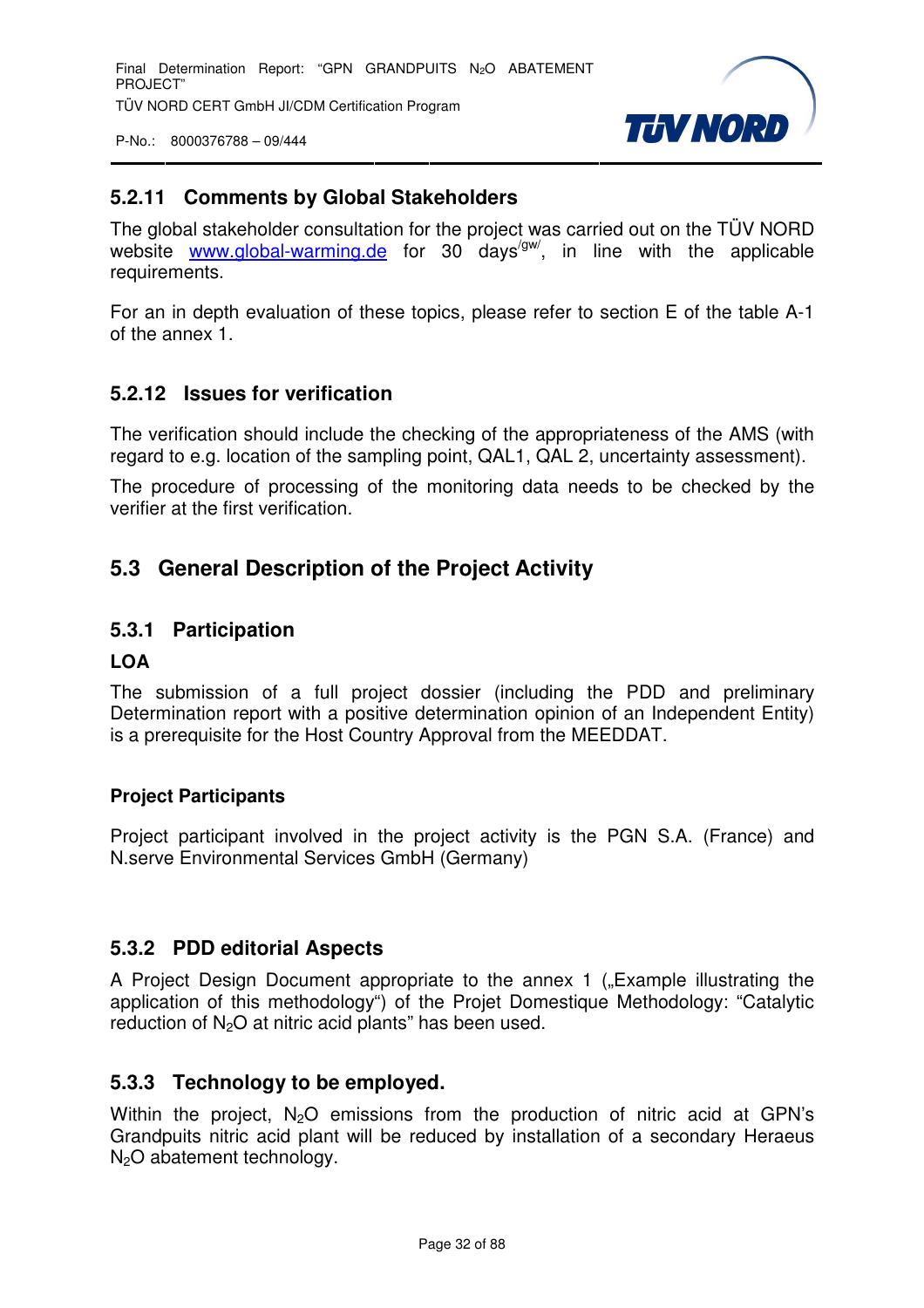

The description of the project activity is considered to be accurate, complete, presented in a detailed manner and in line with provided evidences and results of the on-site inspection.

# **5.3.4 Small Scale Projects**

Not applicable

# **5.4 Project Baseline, Additionality and Monitoring Plan**

#### **5.4.1 Application of the Methodology**

The used baseline methodology provides an algorithm for identification and justification of the baseline. This algorithm stipulates a step-wise approach which should be followed for elaboration of the baseline scenario and justification of the additionality.

Data sources and assumptions as provided within the developed methodology draw upon the main provisions of the Projet Domestique Methodology: "Catalytic reduction of N2O at nitric acid plants", stipulated by the French Designated Focal Point (Le Ministère de l'Écologie, de l'Énergie, du Développement Durable et de l'Aménagement du Territoire (MEEDDAT)<sup>/A-1/</sup>.

# **5.4.2 Project Boundary**

All equipment used within the project activity has been indicated in the PDD including the information about its purpose and the technical specification. Project boundary is clearly described in words and a visualisation of the physical project boundary as well as a table defining all significant GHG gases in compliance with the methodology has been included in the PDD.

In the course of determination the determination team has inspected the whole process of HNO<sub>3</sub>-production. The project boundary begins at the inlets to the ammonia burners and ends at the tail gas stack. It could be verified that all equipment mentioned has been physically installed and is in a good working condition. Furthermore the technical specification of the installed equipment is in line with provided documentation and is in line with the indication in the PDD.

#### **5.4.3 Baseline Identification**

The description of baseline identification in the PDD is transparent and verifiable. The procedure to arrive to the baseline is in line with the applied project specific methodology. All plausible alternatives have been identified. Only alternatives were excluded which are assessed not to be plausible alternatives. Within the financial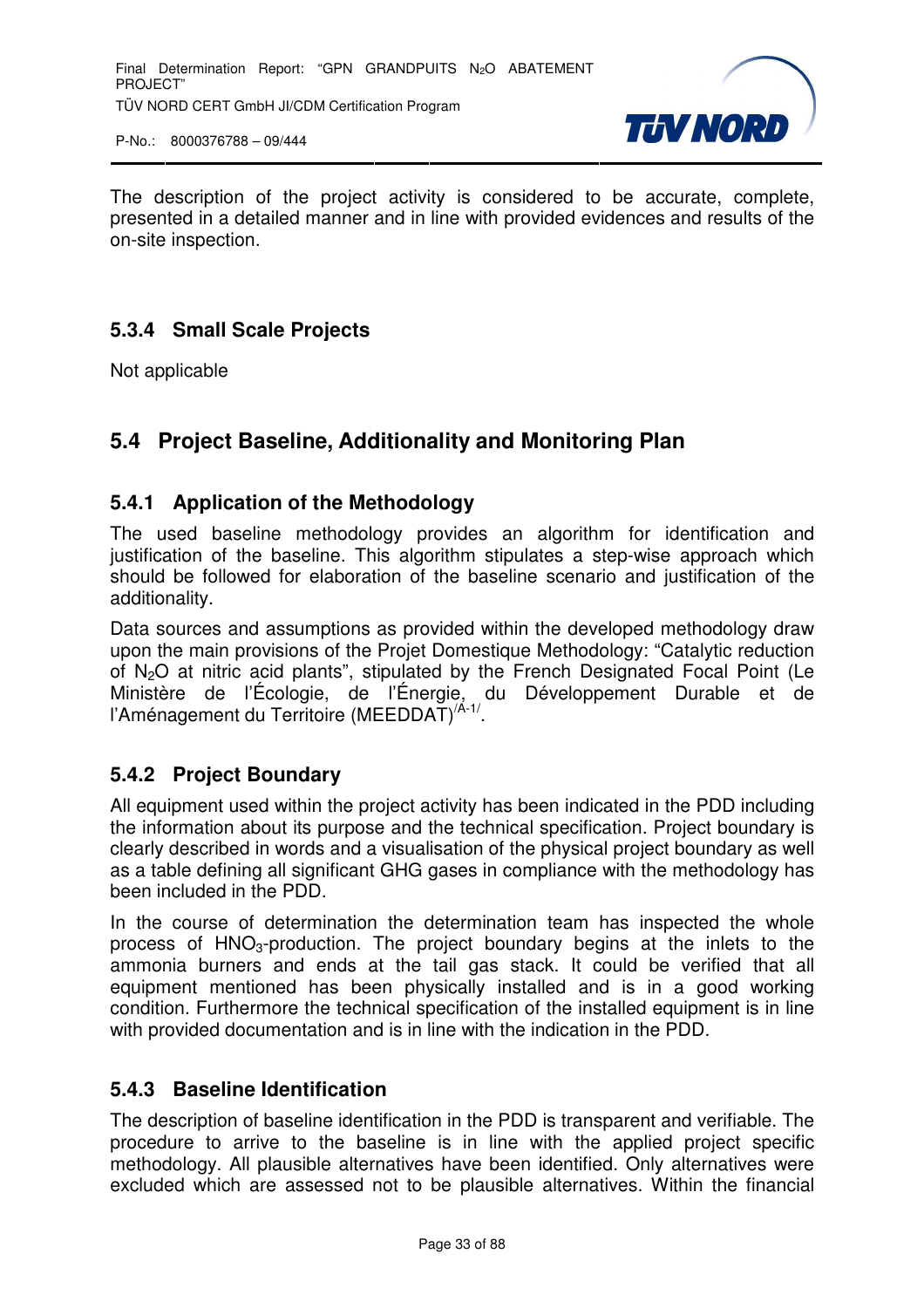

analysis it could be demonstrated that the identified most plausible alternative (i.e. baseline scenario) is financially more attractive than the project scenario.

# **5.4.4 Calculation of GHG Emission Reductions**

The calculation has been done as per applied project specific methodology. All data not to be monitored have been assessed as correct. The values for the monitoring parameters assumed within the calculation are plausible. It could be concluded that the estimated emission reductions are plausible and conservative.

#### **5.4.5 Additionality Determination**

#### **Consideration of JI in decision making (if project start before determination PDD)**

The starting date of the project is conducted with the installation of the catalyst and the proper implementation of the AMS and will be end of March 2010. This date is after the determination of the PDD.

#### **Application of methodology / methodological tools**

The project specific baseline methodology provides an algorithm for identification and justification of the baseline. Data sources and assumptions as provided within the developed methodology draw upon the main provisions of the Projet Domestique Methodology: "Catalytic reduction of  $N_2O$  at nitric acid plants", stipulated by the French Designated Focal Point (Le Ministère de l'Écologie, de l'Énergie, du Développement Durable et de l'Aménagement du Territoire (MEEDDAT).

A universal 'Benchmark Emissions Factor' (EF<sub>BM</sub>) will be applied for all French nitric acid plants eligible to undertake Projets Domestiques, regardless of their size, their technical characteristics and their past and present emissions levels.

#### **Alternatives**

The PDD contains a complete list of all realistic alternatives to the project scenario. The project activity not undertaken as a JI project activity and the continuation of the current practice have been identified as plausible and realistic alternatives.

#### **Investment analysis**

Investment analysis shows that the project scenario is not the most attractive alternative or economically feasible without benefits from ERU sales. All parameters applied within the investment analysis have been assessed as plausible.

#### **Barrier analysis**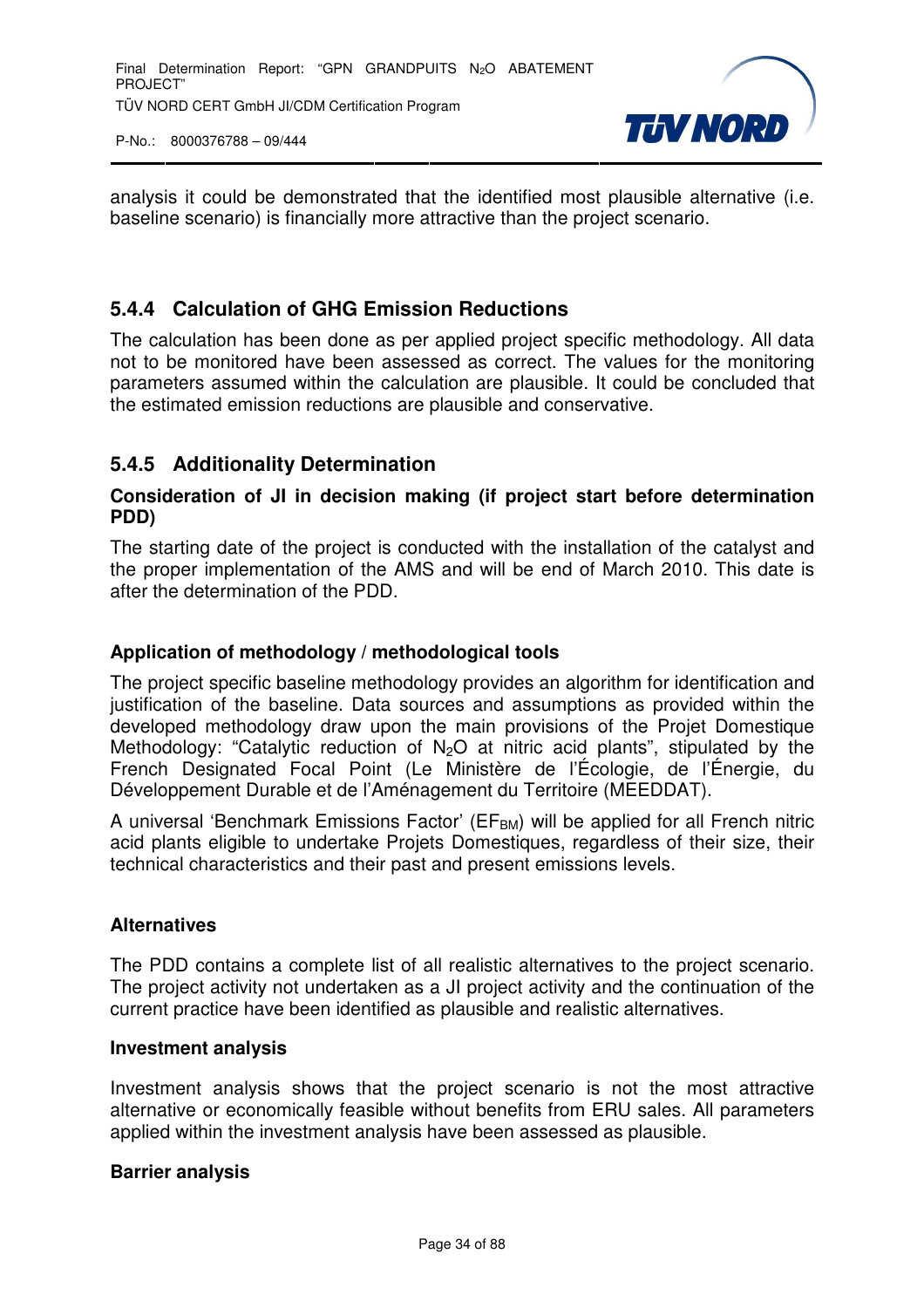

A detailed barrier analysis has been carried out by PP: In most cases the identified barriers have been assessed as a serious difficulty with reference to the project implementation.

Determination team analysed In the course of the determination a sufficient confidence could be gained that an immense effort has been spent by the project participant to overcome the identified barriers. The justification of the barriers supported by evidence and substantiated. Furthermore the determination team is of the opinion that argumentation as provided by the project participant in this context is convincing.

However the identified barriers could not be assessed as a sufficient to prevent the implementation of this alternative.

#### **Common practice analysis**

The common practice analysis provided in the PDD is accurate. The information and data sources used are appropriately references and could be proved in the course of determination.

A sufficient confidence could be gained that the proposed project type (i.e.. technology and/or practice) has not diffused in the relevant sector and geographical area and the time the project started.

#### **Summary**

In the course of the determination it be concluded that the baseline scenario has been appropriately elaborated and additionality has been appropriately justified. All conclusions could be supported by the evidences.

#### **5.4.6 Monitoring Methodology**

The project specific methodology "Catalytic reduction of  $N<sub>2</sub>O$  at nitric acid plants" was provided by the DFP requires the collection of  $N<sub>2</sub>O$  emissions data and – in so far as pre-defined trip point values for the plant exist – the monitoring of ammonia and air flow into the ammonia burner during the project's lifetime. The standard of the monitoring equipment and procedures and monitoring methodology are defined I para 6 of the methodology.

#### **5.4.7 Monitoring Plan**

The monitoring plan covers all monitoring parameters given in the applied monitoring methodology. The monitoring plan can be implemented and are all monitoring arrangements are feasible within the project design.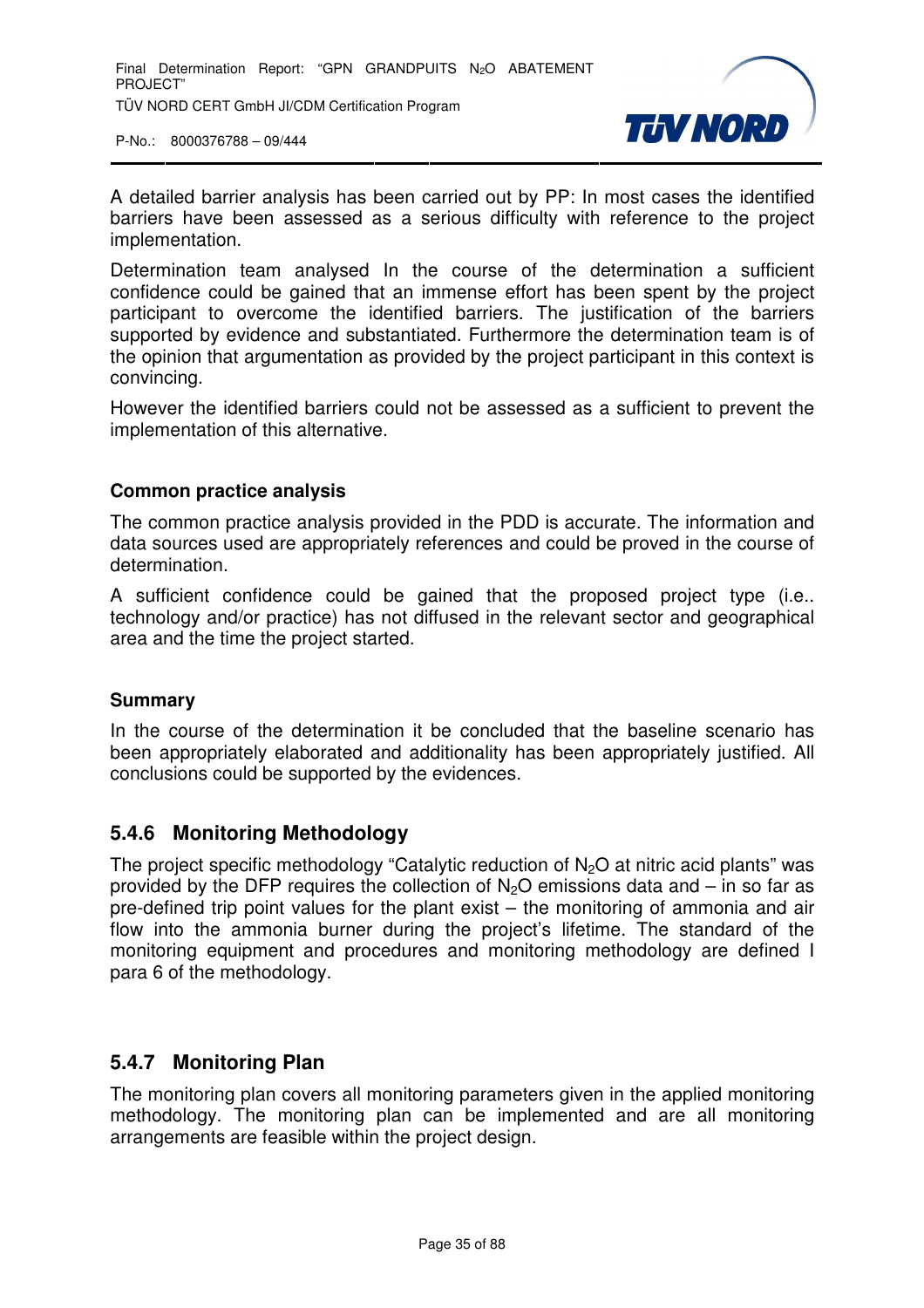Final Determination Report: "GPN GRANDPUITS N<sub>2</sub>O ABATEMENT PROJECT" TÜV NORD CERT GmbH JI/CDM Certification Program

P-No.: 8000376788 – 09/444



### **5.4.8 Project Management Planning**

The project management planning is appropriate for the purpose of the projects monitoring.

#### **5.4.9 Crediting Period**

The project activity will only become eligible to receive ERUs on receipt of the official government LoA, or at the latest two months after submission of the Project Dossier applying for a LoA. For Grandpuits, the final approval could be expected by the end of March 2010 and therefore the crediting period of the project is likely to start at the beginning of April 2010.

The choice of the crediting period is appropriate. The crediting period starting date is appropriate.

#### **5.4.10 Environmental Impacts**

Since there is no negative effect on the air quality, water pollution or other environmental conditions, an EIA is not required from host country for this specific type of project<sup>/EIA/</sup>.

# **5.4.11 Comments by Local Stakeholders**

As the JI project does not have any relevance for local air, water or soil emissions, a local stakeholder consultation is not considered necessary.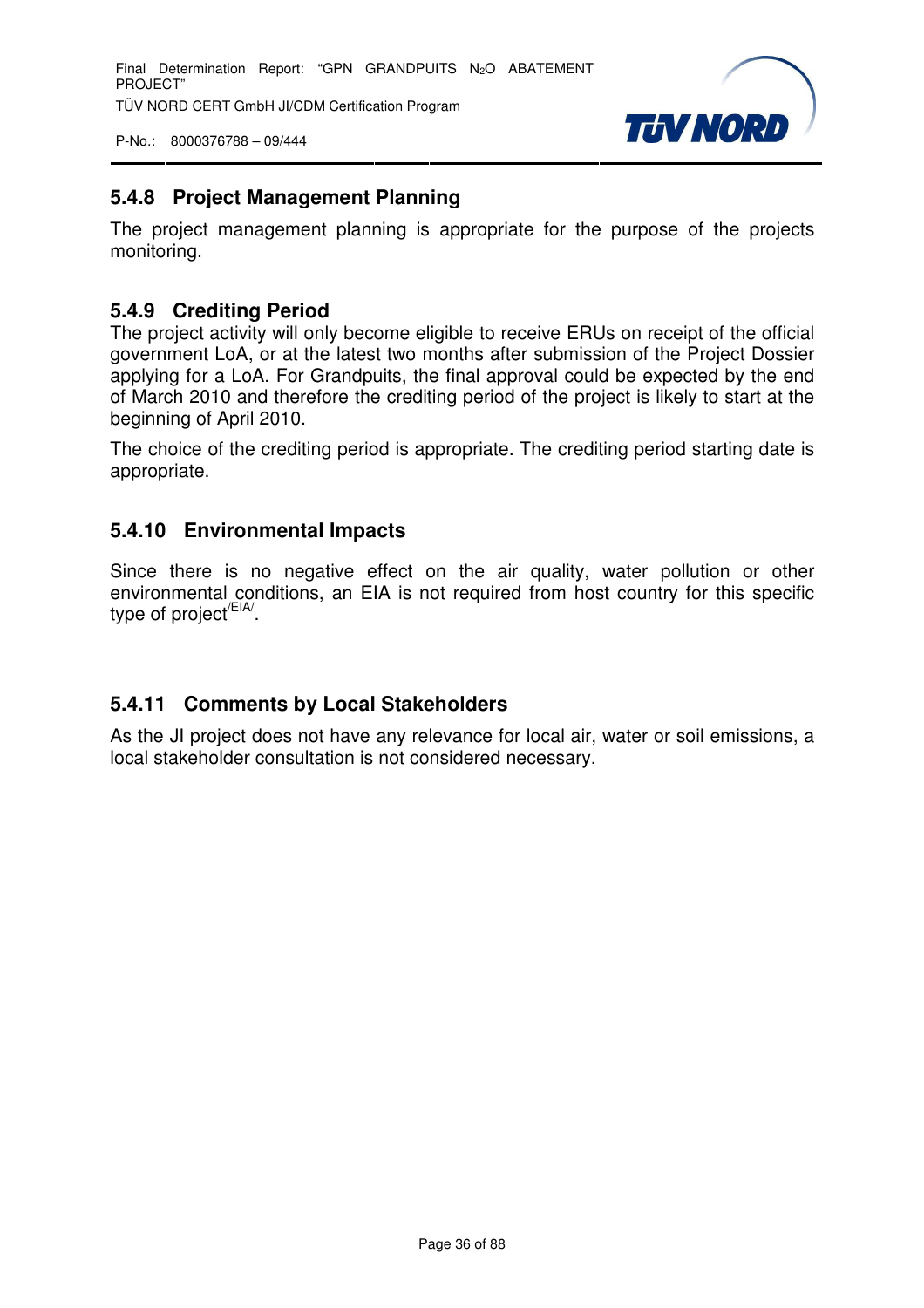Final Determination Report: "GPN GRANDPUITS N<sub>2</sub>O ABATEMENT PROJECT" TÜV NORD CERT GmbH JI/CDM Certification Program

P-No.: 8000376788 – 09/444



#### **6 DETERMINATION OPINION**

GPN S.A. has commissioned the TÜV NORD JI/CDM Certification Program (CP) as a Third Party to determinate the project:

"GPN Grandpuits N<sub>2</sub>O abatement project"

with regard to the relevant requirements of the host country France and of the UNFCCC for JI project activities, as well as criteria for consistent project operations, monitoring and reporting. UNFCCC criteria refer to the Kyoto Protocol Article 6 criteria and the Guidelines for the implementation of Article 6 of the Kyoto Protocol as agreed in the Marrakech Accords.

The project applies to the Projet Domestique Methodology: "Catalytic reduction of N<sub>2</sub>O at nitric acid plants", approved and published by the MEEDDAT in July 2009.

The review of the project design documentation and additional documents related to baseline and monitoring methodology have provided TÜV NORD JI/CDM CP with sufficient evidence to determinate the fulfilment of the stated criteria.

In detail the conclusions can be summarised as follows:

- The project is in line with all relevant host country criteria (France) and all relevant UNFCCC requirements for JI.
- The project additionality is sufficiently justified in the PDD, the monitoring plan is transparent and adequate.
- The calculation of the project emission reductions is carried out in a transparent and conservative manner, so that the calculated emission reductions of 266,442  $tCO<sub>2</sub>e$  (between 2009 and 2012) are most likely to be achieved within the crediting period.

The conclusions of this report show, that the project, as it was described in the project documentation, is in line with all criteria applicable for the determination PDD.

Since the LoA will be issued after registration of the project at the DFP, CAR A1 can not be closed at this time. Because of this, the report will be on the status of "Draft" until the LoA are provided.

Essen, 2010-02-15 Essen, 2010-02-15

 $\sqrt{2}$ 

Mr Rainer Winter, TÜV NORD JI/CDM CP Determination Team Leader

Eric Krupp Final Approval Person TÜV NORD JI/CDM CP Final Approval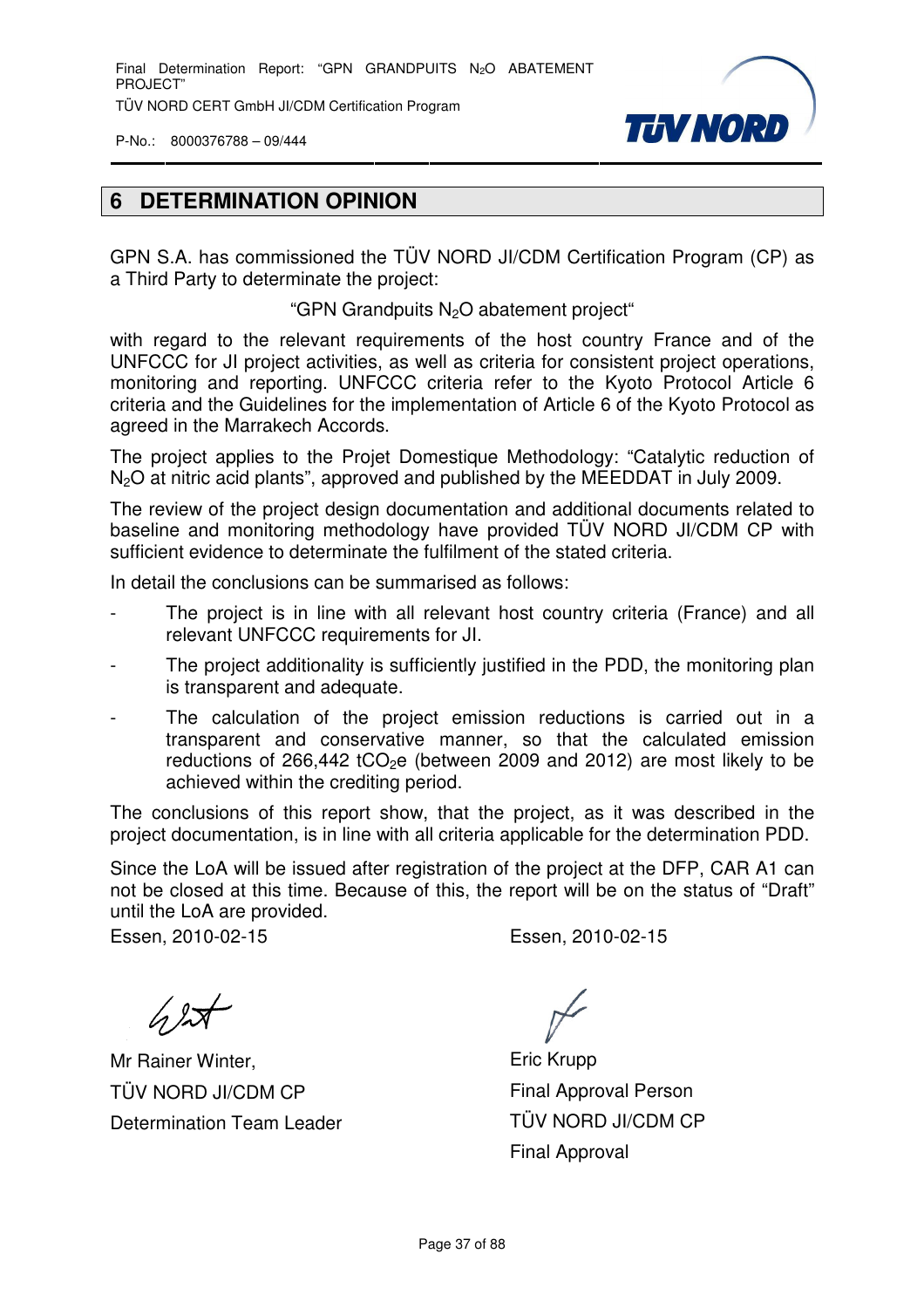

# **TJV NORD**

### **7 REFERENCES**

# **Table 7-1**: Documents provided by the project participant

|                 | <b>Document</b>                                                                                                                                                                                                                                                                                                               |  |  |  |  |  |
|-----------------|-------------------------------------------------------------------------------------------------------------------------------------------------------------------------------------------------------------------------------------------------------------------------------------------------------------------------------|--|--|--|--|--|
| /14001/         | ISO 14001 certificate of the plant valid until 2012-05-13                                                                                                                                                                                                                                                                     |  |  |  |  |  |
| /9001/          | ISO 9001 certificate of the plant valid until 2012-05-13                                                                                                                                                                                                                                                                      |  |  |  |  |  |
| AP/             | Arrete prefecoral n° 09 DAIDD IC 142 limiting the maximum plant capacity on<br>1,250 t HNO <sub>3</sub> /a, and limiting N <sub>2</sub> O emissions to a maximum of 4kg N <sub>2</sub> O/tHNO <sub>3</sub><br>from the start of the next production campaign in December 2009.                                                |  |  |  |  |  |
| <b>/ABSORB/</b> | P&I-Flowsheet with instrumentation of the absorption tower                                                                                                                                                                                                                                                                    |  |  |  |  |  |
| /BREF/          | Reference Document on Best Available Techniques for the Manufacture of<br>Large Volume Inorganic Chemicals - Ammonia, Acids and Fertilizers (August<br>2007)                                                                                                                                                                  |  |  |  |  |  |
| /BURNERS/       | P&I-Flowsheet with instrumentation of the Ammonia burners                                                                                                                                                                                                                                                                     |  |  |  |  |  |
| /CONTROL/       | ISO 9001 document: control and calibration of flow meter                                                                                                                                                                                                                                                                      |  |  |  |  |  |
| /COR/           | ISO 9001 document: control and calibration of $HNO3$ -density meter                                                                                                                                                                                                                                                           |  |  |  |  |  |
| /DENS/          | Technical description of the Bopp & Reuther density meter                                                                                                                                                                                                                                                                     |  |  |  |  |  |
| /EIA            | Email from the DFP regarding Environmental Impact Assessment                                                                                                                                                                                                                                                                  |  |  |  |  |  |
| /EMISS/         | Data of N <sub>2</sub> O-emissions of the plant from 2007-12 - 2009-09 as kg N <sub>2</sub> O/t<br>$\bullet$<br>HNO <sub>3</sub><br>ISO 9001 documents/procedures of the emission determination<br>$\bullet$<br>Monitoring<br>standard<br>X30-331<br>of the AFNOR-normalisation<br>BP .<br>$\bullet$<br>association of france |  |  |  |  |  |
| /EQUIP/         | ISO 9001 document: list of relevant instruments for product characterisation                                                                                                                                                                                                                                                  |  |  |  |  |  |
| /FINETECH/      | FINETECH technical and financial proposal of the AMS                                                                                                                                                                                                                                                                          |  |  |  |  |  |
| /FLOW/          | Technical description of the KROHNE Nitric Acid flow meter                                                                                                                                                                                                                                                                    |  |  |  |  |  |
| /FSTRIP/        | Principle P&I-Flowsheet with trip-points measurement-instrumentation and<br>tag-numbers                                                                                                                                                                                                                                       |  |  |  |  |  |
| /HERAEUS/       | Heraeus technical proposal of abatement catalyst                                                                                                                                                                                                                                                                              |  |  |  |  |  |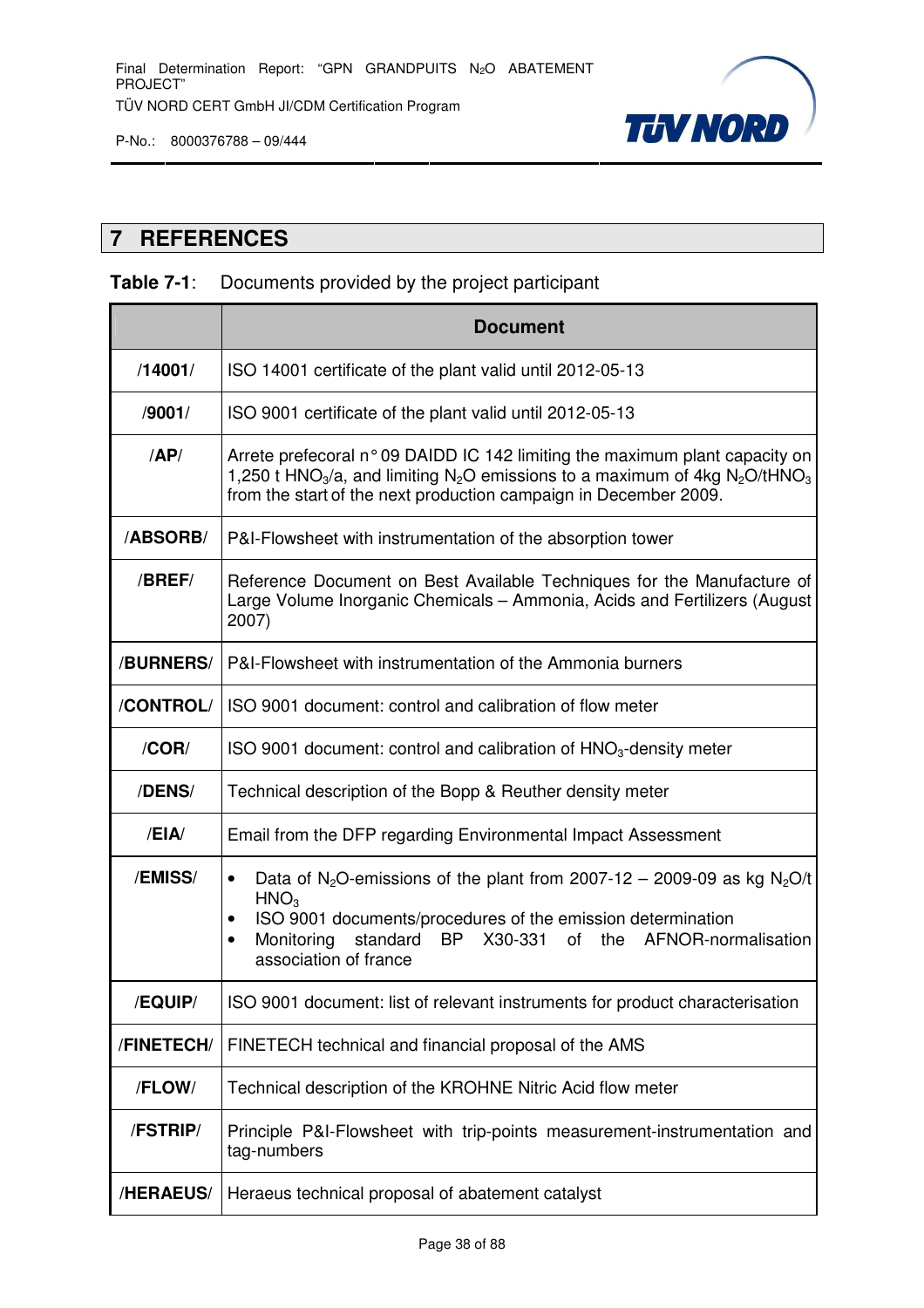

|                  | <b>Document</b>                                                                                               |
|------------------|---------------------------------------------------------------------------------------------------------------|
| <b>/HERAEUS1</b> | Heraeus commercial proposal of abatement catalyst                                                             |
| /INSTALL/        | Technical drawings regarding the installation of the catalyst basket/catalyst                                 |
| /INV1/           | Investment Excel sheet: "Grandpuits, Summary ERU generation & cost table"                                     |
| /INV2/           | Investment Excel sheet calculation of metal losses during project time                                        |
| /MONI/           | ISO 9001 document regarding the monitoring/measurement of the relevant<br>paramenters of the project activity |
| /NH3AIR/         | P&I-Flowsheet with instrumentation of the Ammonia/Air input                                                   |
| /ORGA/           | General overview of the company organization                                                                  |
| /PHOTO/          | Photo of the plant                                                                                            |
| $/$ P $\mid$     | Screenshot of the PI-system - Ammonia/Air-ratio setting and display of<br>current level                       |
| /PLAN/           | Plant map                                                                                                     |
| /PRES/           | General plant presentation, 21 pages                                                                          |
| /PROJECT/        | Presentation of the project activity, 11 pages                                                                |
| /Scheme/         | Scheme block flow diagram of Nitric Acid Plant                                                                |
| /TRIP/           | Trip point parameters, listed in a plant-safety document                                                      |

#### **Table 7-2:** Background investigation and assessment documents

| <b>Reference</b> | <b>Document</b>                                                                                                                                                                                                          |
|------------------|--------------------------------------------------------------------------------------------------------------------------------------------------------------------------------------------------------------------------|
| $/B-1/$          | Méthode pour les Projets Domestiques<br>Réduction catalytique du N <sub>2</sub> O dans des usines d'acide nitrique<br>(Projet Domestique Methodology: Catalytic reduction of N <sub>2</sub> O at nitric acid)<br>plants) |
| $/B-2/$          | Projet Domestique Methodology<br>Catalytic reduction of N <sub>2</sub> O at nitric acid plants (Translation of /B-1/)                                                                                                    |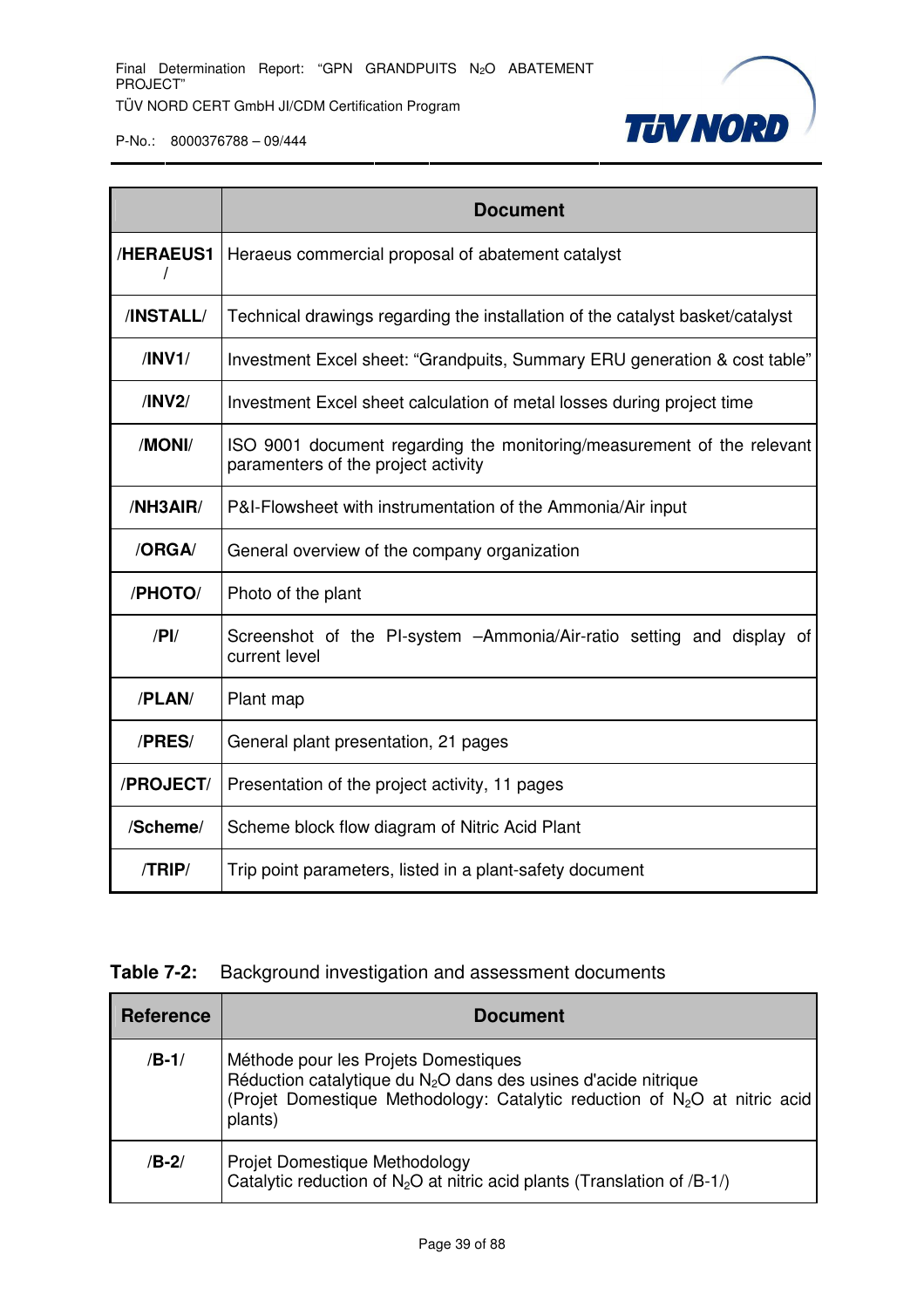

| <b>Reference</b> | <b>Document</b>                                                                                                                                      |
|------------------|------------------------------------------------------------------------------------------------------------------------------------------------------|
| $/B-3/$          | European Standard DIN EN 14181: "Stationary source emissions - Quality<br>assurance of automated measuring systems                                   |
| $/B-4/$          | Projet Design Document (PDD): YARA Ambès N <sub>2</sub> O abatement project<br>Version: 15th June 2009 (Annex 1 of /B-2/)                            |
| $/B-5/$          | Arrêté du 2 mars 2007 of the 'Ministère de l'écologie et du développement<br>durable (Implementation of the JI-Guidelines in France)                 |
| $/B-6/$          | Reference Document on Best Available Techniques for the Manufacture of<br>Large Volume Inorganic Chemicals - Ammonia, Acids and Fertilisers          |
| $/B-7/$          | Approved baseline and monitoring methodology AM0034: "Catalytic<br>reduction of $N_2O$ inside the ammonia burner of nitric acid plants", version 3.4 |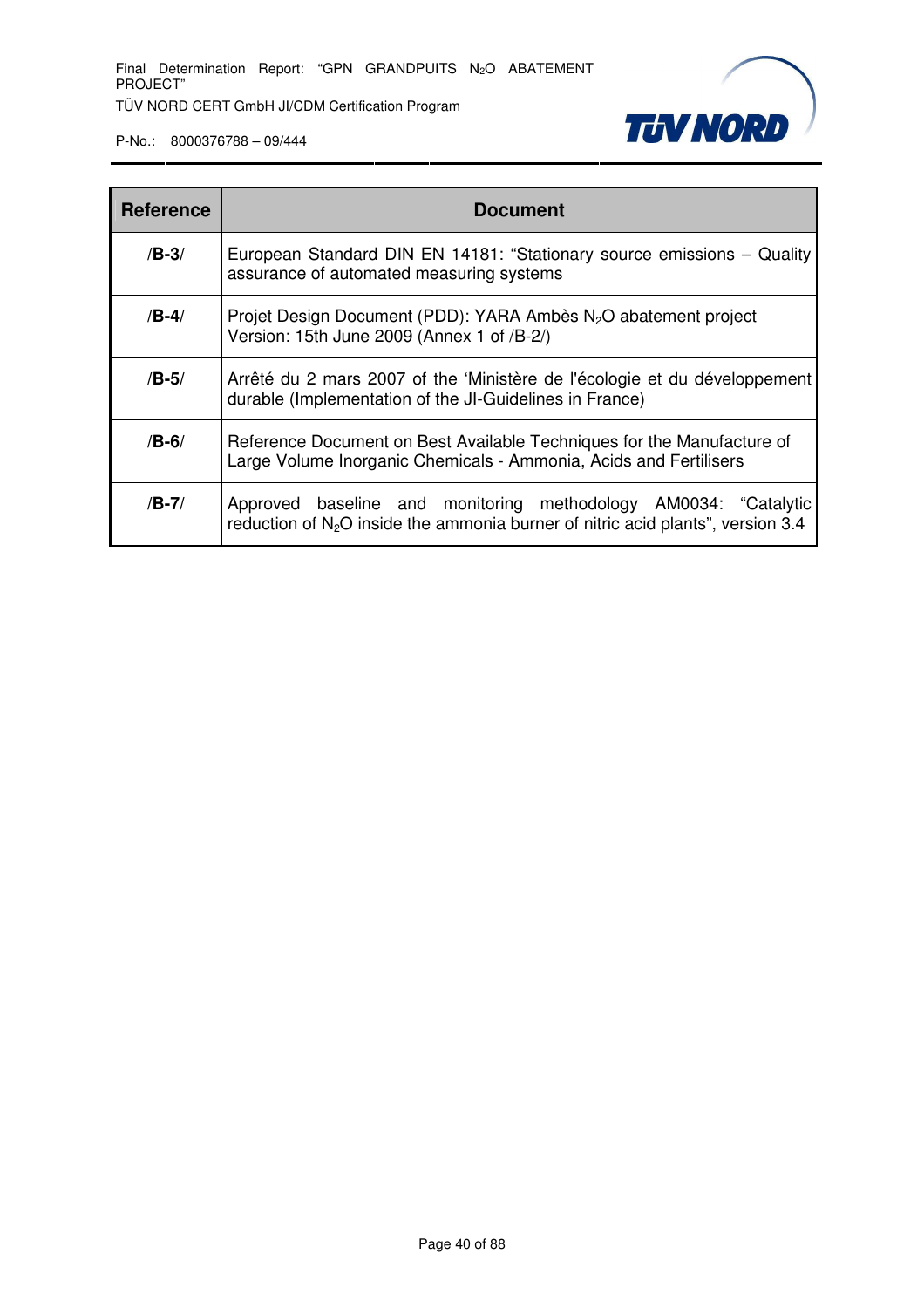

#### **Table 7-3:** Websites used

| <b>Reference</b> | Link                                                          | Organisation                                                                                                                                                             |
|------------------|---------------------------------------------------------------|--------------------------------------------------------------------------------------------------------------------------------------------------------------------------|
| /bref/           | http://eippcb.jrc.ec.europa.eu/<br>reference/                 | Website of the European Commission, Joint<br>Research Centre, Institute for Prospective<br>Technological Studies (Provision of BAT-<br>Reference documents)              |
| /dfp/            | http://www.developpement-<br>durable.gouv.fr/                 | Ministère de l'Écologie, de l'Énergie,<br>du<br>Développement Durable et de la Mer,<br>en<br>charge des Technologies<br>vertes<br>et des<br>Négociations sur le climat   |
| /dehst/          | http://www.dehst.de                                           | German Emissions Trading Authority (DEHSt)<br>at the Federal Environment Agency                                                                                          |
| /gw/             | http://www.global-<br>warming.de/                             | TÜV Nord platform hosting projects open for<br>comments at the determination stage                                                                                       |
| $\sqrt{I}$       | www.ipcc-nggip.iges.or.jp                                     | <b>IPCC</b> publications                                                                                                                                                 |
| $/$  f $/$       | http://www.legifrance.gouv.fr/                                | Site of the Legifrance (La service public de la<br>diffusion du droit)                                                                                                   |
| /mist/           | http://www.ecologie.gouv.fr/M<br>ethodologies-de-projets.html | Ministère de l'Écologie,<br>de l'Énergie,<br>du<br>durable<br>Développement<br>et<br>de<br>la<br>Mer<br>(Ministry<br>of<br>ecology<br>sustainable<br>and<br>development) |
| $/$ nfg $/$      | http://www.effet-de-<br>serre.gouv.fr/accueil                 | Mission interministérielle sur l'effet de serre<br>(French<br>Inter-Ministry<br>Mission<br>the<br>on<br>Greenhouse Effect)                                               |
| /unfccc/         | http://ji.unfccc.int                                          | <b>UNFCCC</b>                                                                                                                                                            |

| <b>Table 7-4:</b> | List of interviewed persons |
|-------------------|-----------------------------|
|-------------------|-----------------------------|

| <b>Reference</b> | Mol <sup>1</sup> |                        | <b>Name</b>           | <b>Organisation / Function</b>   |
|------------------|------------------|------------------------|-----------------------|----------------------------------|
| /IM01/           |                  | $\boxtimes$ Mr.<br>⊺Ms | <b>Bertrand Walle</b> | GPN, Operational manager         |
| /IM01/           |                  | $\boxtimes$ Mr.        | <b>Pascal Fauguet</b> | Grande Paroisse, Measurement and |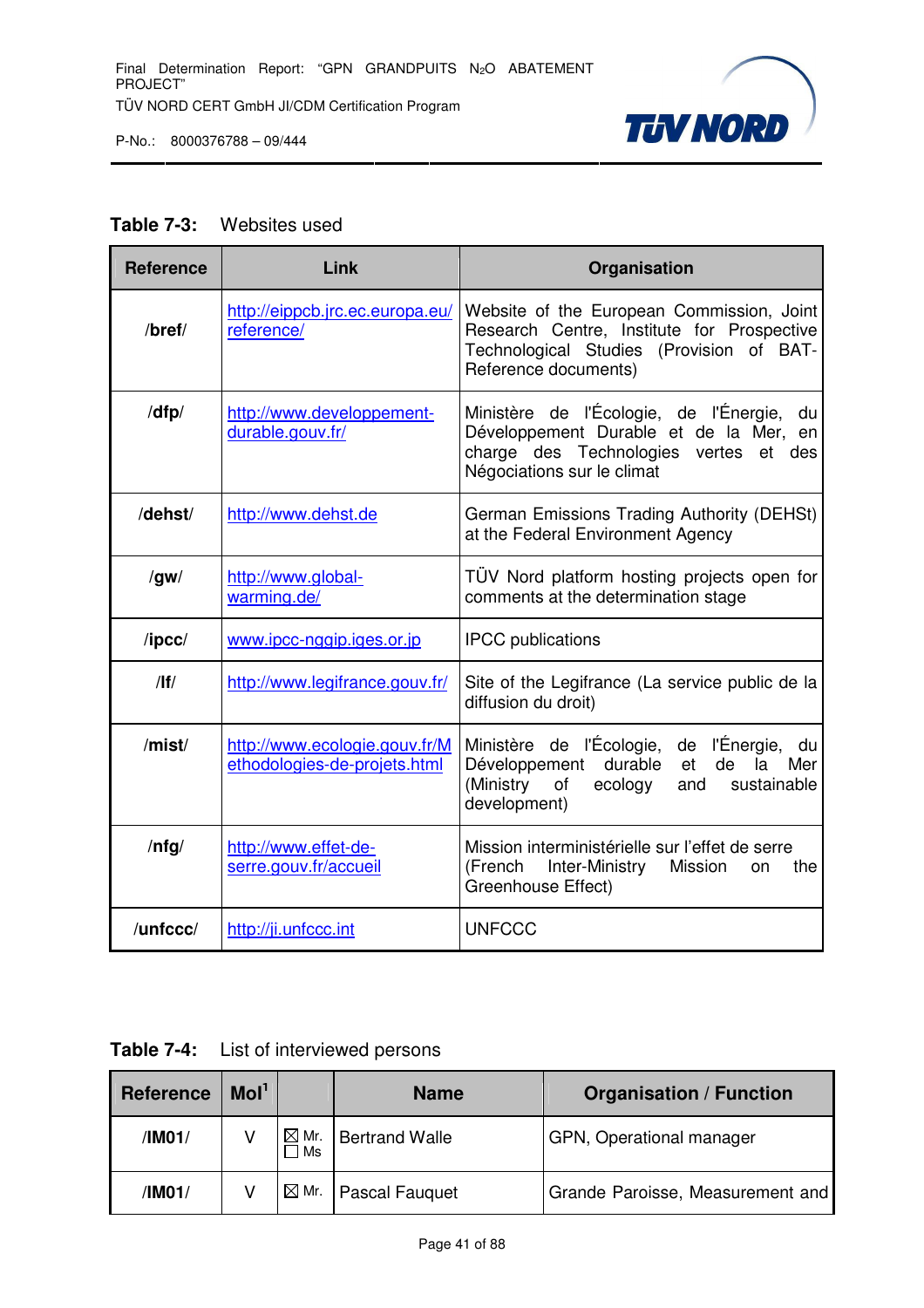

| <b>Reference</b> | Mol <sup>1</sup>           |                                 | <b>Name</b>              | <b>Organisation / Function</b>                        |  |  |  |
|------------------|----------------------------|---------------------------------|--------------------------|-------------------------------------------------------|--|--|--|
|                  |                            | $\square$ Ms                    |                          | <b>AMS Engineer</b>                                   |  |  |  |
| /IM01/           | V                          | $\boxtimes$ Mr.<br>Ms           | Simon Declaire           | GPN, Mid term Production Engineer                     |  |  |  |
| /IM01/           | V                          | $\boxtimes$ Mr.<br>$\Box$ Ms    | <b>Vianney Robert</b>    | GPN, Process Engineer                                 |  |  |  |
| /IM01/           | $\boxtimes$ Mr.<br>V<br>Ms |                                 | <b>Robert Vianney</b>    | GPN, Process Engineer                                 |  |  |  |
| /IM01/           | V                          | $\boxtimes$ Mr.<br>Ms           | Benjamin Lefebre         | GPN, Technician for analyser                          |  |  |  |
| /IM01/           | V                          | $\boxtimes$ Mr.<br>$\Box$ Ms    | <b>Yannick Quenton</b>   | GPN, Methodologies development                        |  |  |  |
| /IM01/           | V                          | $\square$ Mr.<br>$\boxtimes$ Ms | Rebecca Cardani-Strange  | N.serve, Project manager                              |  |  |  |
| /IM01/           | V                          | $\boxtimes$ Mr.<br>Ms           | Albrecht von Ruffer      | N.serve, Managing Director                            |  |  |  |
| /IM01/           | $\vee$                     | $\boxtimes$ Mr.<br>Ms           | <b>Fabrice Relmaunay</b> | SPIE,<br>Maintenance<br>Personal<br>for<br><b>AMS</b> |  |  |  |

1) Means of Interview: (**T**elephone, **E**-Mail, **V**isit)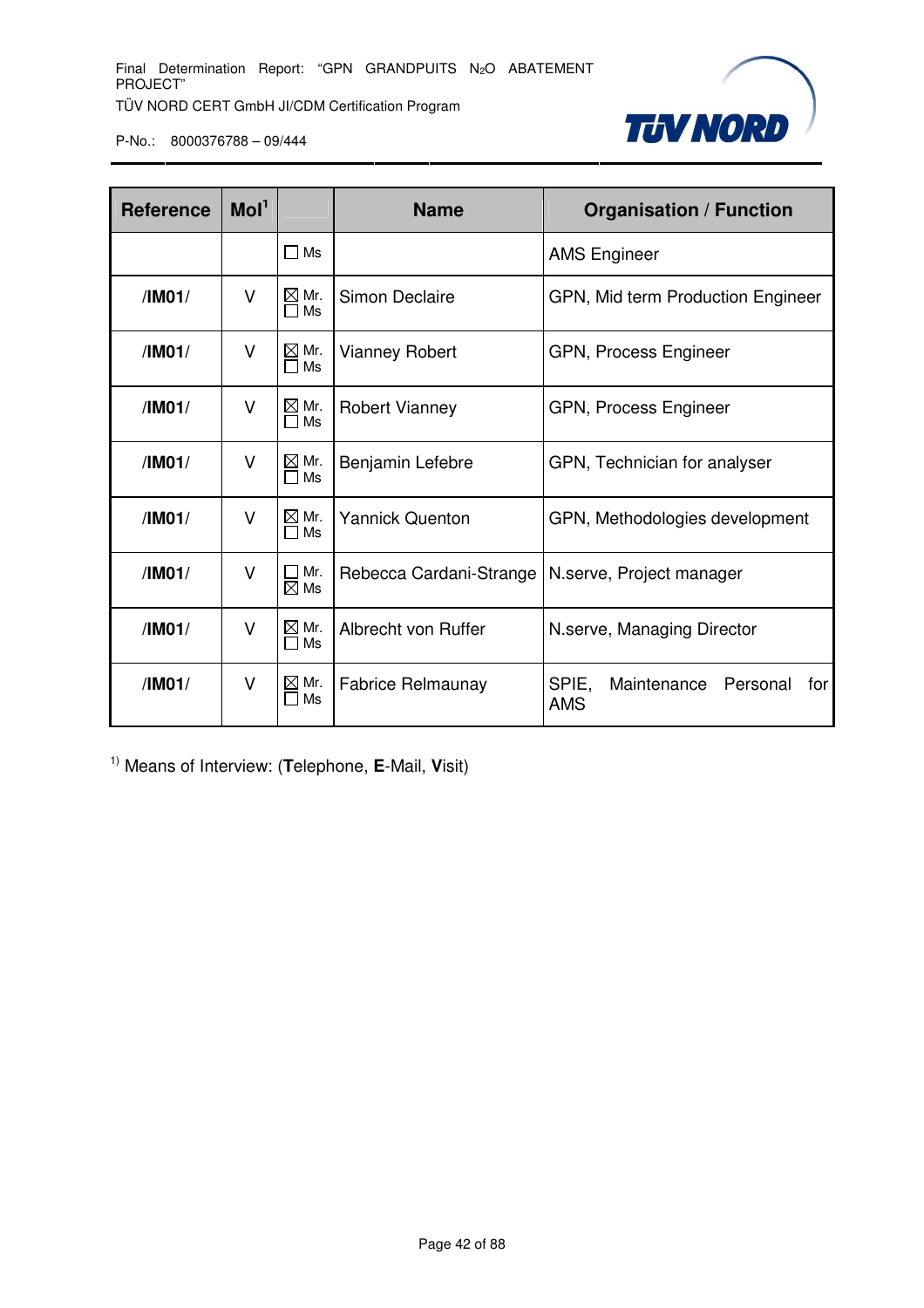

# **ANNEX**

| A1:    | <b>Determination Protocol</b>                                                       |
|--------|-------------------------------------------------------------------------------------|
| A2:    | Assessment of Baseline<br>Information                                               |
| A3:    | <b>Assessment of Financial</b><br>Parameters                                        |
| $AA$ : | <b>Assessment of Barrier Analysis</b>                                               |
| A5:    | Outcome of the GSCP                                                                 |
| A6:    | Application of non approved<br><b>Methodologies Requirement</b><br><b>Checklist</b> |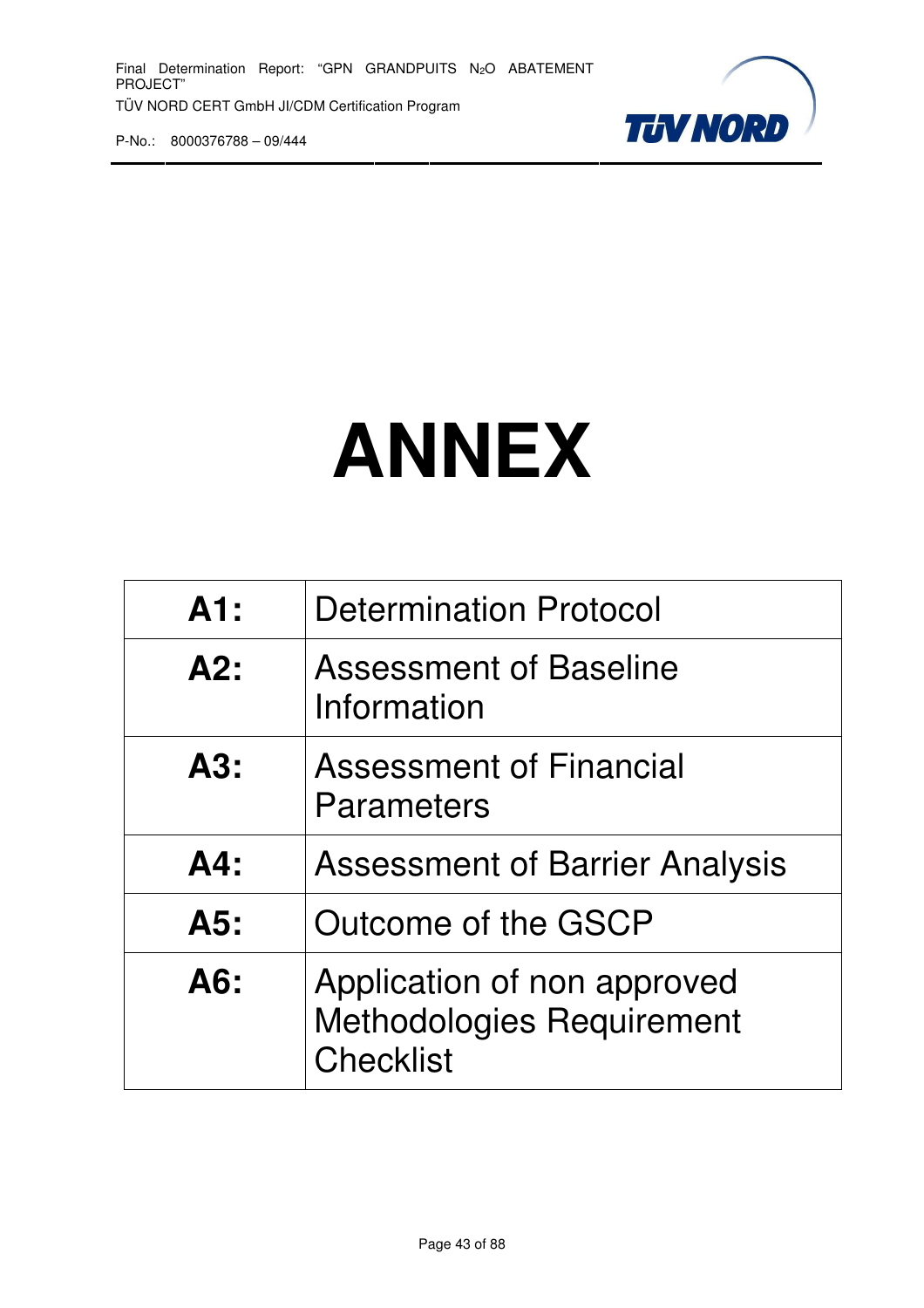P-No.: 8000376788 – 09/444



# **ANNEX 1: DETERMINATION PROTOCOL**

#### **Table A-1:** Requirements Checklist

| <b>Checklist Item</b><br>(incl. guidance for the determination team)             | <b>Determination Team Comments</b><br>(Means and results of assessment)                                                                                                                         | Ref.     | <b>Draft</b><br>Concl. | <b>Final</b><br>Concl. |
|----------------------------------------------------------------------------------|-------------------------------------------------------------------------------------------------------------------------------------------------------------------------------------------------|----------|------------------------|------------------------|
| <b>A. General Description of Project Activity</b>                                |                                                                                                                                                                                                 |          |                        |                        |
| <b>Approval</b><br>A.1.                                                          |                                                                                                                                                                                                 |          |                        |                        |
| The written approval of the parties involved is a<br>mandatory requirement       |                                                                                                                                                                                                 |          |                        |                        |
| A.1.1. Which Parties and project Participants are                                | Parties involved are France (as a Host Party) and Germany.                                                                                                                                      | /PDD/    |                        | <b>OK</b>              |
| involved in the project?                                                         | The Project Participant of the Host Country is GPN S.A.                                                                                                                                         |          |                        |                        |
|                                                                                  | The Project Participant of Germany is N.serve Environmental<br>Services GmbH (Germany)                                                                                                          |          |                        |                        |
| A.1.2. Are the parties involved eligible for JI Track 1?                         | By means of checking the UNFCCC website, it was                                                                                                                                                 | /mist/   |                        | <b>OK</b>              |
|                                                                                  | confirmed that France and Germany are eligible under JI<br>track 1.                                                                                                                             | /dehst/  |                        |                        |
|                                                                                  |                                                                                                                                                                                                 | /unfccc/ |                        |                        |
| Has the project provided written approvals of<br>A.1.3.<br>all parties involved? | The pending letters of approval will be provided only on the<br>basis of the successful conclusion of this determination. Thus<br>this CAR will be closed if the host country issues their LoA. | /PDD/    | <b>CAR</b><br>A1       |                        |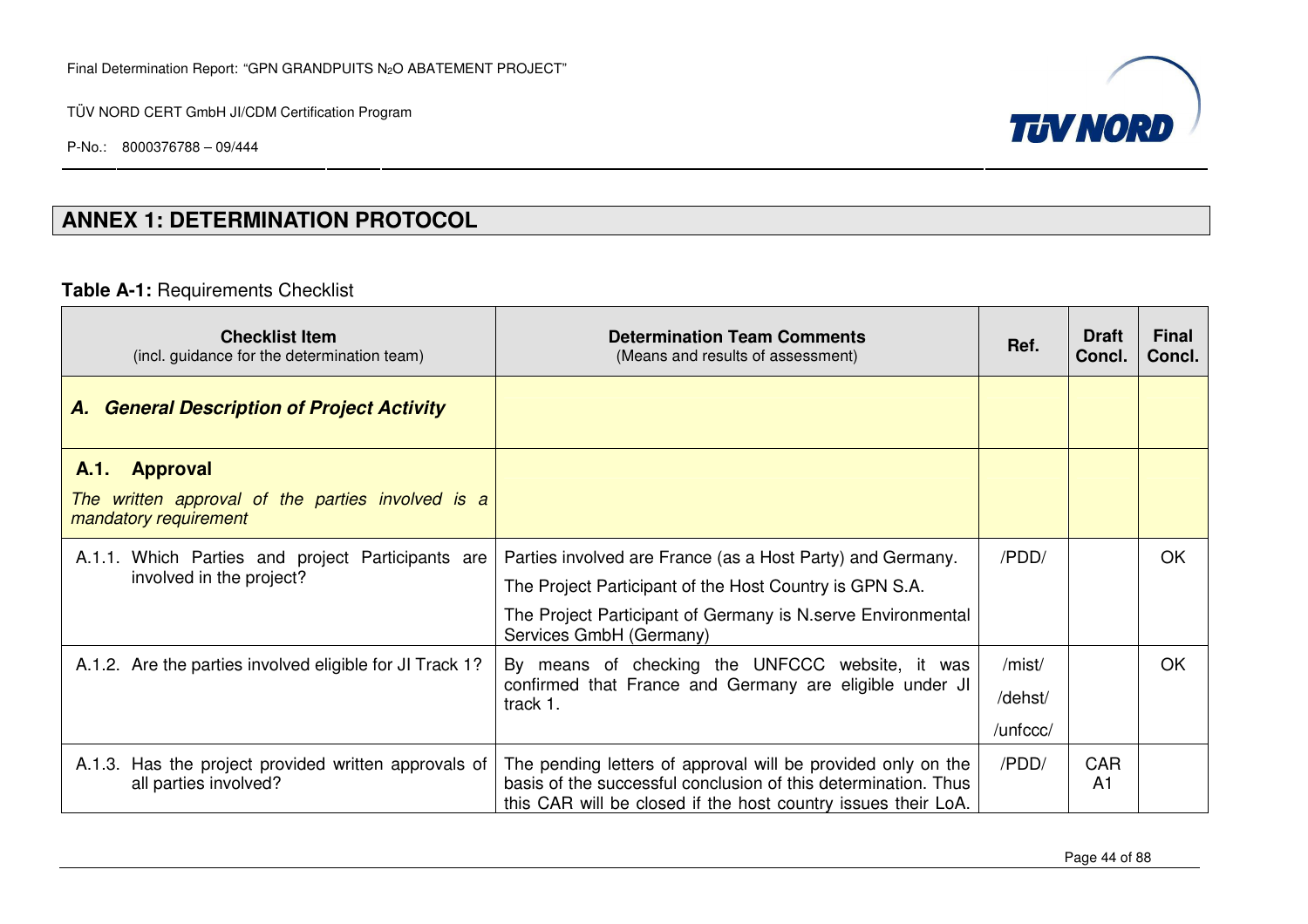

| <b>Checklist Item</b><br>(incl. guidance for the determination team)                                                                                                       | <b>Determination Team Comments</b><br>(Means and results of assessment)                                       | Ref.  | <b>Draft</b><br>Concl.       | <b>Final</b><br>Concl. |
|----------------------------------------------------------------------------------------------------------------------------------------------------------------------------|---------------------------------------------------------------------------------------------------------------|-------|------------------------------|------------------------|
|                                                                                                                                                                            | Nevertheless, a corresponding CAR was raised.                                                                 |       |                              |                        |
| A.1.4. Are the approvals issued from orgainsations<br>listed as DFPs on the UNFCCC JI website?                                                                             | Please refer to the comment under A.1.3.                                                                      |       | <b>CAR</b><br>A <sub>1</sub> |                        |
| A.1.5. Do the written approvals confim that the<br>corresponding party is a Party to the Kyoto<br>Protocol?                                                                | Please refer to the comment under A.1.3.                                                                      |       | <b>CAR</b><br>A <sub>1</sub> |                        |
| A.1.6. Do the written approvals refer to the precise<br>project title in the PDD submitted for<br>registration?                                                            | Please refer to the comment under A.1.3.                                                                      |       | CAR<br>A <sub>1</sub>        |                        |
| A.1.7. Is the information regarding the project<br>participants listed in section A3 and in Annex 1<br>of the PDD internally consistent to each other?                     | No, the information regarding the name of the organisation<br>given in Annex 1 is not consistent with A.3     |       | <b>GAR</b><br>A <sub>3</sub> | OK                     |
| A.1.8. Are all project participants listed in the PDD<br>approved at least by one Party involved?                                                                          | Please refer to the comment under A.1.3.                                                                      |       | <b>CAR</b><br>A <sub>1</sub> |                        |
| A.1.9. Are any other project participants approved but<br>not listed in the PDD?                                                                                           | Please refer to the comment under A.1.3.                                                                      |       | <b>CAR</b><br>A <sub>1</sub> |                        |
| A.2. PDD editorial aspects                                                                                                                                                 |                                                                                                               |       |                              |                        |
| The PDD used as a basis for determination shall be<br>prepared in accordance with the latest template and<br>guidance from the JISC available on the UNFCCC JI<br>website. |                                                                                                               |       |                              |                        |
|                                                                                                                                                                            | A.2.1. Has the latest version of the PDD form been   Since this is a JI Track 1 project activity there are no | /PDD/ |                              | OK                     |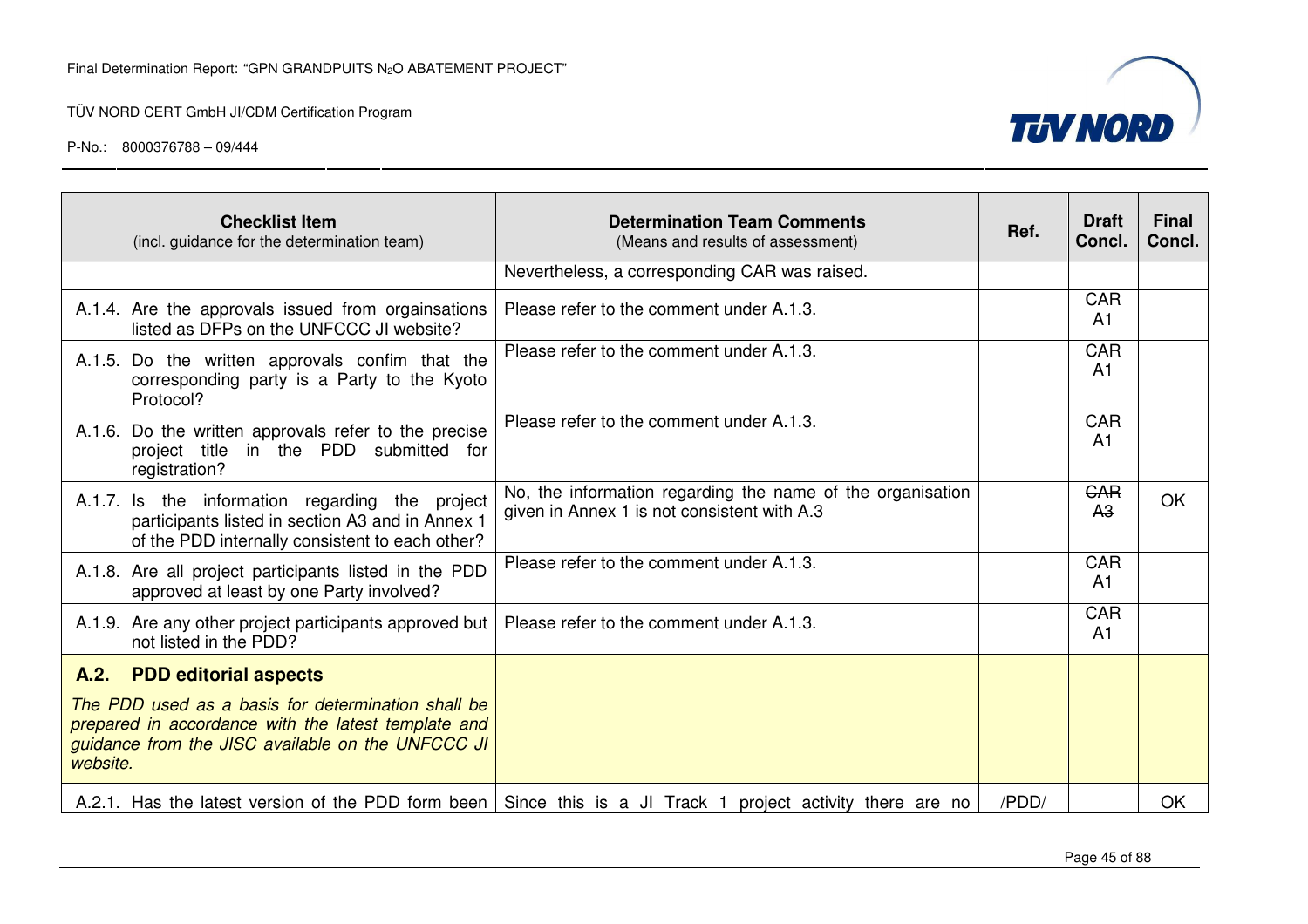

| <b>Checklist Item</b><br>(incl. guidance for the determination team)              | <b>Determination Team Comments</b><br>(Means and results of assessment)                                                                                                                                                                                                                        | Ref.                   | <b>Draft</b><br>Concl. | Final<br>Concl. |
|-----------------------------------------------------------------------------------|------------------------------------------------------------------------------------------------------------------------------------------------------------------------------------------------------------------------------------------------------------------------------------------------|------------------------|------------------------|-----------------|
| applied?                                                                          | mandatory forms that have to be used.<br>A Project Design Document in accordance with the annex 1<br>("Example illustrating the application of this methodology") of<br>the Projet Domestique Methodology: "Catalytic reduction of                                                             | $/B-1/B-2/$<br>$/B-4/$ |                        |                 |
|                                                                                   | $N2O$ at nitric acid plants" has been used.                                                                                                                                                                                                                                                    |                        |                        |                 |
| A.2.2. Has the PDD been duly filled in accordance<br>with the latest guidance(s)? | The PDD is in line with the "Example illustrating the<br>application of this methodology" (Annex 1) of the Projet                                                                                                                                                                              | /PDD/                  |                        | <b>OK</b>       |
|                                                                                   | Domestique Methodology: "Catalytic reduction of $N_2O$ at nitric                                                                                                                                                                                                                               | $/B-1/$                |                        |                 |
|                                                                                   | acid plants".                                                                                                                                                                                                                                                                                  | $/B-2/$                |                        |                 |
|                                                                                   | The PDD have in general been filled in accordance with the<br>structure and guidance given in the methodology, but minor<br>editorial issues have been discussed with the PPs during the<br>site visit. The following findings have been raised and issued<br>as FAR, CAR, CL as listed below: | $/B-4/$                |                        |                 |
|                                                                                   | Indicate the maximum and budgeted annual production<br>output of $HNO3$ in A.2 as well as in B.6.3.                                                                                                                                                                                            | /PDD/                  | GL-A <sub>2</sub>      | ΟK              |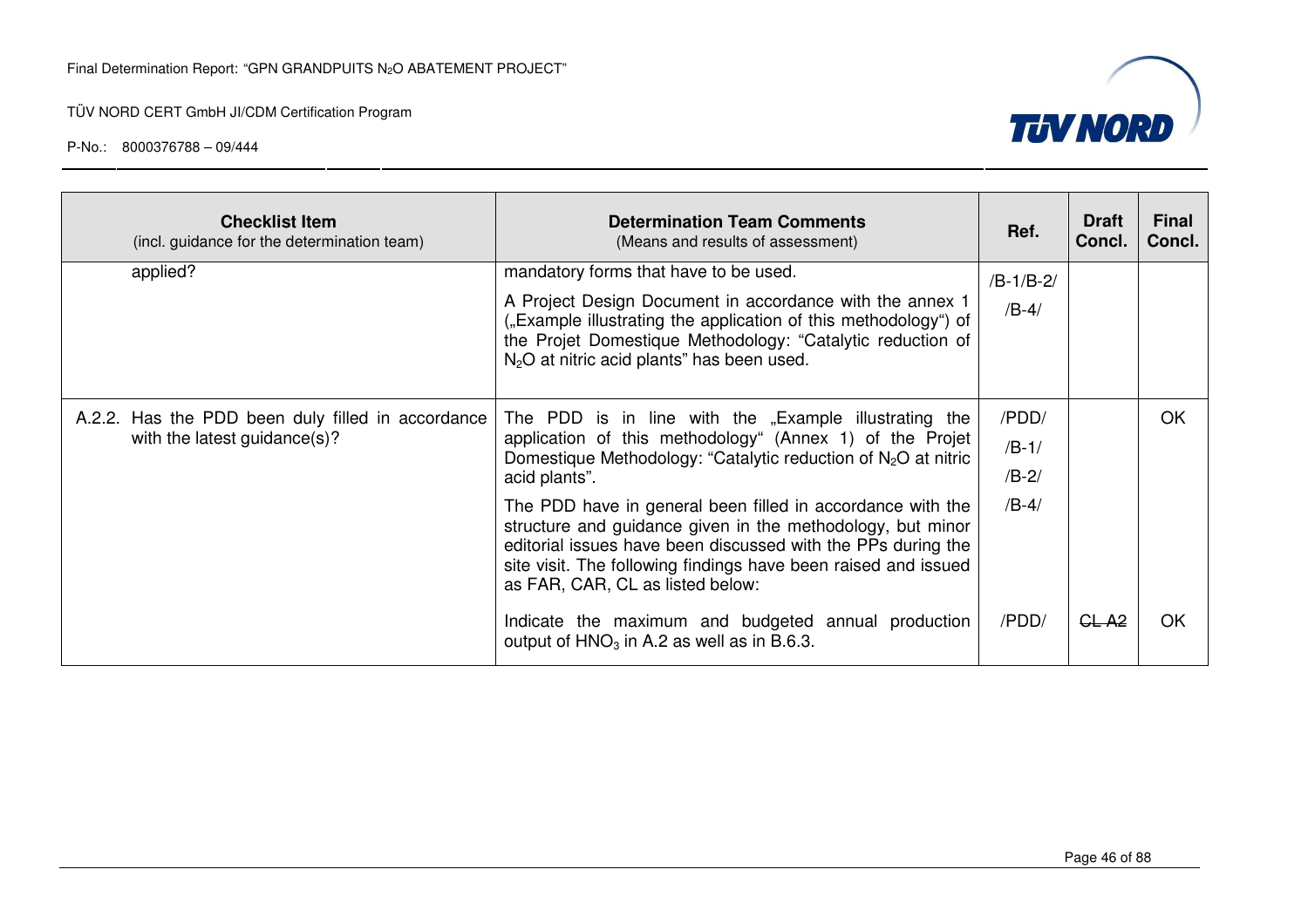

| <b>Checklist Item</b><br>(incl. guidance for the determination team)                                                                                                                                                                                                     | <b>Determination Team Comments</b><br>(Means and results of assessment)                                                                                                                                                                                                                                                                                                                                                                                                                                                                                                                                                                                                                                                                                                                                                                                                                                                                                                                                                                                                                                                                                                       | Ref.                                     | <b>Draft</b><br>Concl. | <b>Final</b><br>Concl. |
|--------------------------------------------------------------------------------------------------------------------------------------------------------------------------------------------------------------------------------------------------------------------------|-------------------------------------------------------------------------------------------------------------------------------------------------------------------------------------------------------------------------------------------------------------------------------------------------------------------------------------------------------------------------------------------------------------------------------------------------------------------------------------------------------------------------------------------------------------------------------------------------------------------------------------------------------------------------------------------------------------------------------------------------------------------------------------------------------------------------------------------------------------------------------------------------------------------------------------------------------------------------------------------------------------------------------------------------------------------------------------------------------------------------------------------------------------------------------|------------------------------------------|------------------------|------------------------|
| A.3. Technology to be employed<br>Determination of project technology focuses on the<br>project engineering, choice of technology and<br>competence/ maintenance needs. The DOE should<br>ensure that environmentally safe and sound<br>technology and know-how is used. |                                                                                                                                                                                                                                                                                                                                                                                                                                                                                                                                                                                                                                                                                                                                                                                                                                                                                                                                                                                                                                                                                                                                                                               |                                          |                        |                        |
| A.3.1. Does the PDD contain a clear, accurate and<br>complete project description?                                                                                                                                                                                       | Within the project, $N_2O$ emissions from the production of nitric<br>acid at GPN's Grandpuits nitric acid plant will be reduced by<br>installation of a secondary $N_2O$ abatement catalyst.<br>The project description was provided in various parts of the<br>PDD, esp. in the chapters A.2, A.4.2 and A.4.3. The project<br>activity is assessed as clear, accurate, complete and<br>sufficient; the PDD is in line with provided evidences and<br>physical implementation of the project activity.<br>The details including the technical specification of the state of<br>the art catalyst technology for the abatement of $N_2O$ have<br>been provided in the PDD in a detailed and appropriate<br>manner. During the on-site visit the determination team has<br>inspected the facilities of the HNO <sub>3</sub> -production site and it<br>could be verified that physical implementation of the project<br>activity is in line with the information provided in the PDD.<br>The applicability of the type of installed abatement catalyst<br>(Heraeus HR-SC) under appropriate plant conditions is<br>suitable to decompose $N_2O$ and the ordered AMS fulfils the | /PDD/<br>/HERAE<br>US/<br>/HERAE<br>US1/ |                        | OK.                    |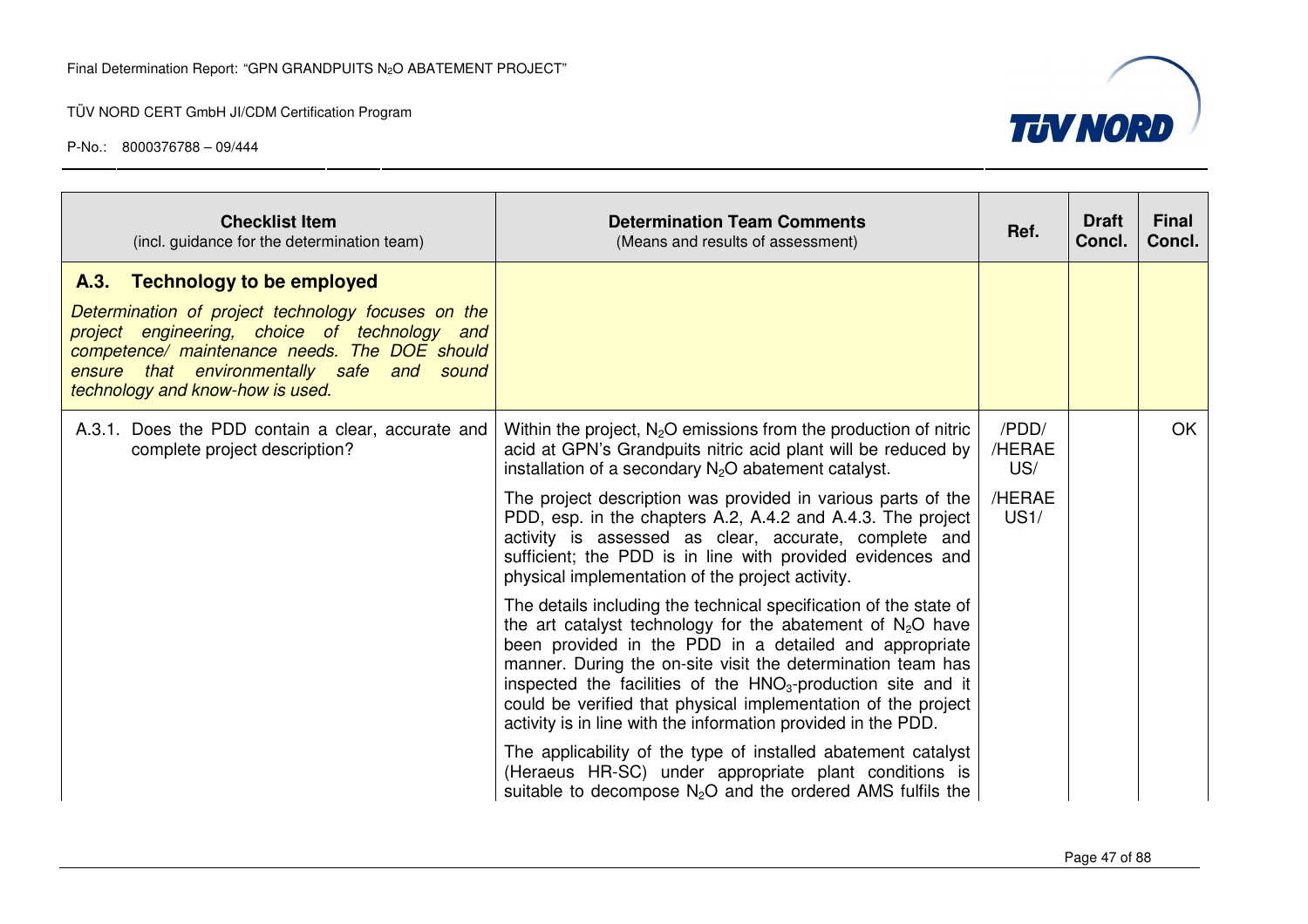

| <b>Checklist Item</b><br>(incl. guidance for the determination team)                                                                                                                                              | <b>Determination Team Comments</b><br>(Means and results of assessment)                                                                                                                                                                                                                                                                                                                                                           | Ref.             | <b>Draft</b><br>Concl. | <b>Final</b><br>Concl. |
|-------------------------------------------------------------------------------------------------------------------------------------------------------------------------------------------------------------------|-----------------------------------------------------------------------------------------------------------------------------------------------------------------------------------------------------------------------------------------------------------------------------------------------------------------------------------------------------------------------------------------------------------------------------------|------------------|------------------------|------------------------|
|                                                                                                                                                                                                                   | requirement of the methodology regarding the monitoring of<br>the project emissions.                                                                                                                                                                                                                                                                                                                                              |                  |                        |                        |
| A.3.2. Is this description in accordance with the real<br>situation or (in case of greenfield projects) is it<br>most likely that the project will be implemented<br>acc. to the project description?             | The situation on site was inspected by the determination<br>team and is as described in the PDD and other project<br>documentation documents.                                                                                                                                                                                                                                                                                     |                  |                        | <b>OK</b>              |
| A.3.3. In case the project involves alteration of the<br>existing installation or process, is a clear<br>description available regarding the differences<br>between the project and the pre-project<br>situation? | Within the project, $N_2O$ emissions from the production of nitric<br>acid at GPN's Grandpuits nitric acid plant will be reduced by<br>installation of a secondary $N_2O$ abatement catalyst. The $N_2O$<br>catalyst will be installed in the Ammonia burner. Prior to the<br>project activity, no $N_2O$ abatement-technology was used so<br>that the pre-project situation does not envisages any $N_2O$<br>abatement measures. | <b>PDD</b>       |                        | OK                     |
| A.3.4. Does the project design engineering reflect<br>current good practices?                                                                                                                                     | Yes. The project involves the installation of a secondary<br>catalyst in the ammonia burner to abate nitrous oxide. Since<br>this or similar type of catalyst is installed in several nitric acid<br>plants which are involved in CDM and JI-projects, this project<br>reflects current good practices.                                                                                                                           | /PDD/<br>$/B-6/$ |                        | <b>OK</b>              |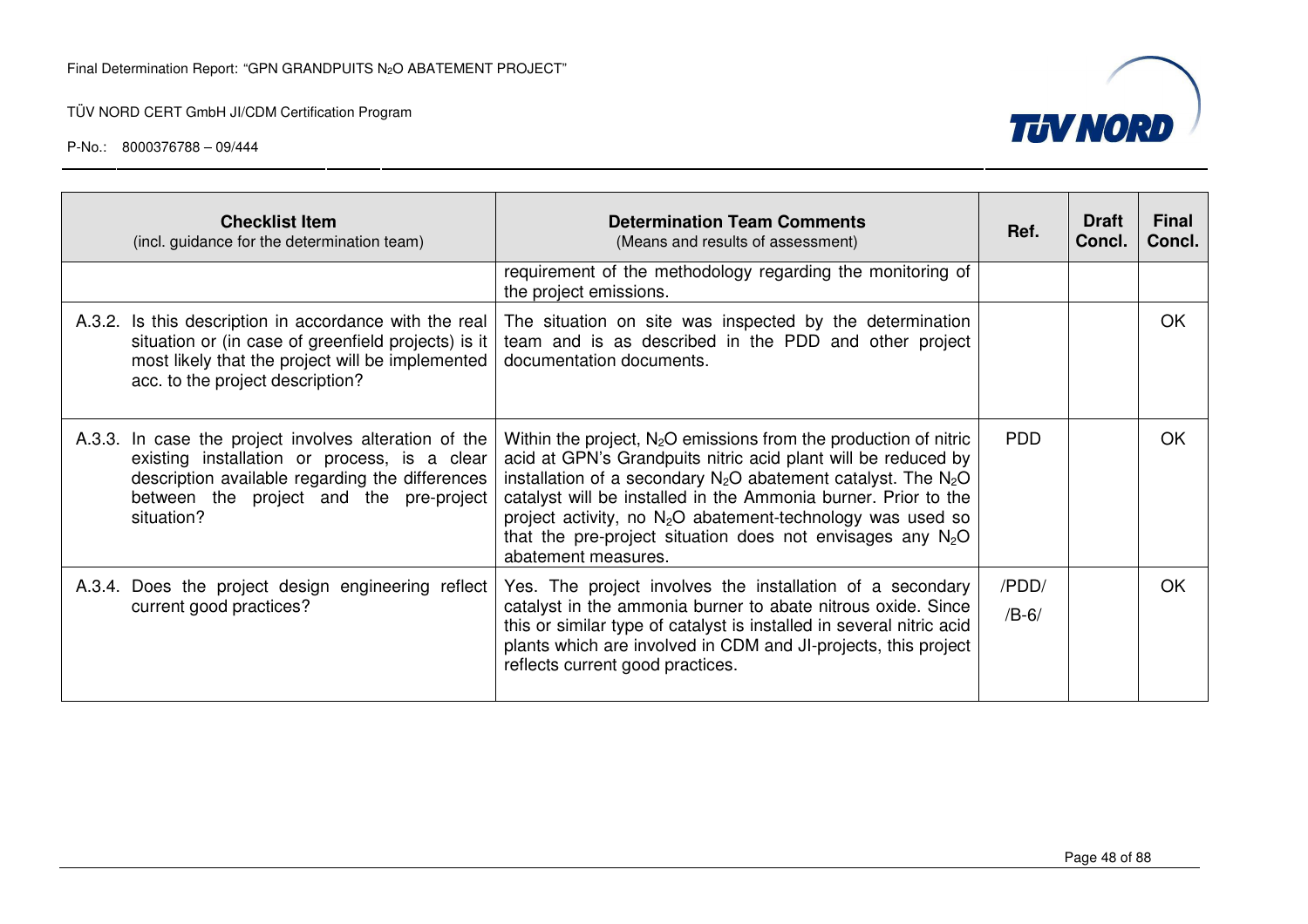

| <b>Checklist Item</b><br>(incl. guidance for the determination team)                                                                                                                              | <b>Determination Team Comments</b><br>(Means and results of assessment)                                                                                                                                                 | Ref.             | <b>Draft</b><br>Concl. | <b>Final</b><br>Concl. |
|---------------------------------------------------------------------------------------------------------------------------------------------------------------------------------------------------|-------------------------------------------------------------------------------------------------------------------------------------------------------------------------------------------------------------------------|------------------|------------------------|------------------------|
| A.3.5. Does the project use state of the art<br>technology or would the technology result in a<br>significantly better performance than any<br>commonly used technologies in the host<br>country? | The employed technology is defined as best available<br>technology acc. to the BREF-Documents of the EU.                                                                                                                | /PDD/<br>$/B-6/$ |                        | OK.                    |
| A.4. Small scale project activity<br>It is assessed whether the project qualifies as small-<br>scale JI project activity                                                                          |                                                                                                                                                                                                                         |                  |                        |                        |
| A.4.1. Does the project qualify as a small scale<br>project activity as defined by the JISC                                                                                                       | Not applicable, because the project activity is a large scale<br>project since the estimated emission reduction of 266,442<br>tCO <sub>2</sub> e between 2010 and 2012 exceeds the limit of 60,000<br>$tCO2e$ annually. | /PDD/            |                        | <b>OK</b>              |
| A.4.2. Does the project apply one of the approved<br>small scale categories and any methodology<br>and tool referred therein?                                                                     | See A.4.1.                                                                                                                                                                                                              |                  |                        |                        |
| A.4.3. Is the small scale project activity not a<br>debundled component of a larger project<br>activity?                                                                                          | See A.4.1.                                                                                                                                                                                                              |                  |                        |                        |
| <b>B.</b> Project Baseline, Additionality and                                                                                                                                                     |                                                                                                                                                                                                                         |                  |                        |                        |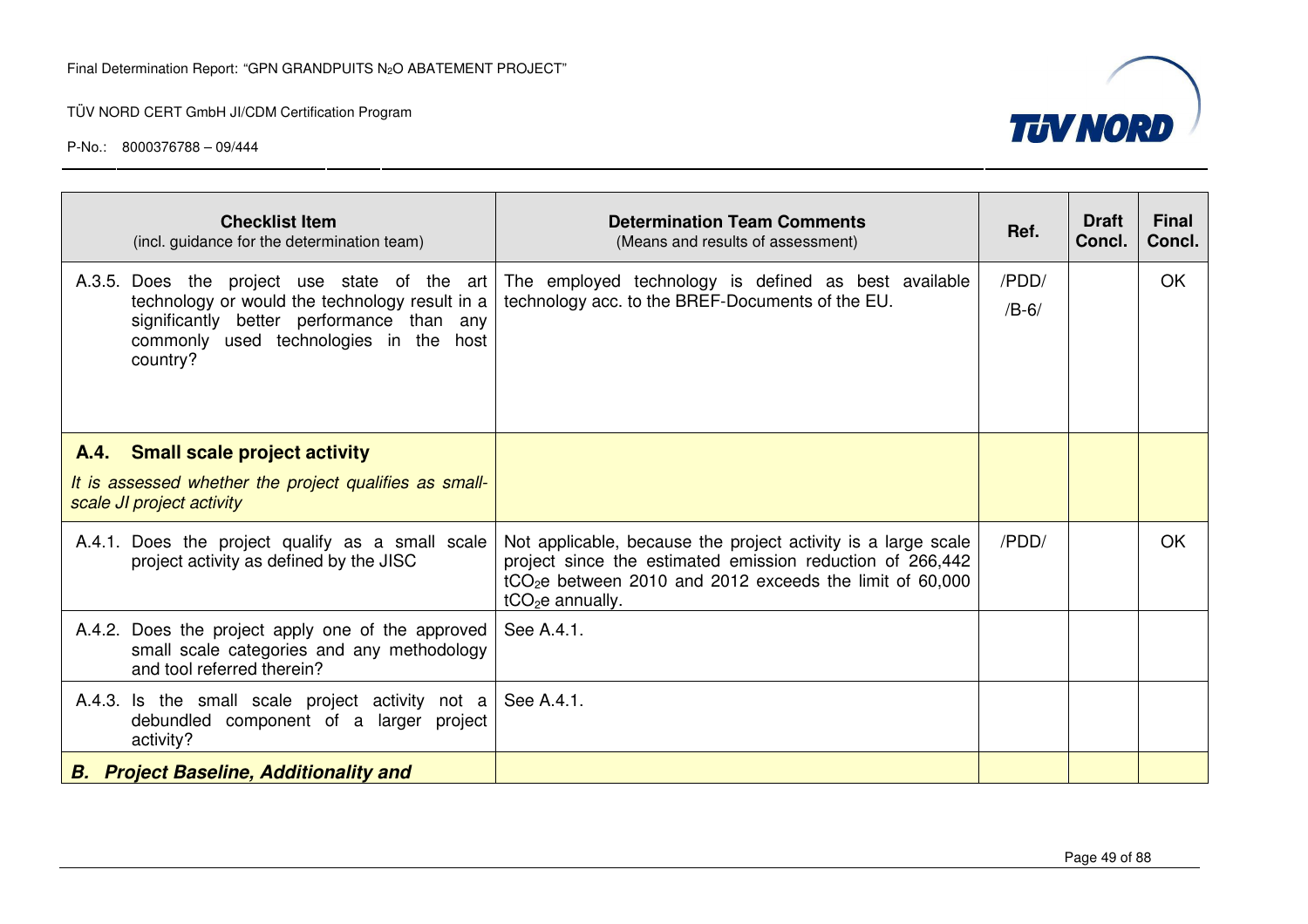



| <b>Checklist Item</b><br>(incl. guidance for the determination team)                                                                                                                                                                                          | <b>Determination Team Comments</b><br>(Means and results of assessment)                                                                                                                                                                                                                                                                                                                                                                                                                    | Ref.                                   | <b>Draft</b><br>Concl. | <b>Final</b><br>Concl. |
|---------------------------------------------------------------------------------------------------------------------------------------------------------------------------------------------------------------------------------------------------------------|--------------------------------------------------------------------------------------------------------------------------------------------------------------------------------------------------------------------------------------------------------------------------------------------------------------------------------------------------------------------------------------------------------------------------------------------------------------------------------------------|----------------------------------------|------------------------|------------------------|
| <b>Monitoring Plan</b>                                                                                                                                                                                                                                        |                                                                                                                                                                                                                                                                                                                                                                                                                                                                                            |                                        |                        |                        |
| <b>Application of the Methodology</b><br>B.1.                                                                                                                                                                                                                 |                                                                                                                                                                                                                                                                                                                                                                                                                                                                                            |                                        |                        |                        |
| B.1.1. What kind of methodology has been used?                                                                                                                                                                                                                | Name: Méthode pour les Projets Domestiques: Réduction<br>catalytique du N <sub>2</sub> O dans des usines d'acide nitrique (Projet<br>Domestique Methodology: Catalytic reduction of $N_2O$ at nitric<br>acid plants) from 2009-07.<br>Type:<br>CDM Approved Methodology - latest version<br>Ŀ.<br>II:<br>CDM Approved Methodology - older version<br>$\boxtimes$<br><b>National Methodology</b><br>III:<br>IV: Combination of Approved Methodologies<br>Project specific Methodology<br>V: | /PDD/<br>$/B-1/$<br>$/B-2/$<br>$/B-4/$ |                        | OK.                    |
| B.1.2. In case of methodology types I and II:<br>Is the applied CDM methodology identical with<br>the version available on UNFCCC website or<br>-in case of a country or project-cpecific<br>methodology- is the methodology approved by<br>the Host Country? | The proposed project activitiy applies the French Projet<br>Domestique Methodology: "Catalytic reduction of $N_2O$ at nitric<br>acid plants", which was approved and published by the<br>French Ministry of ecology and sustainable development in<br>2009-07. Since this is an JI Track 1 project and an official<br>methodology from the French DFP was used, Annex 6 must                                                                                                               | /PDD/<br>/mist/                        |                        | <b>OK</b>              |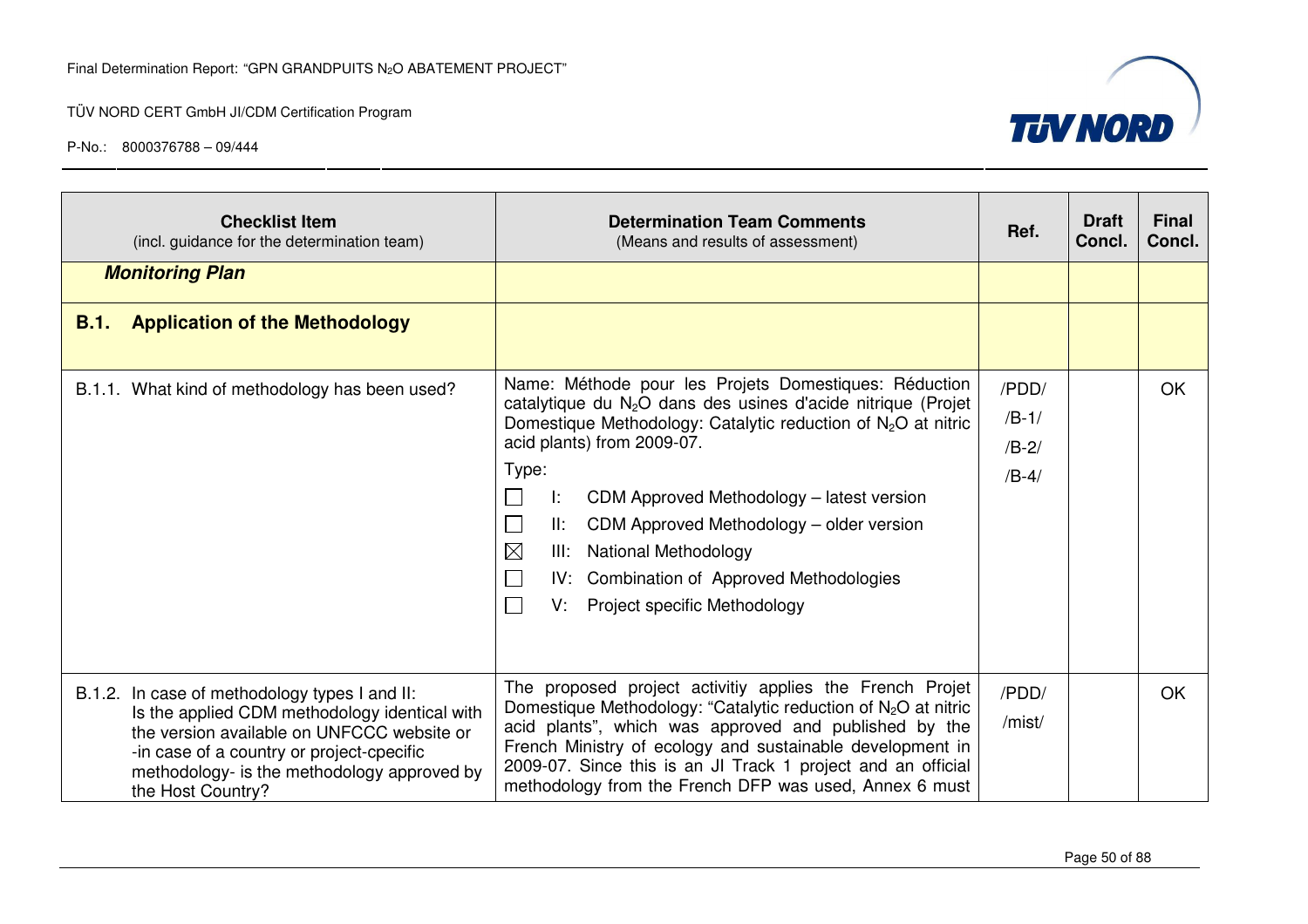

|      | <b>Checklist Item</b><br>(incl. guidance for the determination team)                                                                                                                                      | <b>Determination Team Comments</b><br>(Means and results of assessment)                                                                                                                                                                                                                                                                                                                                                                                 | Ref.                                        | <b>Draft</b><br>Concl.  | <b>Final</b><br>Concl. |
|------|-----------------------------------------------------------------------------------------------------------------------------------------------------------------------------------------------------------|---------------------------------------------------------------------------------------------------------------------------------------------------------------------------------------------------------------------------------------------------------------------------------------------------------------------------------------------------------------------------------------------------------------------------------------------------------|---------------------------------------------|-------------------------|------------------------|
|      | In case of methodology types $III - V$ :<br>Annex 6 has to be filled                                                                                                                                      | not be filled.                                                                                                                                                                                                                                                                                                                                                                                                                                          |                                             |                         |                        |
|      | B.1.3. Are all applicability criteria in the methodology,<br>the applied tools or any other methodology<br>component referred to therein fulfilled?<br>B.1.4. Is the project in accordance to every other | Yes, the applicability criteria in the methodology, the applied<br>tools and other methodology components are in line with:<br>French guidelines for the implementation of JI-<br>Projects<br>Local decrees regarding the limiting of $N_2O$ -emissions<br>The methodology is applicable to project activities using<br>secondary and tertiary N <sub>2</sub> O abatement technology.<br>Yes, the project meets all stipulations of the methodology. In | /PDD/<br>$/B-2/$<br>$/B-5/$<br>AP/<br>/PDD/ | CL A <sub>5</sub>       | <b>OK</b><br><b>OK</b> |
|      | stipulation or requirement mentioned in all<br>sections of the methodology?                                                                                                                               | this context it has to be mentioned, that there has been a<br>close contact between the project proponents and the DFP<br>regarding the development of the project<br>specific<br>methodology.                                                                                                                                                                                                                                                          | $/B-1/$<br>$/B-2/$                          |                         |                        |
| B.2. | <b>Project Boundaries</b>                                                                                                                                                                                 |                                                                                                                                                                                                                                                                                                                                                                                                                                                         |                                             |                         |                        |
|      | Project Boundaries are the limits and borders defining<br>the GHG emission reduction project                                                                                                              |                                                                                                                                                                                                                                                                                                                                                                                                                                                         |                                             |                         |                        |
|      | B.2.1. Are the project's spatial boundaries<br>(geographical) clearly defined?                                                                                                                            | The project boundary includes the nitric acid plant from the<br>inlets to the ammonia burner to the outlet of the stack. All<br>$NOx$ and $N2O$ abatement-devices and the AMS in the stack<br>are included. According to the methodology, only the<br>emissions of $N_2O$ as tail gas emission have to be considered<br>in the project boundary.                                                                                                        | /PDD/                                       | <b>GAR</b><br><b>B2</b> | <b>OK</b>              |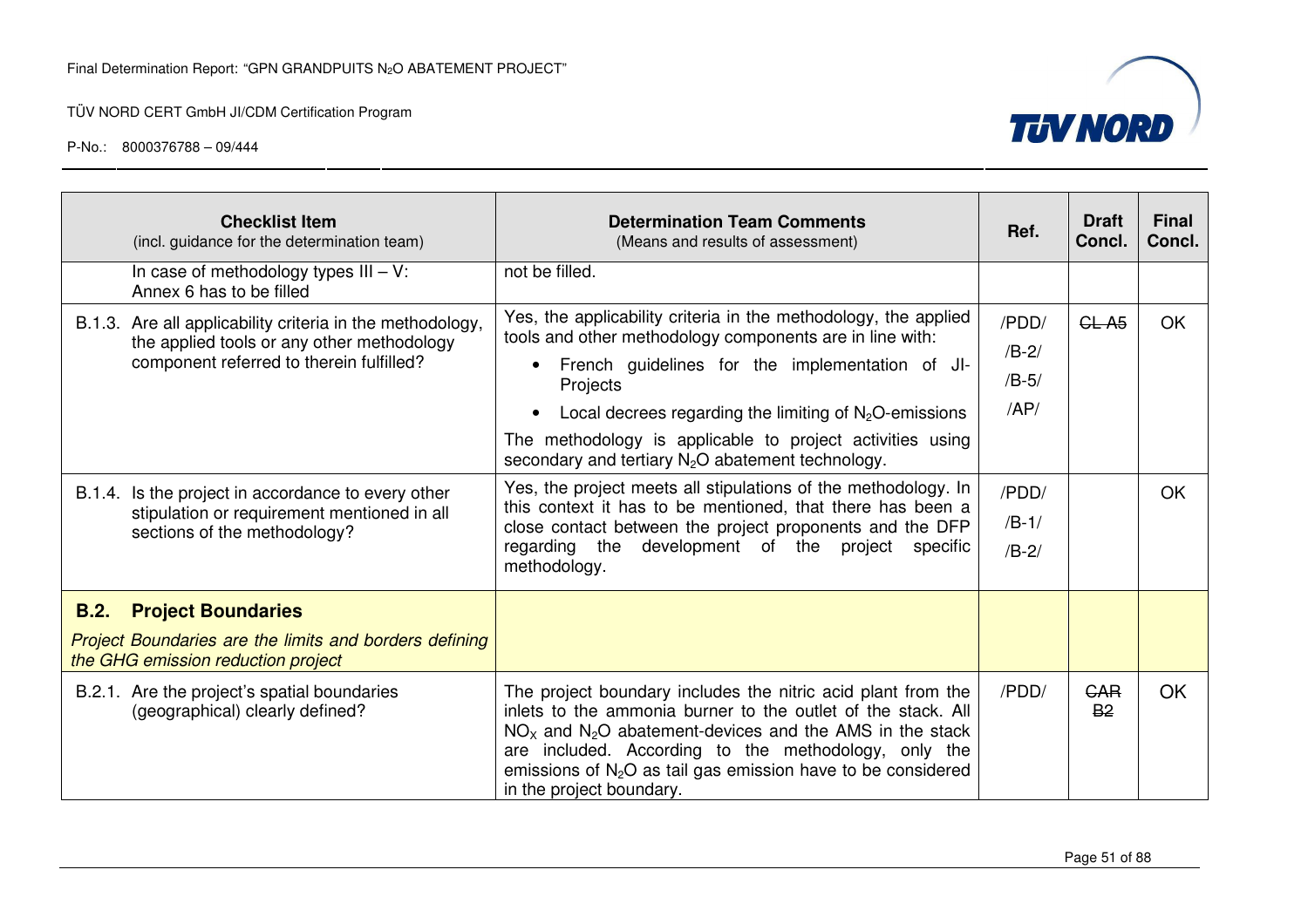



| <b>Checklist Item</b><br>(incl. guidance for the determination team)                                                                                        | <b>Determination Team Comments</b><br>(Means and results of assessment)                                                                                                                                             | Ref.  | <b>Draft</b><br>Concl. | <b>Final</b><br>Concl. |
|-------------------------------------------------------------------------------------------------------------------------------------------------------------|---------------------------------------------------------------------------------------------------------------------------------------------------------------------------------------------------------------------|-------|------------------------|------------------------|
|                                                                                                                                                             | This is -according to the methodology- clearly described in<br>words and a visualisation of the physical project boundary as<br>well as a table defining all significant GHG gases has been<br>included in the PDD. |       |                        |                        |
|                                                                                                                                                             | A CAR B2 was raised, because Table 3 (Sources and gases<br>included in the project boundary) was not completed in line<br>with to the methodology.                                                                  |       |                        |                        |
| B.2.2. Are all sources and GHGs included in the<br>project boundary as required in the applied<br>methodology?                                              | The methodology only considers $N_2O$ as the main emission<br>source in tail gas after the destruction facility. All other<br>gases/sources are not included in the project boundary.                               | /PDD/ |                        | OK                     |
| B.2.3. In case the methodology allows to choose<br>whether a source and/or gas is to be included,<br>is the choice sufficiently explained and<br>justified? | See B.2.2                                                                                                                                                                                                           | /PDD/ |                        | OK.                    |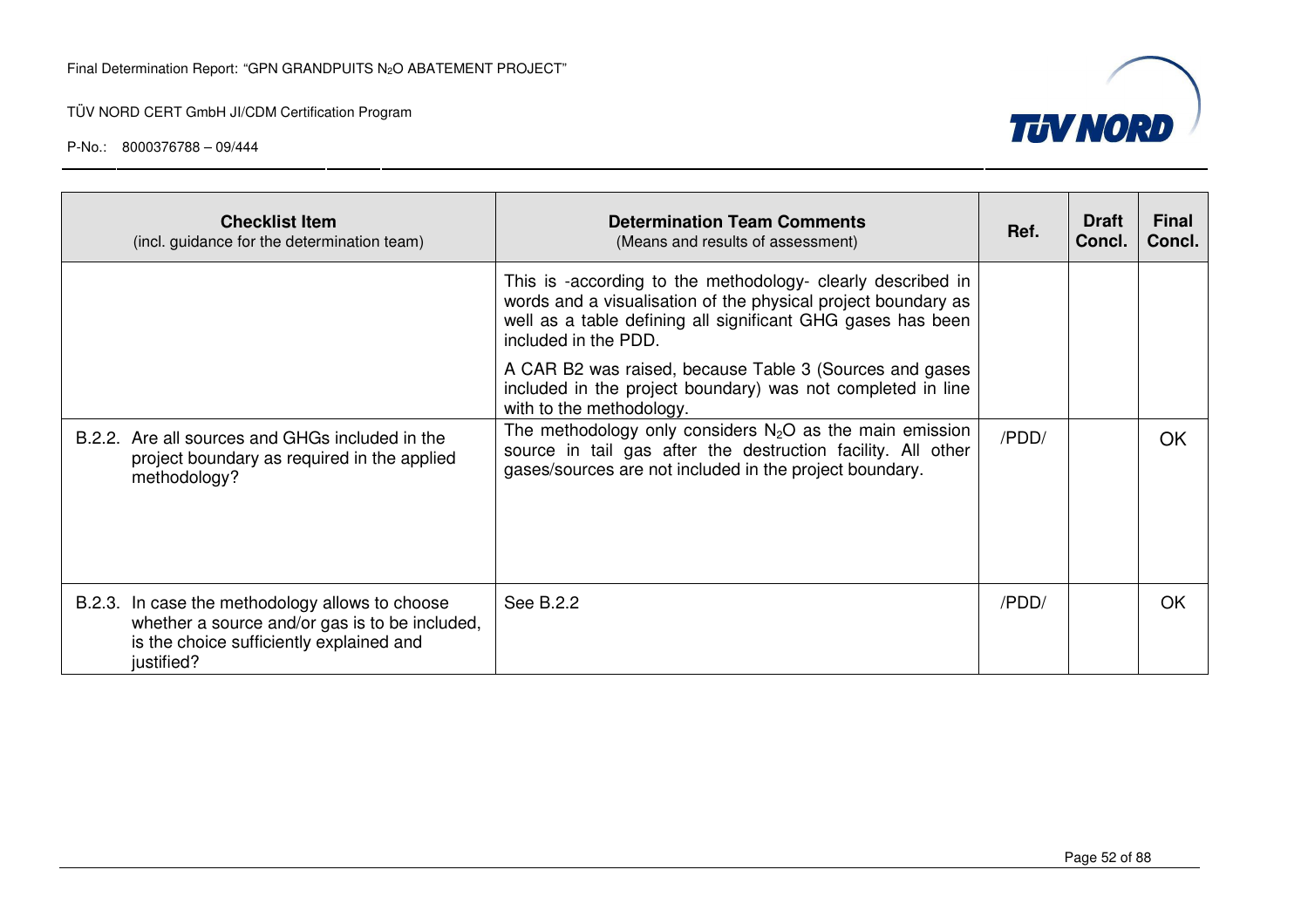

| <b>Checklist Item</b><br>(incl. guidance for the determination team)                                                                                                                                                                                                                            | <b>Determination Team Comments</b><br>(Means and results of assessment)                                                                                                                                                                                                                                                                                                                                                                                                                                             | Ref.          | <b>Draft</b><br>Concl. | <b>Final</b><br>Concl. |
|-------------------------------------------------------------------------------------------------------------------------------------------------------------------------------------------------------------------------------------------------------------------------------------------------|---------------------------------------------------------------------------------------------------------------------------------------------------------------------------------------------------------------------------------------------------------------------------------------------------------------------------------------------------------------------------------------------------------------------------------------------------------------------------------------------------------------------|---------------|------------------------|------------------------|
| <b>Baseline Identification</b><br><b>B.3.</b><br>The choice of the baseline scenario will be validated<br>with focus on whether the baseline is a likely scenario,<br>and whether the methodology to define the baseline<br>scenario has been followed in a complete and<br>transparent manner. |                                                                                                                                                                                                                                                                                                                                                                                                                                                                                                                     |               |                        |                        |
| B.3.1. What has been identified as the baseline<br>scenario?                                                                                                                                                                                                                                    | The baseline scenario includes the installation of a $N2O-$<br>abatement-technology (catalyst) to reduce the $N_2O$ -emissions<br>according to the legal requirements, which limits the $N_2O$ -<br>emissions to 4 kg $N_2O/t$ HNO <sub>3</sub> . Considerably less (in<br>comparison to the project activity) of catalyst material would<br>be needed to achieve compliance with the local decree which<br>is 2.5 kg $N_2O/t$ HNO <sub>3</sub> .                                                                   | /PDD/<br>/AP/ |                        | OK                     |
| B.3.2. What possible baseline scenarios have been<br>considered?                                                                                                                                                                                                                                | Following alternative to the project activity has been<br>identified:<br>Continuation of the Status Quo, where<br>a. there is no $N_2O$ destruction technology<br>installed<br>b. an $N_2O$ abatement catalyst has already been<br>installed for a preliminary technical trial, but<br>the catalyst would either be removed at the<br>end of this trial campaign<br>c. only a sufficient amount of secondary catalyst<br>material is installed to ensure compliance with<br>any applicable legal $N_2O$ regulations | /PDD/         |                        | OK                     |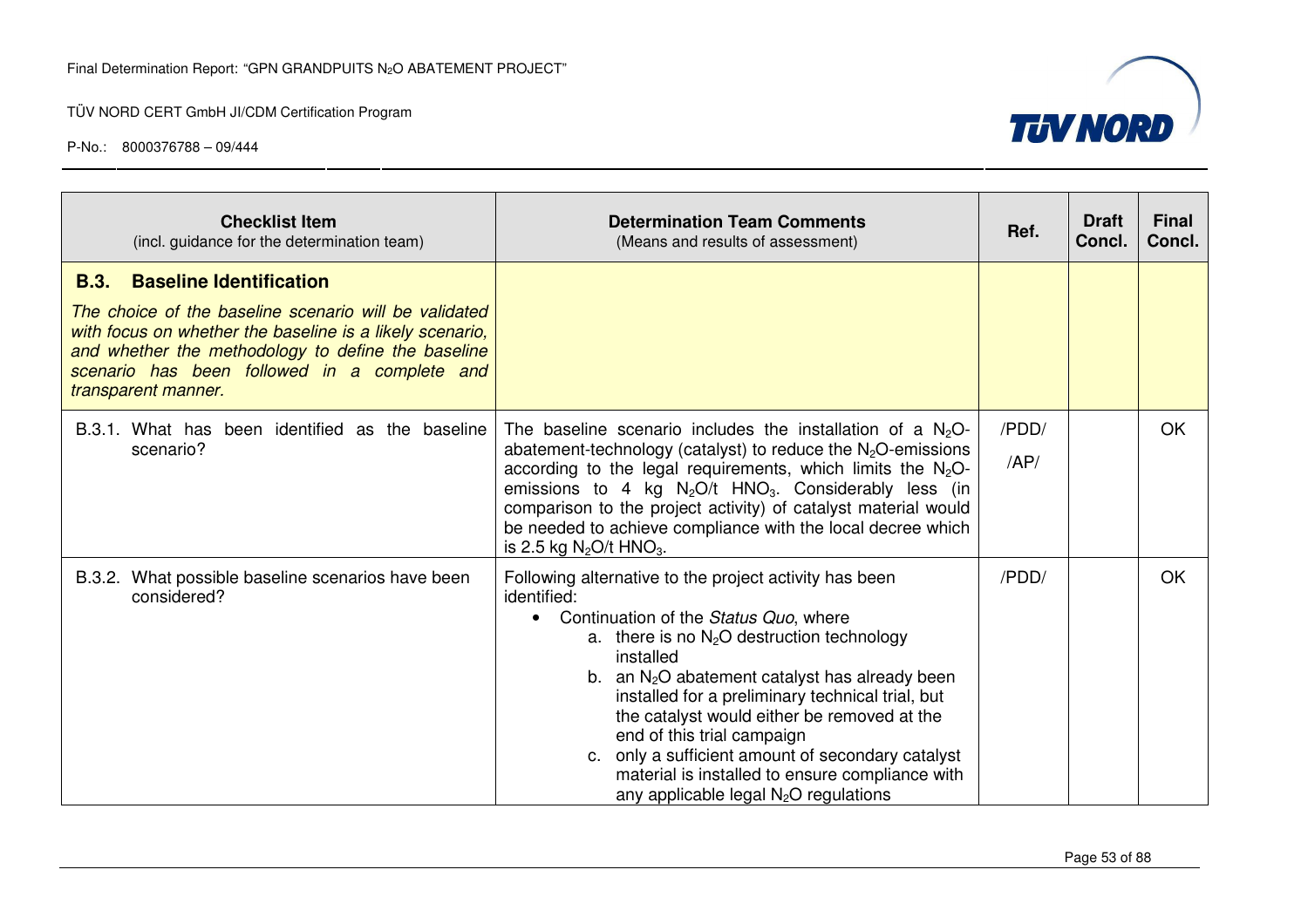

| <b>Checklist Item</b><br>(incl. guidance for the determination team)                                                                                                                 | <b>Determination Team Comments</b><br>(Means and results of assessment)                                                                                                                                                                                                                                                                                                     | Ref.  | <b>Draft</b><br>Concl. | <b>Final</b><br>Concl. |
|--------------------------------------------------------------------------------------------------------------------------------------------------------------------------------------|-----------------------------------------------------------------------------------------------------------------------------------------------------------------------------------------------------------------------------------------------------------------------------------------------------------------------------------------------------------------------------|-------|------------------------|------------------------|
|                                                                                                                                                                                      | (Business as Usual).<br>Alternative uses of N2O, such as:<br>a. Recycling of N2O for feedstock<br>b. External use of N2O<br>Installation of a Non-Selective Catalytic Reduction unit<br>(NSCR)<br>Implementation of a primary, secondary or tertiary<br>N2O destruction technology in the absence of the<br>registration of the project activity as a Projet<br>Domestique. |       |                        |                        |
| B.3.3. In case alternatives have to be considerered.<br>are all scenarios supplemental to those<br>provided in the methodology reasonable in the<br>context of the project activity? | No additional scenarios have been considered.                                                                                                                                                                                                                                                                                                                               |       |                        |                        |
| B.3.4. Has the baseline scenario been determined<br>according to the methodology?                                                                                                    | Yes, the baseline scenario was determined according to the<br>methodology. For further information see B.3.5                                                                                                                                                                                                                                                                | /PDD/ |                        | OK.                    |
| B.3.5. Is the list of alternatives complete?                                                                                                                                         | Yes, the list of alternatives is identical with the<br>methodology.                                                                                                                                                                                                                                                                                                         |       |                        | OK                     |
| B.3.6. Has the baseline scenario been determined<br>using conservative assumptions where<br>possible?                                                                                | Yes, e.g. the baseline emissions have been calculated<br>applying the regulatory values/baseline values as presented<br>in B.5.4.                                                                                                                                                                                                                                           | /PDD/ |                        | <b>OK</b>              |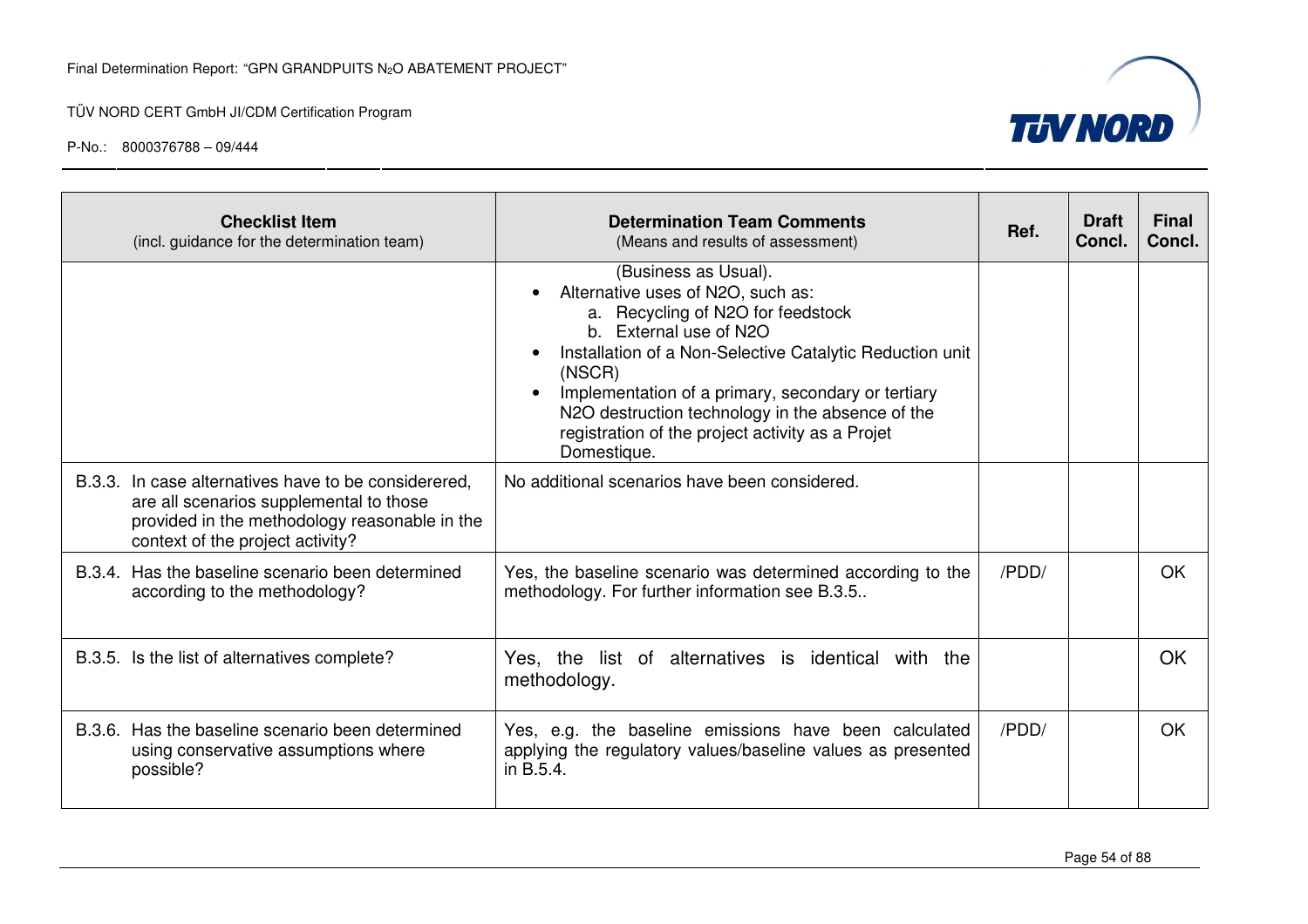

|                                                                                                                                                                                          | <b>Checklist Item</b><br>(incl. guidance for the determination team)                                                                                                   | <b>Determination Team Comments</b><br>(Means and results of assessment)                                                                                                                                                                                                                                                                                                                                                                                                                                                      | Ref.                        | <b>Draft</b><br>Concl. | <b>Final</b><br>Concl. |
|------------------------------------------------------------------------------------------------------------------------------------------------------------------------------------------|------------------------------------------------------------------------------------------------------------------------------------------------------------------------|------------------------------------------------------------------------------------------------------------------------------------------------------------------------------------------------------------------------------------------------------------------------------------------------------------------------------------------------------------------------------------------------------------------------------------------------------------------------------------------------------------------------------|-----------------------------|------------------------|------------------------|
|                                                                                                                                                                                          | B.3.7. Does the baseline scenario sufficiently take<br>into account relevant national and/or sectoral<br>policies, macro-economic trends and political<br>aspirations? | Yes, as explained above, all legal requirements have been<br>taken into account.                                                                                                                                                                                                                                                                                                                                                                                                                                             | /PDD/<br>AP/                |                        | <b>OK</b>              |
| B.3.8.                                                                                                                                                                                   | Is the baseline scenario determination<br>compatible with the available data and are all<br>literature and sources clearly referenced?                                 | The baseline scenario determination is compatible with the<br>available data and literature sources are clearly referenced.<br>The PDD provides references to all relevant literature<br>sources (sources were submitted for determination, too) and<br>data.                                                                                                                                                                                                                                                                | /PDD/                       |                        | OK                     |
| <b>Additionality Determination</b><br><b>B.4.</b><br>The assessment of additionality will be validated with<br>focus on whether the project itself is not a likely<br>baseline scenario. |                                                                                                                                                                        |                                                                                                                                                                                                                                                                                                                                                                                                                                                                                                                              |                             |                        |                        |
|                                                                                                                                                                                          | <b>B.4.1. Methodology</b><br>B.4.1.1. Did the additionality justification follow the<br>requirements of the applied methodology<br>and/or methodological tools?        | The additionality has been assessed according to the<br>methodology, which includes a scheme for the assessment of<br>the reference scenario and additionality of the project activity.<br>Under Step1, the complete list of alternative scenarios to the<br>project activity were identified. Step 2 includes a barrier<br>analysis according to the<br>methodology. Investment,<br>technological and barriers to prevailing practice were<br>identified and assessed. In Step 3, an investment analysis<br>was carried out | /PDD/<br>$/B-1/$<br>$/B-2/$ |                        | <b>OK</b>              |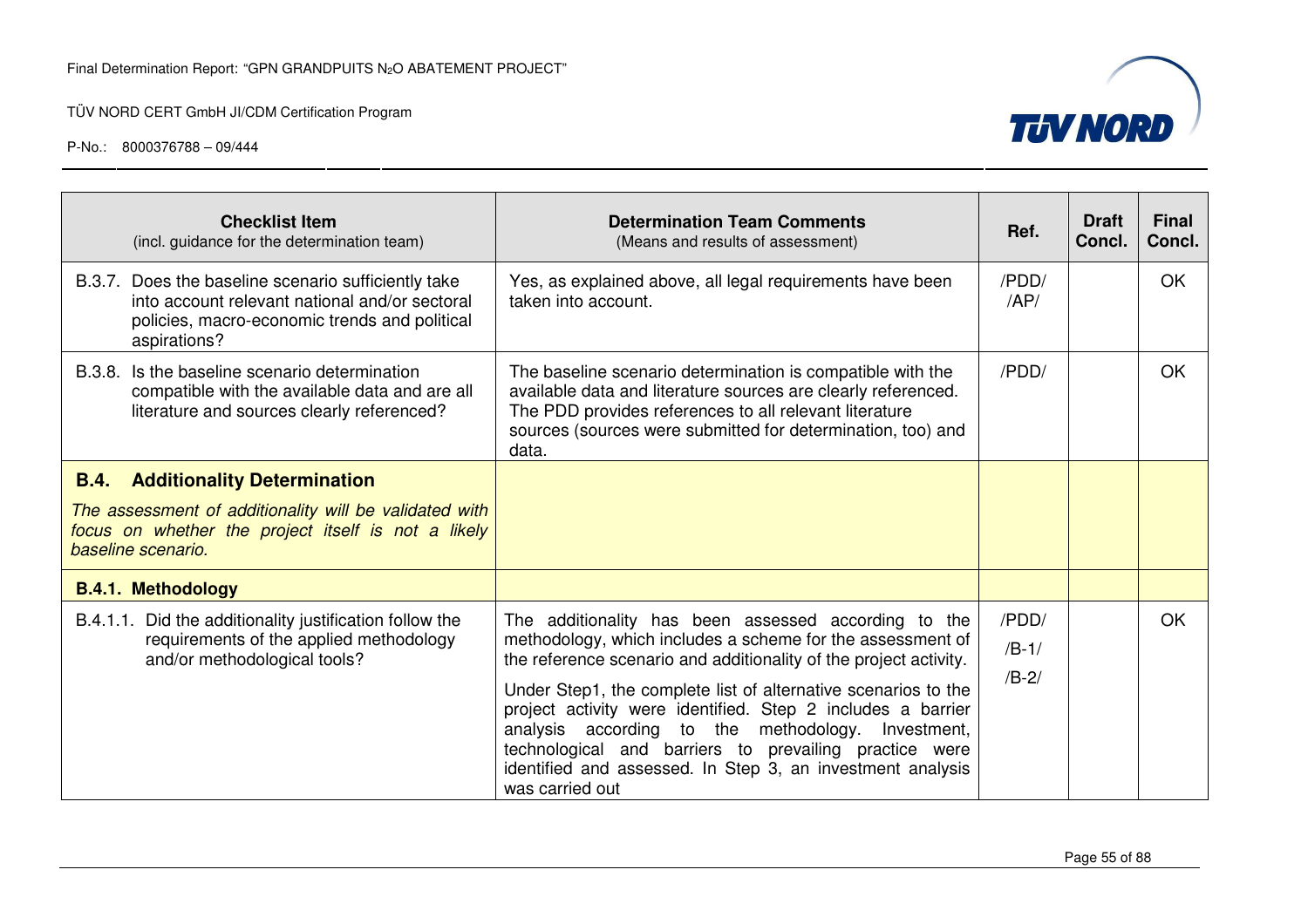

| <b>Checklist Item</b><br>(incl. guidance for the determination team)                                                                                                     | <b>Determination Team Comments</b><br>(Means and results of assessment)                                                                                                                                                                                                                                                                                                                             | Ref.  | <b>Draft</b><br>Concl. | <b>Final</b><br>Concl. |
|--------------------------------------------------------------------------------------------------------------------------------------------------------------------------|-----------------------------------------------------------------------------------------------------------------------------------------------------------------------------------------------------------------------------------------------------------------------------------------------------------------------------------------------------------------------------------------------------|-------|------------------------|------------------------|
|                                                                                                                                                                          | If the Projet Domestique alleviates the identified barriers that<br>prevent the proposed project activity from occurring, then the<br>proposed project activity can be considered 'additional' to the<br>baseline scenario.                                                                                                                                                                         |       |                        |                        |
| <b>B.4.2. Consideration of JI before project</b>                                                                                                                         |                                                                                                                                                                                                                                                                                                                                                                                                     |       |                        |                        |
| B.4.2.1. Is the project starting date reported in<br>accordance with the glossary of JI terms?                                                                           | Since a country specific methodology has been applied, the<br>accordance with the JI glossary of terms is not necessary.<br>The start of the project activity at Grandpuits will be end of<br>March 2010. At this date, the project activity will become<br>eligible to receive ERUs on receipt of the official government<br>LoA.                                                                  | /PDD/ |                        | OK.                    |
| B.4.2.2. In case the project start date is before<br>commencing of determination, was the<br>incentive from JI seriously considered and<br>are details given in the PDD? | The project activity will only become eligible to receive ERUs<br>on receipt of the official government LoA, or at the latest two<br>months after submission of the Project Dossier applying for a<br>LoA. For Grandpuits, the final approval could be expected by<br>the end of March 2010 and therefore the crediting period of<br>the project is likely to start at the beginning of April 2010. | N/A   |                        |                        |
| B.4.2.3. How and when was the decision to proceed<br>with the project?                                                                                                   | N/A                                                                                                                                                                                                                                                                                                                                                                                                 |       |                        |                        |
| B.4.2.4. Is the project start date consistent with the<br>available evidences?                                                                                           | Since the project start is estimated in March 2010, these date<br>could not be evidenced at this time.                                                                                                                                                                                                                                                                                              | /PDD/ |                        | OK                     |
| Was the decision to proceed with the project<br>B.4.2.5.<br>taken by a person entity which has the<br>authority to do so?                                                | N/A                                                                                                                                                                                                                                                                                                                                                                                                 |       |                        |                        |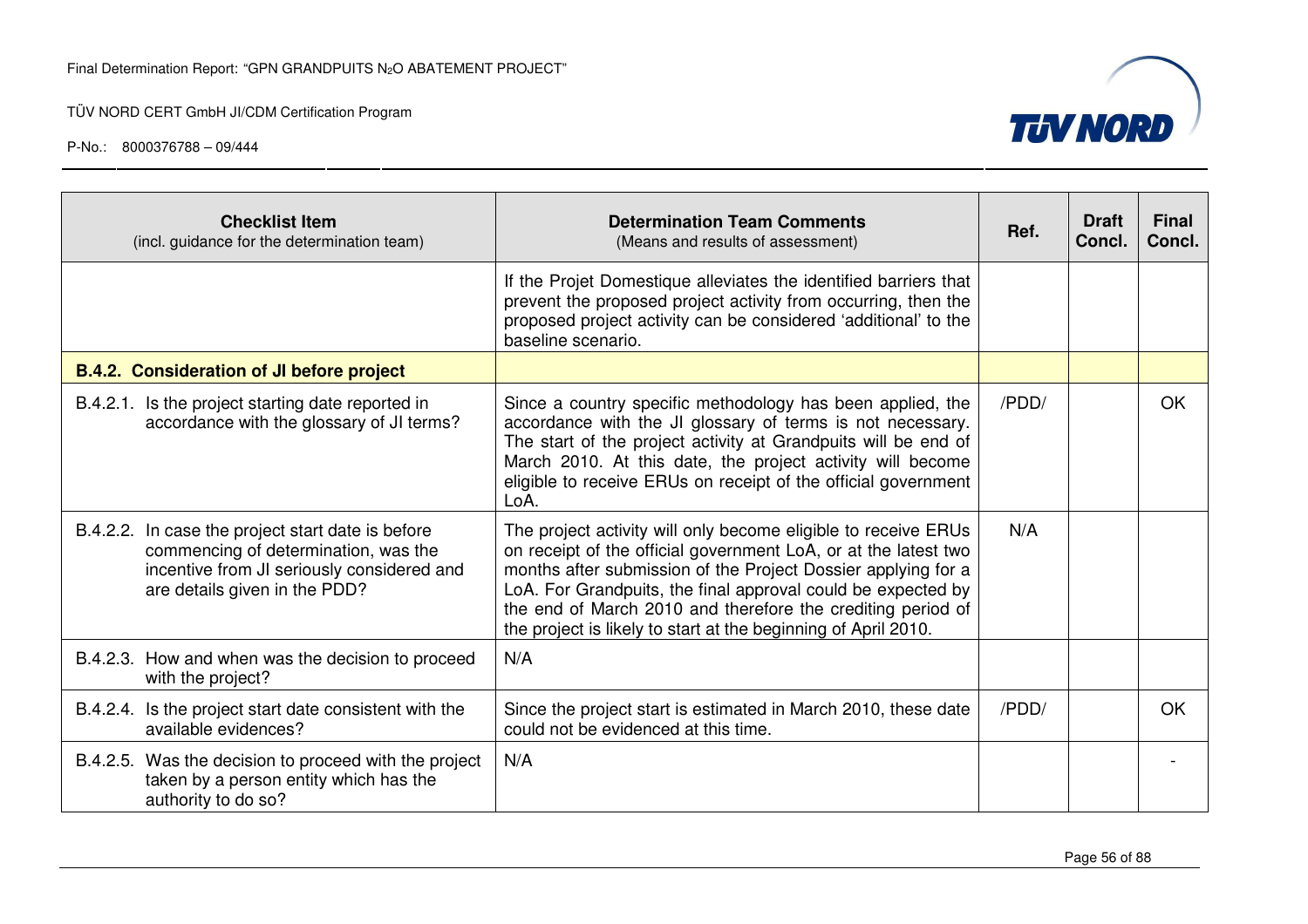| <b>TUV NORD</b> |  |
|-----------------|--|
|                 |  |
|                 |  |

| <b>Checklist Item</b><br>(incl. guidance for the determination team)                                    | <b>Determination Team Comments</b><br>(Means and results of assessment)                                                                                                                                                                                                                                                                                                                                                                                                                                                                                                                                                                                                                                                        | Ref.  | <b>Draft</b><br>Concl. | <b>Final</b><br>Concl. |
|---------------------------------------------------------------------------------------------------------|--------------------------------------------------------------------------------------------------------------------------------------------------------------------------------------------------------------------------------------------------------------------------------------------------------------------------------------------------------------------------------------------------------------------------------------------------------------------------------------------------------------------------------------------------------------------------------------------------------------------------------------------------------------------------------------------------------------------------------|-------|------------------------|------------------------|
| B.4.2.6. How was the JI involved in the decision<br>making process?                                     | N/A /see B.4.2.2                                                                                                                                                                                                                                                                                                                                                                                                                                                                                                                                                                                                                                                                                                               |       |                        |                        |
| B.4.2.7. Can the JI involvement in the decision be<br>assessed as serious?                              | N/A /see B.4.2.2                                                                                                                                                                                                                                                                                                                                                                                                                                                                                                                                                                                                                                                                                                               |       |                        |                        |
| <b>B.4.3. Identification of alternatives Step 1</b><br>(in case of SSC projects pl. skip steps 1 and 2) |                                                                                                                                                                                                                                                                                                                                                                                                                                                                                                                                                                                                                                                                                                                                |       |                        |                        |
| B.4.3.1. Have all realistic alternatives been identified<br>to the project?                             | Yes, the Step 1 includes all realistic scenarios mentioned in<br>the methodology:<br>Continuation of the Status Quo, where<br>a. there is no $N_2O$ destruction technology<br>installed<br>b. an N2O abatement catalyst has already been<br>installed for a preliminary technical trial, but<br>the catalyst would either be removed at the<br>end of this trial campaign<br>c. only a sufficient amount of secondary catalyst<br>material is installed to ensure compliance with<br>any applicable legal $N_2O$ regulations<br>(Business as Usual).<br>Alternative uses of $N_2O$ , such as:<br>a. Recycling of $N_2O$ for feedstock<br>b. External use of $N_2O$<br>Installation of a Non-Selective Catalytic Reduction unit | /PDD/ |                        | OK                     |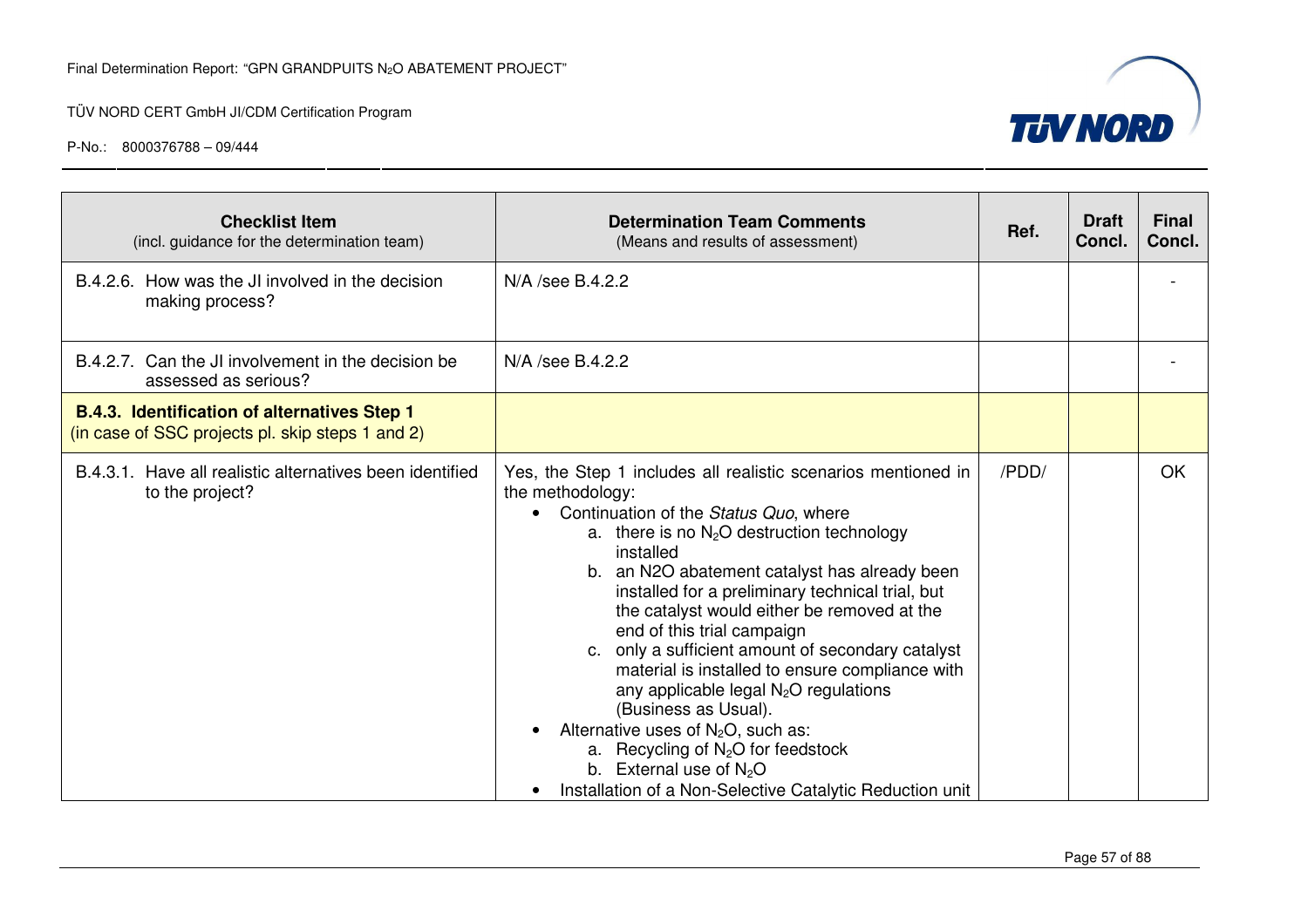

| <b>Checklist Item</b><br>(incl. guidance for the determination team)                                                                                                                                                                                                 | <b>Determination Team Comments</b><br>(Means and results of assessment)                                                                                                                                                                                                                                                                                                                                                                  | Ref.  | <b>Draft</b><br>Concl. | <b>Final</b><br>Concl. |
|----------------------------------------------------------------------------------------------------------------------------------------------------------------------------------------------------------------------------------------------------------------------|------------------------------------------------------------------------------------------------------------------------------------------------------------------------------------------------------------------------------------------------------------------------------------------------------------------------------------------------------------------------------------------------------------------------------------------|-------|------------------------|------------------------|
|                                                                                                                                                                                                                                                                      | (NSCR)<br>Implementation of a primary, secondary or tertiary N<br>destruction technology in the absence of the registration<br>of the project activity as a Projet Domestique.                                                                                                                                                                                                                                                           |       |                        |                        |
| B.4.3.2. Contains the list of alternatives at least the<br>status-quo situation and the project not<br>undertaken as a JI project?                                                                                                                                   | Yes the list of alternatives includes the status-quo situation<br>and the implementation of a primary, secondary or tertiary<br>N2O destruction technology in the absence of the registration<br>of the project activity as a Projet Domestique.                                                                                                                                                                                         | /PDD/ |                        | <b>OK</b>              |
| B.4.3.3. Do all identified alternatives comply with<br>applicable requlation?                                                                                                                                                                                        | Yes, the alternatives are complying with the legal obligations,<br>which limit the $N_2O$ -emissions of the plant.                                                                                                                                                                                                                                                                                                                       | /PDD/ |                        | <b>OK</b>              |
| <b>B.4.4. Investment analysis Step 2</b><br>In case the investment analysis as per step 2 is<br>chosen to justify the additionality Annex 2 "Assessment<br>of Financial Parameters" has to be used to provide<br>additonal details of the the calculation parameters |                                                                                                                                                                                                                                                                                                                                                                                                                                          |       |                        |                        |
| B.4.4.1. Is an appropriate analysis method chosen for<br>the project (simple cost analysis, investment<br>comparison analysis or benchmark<br>analysis)?                                                                                                             | It was clarified in the PDD, that no significant financial or<br>economic benefits other than JI related income can be<br>generated by any of the possible $N_2O$ destruction<br>technologies. According to the methodology, the investment<br>requirements, caused by the implementation of the project<br>activity, should be depicted in an investment cost sheet.<br>Since this financial calculation sheet was not available at the | /PDD/ | $GL-B4$                | <b>OK</b>              |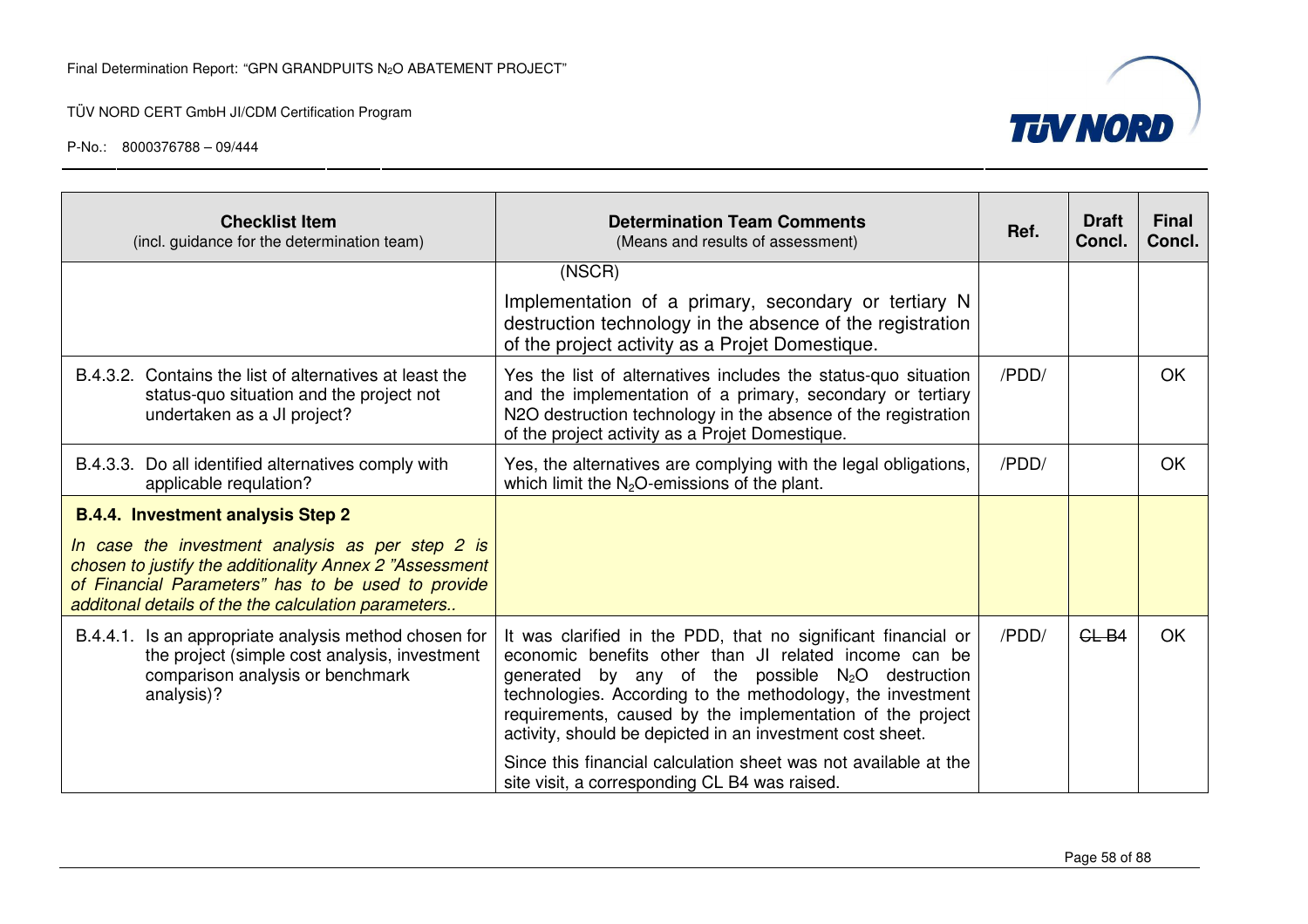

| <b>Checklist Item</b><br>(incl. guidance for the determination team)                                                                                                                                                                                                                                  | <b>Determination Team Comments</b><br>(Means and results of assessment)            | Ref.                            | <b>Draft</b><br>Concl. | <b>Final</b><br>Concl. |
|-------------------------------------------------------------------------------------------------------------------------------------------------------------------------------------------------------------------------------------------------------------------------------------------------------|------------------------------------------------------------------------------------|---------------------------------|------------------------|------------------------|
| B.4.4.2. Is a clear, viewable and unprotected Excel<br>spreadsheet available for the investment<br>calculation?                                                                                                                                                                                       | No, see B.4.4.1.                                                                   |                                 | $GL-B4$                | OK                     |
| B.4.4.3. Does the period chosen for the investment<br>analysis reflect the technical lifetime of the<br>project activity or in case a shorter period is<br>chosen, is the fair value of the project<br>activity's assets at the end of the investment<br>analysis period (as a cash inflow) included? | No, see B.4.4.1.                                                                   |                                 | $GL-B4$                | <b>OK</b>              |
| B.4.4.4. Is the fair value calculated in accordance<br>with local accounting regulations (where<br>available) or international best practice?                                                                                                                                                         | According to the methodology, a fair value should not be<br>calculated.            | /PDD/<br>$/A-1/$<br>$/A-2/$     |                        | <b>OK</b>              |
| B.4.4.5. Is the book value as well as the expectation<br>of the potential profit or loss included in the<br>fair value calculation?                                                                                                                                                                   | According to the methodology, a book value should not be<br>calculated.            | /PDD/<br>$/A-1/$<br>$/A-2/$     |                        | <b>OK</b>              |
| B.4.4.6. Are depreciation and other non-cash related<br>items added back to net profits for the<br>purpose to calculate the financial indicator?                                                                                                                                                      | According to the methodology, a specific depreciation should<br>not be calculated. | /PDD/<br>$/A - 1/$<br>$/A - 2/$ |                        | <b>OK</b>              |
| Is taxation excluded in the investment<br>B.4.4.7.<br>analysis or is the benchmark intended for<br>post tax comparisons?                                                                                                                                                                              | see B.4.4.1.                                                                       |                                 |                        |                        |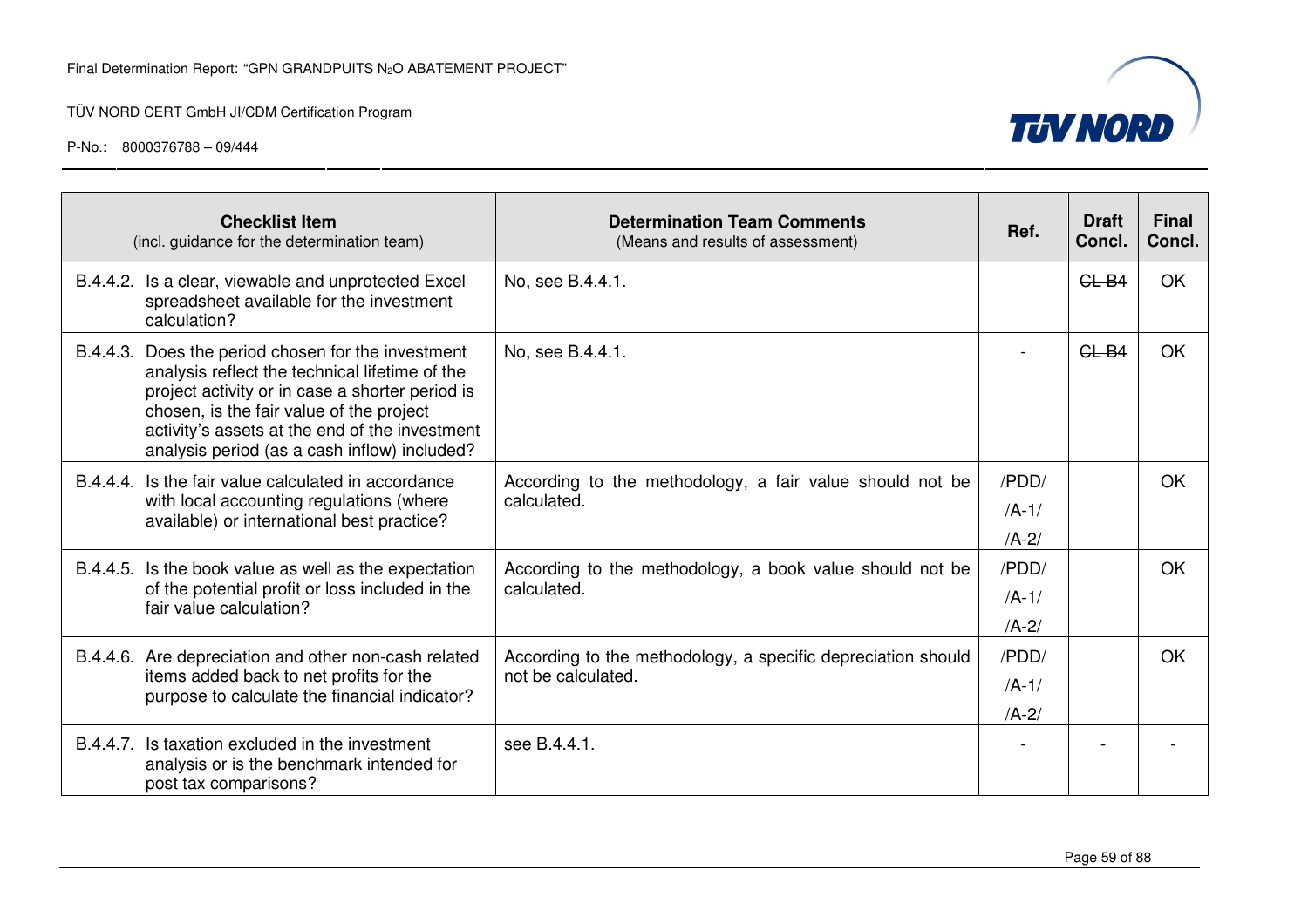

| <b>Checklist Item</b><br>(incl. guidance for the determination team)                                                                                                                                                                                | <b>Determination Team Comments</b><br>(Means and results of assessment)                  | Ref. | <b>Draft</b><br>Concl. | <b>Final</b><br>Concl. |
|-----------------------------------------------------------------------------------------------------------------------------------------------------------------------------------------------------------------------------------------------------|------------------------------------------------------------------------------------------|------|------------------------|------------------------|
| B.4.4.8. Were the input values used in the investment<br>analysis valid and applicable at the time of<br>the investment decision?                                                                                                                   | No, see B.4.4.1.                                                                         |      |                        |                        |
| <b>Investment comparison</b>                                                                                                                                                                                                                        |                                                                                          |      |                        |                        |
| B.4.4.9. In case of project IRR: Are the costs of<br>financing expenditures (loan repayments and<br>interests) excluded from the calculation of<br>project IRR?                                                                                     | N/A: No<br><b>IRR</b><br>project<br>(benchmark)<br>is<br>given<br>in the<br>methodology. |      |                        |                        |
| B.4.4.10. In case of equity IRR: Is the part of the<br>investment costs, which is financed by equity<br>considered as net cash outflow and is the<br>part financed by debt excluded in net cash<br>outflow?                                         | N/A: No equity IRR (benchmark) is given in the methodology.                              |      |                        |                        |
| B.4.4.11. Is the type of benchmark chosen appropriate<br>for the type of IRR calculated (e.g. local<br>commercial lending rates or weighted<br>average costs of capital for project IRR;<br>required/expected returns on equity for<br>equity IRR)? | N/A, see above                                                                           |      |                        |                        |
| B.4.4.12. Is the benchmark value suitable for the<br>project activity?                                                                                                                                                                              | N/A, see above                                                                           |      |                        |                        |
| B.4.4.13. Is it ensured that the project cannot be<br>developed by other developers than the PP?                                                                                                                                                    | N/A, see above                                                                           |      |                        |                        |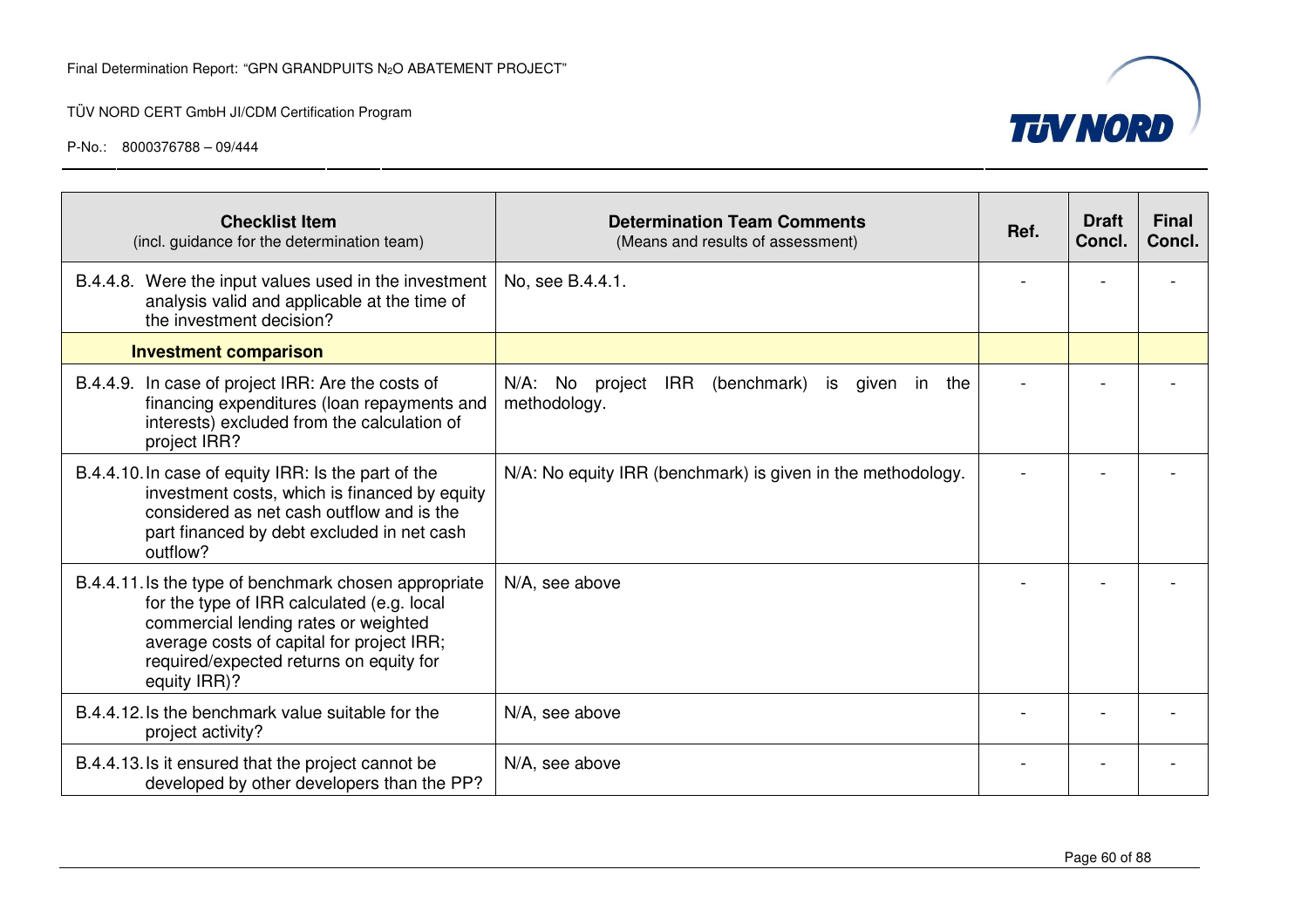

| <b>Checklist Item</b><br>(incl. guidance for the determination team)                                                            | <b>Determination Team Comments</b><br>(Means and results of assessment)                                                                                                                                                                                                                                                                                                                                                                                                                                                                                              | Ref. | <b>Draft</b><br>Concl. | <b>Final</b><br>Concl. |
|---------------------------------------------------------------------------------------------------------------------------------|----------------------------------------------------------------------------------------------------------------------------------------------------------------------------------------------------------------------------------------------------------------------------------------------------------------------------------------------------------------------------------------------------------------------------------------------------------------------------------------------------------------------------------------------------------------------|------|------------------------|------------------------|
| B.4.4.14. Was the benchmark consistently used in the<br>past for similar projects with similar risks?                           | N/A, see above.                                                                                                                                                                                                                                                                                                                                                                                                                                                                                                                                                      |      |                        |                        |
| B.4.4.15. Was sensitivity analysis apropriately done by<br>the project participants?                                            | N/A, see above                                                                                                                                                                                                                                                                                                                                                                                                                                                                                                                                                       |      |                        |                        |
| B.4.5. Barrier analysis Step 3 or SSC additionality<br>assessment                                                               |                                                                                                                                                                                                                                                                                                                                                                                                                                                                                                                                                                      |      |                        |                        |
| B.4.5.1. Are there any barriers given whose issues<br>have a clear and definable impact on the<br>profitability of the project? | The identified barriers are:<br>Investment barriers;<br>Technological barriers, including:<br>Technical and operational risks of the alternative<br>scenarios;<br>Technical efficiency of the alternatives (i.e. destruction<br>of N2O, abatement efficiency);<br>Lack of qualified personnel;<br>Lack of infrastructure for<br>implementing<br>the<br>technology;<br>Common practice barriers, including :<br>Technology with which project developers are not<br>familiar;<br>-There is no other similar project in operation in the<br>relevant geographical area |      |                        |                        |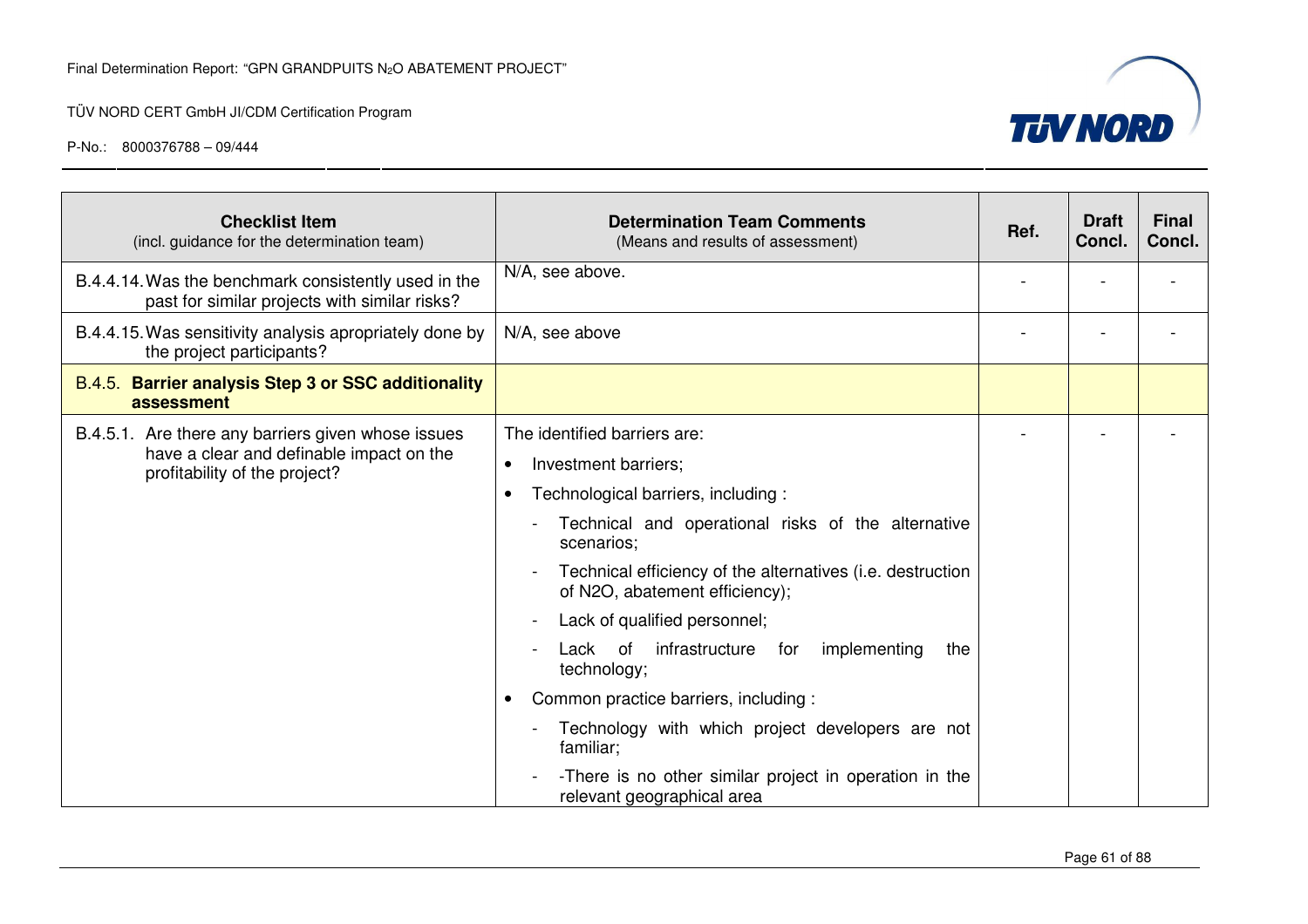

| <b>Checklist Item</b><br>(incl. guidance for the determination team)                                                         | <b>Determination Team Comments</b><br>(Means and results of assessment)                                                                                                                                                                                                                       | Ref.  | <b>Draft</b><br>Concl. | <b>Final</b><br>Concl. |
|------------------------------------------------------------------------------------------------------------------------------|-----------------------------------------------------------------------------------------------------------------------------------------------------------------------------------------------------------------------------------------------------------------------------------------------|-------|------------------------|------------------------|
| B.4.5.2. How is it justified and evidenced that the                                                                          | The PP explained and proved that:                                                                                                                                                                                                                                                             |       |                        |                        |
| barriers given in the PDD are real?                                                                                          | None of the $N_2O$ destruction technology options (including<br>NSCR) are expected to generate any significant financial<br>or economic benefits other than JI related income<br>(Financial barriers)                                                                                         |       |                        |                        |
|                                                                                                                              | It is therefore unlikely that any plant operator would install<br>such technologies on a voluntary basis without the<br>incentive of any regulatory requirements (emissions caps)<br>or financial benefits (such as revenues from the sale of<br>ERUs).                                       |       |                        |                        |
|                                                                                                                              | In the case where plants are subject to $N_2O$ regulations<br>and the installation of some catalyst is therefore<br>unavoidable, these plant operators would only be willing<br>to incur costs associated with the operation of such<br>technology in order to comply with these regulations. |       |                        |                        |
|                                                                                                                              | A deep evaluation is made in annex A4: assessment of<br>barrier analysis.                                                                                                                                                                                                                     |       |                        |                        |
| B.4.5.3. How is it justified that one or a set of real<br>barriers prevent(s) the implementation of the<br>project activity? | See above                                                                                                                                                                                                                                                                                     |       |                        |                        |
| <b>B.4.6. Common practice analysis Step 4</b><br>(in case of SSC projects skip this step)                                    |                                                                                                                                                                                                                                                                                               |       |                        |                        |
| B.4.6.1. Is the defined region for the common                                                                                | The company GPN starts two similar projects in France,                                                                                                                                                                                                                                        | /PDD/ | $GL-B3$                | <b>OK</b>              |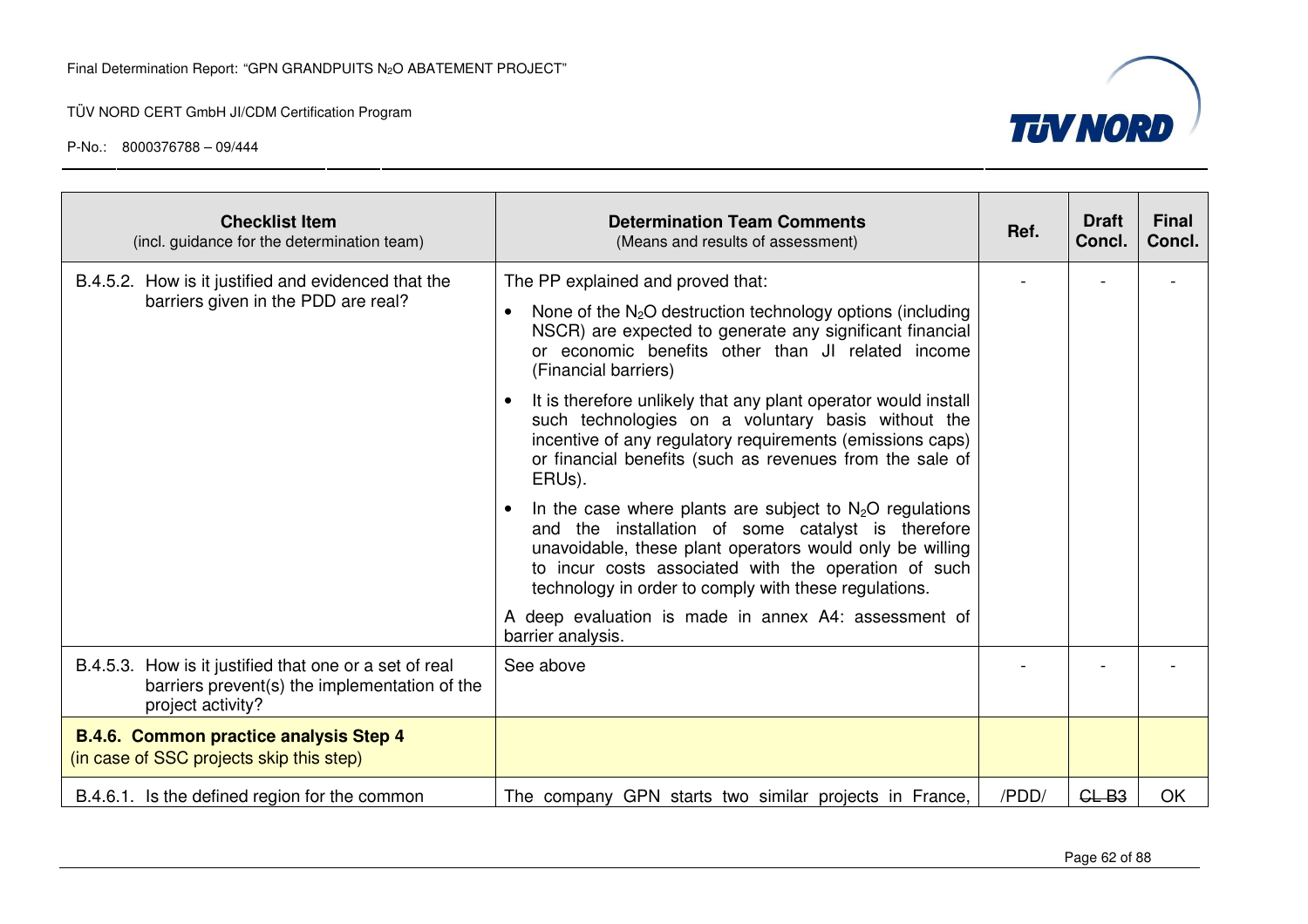



| <b>Checklist Item</b><br>(incl. guidance for the determination team)                                                                                                                                 | <b>Determination Team Comments</b><br>(Means and results of assessment)                                                                                                                                                                                                        | Ref.             | <b>Draft</b><br>Concl. | <b>Final</b><br>Concl. |
|------------------------------------------------------------------------------------------------------------------------------------------------------------------------------------------------------|--------------------------------------------------------------------------------------------------------------------------------------------------------------------------------------------------------------------------------------------------------------------------------|------------------|------------------------|------------------------|
| practice analysis appropriate for the<br>technology/industry type?                                                                                                                                   | reducing the $N_2O$ -emission with secondary abatement<br>catalysts in 2009/2010. The chosen technology has been<br>implemented in several other project activities (i.e. Spain,<br>France, Germany and Sweden) which are comparable/similar<br>to the GPN Grandpuits project. |                  |                        |                        |
|                                                                                                                                                                                                      | This project type is already diffused in the region resp.<br>industrial sector.                                                                                                                                                                                                |                  |                        |                        |
|                                                                                                                                                                                                      | Nevertheless, a CL B3 was necessary to clarify that in<br>section B.4 and B.5 under common practice barriers an<br>updated statement is needed regarding the actual state of<br>industrial trials.                                                                             |                  |                        |                        |
| B.4.6.2. To what extent similar projects have been<br>undertaken in the relevant region?                                                                                                             | There are two similar projects of GPN in France. All projects<br>are in the phase of determination/registration.                                                                                                                                                               |                  |                        | <b>OK</b>              |
| B.4.6.3. In case similar projects are identified, are<br>there any key differences between the<br>proposed project and existing or ongoing<br>projects and what kind of differences are<br>observed? | No, all projects are in the same scope and using the same<br>technology for N <sub>2</sub> O-abatement resp. emission reduction. All<br>projects are referring to the same Projet Domestique<br>Methodology                                                                    | /PDD/<br>$/B-1/$ |                        | OK                     |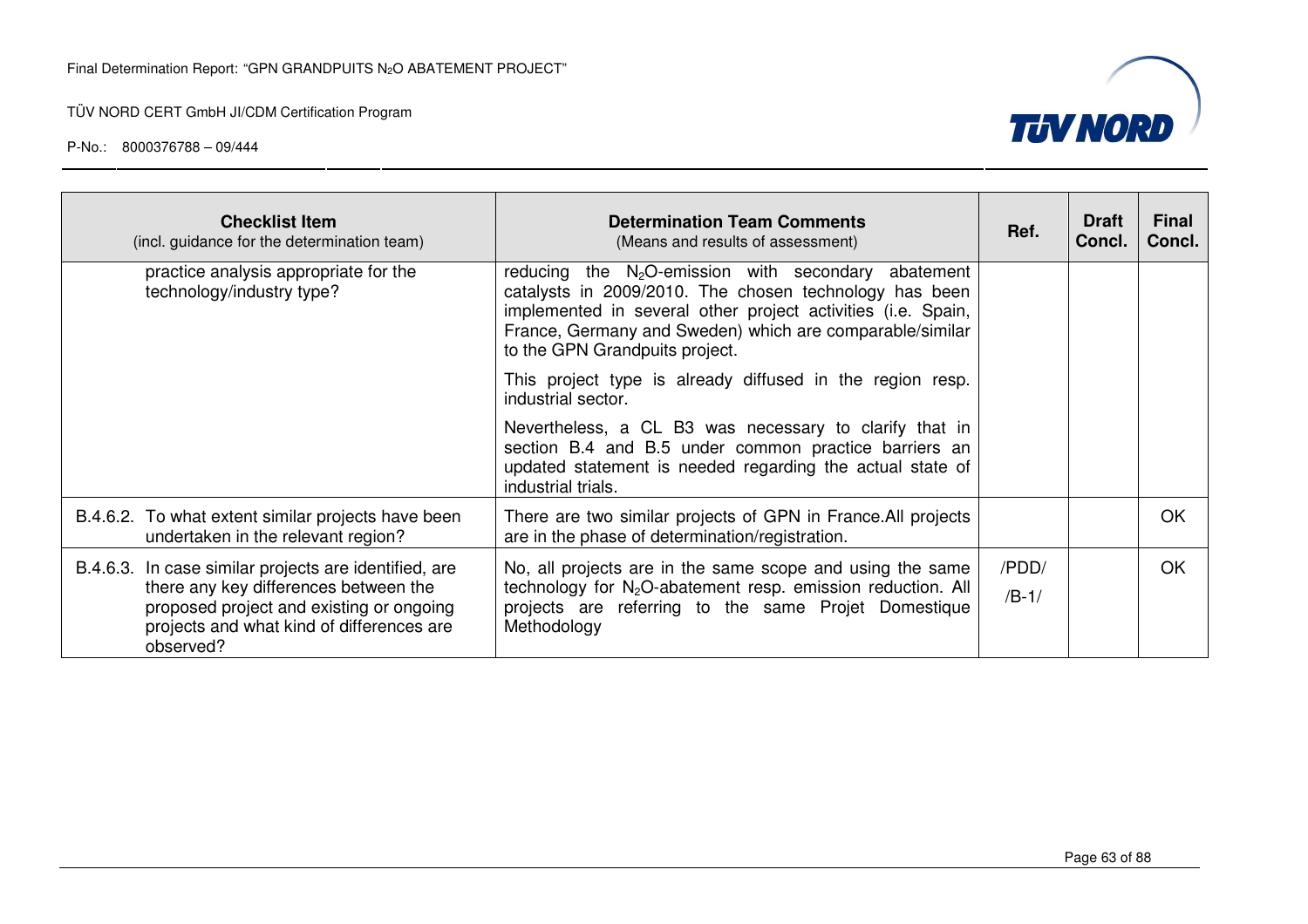

| <b>Checklist Item</b><br>(incl. guidance for the determination team)                                                                                                                                                                                                                                                                       | <b>Determination Team Comments</b><br>(Means and results of assessment)                                                                                                                                              | Ref.             | <b>Draft</b><br>Concl. | <b>Final</b><br>Concl. |
|--------------------------------------------------------------------------------------------------------------------------------------------------------------------------------------------------------------------------------------------------------------------------------------------------------------------------------------------|----------------------------------------------------------------------------------------------------------------------------------------------------------------------------------------------------------------------|------------------|------------------------|------------------------|
| <b>Calculation of GHG Emission</b><br>B.5.<br><b>Reductions</b>                                                                                                                                                                                                                                                                            |                                                                                                                                                                                                                      |                  |                        |                        |
| It is assessed whether the calculations of project<br>emissions, baseline emissions, leakage emissions are<br>stated according to the methodology and whether the<br>argumentation for the choice of default factors and<br>values – where applicable – is justified. Furthermore<br>calculation of emission reductions shall be assessed. |                                                                                                                                                                                                                      |                  |                        |                        |
| B.5.1. Are the emission reductions real, measurable<br>and give long-term benefits related to the<br>mitigation of climate change?                                                                                                                                                                                                         | The emission reductions are real, measurable and give long-<br>term benefits related to the mitigation of climate change.                                                                                            | /PDD/<br>$/B-1/$ |                        | <b>OK</b>              |
| B.5.2. Are the equations applied correctly according<br>to the applied approved methodology?                                                                                                                                                                                                                                               | Yes, the equations applied for calculation are correctly<br>applied according to the approved methodology.                                                                                                           | /PDD/I           |                        | OK                     |
|                                                                                                                                                                                                                                                                                                                                            | The formulae to calculate the project and baseline emissions<br>are presented in the section B.6.1. of the PDD in a clear and                                                                                        | $/B-1/$          |                        |                        |
|                                                                                                                                                                                                                                                                                                                                            |                                                                                                                                                                                                                      | $/B-2/$          |                        |                        |
|                                                                                                                                                                                                                                                                                                                                            | transparent manner according to the methodology.                                                                                                                                                                     | $/B-3/$          |                        |                        |
|                                                                                                                                                                                                                                                                                                                                            | The calculation of estimated emission reductions has been<br>carried out in the section B.6.2. of the PDD. The calculations<br>as presented in this section strictly follow the algorithm of the<br>monitoring plan. |                  |                        |                        |
|                                                                                                                                                                                                                                                                                                                                            | The considering of leakage is discussed in the methodology.<br>In accordance with the methodology, no leakage calculation<br>is required, because the technology used is a secondary                                 |                  |                        |                        |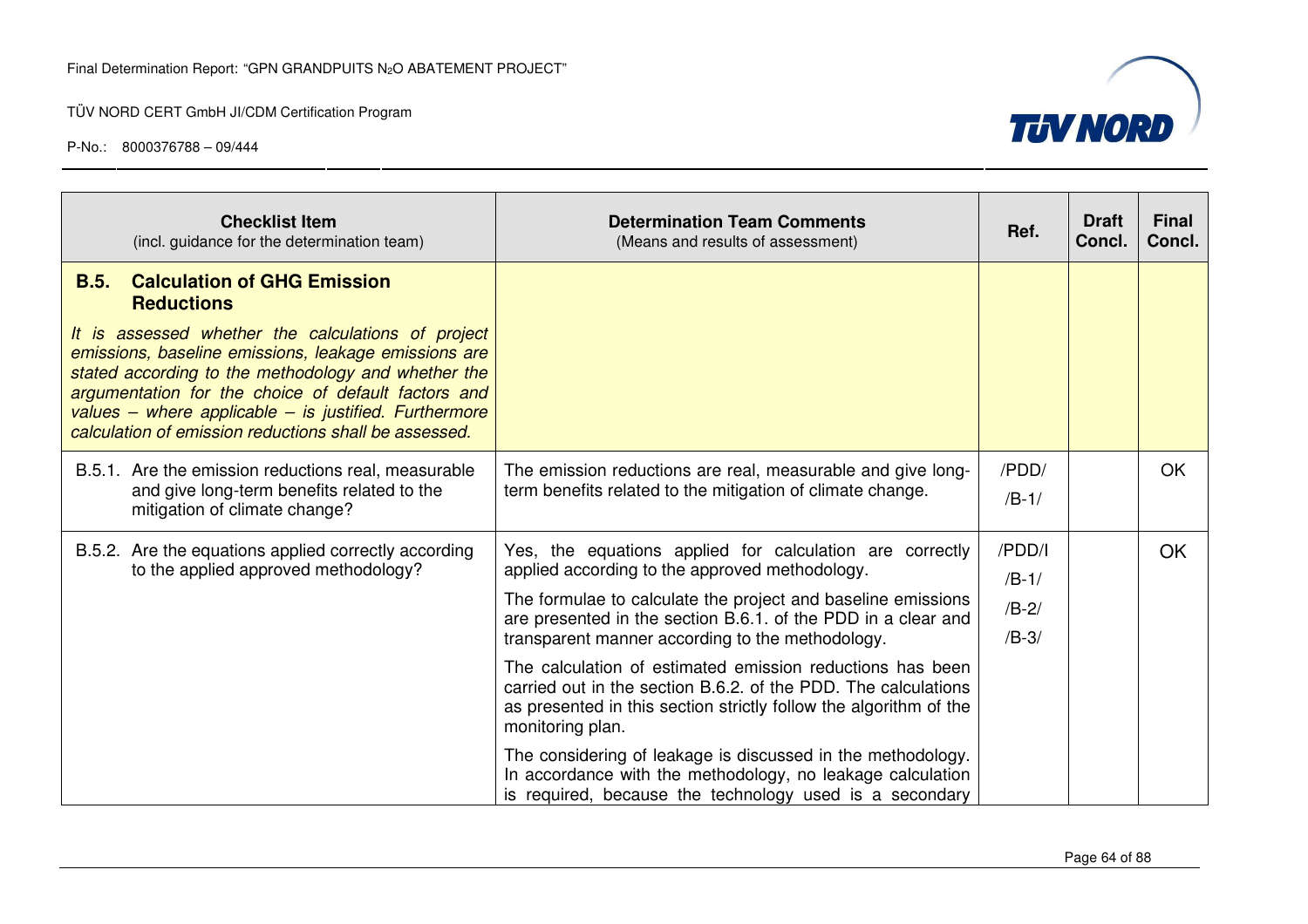

| <b>Checklist Item</b><br>(incl. guidance for the determination team)                                                                                                                                                                     | <b>Determination Team Comments</b><br>(Means and results of assessment)                                                                                                                                                                                                                                                                                                                                                                                                                                                                                                                                                                                                                                                                                                                                                                                                                                                                                                             | Ref.                                          | <b>Draft</b><br>Concl. | <b>Final</b><br>Concl. |
|------------------------------------------------------------------------------------------------------------------------------------------------------------------------------------------------------------------------------------------|-------------------------------------------------------------------------------------------------------------------------------------------------------------------------------------------------------------------------------------------------------------------------------------------------------------------------------------------------------------------------------------------------------------------------------------------------------------------------------------------------------------------------------------------------------------------------------------------------------------------------------------------------------------------------------------------------------------------------------------------------------------------------------------------------------------------------------------------------------------------------------------------------------------------------------------------------------------------------------------|-----------------------------------------------|------------------------|------------------------|
|                                                                                                                                                                                                                                          | catalysty.                                                                                                                                                                                                                                                                                                                                                                                                                                                                                                                                                                                                                                                                                                                                                                                                                                                                                                                                                                          |                                               |                        |                        |
| B.5.3. In case the methodology allows for different<br>methodological choices, are the equations<br>applied properly justified and have they been<br>used reflecting the other methodological<br>choices (i.e. baseline identification)? | The project specific methodology has been developed for the<br>considered project activity. The methodology provides a clear<br>procedure for calculation of the emission reductions. There<br>provisions for<br>choices<br>between<br>different<br>are<br>no<br>methodological approaches.                                                                                                                                                                                                                                                                                                                                                                                                                                                                                                                                                                                                                                                                                         |                                               |                        | <b>OK</b>              |
| B.5.4. Have conservative assumptions been used<br>when calculating the project emissions?                                                                                                                                                | Yes. The baseline methodology takes into account a decree<br>of the MEEDAT, setting the benchmark Emission Factors<br>$(EFBM)$ for the calculation of the reduction of N <sub>2</sub> O-Emission in<br>future years.<br>These values/years are:<br>2009<br>2010 2011 2012<br>2.5<br>2.5<br>kg N <sub>2</sub> O/t HNO <sub>3</sub> (100%)<br>2.5<br>1.85<br>In addition to that, a plant-specific 'arrêté préféctoral from 4th<br>June 2009, was introduced by the local DRIRE (Directions<br>Régionales de l'Industrie de la Recherche et de<br>l'Environnement)', which limits N <sub>2</sub> O emissions at the GPN<br>Grandpuits plant to 4kg $N_2O$ /tHNO <sub>3</sub> from December 2009<br>onwards.<br>Since the regulatory $N_2O$ emissions limit will be higher than<br>the benchmark value, these arrêté préféctoral values will not<br>be taken into account for calculating the ERUs, but proves,<br>that the calculations are carried aout in a conservative<br>manner. | /PDD/<br>$/B-1/$<br>$/B-2/$<br>$/B-4/$<br>AP/ |                        | <b>OK</b>              |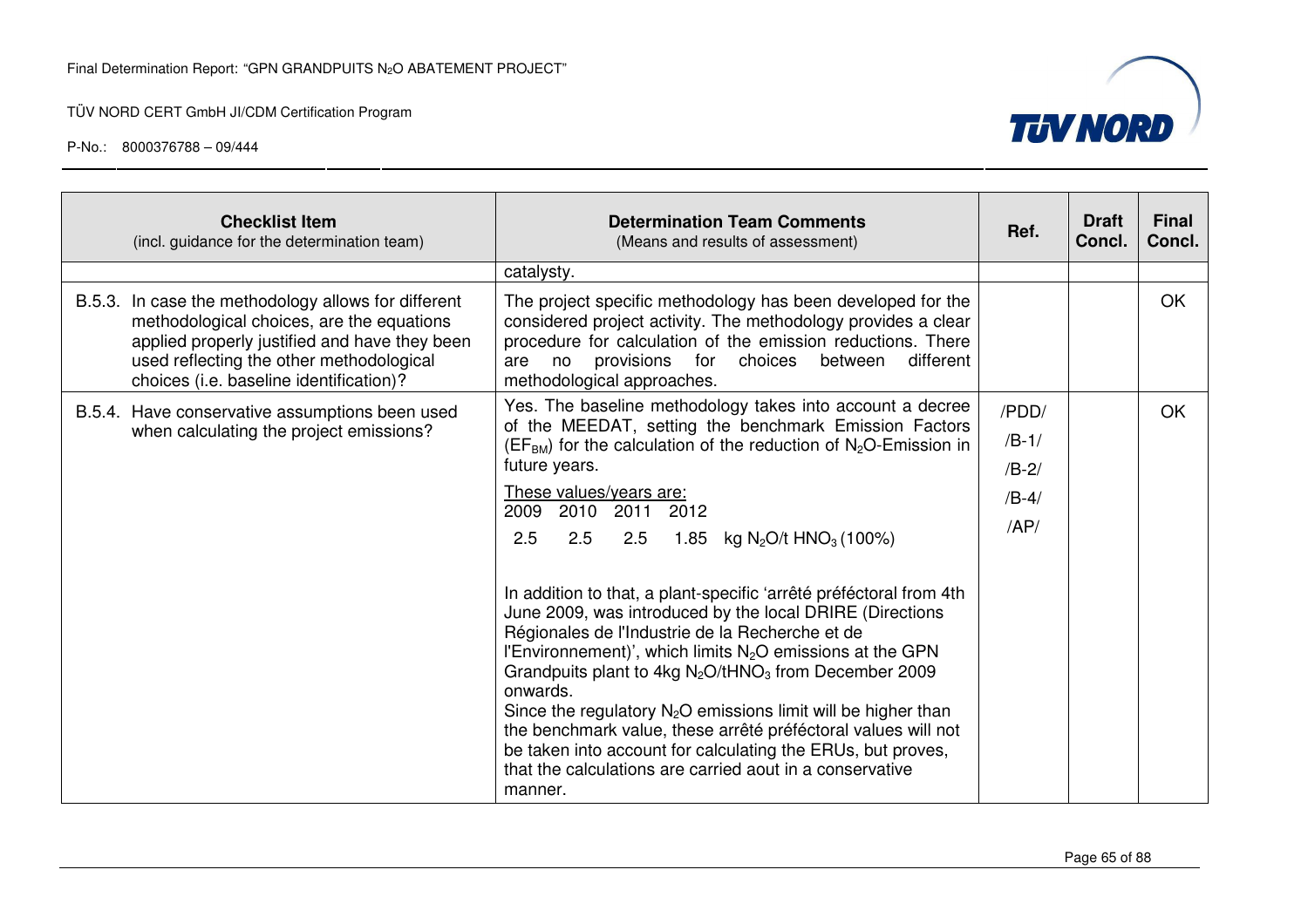

|                                                                                                                                          | <b>Checklist Item</b><br>(incl. guidance for the determination team)                                                                                                                                    | <b>Determination Team Comments</b><br>(Means and results of assessment)                                                                                                                                                                                                                                                                                                                                                                                                                                                                      | Ref.             | <b>Draft</b><br>Concl.  | <b>Final</b><br>Concl. |
|------------------------------------------------------------------------------------------------------------------------------------------|---------------------------------------------------------------------------------------------------------------------------------------------------------------------------------------------------------|----------------------------------------------------------------------------------------------------------------------------------------------------------------------------------------------------------------------------------------------------------------------------------------------------------------------------------------------------------------------------------------------------------------------------------------------------------------------------------------------------------------------------------------------|------------------|-------------------------|------------------------|
|                                                                                                                                          | B.5.5. Are all data and parameters which remain<br>fixed throughout the crediting period correct,<br>applicable to the project and will lead to a<br>conservative estimation of emission<br>reductions? | Yes, the regulatory limits and benchmark values are fixed<br>over the crediting period. Since the project takes into account<br>a low baseline emission factor instead of historical emission<br>data, the calculation of emission reductions can be rated as<br>conservative.                                                                                                                                                                                                                                                               | /PDD/            |                         | <b>OK</b>              |
|                                                                                                                                          | B.5.6. Is the choice of the value for the data and<br>parameters which have to be monitored<br>reasonable?                                                                                              | Yes, the choice of data is<br>in line with the methodology and<br>checked to be reasonable.                                                                                                                                                                                                                                                                                                                                                                                                                                                  | /PDD/            |                         | OK                     |
| <b>B.6.</b>                                                                                                                              | <b>Monitoring of Emission Reductions</b><br>It is assessed whether the monitoring plan is<br>appropriate for the project activity and in line with the                                                  |                                                                                                                                                                                                                                                                                                                                                                                                                                                                                                                                              |                  |                         |                        |
| applied methodology.<br>B.6.1. Are all monitoring parameters required by the<br>applied methodology contained in the<br>monitoring plan? |                                                                                                                                                                                                         | A monitoring methodology and description of a monitoring<br>plan is specified in the methodology of the "Projet<br>Domestiques". The parameters required by this methodology<br>are contained in the monitoring plan.<br>A clarification CL B5 was necessary that table 10 in section<br>B.7.1 should include the measurement frequency for all<br>relevant parameters.<br>CL B10 was raised to clarifiy in section B.6.1 what the plant<br>operational status will be if one of the four ammonia burner is<br>passing the trip point value. | /PDD/<br>$/B-1/$ | $GL-B5$<br><b>CLB10</b> | <b>OK</b>              |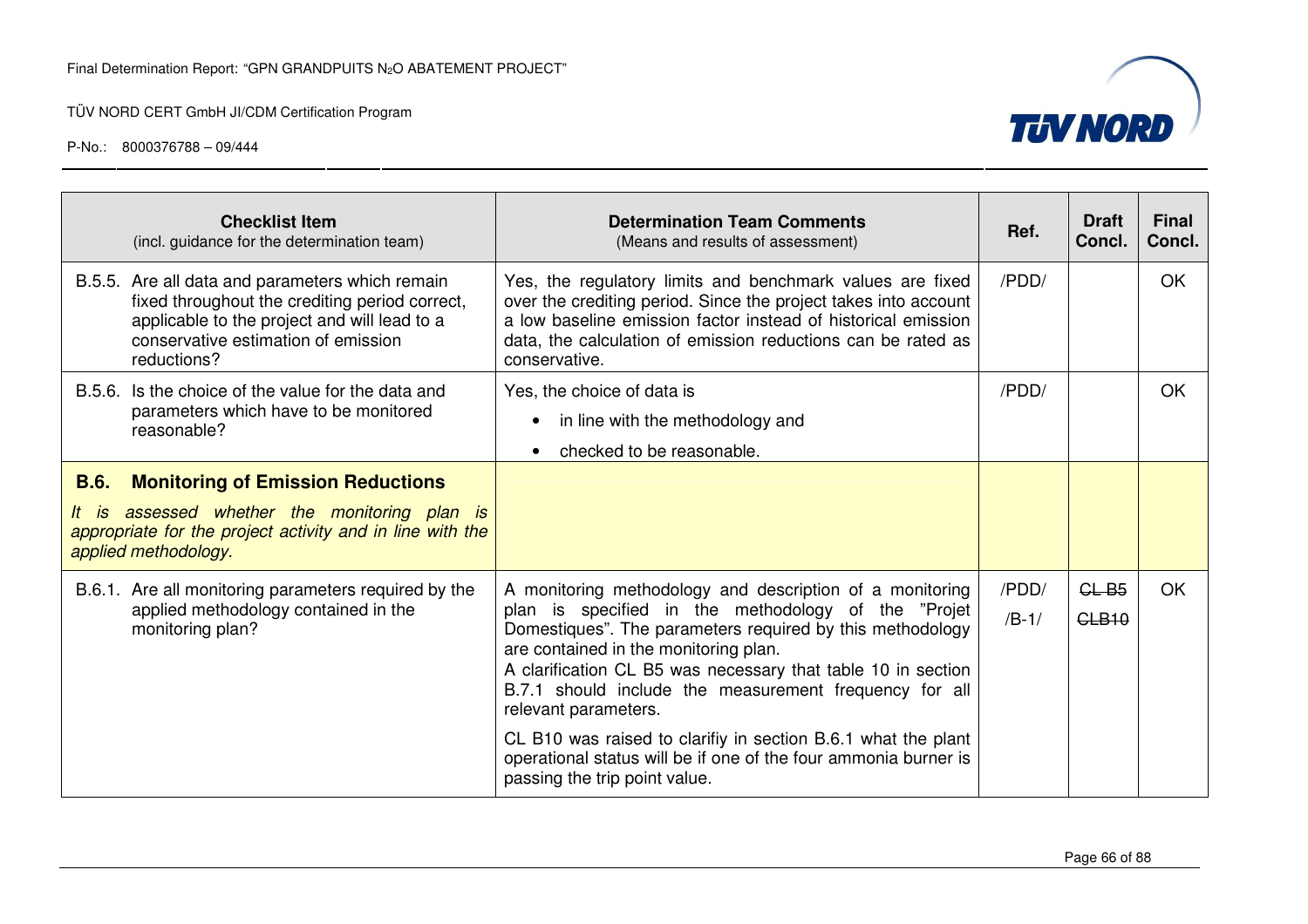

|        | <b>Checklist Item</b><br>(incl. guidance for the determination team)                                                                                                                               | <b>Determination Team Comments</b><br>(Means and results of assessment)                                                                                                                                                                                                                                                                         | Ref.  | <b>Draft</b><br>Concl.              | <b>Final</b><br>Concl. |
|--------|----------------------------------------------------------------------------------------------------------------------------------------------------------------------------------------------------|-------------------------------------------------------------------------------------------------------------------------------------------------------------------------------------------------------------------------------------------------------------------------------------------------------------------------------------------------|-------|-------------------------------------|------------------------|
| B.6.2. | In case different approaches can be chosen<br>acc. to the methodology, is the selection of<br>parameters justified and correct?                                                                    | N/A                                                                                                                                                                                                                                                                                                                                             |       |                                     |                        |
|        | B.6.3. Are the means of monitoring of all parameters<br>contained in the monitoring plan in accordance<br>with the requirements of the applied<br>methodology?                                     | No, one CAR and one CL were raised.<br>CAR B9: The parameter $OT_{range}$ in Table 5 in section B.6.2<br>has to be changed according to the plant manual.<br>CL B6 was necessary, because the measurement/calculation<br>of the parameter NAP <sub>n</sub> (P.5) in Table 10 in section B.7.1<br>should be described in detail in section B.6.1 | /PDD/ | $GL-B6$                             | <b>OK</b>              |
|        | B.6.4. Are all parameters appropriately labelled?                                                                                                                                                  | labelled<br>according<br>Yes, the<br>parameters are<br>to<br>the<br>methodology.                                                                                                                                                                                                                                                                | /PDD/ |                                     | <b>OK</b>              |
| B.6.5. | Is it likely that the monitoring arrangements<br>described in the PDD can properly be<br>implemented in the context of the project<br>activity?                                                    | Yes<br>The determination team assessed the implemented and<br>installed AMS at the on-site-visit and came to the conclusion<br>that the application is suitable for the purpose of monitoring<br>the project emissions.                                                                                                                         | /PDD/ |                                     | <b>OK</b>              |
|        | B.6.6. Are the means of implementation of the<br>monitoring plan, including QA/QC procedures<br>sufficient to ensure that emission reductions<br>can be reported without material<br>misstatement? | The monitoring plan presented in chapter<br><b>B.7.</b> is<br>comprehensive and provides QA/QC procedures to insure<br>the appropriate reporting of emissions and emission<br>reductions. This includes quality measures related to the<br>AMS according to the EN 14181.                                                                       | /PDD/ | $GL-B7$<br><b>FAR</b><br><b>B13</b> | <b>OK</b>              |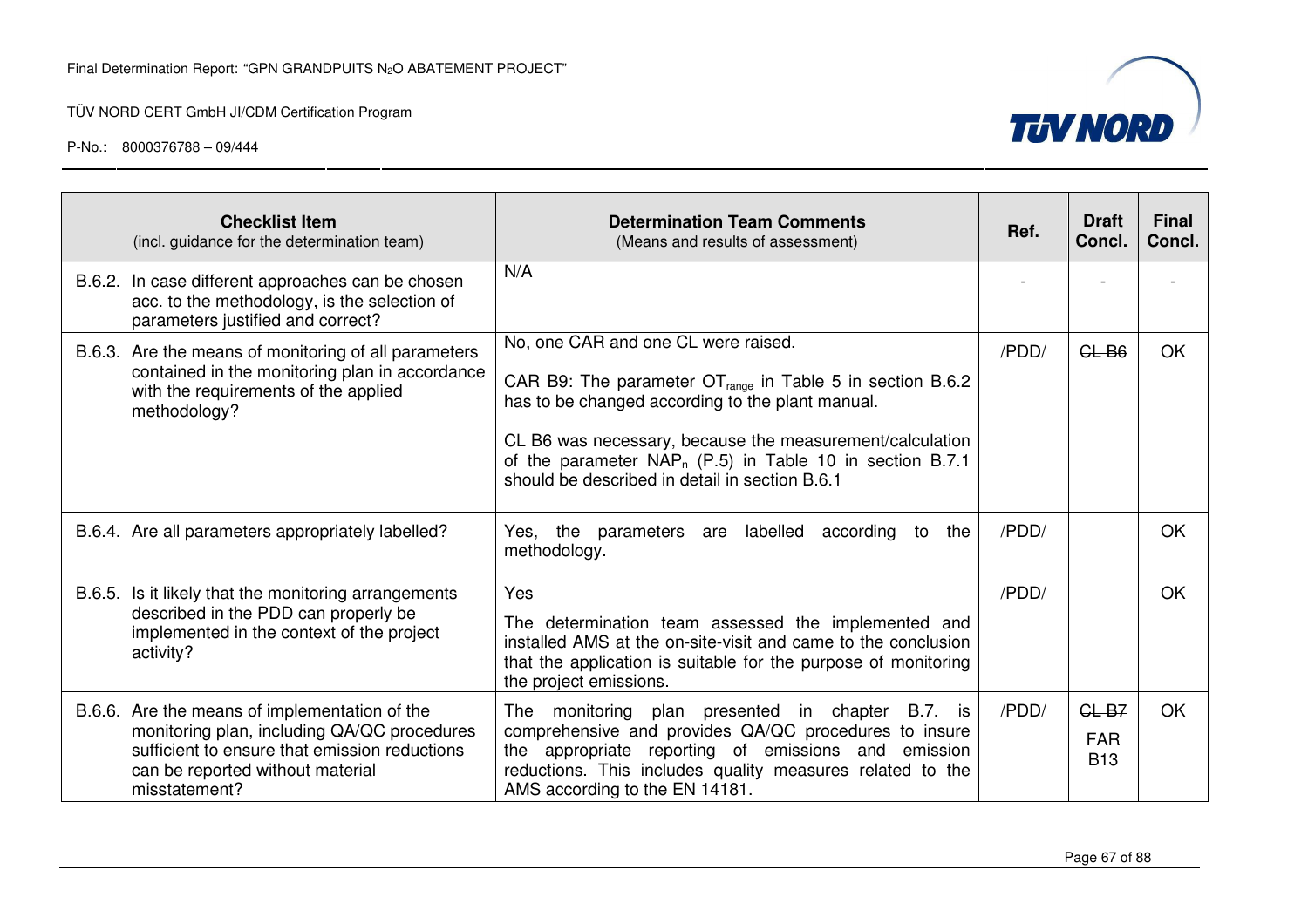

| <b>Checklist Item</b><br>(incl. guidance for the determination team)                                                                                                                                                           | <b>Determination Team Comments</b><br>(Means and results of assessment)                                                                                                                                     | Ref.    | <b>Draft</b><br>Concl. | <b>Final</b><br>Concl. |
|--------------------------------------------------------------------------------------------------------------------------------------------------------------------------------------------------------------------------------|-------------------------------------------------------------------------------------------------------------------------------------------------------------------------------------------------------------|---------|------------------------|------------------------|
|                                                                                                                                                                                                                                | Following CL, FAR were raised:                                                                                                                                                                              |         |                        |                        |
|                                                                                                                                                                                                                                | <b>CL B7:</b>                                                                                                                                                                                               |         |                        |                        |
|                                                                                                                                                                                                                                | Reference in B.7.2. (AMS/QAL1) should be made to recent<br>EB decisions to QAL1 requirements since the methodology<br>requires the compliance with EN 14181 or an appropriate<br>French standard            |         |                        |                        |
|                                                                                                                                                                                                                                | <b>FAR B13:</b>                                                                                                                                                                                             |         |                        |                        |
|                                                                                                                                                                                                                                | The verifier has to check the appropriateness of the AMS<br>(with regard to e.g. location of the sampling point, QAL1, QAL<br>2, uncertainty assessment).                                                   |         |                        |                        |
| B.6.7. Will all monitored data required for verification<br>and issuance be kept for two years after the<br>end of the crediting period or the last issuance<br>of CERs, for this project activity, whichever<br>occurs later? | Yes, all monitored data required for verification and issuance<br>will be stored in a central data system of the company and<br>kept for two years after the project end.                                   | /PDD/   |                        | <b>OK</b>              |
| B.6.8. Does the monitoring plan provide for the                                                                                                                                                                                | Baseline emissions:                                                                                                                                                                                         | /PDD/   |                        | <b>OK</b>              |
| collection and archiving of all relevant data<br>necessary for determining baseline emissions,<br>project emissions, and leakage within the<br>project boundary during the crediting period?                                   | As per the national authorities, baseline emissions should be<br>calculated applying a "Benchmark Emission Factor (EF <sub>BM</sub> ), or<br>if lower, regulatory limits of local authorities (see B.5.4.). | $/B-1/$ |                        |                        |
|                                                                                                                                                                                                                                | Therefore, the acquisition of data of $N_2O$ -emissions in order<br>to determine the baseline emissions is not necessary.                                                                                   |         |                        |                        |
|                                                                                                                                                                                                                                | However, the monitoring of trip point values and data related<br>to the amount of produced $HNO3$ are completely included in                                                                                |         |                        |                        |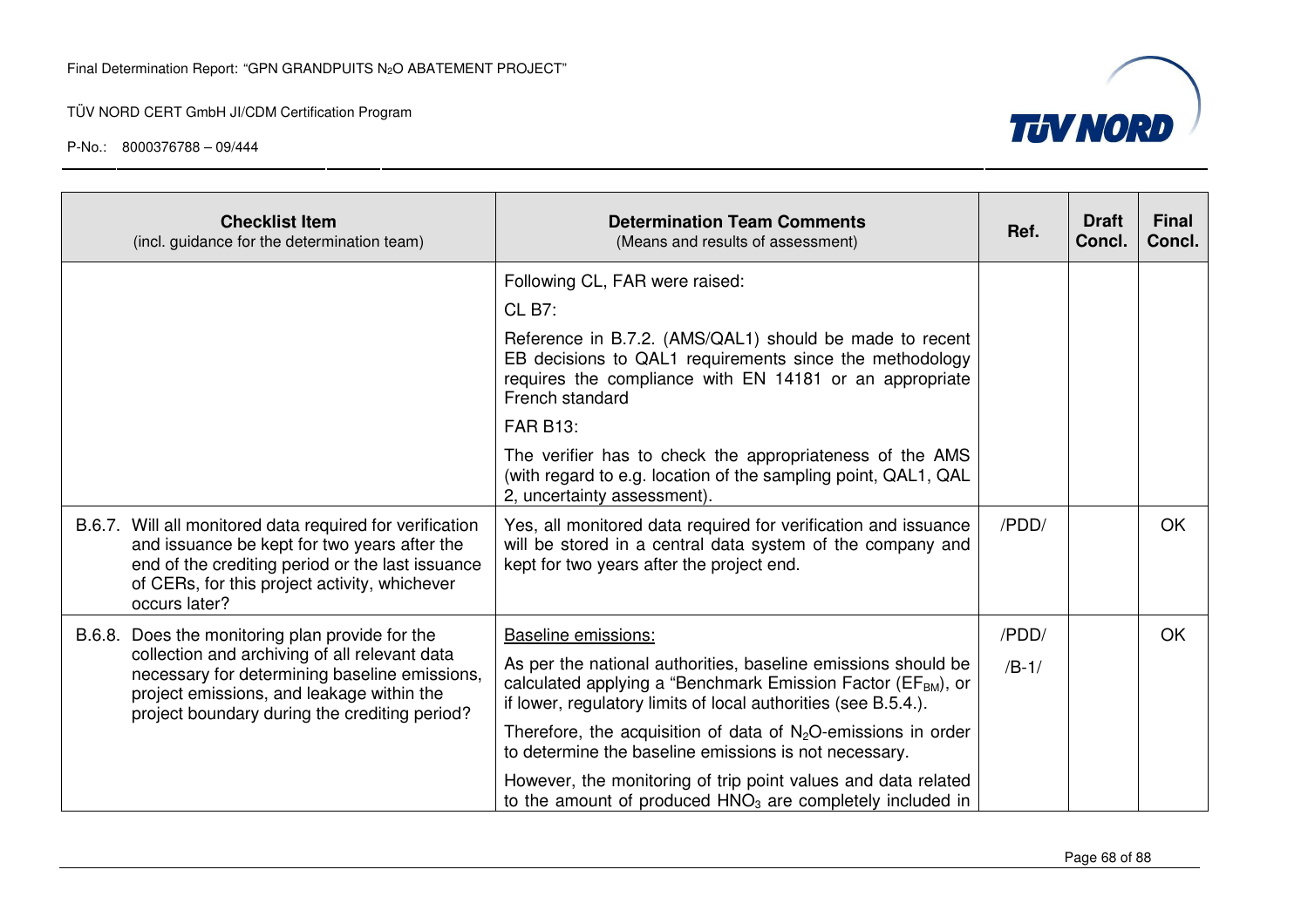

| <b>Checklist Item</b><br>(incl. guidance for the determination team)     |                          | <b>Determination Team Comments</b><br>(Means and results of assessment)                                                                                                                                                         | Ref.            | <b>Draft</b><br><b>Concl.</b> | <b>Final</b><br>Concl.                                                                                                                                                                      |       |  |           |
|--------------------------------------------------------------------------|--------------------------|---------------------------------------------------------------------------------------------------------------------------------------------------------------------------------------------------------------------------------|-----------------|-------------------------------|---------------------------------------------------------------------------------------------------------------------------------------------------------------------------------------------|-------|--|-----------|
|                                                                          |                          | the monitoring plan.                                                                                                                                                                                                            |                 |                               |                                                                                                                                                                                             |       |  |           |
|                                                                          | Project emissions:       |                                                                                                                                                                                                                                 |                 |                               |                                                                                                                                                                                             |       |  |           |
|                                                                          |                          | emissions within the project boundary.                                                                                                                                                                                          |                 |                               | According to the methodology, the monitoring plan provides<br>all relevant data necessary for measurement of the project                                                                    |       |  |           |
|                                                                          | Leakage:                 |                                                                                                                                                                                                                                 |                 |                               |                                                                                                                                                                                             |       |  |           |
|                                                                          |                          | According to the methodology, leakage shall not be<br>monitored. Caused by an increased amount of catalyst, a<br>constant pressure loss in the tail gas reactor occurs, but will<br>not be monitored over the crediting period. |                 |                               |                                                                                                                                                                                             |       |  |           |
| B.6.9. Are the choices of GHG indicators reasonable<br>and conservative? |                          | French Government decision and Methodology.                                                                                                                                                                                     |                 |                               | Yes, e.g. the reference value (benchmark emissions factor)<br>that will be applied to calculate the emissions reductions from<br>a specific verification period was determined according to | /PDD/ |  | <b>OK</b> |
|                                                                          | for the relevant period. |                                                                                                                                                                                                                                 |                 |                               | The violation of these limits will lead to a reduction of ERUs                                                                                                                              |       |  |           |
|                                                                          |                          | table provided by the methodology:                                                                                                                                                                                              |                 |                               | The included and excluded GHG indicators are listed in a                                                                                                                                    |       |  |           |
|                                                                          |                          | <b>Source</b>                                                                                                                                                                                                                   | Gas             | Included /                    | Justification /                                                                                                                                                                             |       |  |           |
|                                                                          |                          |                                                                                                                                                                                                                                 |                 | excluded                      | <b>Explanation</b>                                                                                                                                                                          |       |  |           |
|                                                                          | Reference<br>scenario    | <b>Benchmark</b><br>emissions                                                                                                                                                                                                   | CO <sub>2</sub> | Excluded                      | $N2O$ abatement<br>project does not                                                                                                                                                         |       |  |           |
|                                                                          |                          |                                                                                                                                                                                                                                 |                 |                               |                                                                                                                                                                                             |       |  |           |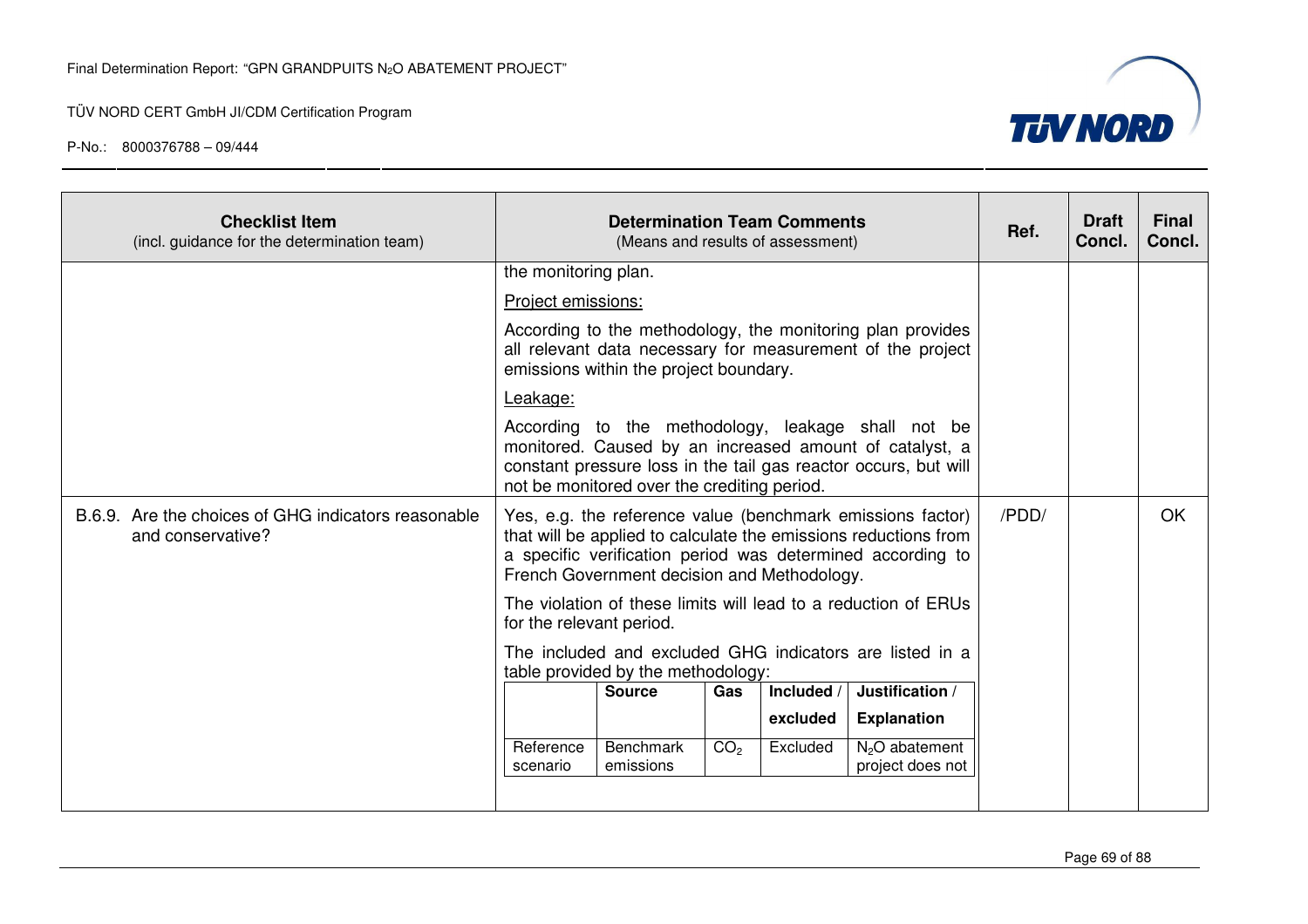

| <b>Checklist Item</b><br>(incl. guidance for the determination team)                                                   | <b>Determination Team Comments</b><br>(Means and results of assessment)                                                                                                                             |                                                                              |                  |          | Ref.                                                                                                                                              | <b>Draft</b><br>Concl.      | <b>Final</b><br>Concl. |  |
|------------------------------------------------------------------------------------------------------------------------|-----------------------------------------------------------------------------------------------------------------------------------------------------------------------------------------------------|------------------------------------------------------------------------------|------------------|----------|---------------------------------------------------------------------------------------------------------------------------------------------------|-----------------------------|------------------------|--|
|                                                                                                                        |                                                                                                                                                                                                     |                                                                              |                  |          | emissions                                                                                                                                         |                             |                        |  |
|                                                                                                                        |                                                                                                                                                                                                     |                                                                              | $N_2O$           | Included |                                                                                                                                                   |                             |                        |  |
|                                                                                                                        | Project<br>activity                                                                                                                                                                                 | <b>Nitric</b><br>plant<br>(burner<br>inlet to stack)<br>Leakage<br>emissions | CO <sub>2</sub>  | Excluded | N <sub>2</sub> O abatement<br>project does not<br>lead to any CO <sub>2</sub><br>or $CH4$<br>emissions<br>No Leakage<br>Emissions are<br>expected |                             |                        |  |
|                                                                                                                        |                                                                                                                                                                                                     |                                                                              | CH <sub>4</sub>  | Excluded |                                                                                                                                                   |                             |                        |  |
|                                                                                                                        |                                                                                                                                                                                                     |                                                                              | N <sub>2</sub> O | Included |                                                                                                                                                   |                             |                        |  |
|                                                                                                                        |                                                                                                                                                                                                     |                                                                              | CO <sub>2</sub>  | Excluded |                                                                                                                                                   |                             |                        |  |
|                                                                                                                        |                                                                                                                                                                                                     |                                                                              | CH <sub>4</sub>  | Excluded |                                                                                                                                                   |                             |                        |  |
|                                                                                                                        |                                                                                                                                                                                                     |                                                                              | N <sub>2</sub> O | Excluded |                                                                                                                                                   |                             |                        |  |
| B.6.10. Is the measurement method clearly stated for<br>each indicator to be monitored and also<br>deemed appropriate? | Yes, the monitoring plan provides clear measurement<br>methods in for project emissions in chapter B.6.2 of the PDD.                                                                                |                                                                              |                  |          | /PDD/                                                                                                                                             | GL<br><b>B<sub>11</sub></b> | OK.                    |  |
|                                                                                                                        | Nevertheless, following CL was raised:                                                                                                                                                              |                                                                              |                  |          |                                                                                                                                                   | <b>GAR</b>                  |                        |  |
|                                                                                                                        | CL B11: It should be clarified in section B.6.1 why the<br>number of tonnes of produced nitric acid will not be adjusted<br>if the plant is considered to be out of operation.                      |                                                                              |                  |          |                                                                                                                                                   | <b>B<sub>12</sub></b>       |                        |  |
|                                                                                                                        | CAR B12: The first bullet point under "Measurement of<br>N <sub>2</sub> O" in section B.6.1, page 21, needs to be corrected w.r.t.<br>operation hours used in the calculation of project emissions. |                                                                              |                  |          |                                                                                                                                                   |                             |                        |  |
| B.6.11. Is the measurement equipment described and<br>deemed appropriate?                                              | measurement of project emissions is described<br>The<br>appropriate in the PDD and in documents provided during the                                                                                 |                                                                              |                  |          | /PDD/<br>/FINE-                                                                                                                                   | <b>FAR</b><br><b>B12</b>    |                        |  |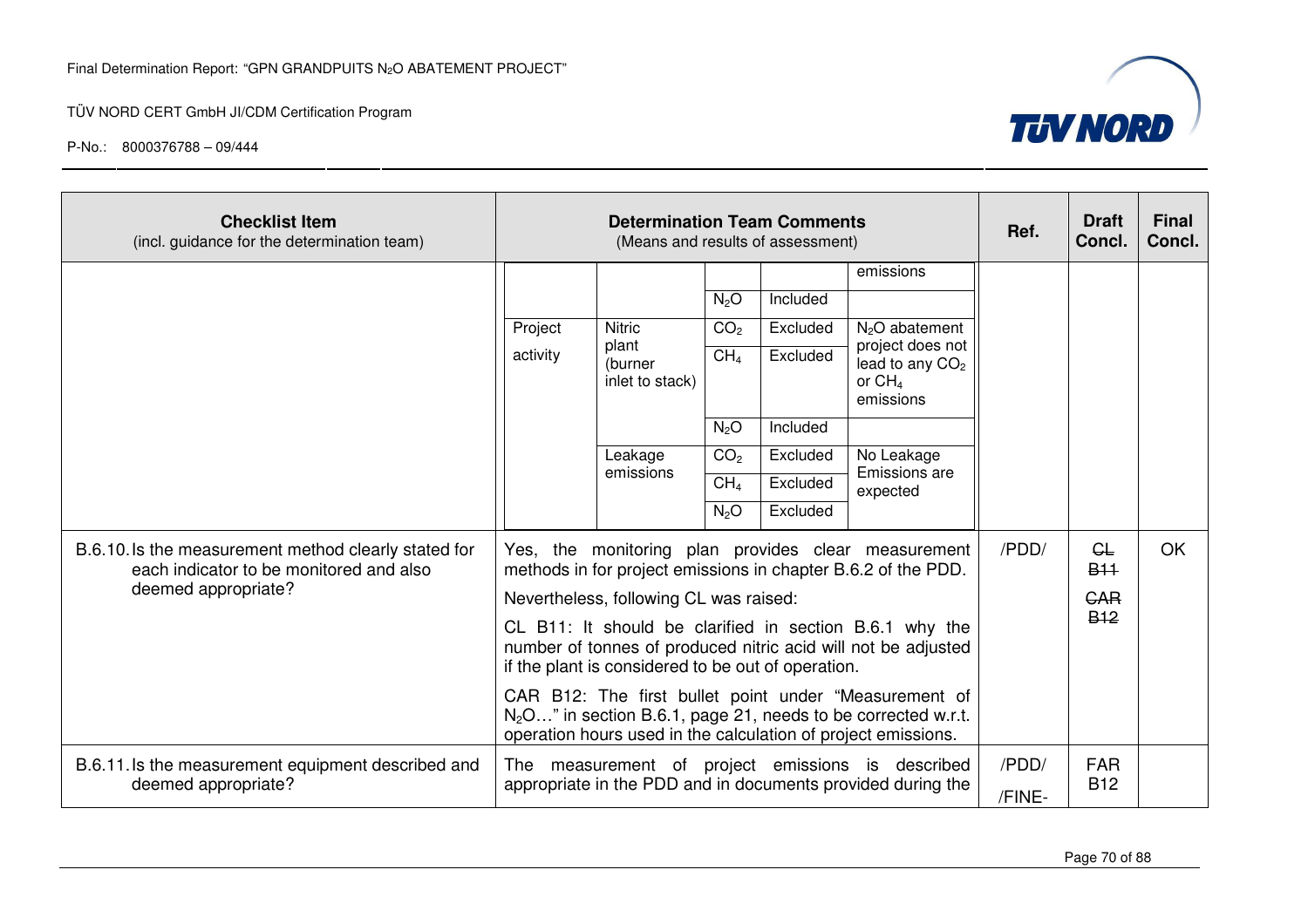

| <b>Checklist Item</b><br>(incl. guidance for the determination team)                                                                            | <b>Determination Team Comments</b><br>(Means and results of assessment)                                                                                                                                                                              | Ref.  | <b>Draft</b><br>Concl.              | <b>Final</b><br>Concl. |
|-------------------------------------------------------------------------------------------------------------------------------------------------|------------------------------------------------------------------------------------------------------------------------------------------------------------------------------------------------------------------------------------------------------|-------|-------------------------------------|------------------------|
|                                                                                                                                                 | site visit.                                                                                                                                                                                                                                          |       |                                     |                        |
|                                                                                                                                                 | The measurement equipment was ordered but not delivered<br>and installed at the time of the site visit, but appropriate<br>documents could be provided by the PP.                                                                                    |       |                                     |                        |
|                                                                                                                                                 | Since the AMS was not available during on site visit, a FAR<br>was issued to clarify, that the verifier has to check the<br>appropriateness of the AMS (with regard to e.g. location of<br>the sampling point, QAL1, QAL 2, uncertainty assessment). |       |                                     |                        |
| B.6.12. Is the measurement accuracy addressed and<br>deemed appropriate? Are procedures in place<br>on how to deal with erroneous measurements? | As documents/certificates regarding the appropriateness of<br>the AMS for measurement of project emissions could not<br>provided during the site visit, the verifier has to check the<br>suitability of the AMS with regard to e.g.:                 |       | <b>FAR</b><br><b>B<sub>12</sub></b> | <b>OK</b>              |
|                                                                                                                                                 | location of the sampling point                                                                                                                                                                                                                       |       |                                     |                        |
|                                                                                                                                                 | QAL1, QAL 2                                                                                                                                                                                                                                          |       |                                     |                        |
|                                                                                                                                                 | uncertainty assessment.                                                                                                                                                                                                                              |       |                                     |                        |
|                                                                                                                                                 | Regarding these issues, FAR B12 was raised                                                                                                                                                                                                           |       |                                     |                        |
| B.6.13. Is the measurement interval identified and<br>deemed appropriate?                                                                       | The AMS for project emissions is working as an online- and<br>permanent-measurement device. The measurement of other<br>devices was not described sufficiently in the PDD, and CL B5<br>was raised.                                                  | /PDD/ | CLB5                                | <b>OK</b>              |
|                                                                                                                                                 | Table 10 in section B.7.1 should include the measurement<br>frequency for all relevant parameters                                                                                                                                                    |       |                                     |                        |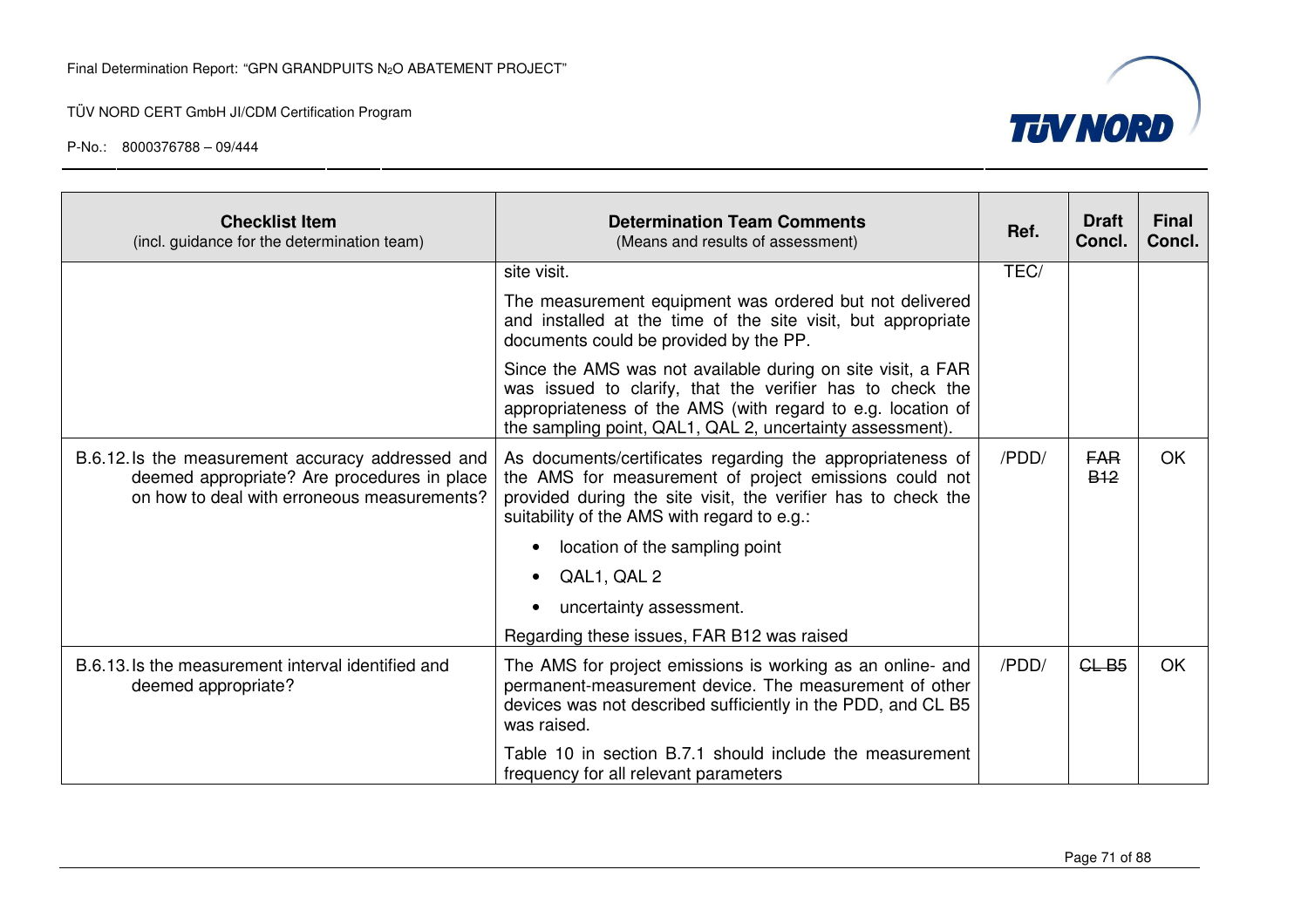

| <b>Checklist Item</b><br>(incl. guidance for the determination team)                                                                             | <b>Determination Team Comments</b><br>(Means and results of assessment)                                                                                                                                                                                                             | Ref. | <b>Draft</b><br>Concl.                  | <b>Final</b><br>Concl. |
|--------------------------------------------------------------------------------------------------------------------------------------------------|-------------------------------------------------------------------------------------------------------------------------------------------------------------------------------------------------------------------------------------------------------------------------------------|------|-----------------------------------------|------------------------|
| B.6.14. Is the registration, monitoring, measurement<br>and reporting procedure defined?                                                         | The data of the AMS for the calculation of project emissions<br>will be transferred to central data acquisition system of the<br>company and evaluated by N.serve according to the<br>regulations of the methodology.<br>The procedures are described in chapter B.7.2. of the PDD. |      | $GL-B6$<br><b>FAR</b><br>B <sub>8</sub> |                        |
|                                                                                                                                                  |                                                                                                                                                                                                                                                                                     |      |                                         |                        |
|                                                                                                                                                  | Since some detailed adjustments need to be made between<br>the GPN plant and n.Serve, a FAR was raised to check the<br>data processing during verification.                                                                                                                         |      |                                         |                        |
|                                                                                                                                                  | FAR B8: The processing of the monitoring data should be<br>described step by step in the monitoring report.                                                                                                                                                                         |      |                                         |                        |
|                                                                                                                                                  | Following CL were raised in the context of data processing:                                                                                                                                                                                                                         |      |                                         |                        |
|                                                                                                                                                  | CL B6: The measurement/calculation of the parameter $NAP_n$<br>(P.5) in Table 10 in section B.7.1 should be described in<br>detail in section B.6.1.                                                                                                                                |      |                                         |                        |
| B.6.15. Are procedures identified for maintenance of<br>monitoring equipment and installations? Are<br>the calibration intervals being observed? | The AMS for emission reduction will be maintained using a<br>QA/QC programme which refers to the EN 14181 and<br>through internal measures for quality assurance related to<br>ISO 9001 and 14001.                                                                                  |      | $GL-B7$                                 | <b>OK</b>              |
|                                                                                                                                                  | Regarding quality procedures, following CL B7 was made:                                                                                                                                                                                                                             |      |                                         |                        |
|                                                                                                                                                  | Reference in B.7.2. (AMS/QAL1) should be made to recent<br>EB decisions to QAL1 requirements since the methodology<br>requires the compliance with EN 14181 or an appropriate                                                                                                       |      |                                         |                        |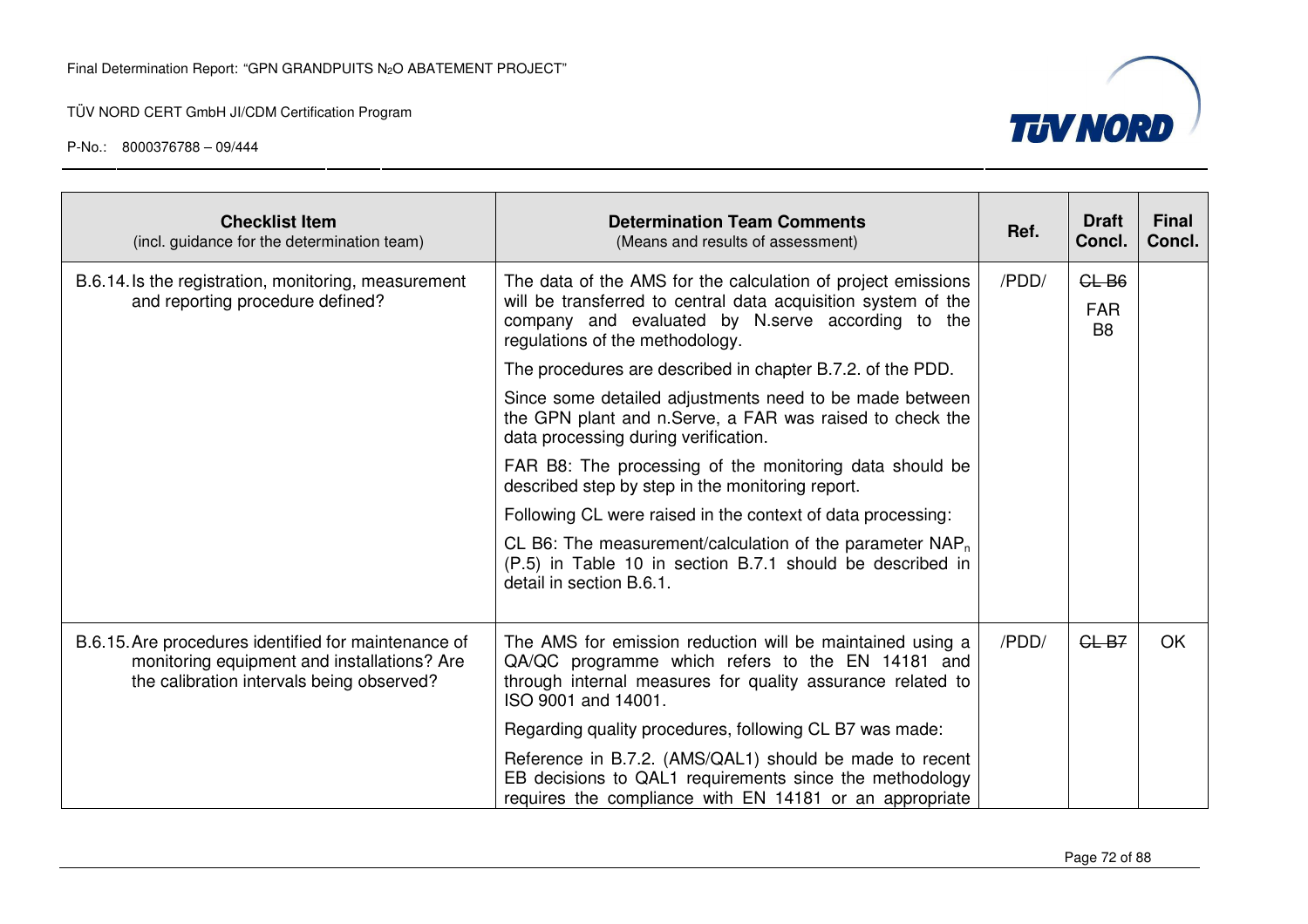

| <b>Checklist Item</b><br>(incl. guidance for the determination team)                                                                                                              | <b>Determination Team Comments</b><br>(Means and results of assessment) | Ref.  | <b>Draft</b><br>Concl. | <b>Final</b><br>Concl. |
|-----------------------------------------------------------------------------------------------------------------------------------------------------------------------------------|-------------------------------------------------------------------------|-------|------------------------|------------------------|
|                                                                                                                                                                                   | French standard.                                                        |       |                        |                        |
| B.6.16. Are procedures identified for day-to-day<br>records handling (including what records to<br>keep, storage area of records and how to<br>process performance documentation) | See B.6.8.                                                              | /PDD/ |                        | OK                     |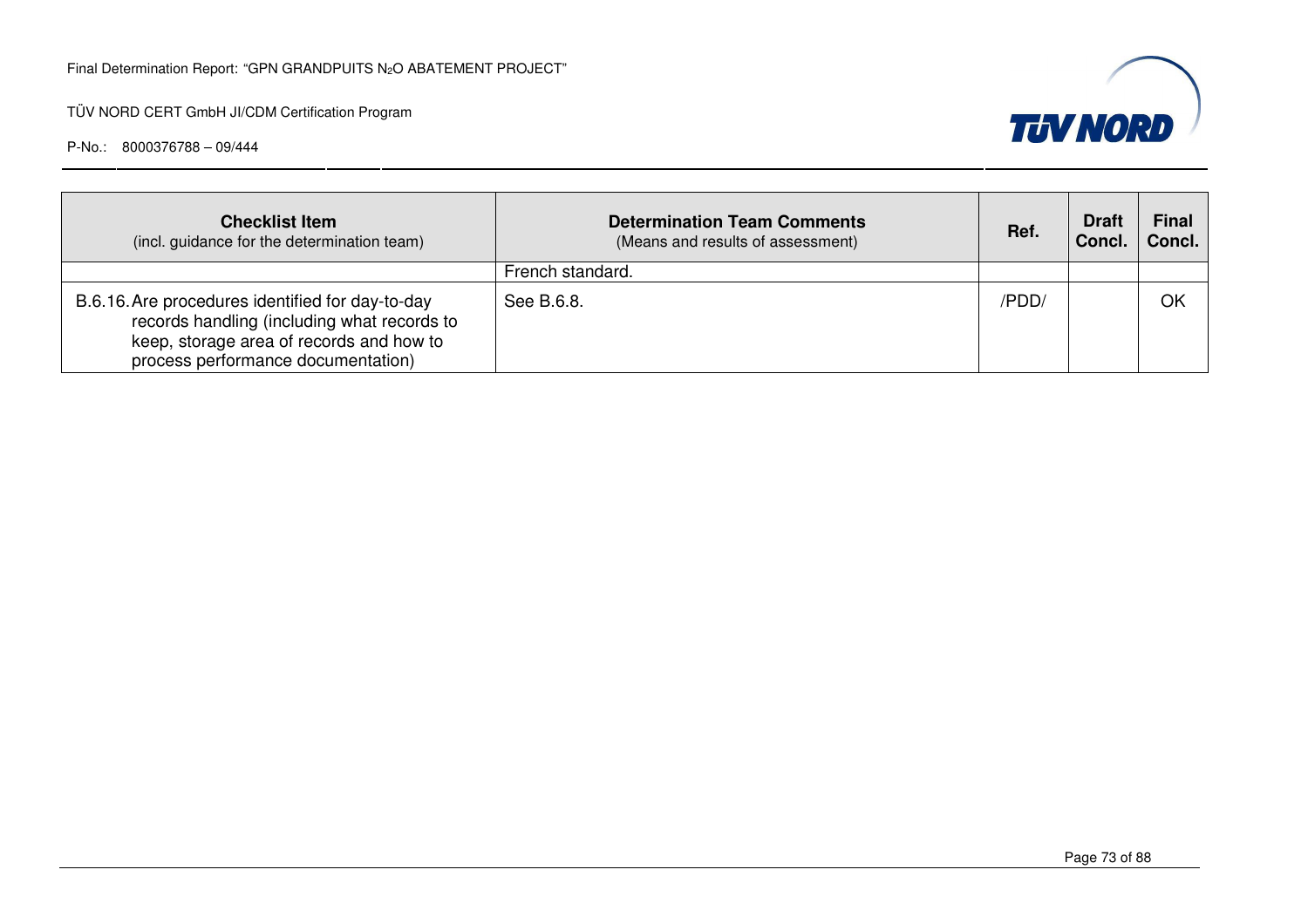

|             | <b>Checklist Item</b><br>(incl. guidance for the determination team)                                                                                         | <b>Determination Team Comments</b><br>(Means and results of assessment)                                                                                                                                                                                                                                                                                            | Ref.                                                                       | <b>Draft</b><br>Concl. | <b>Final</b><br>Concl. |
|-------------|--------------------------------------------------------------------------------------------------------------------------------------------------------------|--------------------------------------------------------------------------------------------------------------------------------------------------------------------------------------------------------------------------------------------------------------------------------------------------------------------------------------------------------------------|----------------------------------------------------------------------------|------------------------|------------------------|
| <b>B.7.</b> | <b>Project Management Planning</b><br>It is checked that project implementation is<br>properly prepared for and that critical<br>arrangements are addressed. |                                                                                                                                                                                                                                                                                                                                                                    |                                                                            |                        |                        |
|             | B.7.1. Is the authority and responsibility of overall<br>project management clearly described?                                                               | Yes, the operational structure of the QMS of the plant is<br>certified against ISO 9001 and 14001 requirements. Several<br>quality documents of ISO 9001 regarding maintenance of<br>monitoring equipment and emission determination were<br>provided to the determination team.<br>The processing of the raw $N_2O$ -data sets will be carried out<br>by N.serve. | /PDD/<br>/EMISS/<br>/EQUIP/<br>/CONTR<br>OL/<br>/COR/<br>/14001/<br>/9001/ |                        | <b>OK</b>              |
|             | B.7.2. Are procedures identified for training of<br>monitoring personnel?                                                                                    | Specific training measures are not intended, but specific<br>activities related to the JI-project will be carried out by<br>experienced and qualified companies as described above.                                                                                                                                                                                | /PDD/                                                                      |                        | OK                     |
|             | B.7.3. Are procedures identified for review of<br>reported results/data?                                                                                     | Yes, all monitoring related data will be sent to N.serve for<br>revision, plausibility check and calculation of the project<br>emissions.                                                                                                                                                                                                                          | /PDD/                                                                      |                        | <b>OK</b>              |
|             | B.7.4. Is the authority and responsibility of overall<br>project management clearly described?                                                               | Yes, see above.                                                                                                                                                                                                                                                                                                                                                    | /PDD/                                                                      |                        | OK.                    |
|             | B.7.5. Are procedures identified for training of                                                                                                             | N/A                                                                                                                                                                                                                                                                                                                                                                | /PDD/                                                                      |                        | OK                     |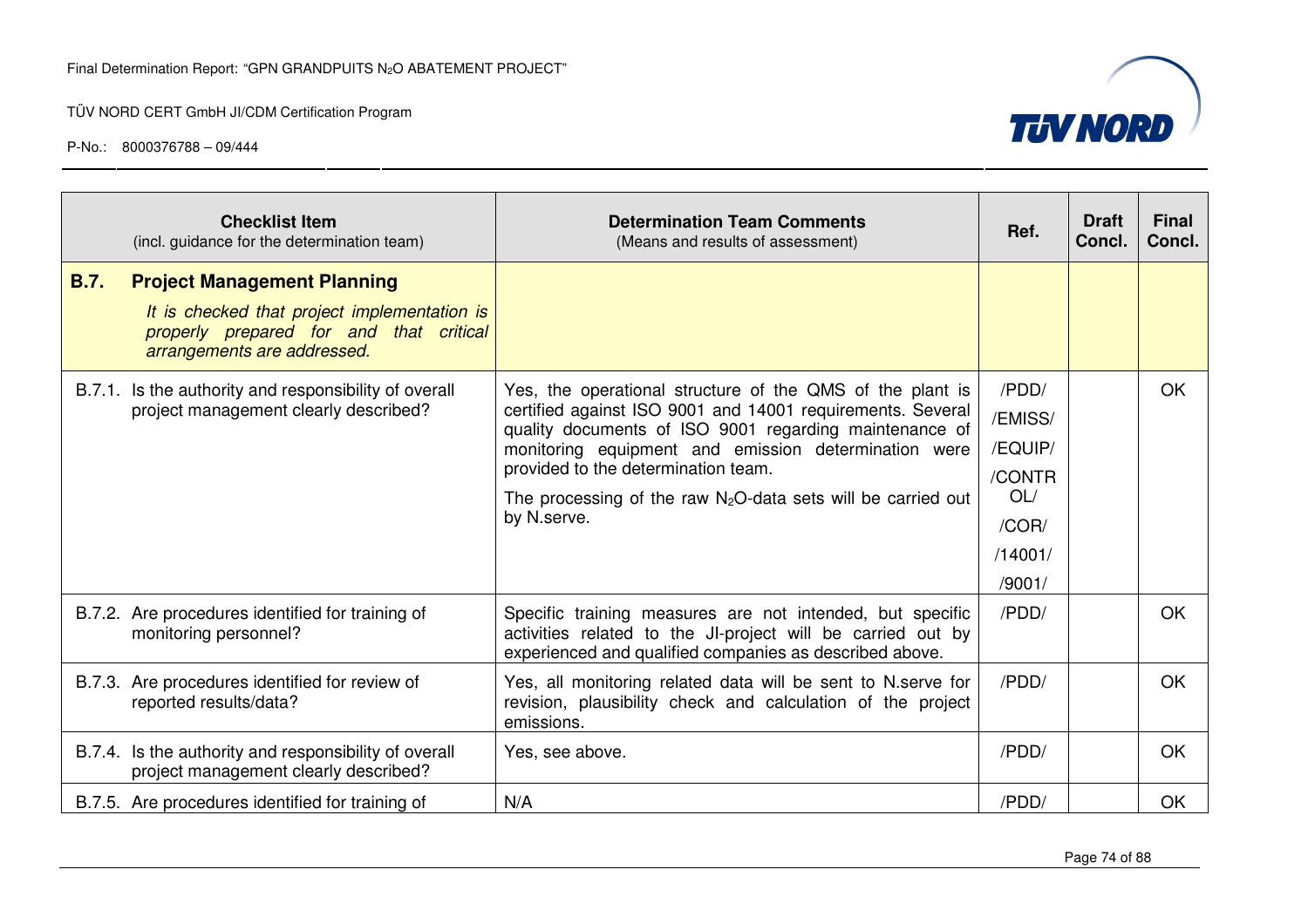

|         | <b>Checklist Item</b><br>(incl. guidance for the determination team)                      | <b>Determination Team Comments</b><br>(Means and results of assessment)                                                                                                                                                                                                                                                                                                                             | Ref.  | <b>Draft</b><br>Concl. | <b>Final</b><br>Concl. |
|---------|-------------------------------------------------------------------------------------------|-----------------------------------------------------------------------------------------------------------------------------------------------------------------------------------------------------------------------------------------------------------------------------------------------------------------------------------------------------------------------------------------------------|-------|------------------------|------------------------|
|         | monitoring personnel?                                                                     |                                                                                                                                                                                                                                                                                                                                                                                                     |       |                        |                        |
|         | C. Duration of the Project/ Crediting Period                                              |                                                                                                                                                                                                                                                                                                                                                                                                     |       |                        |                        |
|         | It is assessed whether the temporary boundaries of the<br>project are clearly defined.    |                                                                                                                                                                                                                                                                                                                                                                                                     |       |                        |                        |
| $C.1$ . | Is the project's starting date and the project<br>duration clearly defined and evidenced? | Yes, project starting date is expected end of March 2010<br>which is described in B.4.2.1.                                                                                                                                                                                                                                                                                                          | /PDD/ | $GL-B1$                | <b>OK</b>              |
|         |                                                                                           | The Crediting period will start after the registration of the<br>project at the DFP.                                                                                                                                                                                                                                                                                                                |       |                        |                        |
|         |                                                                                           | Nevertheless, the determination team raised a CL B1,<br>because table 7 (part B) and Table 8 (part B) in section B.6.3<br>need to be corrected to include the full crediting period.                                                                                                                                                                                                                |       |                        |                        |
| C.2.    | Is the project's operational lifetime clearly<br>defined and evidenced?                   | The operational lifetime (efficiently of the catalyst) is<br>estimated at 3 years, which is guaranteed by the catalyst<br>supplier Heraeus, but during the annual downtime for<br>maintenance, an exchange can be carried out, if necessary.                                                                                                                                                        | /PDD/ |                        | OK                     |
| C.3.    | Is the start of the crediting period clearly<br>defined and reasonable?                   | The project activity will only become eligible to receive ERUs<br>on receipt of the official government LoA, or at the latest two<br>months after submission of the Project Dossier applying for a<br>LoA. For Grandpuits, the final approval could be expected by<br>the end of March 2010 and therefore the crediting period of<br>the project is likely to start at the beginning of April 2010. | /PDD/ |                        | <b>OK</b>              |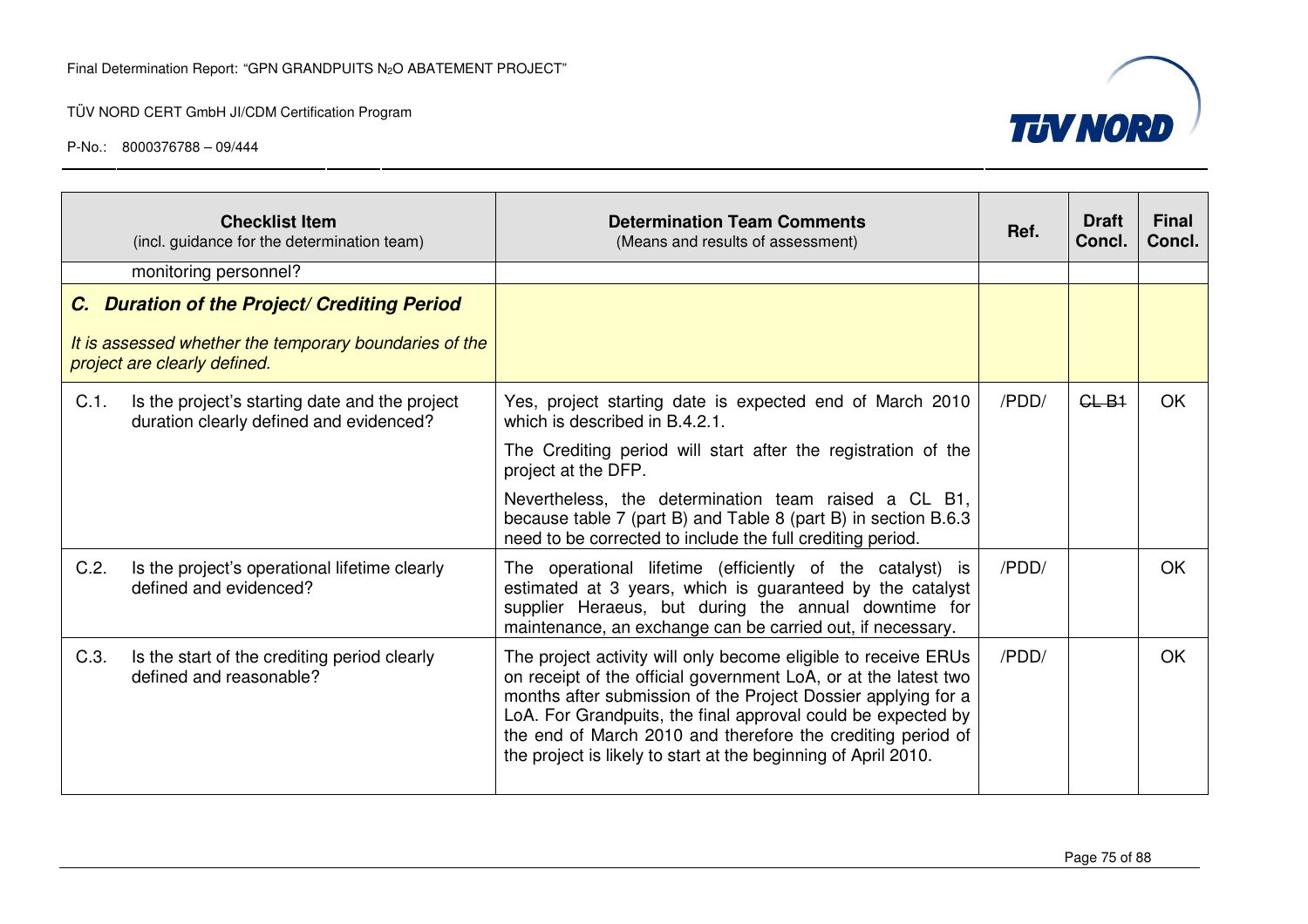

|      | <b>Checklist Item</b><br>(incl. guidance for the determination team)                                                                                | <b>Determination Team Comments</b><br>(Means and results of assessment)                                                                                                                                   | Ref.         | <b>Draft</b><br>Concl. | <b>Final</b><br>Concl. |
|------|-----------------------------------------------------------------------------------------------------------------------------------------------------|-----------------------------------------------------------------------------------------------------------------------------------------------------------------------------------------------------------|--------------|------------------------|------------------------|
|      | <b>D.</b> Environmental Impacts                                                                                                                     |                                                                                                                                                                                                           |              |                        |                        |
|      | Documentation on the analysis of the environmental<br>impacts will be assessed, and if deemed significant, an<br>EIA should be provided to the DOE. |                                                                                                                                                                                                           |              |                        |                        |
| D.1. | Has an analysis of the environmental impacts<br>of the project activity been sufficiently                                                           | The environmental impacts are sufficiently described in the<br>PDD under Section D.: Environmental Impacts.                                                                                               | /PDD/<br>/EH |                        | OK                     |
|      | described?                                                                                                                                          | Apart from the reduction of emissions of $N_2O$ , there will be no<br>significant further positive or negative impacts on the<br>environment.                                                             |              |                        |                        |
| D.2. | Are there any Host Party requirements for an                                                                                                        | The host government (France) does not request an EIA.                                                                                                                                                     | /EIA/        |                        | OK                     |
|      | Environmental Impact Assessment (EIA), and<br>if yes, is an EIA approved?                                                                           | The PP provided a statement of the DFP, that an<br>environmental impact assessment is not necessary for the<br>project activity.                                                                          |              |                        |                        |
| D.3. | Will the project create any adverse<br>environmental effects?                                                                                       | See D.1.                                                                                                                                                                                                  |              |                        |                        |
| D.4. | Are transboundary environmental impacts<br>considered in the analysis?                                                                              | See D.1.                                                                                                                                                                                                  |              |                        |                        |
| D.5. | Have identified environmental impacts been<br>addressed in the project design?                                                                      | N/A                                                                                                                                                                                                       |              |                        |                        |
| D.6. | Does the project comply with environmental<br>legislation in the host country?                                                                      | Yes, the project fully complies with environmental legislation<br>of France. A decree was raised from the local government to<br>limit the emission of N <sub>2</sub> O for the GPN Grandpuits plant to 4 | AP/          |                        | OK                     |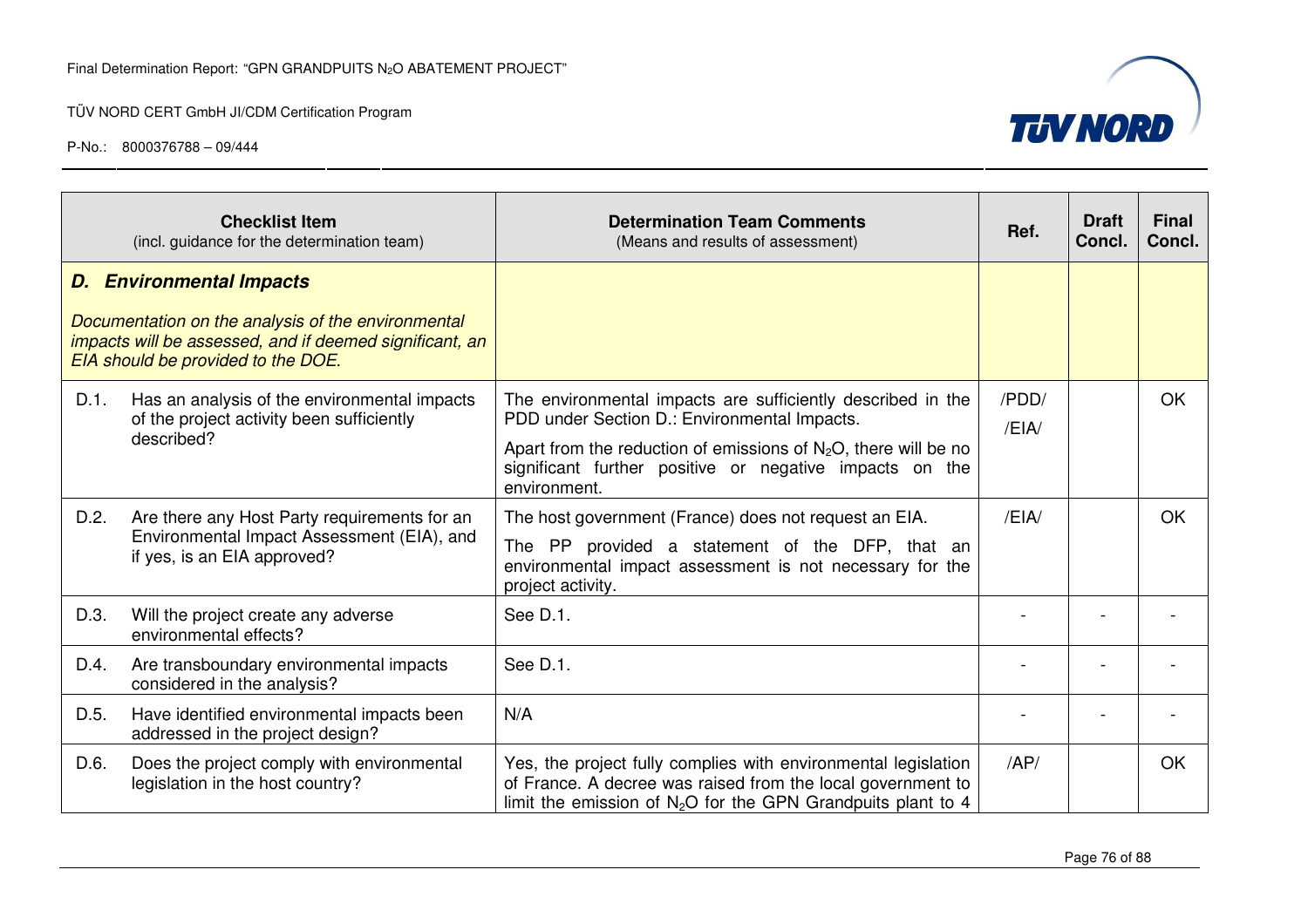

|      | <b>Checklist Item</b><br>(incl. guidance for the determination team)                                                                                                                                       | <b>Determination Team Comments</b><br>(Means and results of assessment)                                                                                                                                                                                                | Ref.          | <b>Draft</b><br>Concl. | <b>Final</b><br>Concl. |
|------|------------------------------------------------------------------------------------------------------------------------------------------------------------------------------------------------------------|------------------------------------------------------------------------------------------------------------------------------------------------------------------------------------------------------------------------------------------------------------------------|---------------|------------------------|------------------------|
|      |                                                                                                                                                                                                            | kg $N_2O/t$ HNO <sub>3</sub> , but since the project benchmark (2.5/1.85 kg<br>$N_2O/t$ HNO <sub>3</sub> ) is lower then this value, applicable<br>environmental legislations will not be violated.                                                                    |               |                        |                        |
|      | <b>E.</b> Stakeholder Comments                                                                                                                                                                             |                                                                                                                                                                                                                                                                        |               |                        |                        |
|      | The DOE should ensure that stakeholder comments<br>have been invited with appropriate media and that due<br>account has been taken of any comments received.                                               |                                                                                                                                                                                                                                                                        |               |                        |                        |
| E.1. | Have relevant stakeholders been invited to<br>consultation?                                                                                                                                                | A global stakeholder consultation was carried out on the TÜV<br>NORD website www.global-warming.de during a 30 days<br>period from 2009-11-18 to 2009-12-18. No comments were<br>received.                                                                             | /PDD/<br>/gw/ |                        | <b>OK</b>              |
|      |                                                                                                                                                                                                            | A local stakeholder process has not been carried out. This is<br>considered to be appropriate for this kind of project activities<br>as no affected local stakeholders could be identified. A local<br>stakeholder process was not requested by French<br>authorities. |               |                        |                        |
| E.2. | Have appropriate media been used to invite<br>comments by local stakeholders?                                                                                                                              | See E.1.                                                                                                                                                                                                                                                               | /PDD/         |                        | <b>OK</b>              |
| E.3. | If a stakeholder consultation process is<br>required by regulations/laws in the host<br>country, has the stakeholder consultation<br>process been carried out in accordance with<br>such regulations/laws? | See E.1.                                                                                                                                                                                                                                                               | /PDD/         |                        | <b>OK</b>              |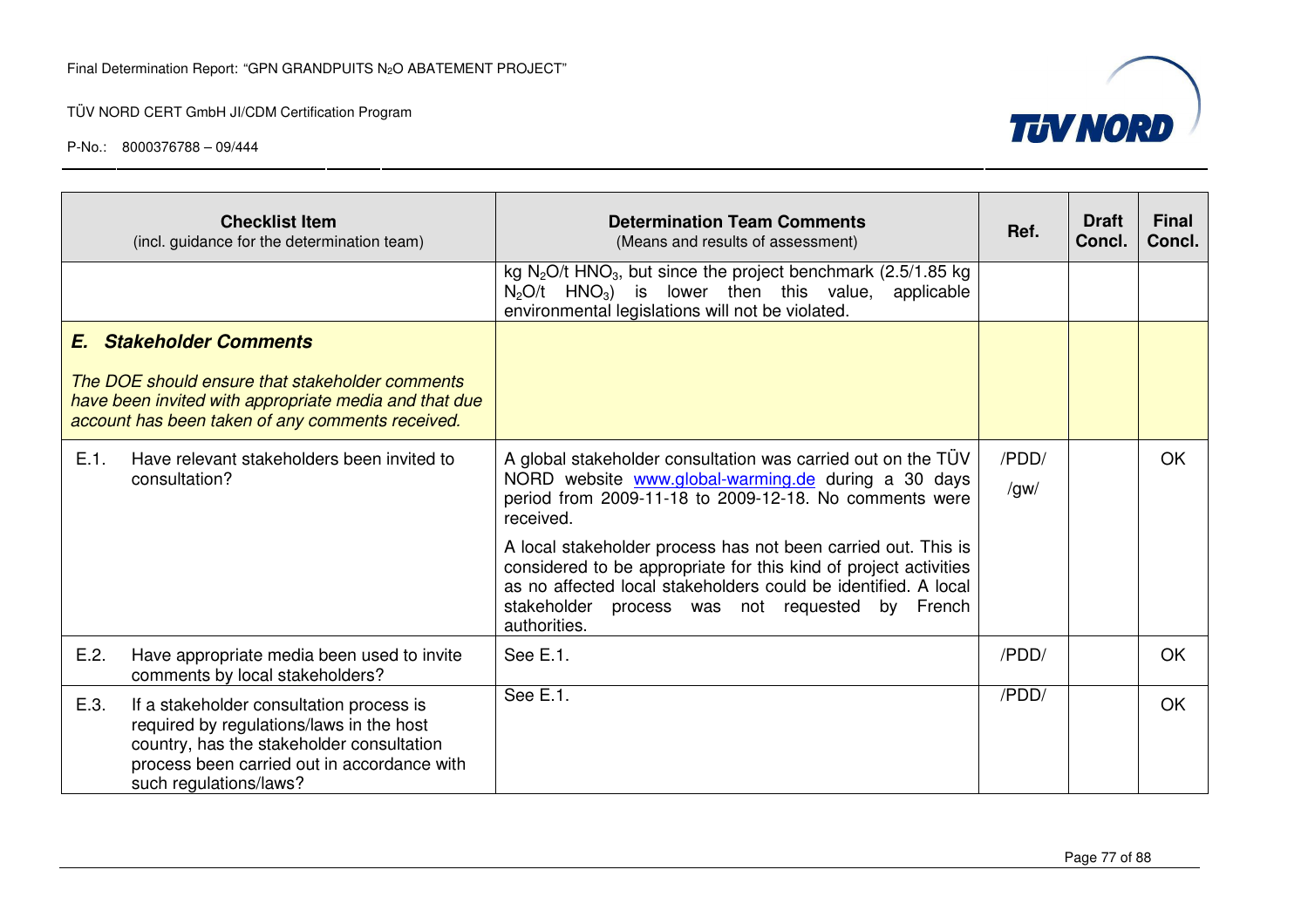

|      | <b>Checklist Item</b><br>(incl. guidance for the determination team)                   | <b>Determination Team Comments</b><br>(Means and results of assessment)                      | Ref.  | <b>Draft</b><br>Concl. | Final<br>Concl. |
|------|----------------------------------------------------------------------------------------|----------------------------------------------------------------------------------------------|-------|------------------------|-----------------|
| E.4. | Is an appropriate summary of the stakeholder<br>comments received provided in the PDD? | No comments were received during the period of 30 days of<br>the global stakeholder process. | /PDD/ |                        | OK              |
| E.5. | Has due account been taken of any<br>stakeholder comments received?                    | See E.1.                                                                                     | /PDD/ |                        | OK              |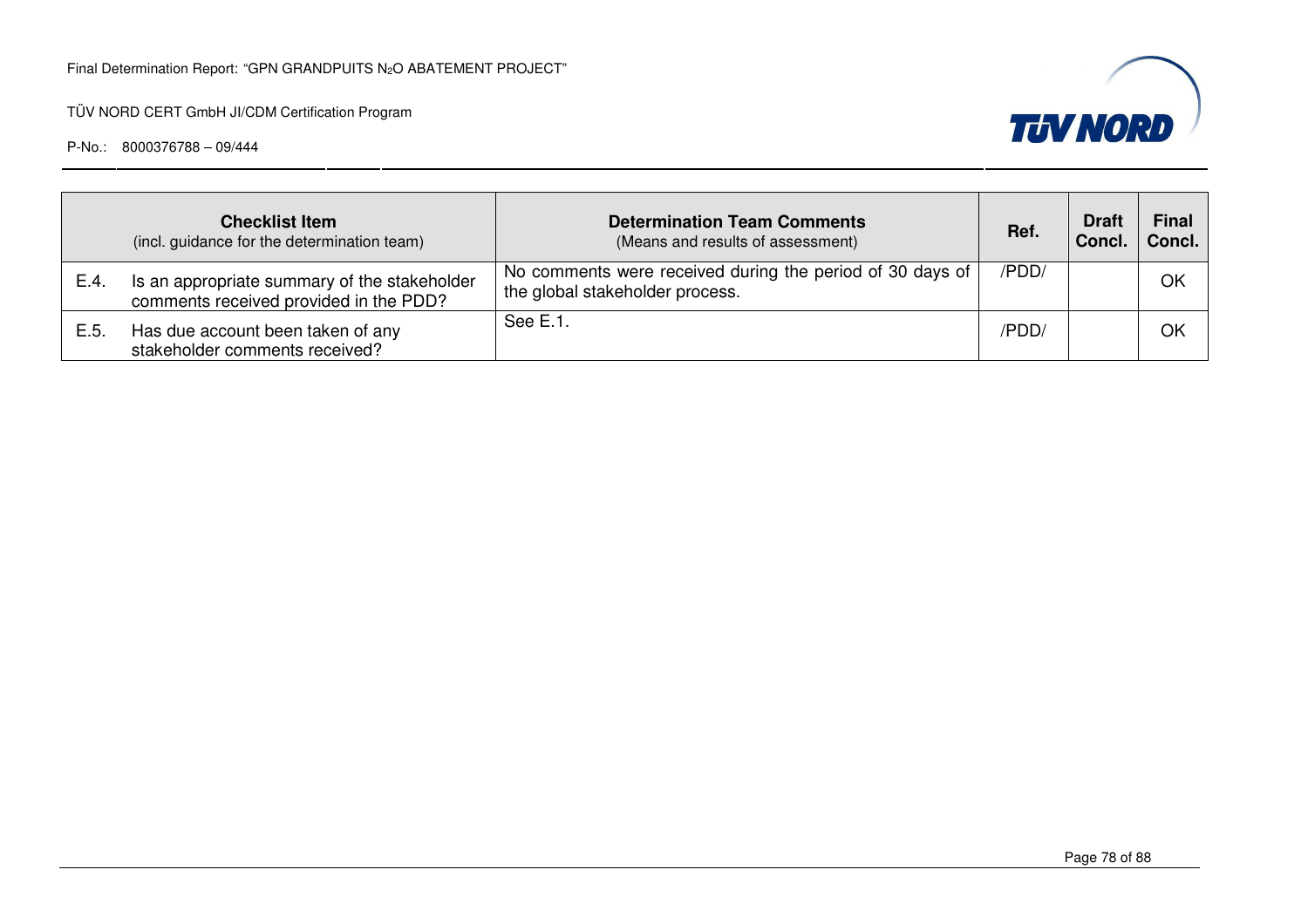

### **ANNEX 2: ASSESSMENT OF BASELINE IDENTIFICATION**

#### **Table A-2:** Assessment of Baseline Identification

|             | <b>Baseline alternatives are not identified</b>  |
|-------------|--------------------------------------------------|
| $\boxtimes$ | Assessment of alternatives of baseline see below |

|                                                                                                                                                                                                                          |                                                |                      |                                                                                                                                                                                                                                                                                                         |               | <b>DOE Assessment</b>                                   |                                                                                                                                                                                                                                                                                                  |
|--------------------------------------------------------------------------------------------------------------------------------------------------------------------------------------------------------------------------|------------------------------------------------|----------------------|---------------------------------------------------------------------------------------------------------------------------------------------------------------------------------------------------------------------------------------------------------------------------------------------------------|---------------|---------------------------------------------------------|--------------------------------------------------------------------------------------------------------------------------------------------------------------------------------------------------------------------------------------------------------------------------------------------------|
| <b>Baseline Alternatives</b><br>identified                                                                                                                                                                               | <b>Inline</b><br>with the<br>Metho-<br>dology? | Eli-<br>mina-<br>ted | Reasons for elimination / non-<br>elimination from list of<br>dence<br>alternatives                                                                                                                                                                                                                     |               | <b>Appro-</b><br>priate-<br>ness of<br>elimi-<br>nation | Assessment of determination team<br>(results and means of assessment)                                                                                                                                                                                                                            |
| a) Continuation of the<br><b>Status Quo (Business as</b><br><b>Usual Scenario). The</b><br>continuation of the<br>business as usual<br>scenario, where:<br>i) there is no $N_2O$<br>destruction technology<br>installed. | $\boxtimes$                                    | $\boxtimes$          | The scenario not to install any<br>$N2O$ abatement technology is not<br>in complience with the "Arrêté<br>Préféctoral" which limits the $N_2O$<br>emissions to 3.99 kg $N_2O/t$ HNO <sub>3</sub><br>$(100\%)$ .                                                                                         | /PDD/<br>/AP/ | $\boxtimes$                                             | The determination team follows the statements for the<br>elimination of scenario a)i), since the 'Arrêté Préféctoral',<br>which is an official decision of the local government<br>obliges the plant operator to reduce the emission level to<br>the limit of 3.99kg $N_2O$ /tHNO <sub>3</sub> . |
| a) Continuation of the<br><b>Status Quo (Business as</b><br><b>Usual Scenario). The</b><br>continuation of the<br>business as usual<br>scenario, where:<br>ii) only sufficient<br>secondary catalyst is                  | $\boxtimes$                                    | $\mathbb{R}^2$       | The scenario which includes the<br>option to install only just enough<br>catalyst material in the de- $N_2O$<br>bed to achieve compliance with<br>the local 'Arrêté Préféctoral' on<br>$N2O$ emissions will not lead to an<br>emission reduction beyond the<br>4.00kg $N_2$ O/tHNO <sub>3</sub> and the | /PDD/<br>AP/  |                                                         | The determination team follows the statement for the<br>eligibility of scenario a)ii), since only the reduction of<br>emissions below the limits of the governmental decree<br>will lead to claim for Emission Reduction Units in<br>compliance with the country specific methodology.           |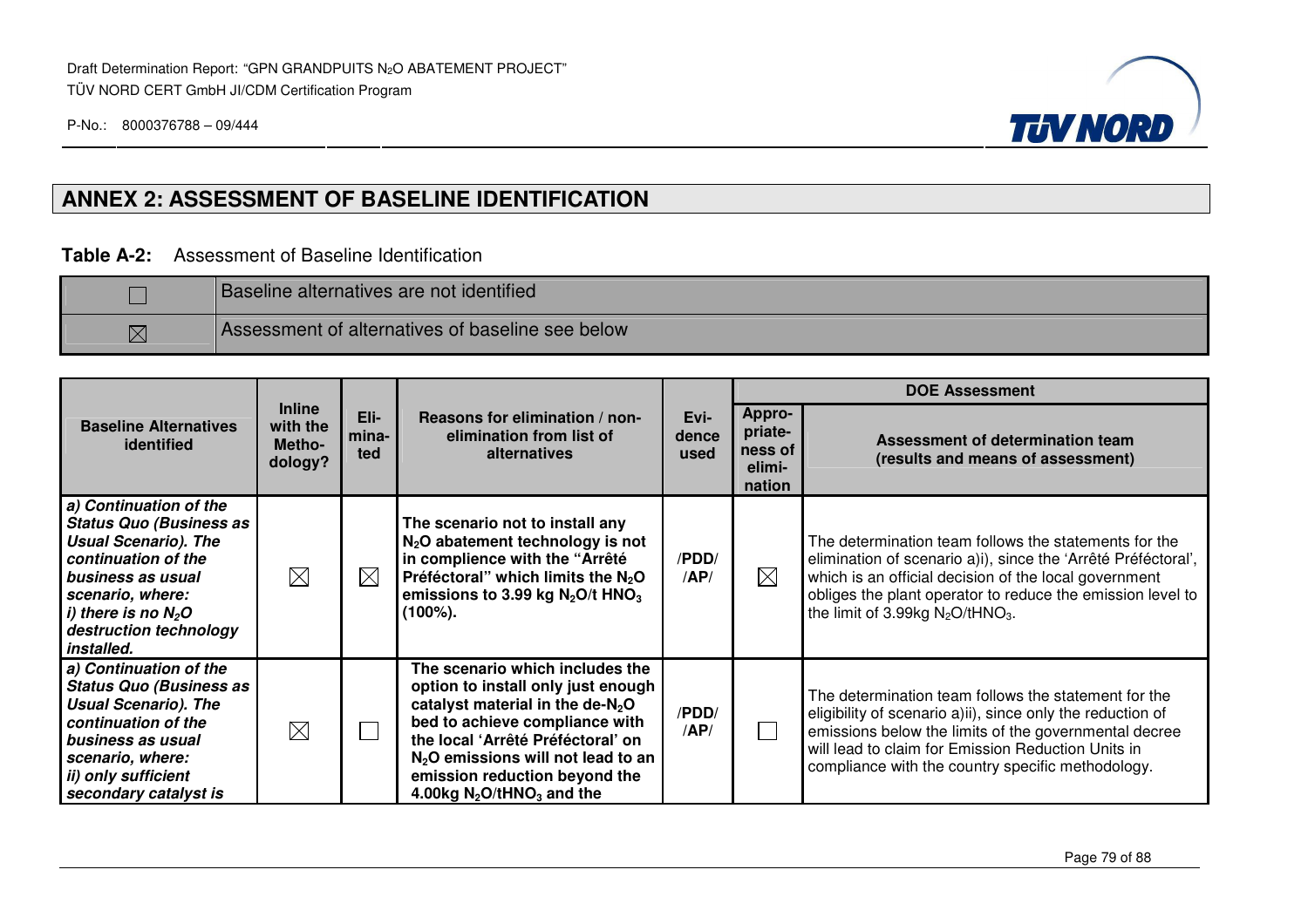

|                                                                                                                                                                                                          |                                                |                      |                                                                                                                                                                                                                                                                                   |                       |                                                  | <b>DOE Assessment</b>                                                                                                                                                                          |
|----------------------------------------------------------------------------------------------------------------------------------------------------------------------------------------------------------|------------------------------------------------|----------------------|-----------------------------------------------------------------------------------------------------------------------------------------------------------------------------------------------------------------------------------------------------------------------------------|-----------------------|--------------------------------------------------|------------------------------------------------------------------------------------------------------------------------------------------------------------------------------------------------|
| <b>Baseline Alternatives</b><br>identified                                                                                                                                                               | <b>Inline</b><br>with the<br>Metho-<br>dology? | Eli-<br>mina-<br>ted | Reasons for elimination / non-<br>elimination from list of<br>alternatives                                                                                                                                                                                                        | Evi-<br>dence<br>used | Appro-<br>priate-<br>ness of<br>elimi-<br>nation | Assessment of determination team<br>(results and means of assessment)                                                                                                                          |
| installed to ensure<br>compliance with any<br>applicable legal N2O<br>regulations.                                                                                                                       |                                                |                      | project activity will not take<br>place.                                                                                                                                                                                                                                          |                       |                                                  |                                                                                                                                                                                                |
| b) Alternative uses of<br>$N2O$ , such as:<br>- Recycling of $N_2O$ for<br>feedstock<br>- External use of N <sub>2</sub> O                                                                               | $\boxtimes$                                    | $\boxtimes$          | The use of $N_2O$ as a feedstock for<br>the production of nitric acid is<br>technically not feasible, because<br>it is not possible to produce nitric<br>acid from $N_2O$ at the quantities<br>found in the tail gas of nitric acid<br>plants.                                    | /PDD/<br>/BREF/       | $\boxtimes$                                      | Due to low concentrations of $N_2O$ in the exhaust of the<br>plant, the recycling is not a technically suitable and<br>economically attractive alternative.                                    |
| <b>Installation of NCSR</b><br>C)<br>(Non Specific<br><b>Catalytic Reduction)</b>                                                                                                                        | $\boxtimes$                                    | $\boxtimes$          | The application of a Non Specific<br><b>Catalytic Reduction Unit causes</b><br>high investment and operation<br>costs due to permanent demand<br>of an reduction agent. This<br>technology produces emissions<br>of CO, CO <sub>2</sub> and remaining<br>hydrocarbons.            | /PDD/<br>/BREF/       | $\boxtimes$                                      | Since there is an efficient $N_2O$ -abatement system<br>available, there is no need to choose a not-state-of-the-<br>art-technology.                                                           |
| d)<br>Implementation of a<br>primary, secondary<br>or tertiary $N_2O$<br>destruction<br>technology in the<br>absence of the<br>registration of the<br>project activity as a<br><b>Projet Domestique.</b> | $\boxtimes$                                    | $\boxtimes$          | Since there is no financial benefit<br>to reduce the $N_2O$ -emission below<br>the regulatory limit of 4 kg $N_2O/t$<br>$HNO3$ , the implementation of a<br>catalyst technology in absence of<br>the project activity will not take<br>place.<br>Implementation in the absence of | /PDD/                 | $\boxtimes$                                      | The determination team follows the justification of the<br>PP, that there is no incentive to implement an abatement<br>technology in a comparable extent in absence of the<br>project activity |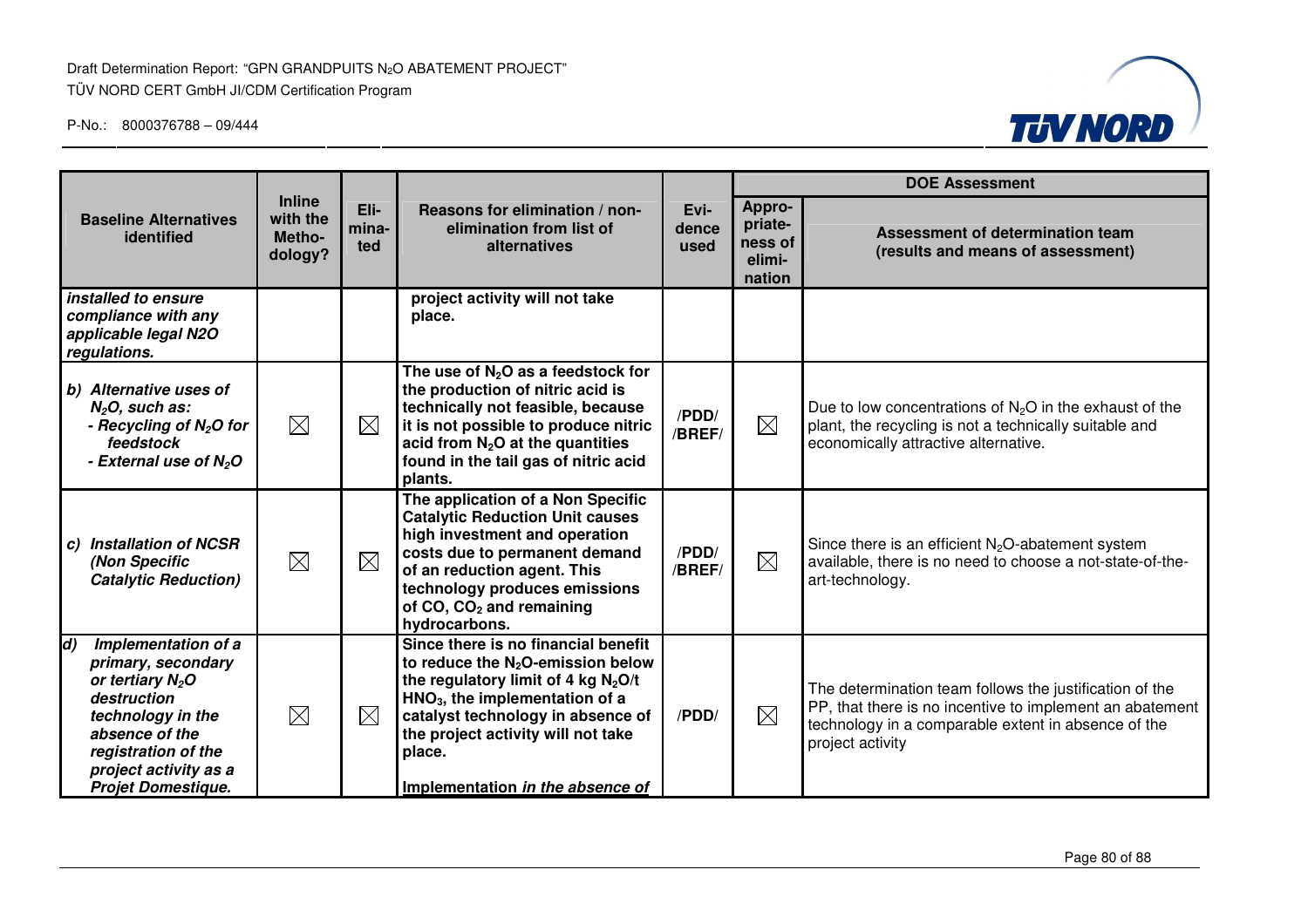Draft Determination Report: "GPN GRANDPUITS N<sub>2</sub>O ABATEMENT PROJECT" TÜV NORD CERT GmbH JI/CDM Certification Program



|                                            | <b>Inline</b><br>with the<br>Metho-<br>dology? | Eli-<br>mina-<br>ted | Reasons for elimination / non-<br>elimination from list of<br>alternatives                   | Evi-<br>dence<br>used | <b>DOE Assessment</b>                            |                                                                       |  |
|--------------------------------------------|------------------------------------------------|----------------------|----------------------------------------------------------------------------------------------|-----------------------|--------------------------------------------------|-----------------------------------------------------------------------|--|
| <b>Baseline Alternatives</b><br>identified |                                                |                      |                                                                                              |                       | Appro-<br>priate-<br>ness of<br>elimi-<br>nation | Assessment of determination team<br>(results and means of assessment) |  |
|                                            |                                                |                      | the registration of the project<br>activity as a Projet Domestique:<br>See alternative a)ii) |                       |                                                  |                                                                       |  |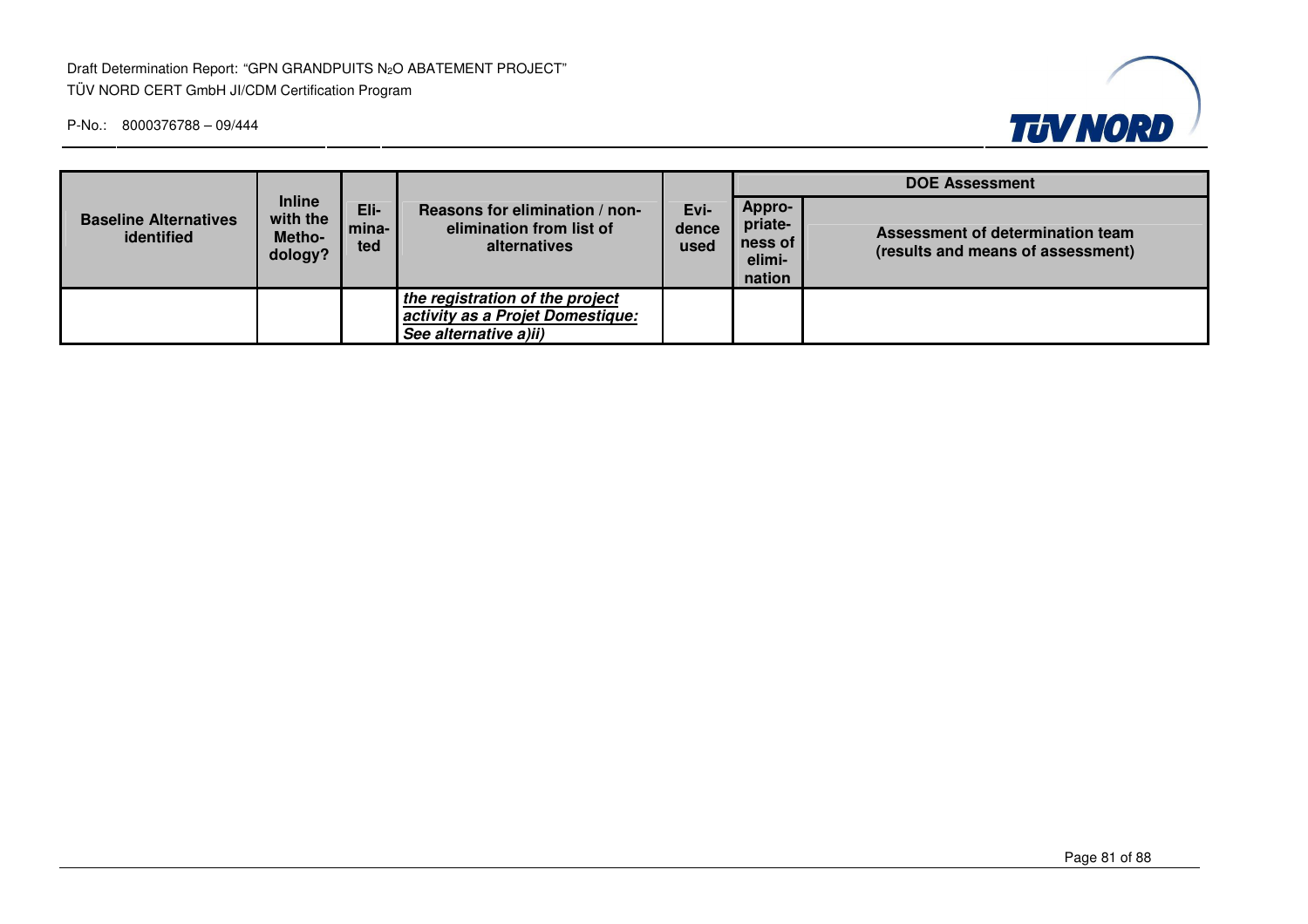

# **ANNEX 3: ASSESSMENT OF FINANCIAL PARAMETERS**

**Table A-3:** Assessment of Financial Parameters

|             | No financial parameters are used for additionality justification so far |
|-------------|-------------------------------------------------------------------------|
| $\boxtimes$ | Assessment of all financial parameters see below                        |

|                  |                                           |             | Source of                                                    |                                | <b>DOE ASSESSMENT</b>                                 |                                                                |                                                                                                                                                                                                                                                                                                                                |  |
|------------------|-------------------------------------------|-------------|--------------------------------------------------------------|--------------------------------|-------------------------------------------------------|----------------------------------------------------------------|--------------------------------------------------------------------------------------------------------------------------------------------------------------------------------------------------------------------------------------------------------------------------------------------------------------------------------|--|
| <b>Parameter</b> | <b>Value</b><br>applied                   | <b>Unit</b> | <b>Information</b><br>(please indicate<br>document and page) |                                | <b>Reference   Correctness</b><br>of value<br>applied | <b>Appropriateness</b><br>of information<br>source             | <b>Comment</b>                                                                                                                                                                                                                                                                                                                 |  |
| Project revenues | 2,397,980<br>$(2009 -$<br>2012<br>period) | <b>EUR</b>  | GPN GPTS<br>100120<br>(Excel sheet)                          | - Project<br>document<br>ation | The values<br>are correct                             | The information<br>sources are<br>checked to be<br>appropriate | The parameter "Project revenues" of the cost<br>analysis is related to following figures:<br>Expected $HNO3$ production (t)<br>Benchmark emissions ( $tCO2e$ )<br>Project Emissions ( $tCO2e$ )<br>10% deduction<br>$\bullet$<br>is correct calculated and assessed. There are<br>no emission taxes regarding $N_2O$ -emission |  |
|                  |                                           |             |                                                              |                                |                                                       |                                                                | included as an additional income.                                                                                                                                                                                                                                                                                              |  |
| Tax savings      | 182,954<br>(2009 –<br>2012<br>period)     | <b>EUR</b>  | GPN GPTS<br>100120<br>(Excel sheet)                          | - Project<br>document<br>ation | The values<br>are correct                             | The information<br>sources are<br>checked to be<br>appropriate | A special environmental tax is payable in<br>accordance with article 45 of the 'Loi de<br>Finances 1999' and article 266 nonies of the<br>'Code des Douanes'. The law stipulates a tax<br>of 64.84 EU per tonne $N_2O$ emitted. The tax                                                                                        |  |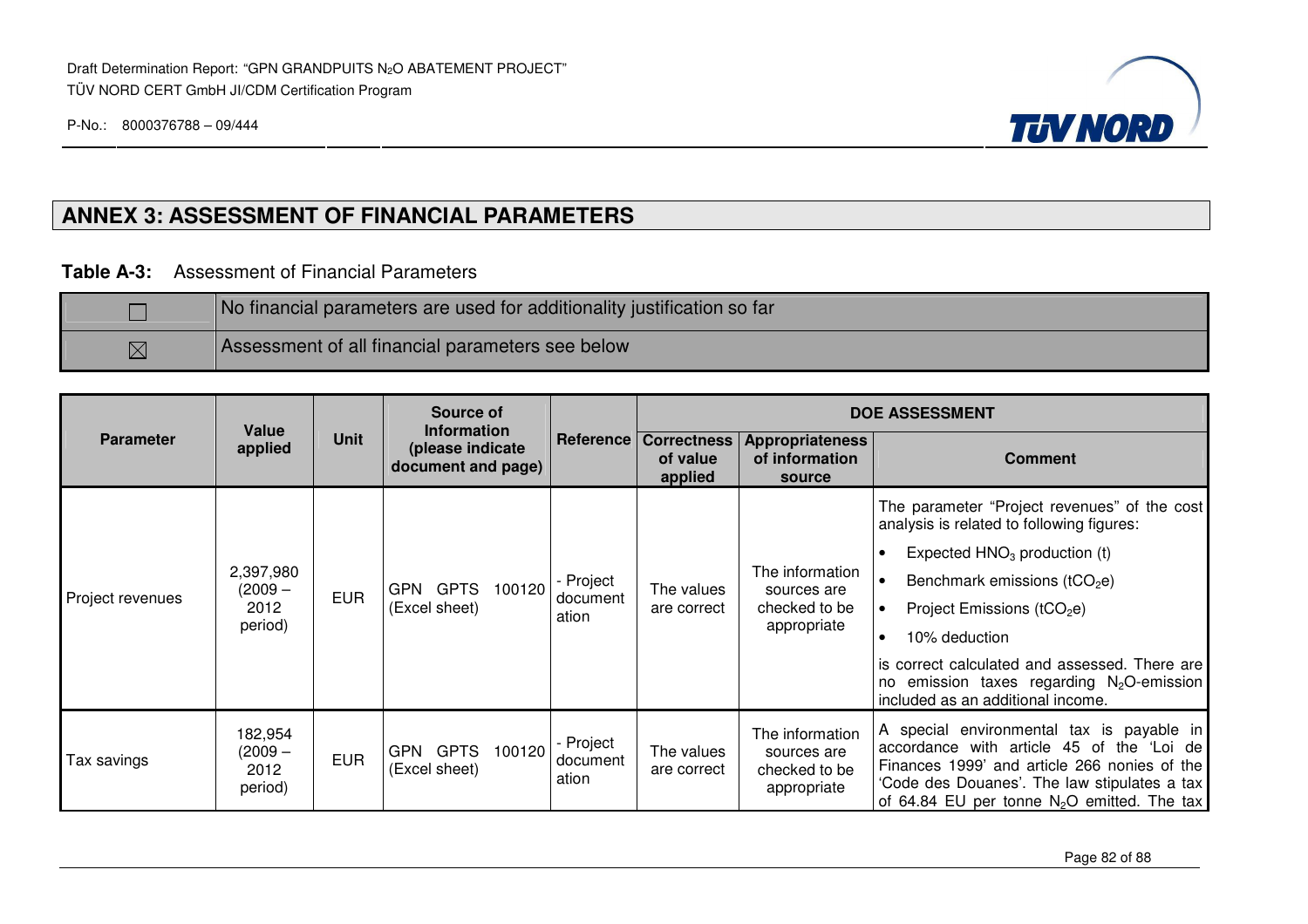

|                                                                                      | Source of<br><b>Value</b><br><b>Information</b> |            | <b>DOE ASSESSMENT</b>                     |                                                    |                           |                                                                                        |                                                                                                                                                                                                                                                                                                                                                    |
|--------------------------------------------------------------------------------------|-------------------------------------------------|------------|-------------------------------------------|----------------------------------------------------|---------------------------|----------------------------------------------------------------------------------------|----------------------------------------------------------------------------------------------------------------------------------------------------------------------------------------------------------------------------------------------------------------------------------------------------------------------------------------------------|
| <b>Unit</b><br><b>Parameter</b><br>applied<br>(please indicate<br>document and page) |                                                 | Reference  | <b>Correctness</b><br>of value<br>applied | <b>Appropriateness</b><br>of information<br>source | <b>Comment</b>            |                                                                                        |                                                                                                                                                                                                                                                                                                                                                    |
|                                                                                      |                                                 |            |                                           |                                                    |                           |                                                                                        | not added to the<br>savings were<br>project<br>revenues but used as an argument, that the<br>project activity can not be financed with these<br>tax savings and without support of the ERU<br>issuing.                                                                                                                                             |
| Secondary Catalyst<br>costs                                                          | 1,541,386<br>$(2009 -$<br>2012<br>period)       | <b>EUR</b> | GPN GPTS 100120<br>(Excel sheet)          | - Project<br>document<br>ation                     | The values<br>are correct | The information<br>sources are<br>checked during<br>on site visit to be<br>appropriate | The parameter "Secondary Catalyst Costs" of<br>the cost analysis includes the costs for<br>leasing $(€1.093/tHNO3)$<br>metal losses<br>fixing metal assets<br>is correct calculated<br>and<br>assessed.<br>and<br>Evidences are<br>provided in the<br>financial                                                                                    |
|                                                                                      |                                                 |            |                                           |                                                    |                           |                                                                                        | I rivpusal of<br>Supplier <sup>/HERAEUS1/</sup><br>Heraeus<br>catalyst<br>as                                                                                                                                                                                                                                                                       |
| <b>Finetech AMS costs</b>                                                            | 305,000<br>$(2009 -$<br>2012<br>period)         | <b>EUR</b> | GPN GPTS 100120<br>(Excel sheet)          | - Project<br>document<br>ation                     | The values<br>are correct | The information<br>sources are<br>checked during<br>on site visit to be<br>appropriate | The parameter "Finetech AMS costs" of the<br>cost analysis includes the costs for<br>AMS<br>$\bullet$<br>N <sub>2</sub> O analyser Orbital AIT Anafin<br>$\circ$<br>Stack volume flow meter<br>$\circ$<br>Cabinet<br>$\circ$<br>Installation and connection<br>$\bullet$<br>Sampling points, cal gases,<br>pressure<br>regulators, access platform |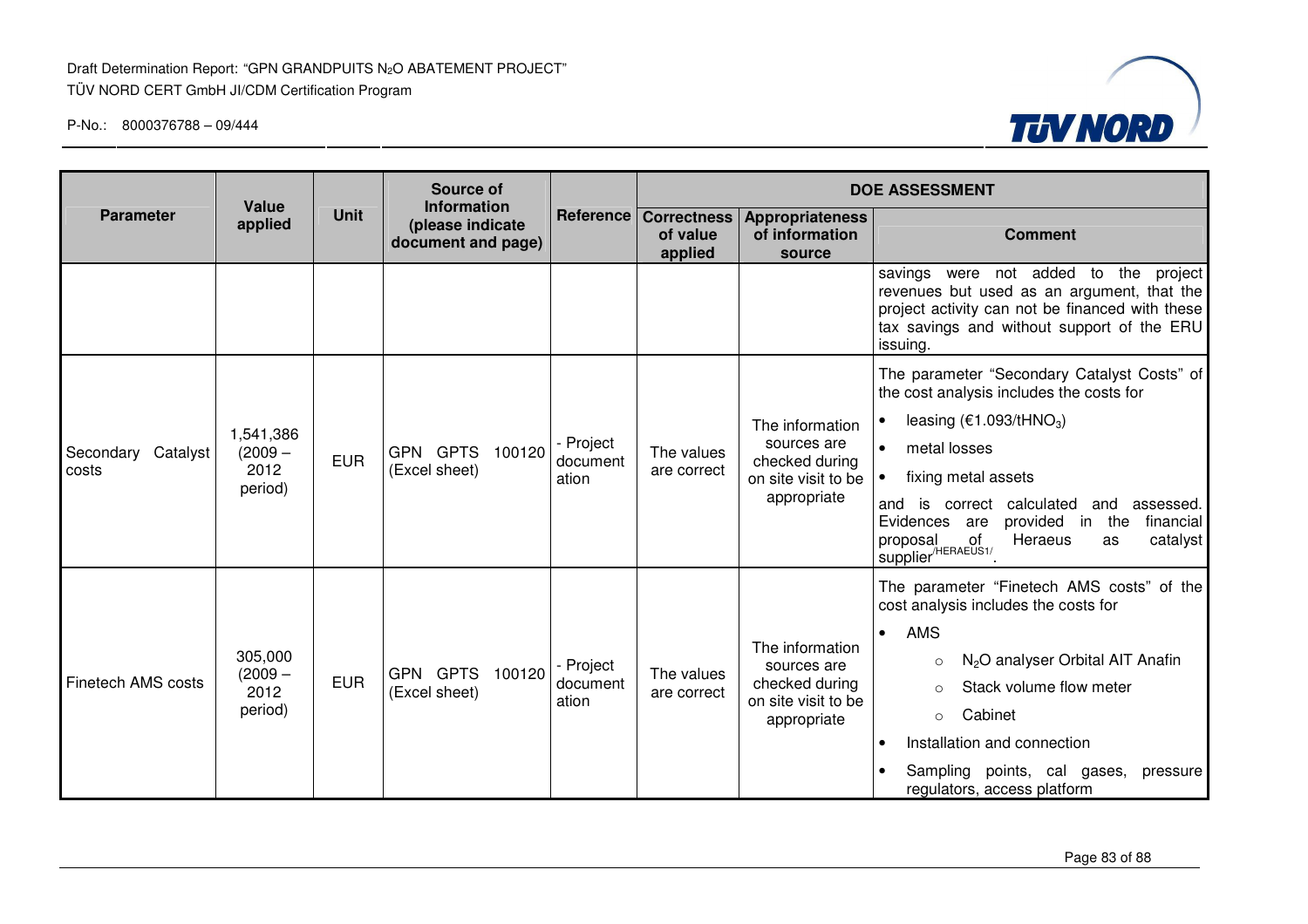

|                               | Source of<br>Value<br><b>Information</b>                         |            |                                  |                                                       | <b>DOE ASSESSMENT</b>                              |                                                                                        |                                                                                                                                                                                                                                                                                                                                                                                                                                                                                               |  |
|-------------------------------|------------------------------------------------------------------|------------|----------------------------------|-------------------------------------------------------|----------------------------------------------------|----------------------------------------------------------------------------------------|-----------------------------------------------------------------------------------------------------------------------------------------------------------------------------------------------------------------------------------------------------------------------------------------------------------------------------------------------------------------------------------------------------------------------------------------------------------------------------------------------|--|
| <b>Parameter</b>              | <b>Unit</b><br>applied<br>(please indicate<br>document and page) |            |                                  | <b>Reference   Correctness</b><br>of value<br>applied | <b>Appropriateness</b><br>of information<br>source | <b>Comment</b>                                                                         |                                                                                                                                                                                                                                                                                                                                                                                                                                                                                               |  |
|                               |                                                                  |            |                                  |                                                       |                                                    |                                                                                        | <b>Engineering Study</b><br>$\bullet$<br>is correct calculated<br>and<br>assessed.<br>and<br>Evidences are provided in the financial<br>proposal of Finetech as AMS supplier <sup>/FINETECH/</sup> .                                                                                                                                                                                                                                                                                          |  |
| JI Project operating<br>costs | 216,500<br>$(2009 -$<br>2012<br>period)                          | <b>EUR</b> | GPN GPTS 100120<br>(Excel sheet) | - Project<br>document<br>ation                        | The values<br>are correct                          | The information<br>sources are<br>checked during<br>on site visit to be<br>appropriate | The parameter "JI Project operating costs" of<br>the cost analysis includes the costs for<br>QAL2 audit (2010)<br>$\bullet$<br>QAL 3 (maintenance, calibrations etc)<br>$\bullet$<br>(ongoing)<br>Annual Surveillance Test (2011, 2012)<br>Determination (once)<br>$\bullet$<br><b>First Verification</b><br>$\bullet$<br>Subsequent Verifications (x 5)<br>$\bullet$<br>and is correct calculated and assessed. The<br>determination team valuating these costs as<br>customary and correct. |  |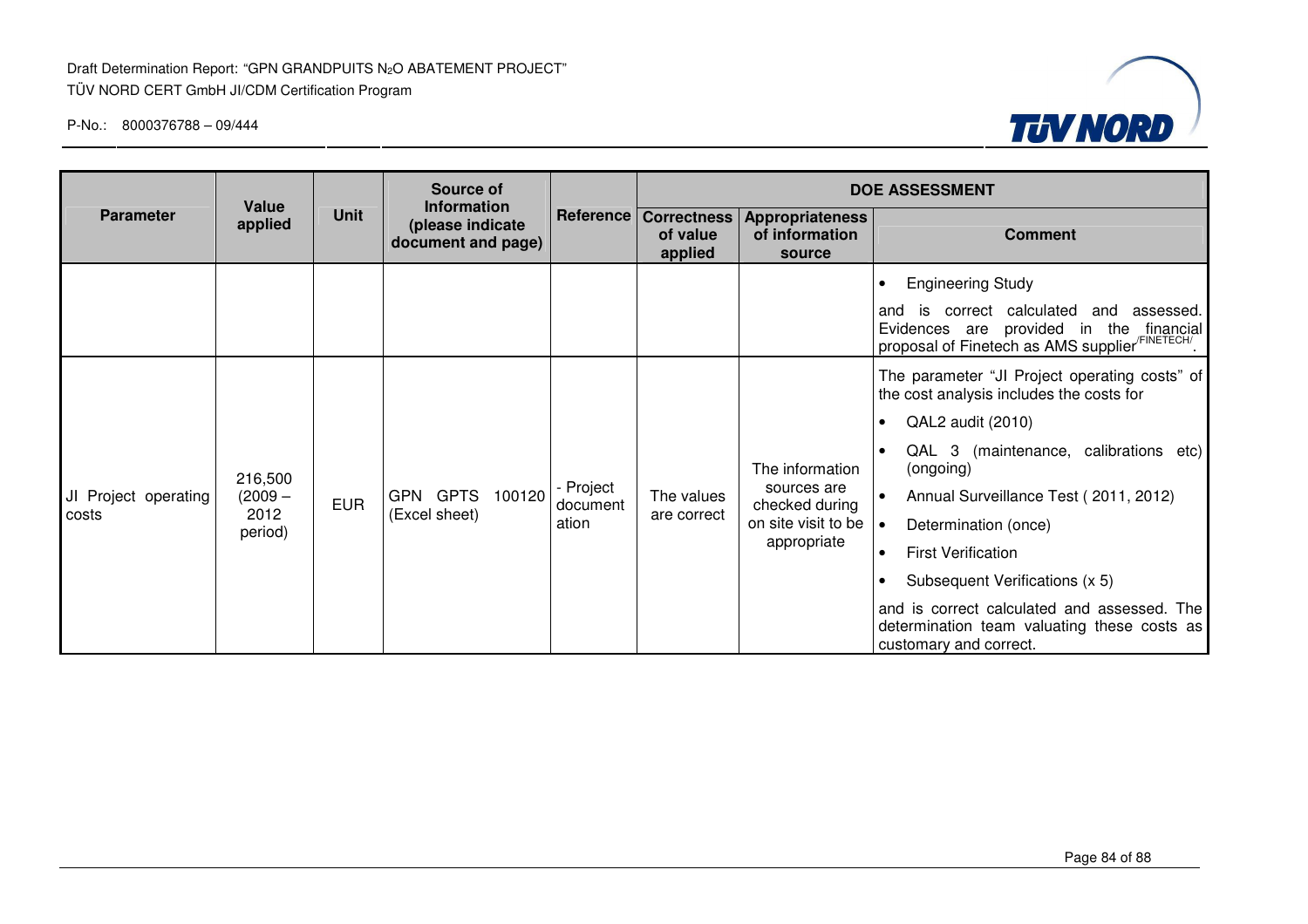Draft Determination Report: "GPN GRANDPUITS N<sub>2</sub>O ABATEMENT PROJECT" TÜV NORD CERT GmbH JI/CDM Certification Program

P-No.: 8000376788 – 09/444



## **ANNEX 4: ASSESSMENT OF BARRIER ANALYSIS**

#### **Table A-4:** Assessment of Barrier Analysis

|             | No barrier parameters are used for additionality justification |  |  |  |  |  |
|-------------|----------------------------------------------------------------|--|--|--|--|--|
| $\boxtimes$ | Assessment of barriers see below                               |  |  |  |  |  |

| Kind of                                    |                                                                                                                                                                                                                                                                                                                                                                                                                                                                                                 | Evidence<br>used                                                    | Assessment of determination team                                                                                                                                                                 |                                                                           |  |  |
|--------------------------------------------|-------------------------------------------------------------------------------------------------------------------------------------------------------------------------------------------------------------------------------------------------------------------------------------------------------------------------------------------------------------------------------------------------------------------------------------------------------------------------------------------------|---------------------------------------------------------------------|--------------------------------------------------------------------------------------------------------------------------------------------------------------------------------------------------|---------------------------------------------------------------------------|--|--|
| <b>Barrier</b><br>(invest,<br>tech, other) | <b>Description of Barrier</b>                                                                                                                                                                                                                                                                                                                                                                                                                                                                   |                                                                     | <b>Appropriat</b><br>eness of<br><b>information</b><br>source                                                                                                                                    | <b>Explanation of final result</b>                                        |  |  |
| Investment                                 | None of the $N_2O$ destruction<br>technology options (including<br>NSCR) are expected to generate<br>any financial or economic benefits<br>other than JI-related income<br>(minor tax savings caused by<br>lower N <sub>2</sub> O-emissions exepted).<br>Their operation does not create<br>any marketable products or by-<br>products. However, any operator<br>willing to install and thereafter<br>operate such technology faces<br>significant investment and<br>additional operating costs | /PDD/<br>Check of<br>legal frame<br>conditions<br>of the<br>country | The source<br>are<br>appropriate<br>to prove,<br>that there<br>are no<br>financial<br>benefits<br>which can<br>be<br>generated<br>by the<br>reduction<br>of $N_2O$ or<br>other GHG<br>emissions. | The PP could prove, that the project activity faces an investment barrier |  |  |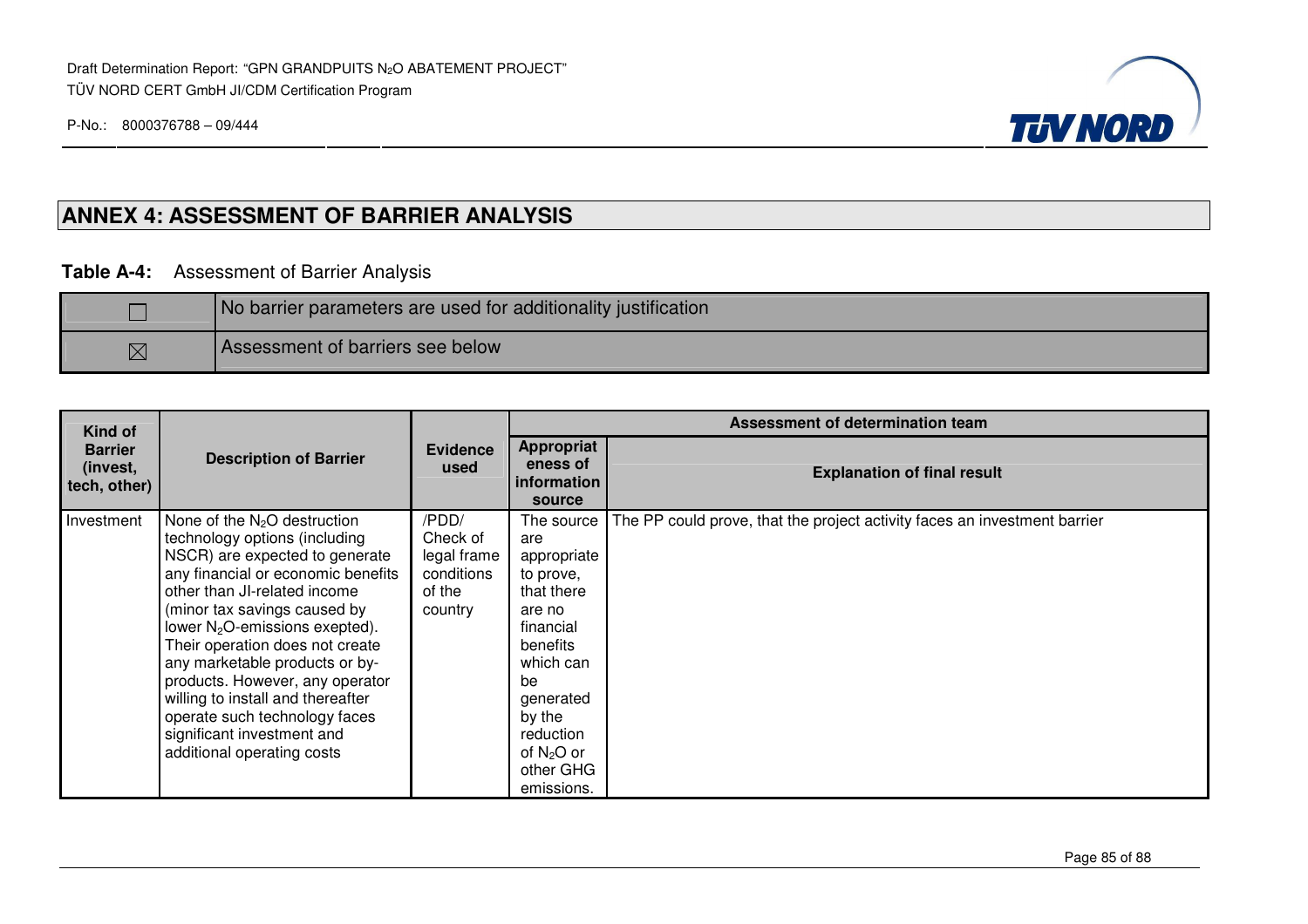

| Techno- | It is unlikely that any plant operator | /PDD/  | The BREF         | The PP could prove, that the project activity faces a technological barrier |
|---------|----------------------------------------|--------|------------------|-----------------------------------------------------------------------------|
| logical | would install such technologies on     | /BREF/ | documents        |                                                                             |
|         | a voluntary basis without the          |        | show             |                                                                             |
|         | incentive of any regulatory            |        | clearly, that    |                                                                             |
|         | requirements (emissions caps) or       |        | the imple-       |                                                                             |
|         | financial benefits (such as            |        | mentation        |                                                                             |
|         | revenues from the sale of ERUs).       |        | of an            |                                                                             |
|         |                                        |        | additional       |                                                                             |
|         |                                        |        | N <sub>2</sub> O |                                                                             |
|         |                                        |        | abatement        |                                                                             |
|         |                                        |        | technology       |                                                                             |
|         |                                        |        | in an exis-      |                                                                             |
|         |                                        |        | ting plant is    |                                                                             |
|         |                                        |        | coupled          |                                                                             |
|         |                                        |        | with com-        |                                                                             |
|         |                                        |        | prehensive       |                                                                             |
|         |                                        |        | construc-        |                                                                             |
|         |                                        |        | tion works.      |                                                                             |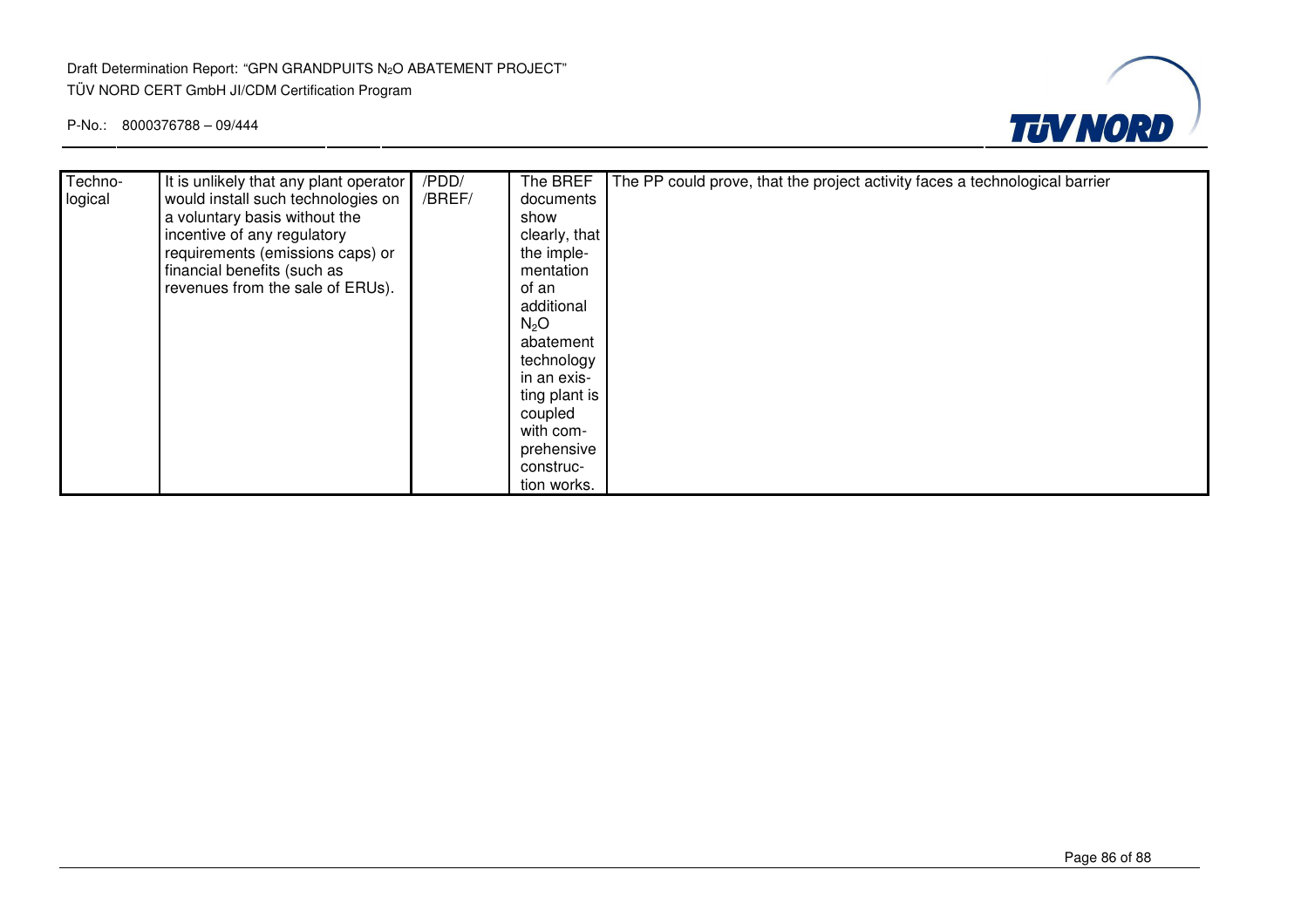

# **ANNEX 5: OUTCOME OF THE GSCP**

**Table A-5:** Outcome of the Global Stakeholder Consultation Process

| $\boxtimes$ | No comments were received during the global stakeholder consultation period                                                                                                                |
|-------------|--------------------------------------------------------------------------------------------------------------------------------------------------------------------------------------------|
|             | Comments were received during the global stakeholder consultation period. The comments (in unedited form) and the<br>consideration/response of the determination team are presented below: |

| Comment  <br>$No.$ : | <b>Comment by:</b> | Inserted on: | <b>Subject</b> | Comment <sup>"</sup> | <b>Response determination</b><br>team <sup>"</sup> | <b>Conclusion</b><br>(incl. CARs<br><b>CLs or</b><br>FARs) |
|----------------------|--------------------|--------------|----------------|----------------------|----------------------------------------------------|------------------------------------------------------------|
|                      |                    |              |                |                      |                                                    |                                                            |

 $\overline{1}$  In case clarifications have been requested by the determination team corresponding rows shall be added